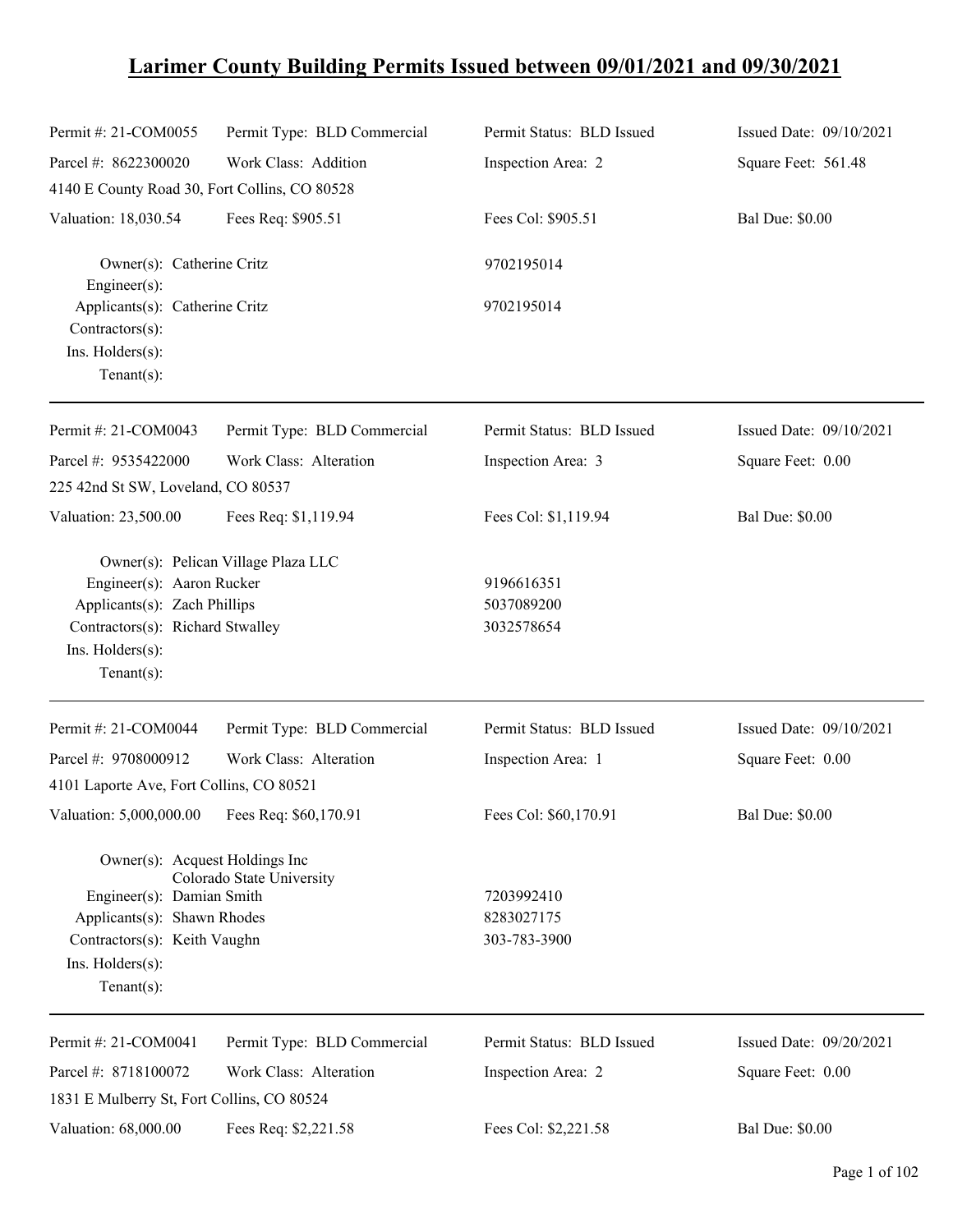Owner(s): DD & B Investment Group LLC 9702235500 Engineer(s): Darin Ramirez 7205980774 Applicants(s): Walt Gantt 9702908611 Contractors(s): David Peterson Ins. Holders(s):

Tenant(s):

Permit #: 21-COM0046 Parcel #: 0528000947 Permit Type: BLD Commercial Work Class: Modular/Manufactured-Permanent/Tem porary Permit Status: BLD Issued Inspection Area: 3 Issued Date: 09/01/2021 Square Feet: 7,650.00 2145 Chimney Hollow Rd L1B4, Loveland, CO 80537 Valuation: 450,000.00 Fees Req: \$12,205.74 Fees Col: \$12,205.74 Bal Due: \$0.00 Owner(s): Windy Gap Firming Water Activity Enterprise 9705327700 Engineer(s): Yurianto Yurianto 8327027990 Applicants(s): Keelan Butler 2088199156 Contractors(s): Ins. Holders(s): Tenant(s): Permit #: 21-COM0048 Parcel #: 0528000947 Permit Type: BLD Commercial Work Class: Modular/Manufactured-Permanent/Tem porary Permit Status: BLD Issued Inspection Area: 3 Issued Date: 09/02/2021 Square Feet: 7,650.00 2145 Chimney Hollow Rd L1B3, Loveland, CO 80537 Valuation: 450,000.00 Fees Req: \$12,079.74 Fees Col: \$12,079.74 Bal Due: \$0.00 Owner(s): Windy Gap Firming Water Activity Enterprise 9705327700 Engineer(s): Yurianto Yurianto 8327027990 Applicants(s): Keelan Butler 2088199156<br>Barnard Construction 4065861995 Barnard Construction Contractors(s): Ins. Holders(s): Tenant(s): Permit #: 21-ENER0144 Parcel #: 3921000016 Permit Type: BLD Energy Work Class: Ground Mounted Permit Status: BLD LOC Inspection Area: 5 Issued Date: 09/20/2021 Square Feet: 0.00 3105 County Road 69, Red Feather Lakes, CO 80545 Valuation: 58,880.00 Fees Req: \$500.00 Fees Col: \$500.00 Fees Col: \$500.00 Bal Due: \$0.00 Owner(s): Josephine Hammonds 9708812212 Engineer(s): Applicants(s): Justin Baker 9709003040 Contractors(s): Justin Baker 9709003040

Ins. Holders(s):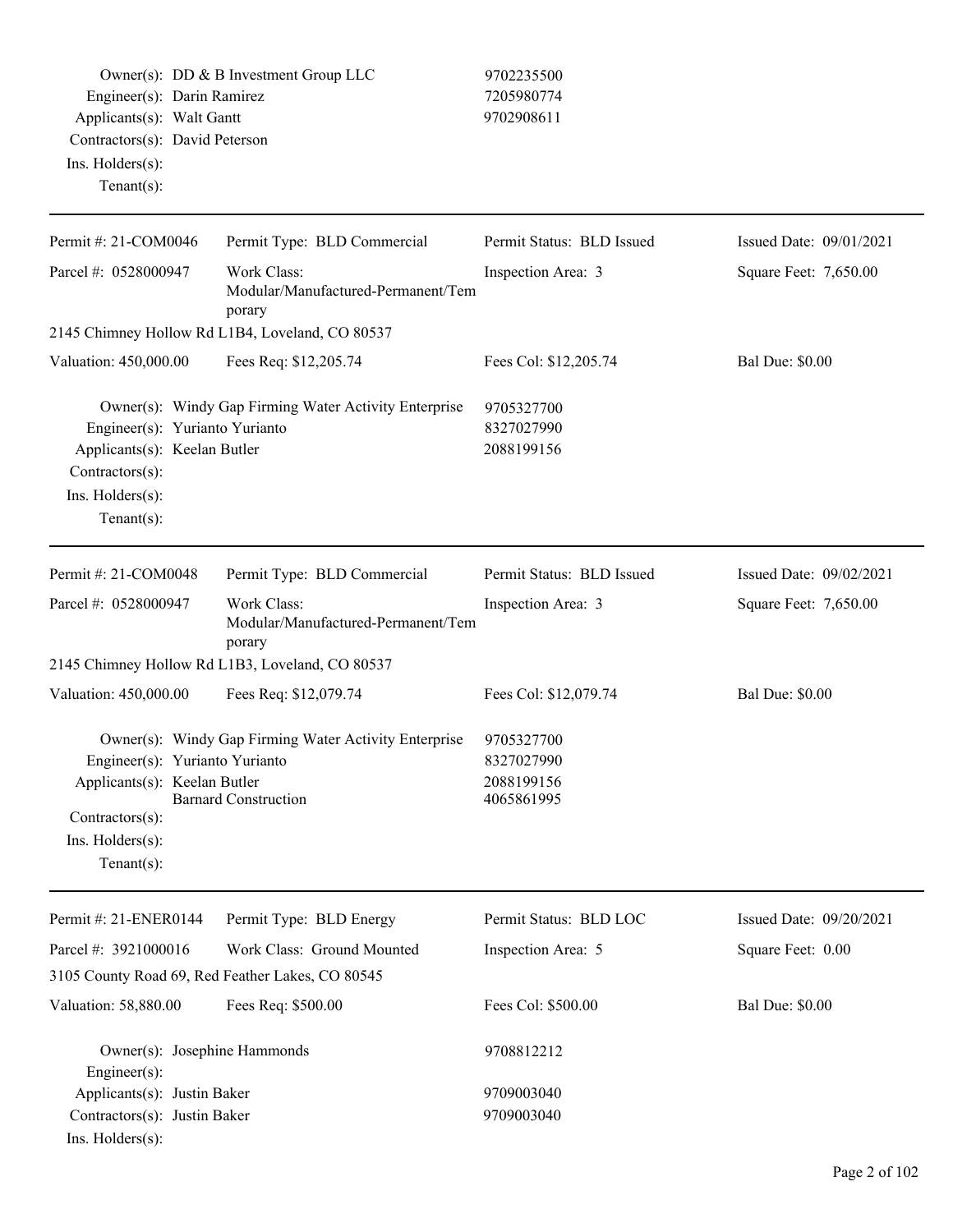| Permit #: 19-ENER0111<br>Parcel #: 8726005702                                                                                                               | Permit Type: BLD Energy<br>Work Class: Roof/Wall Mounted | Permit Status: BLD LOC<br>Inspection Area: 2            | Issued Date: 09/07/2021<br>Square Feet: 0.00 |
|-------------------------------------------------------------------------------------------------------------------------------------------------------------|----------------------------------------------------------|---------------------------------------------------------|----------------------------------------------|
| 3028 S County Road 5, Fort Collins, CO 80525                                                                                                                |                                                          |                                                         |                                              |
| Valuation: 58,000.00                                                                                                                                        | Fees Req: \$600.00                                       | Fees Col: \$600.00                                      | <b>Bal Due: \$0.00</b>                       |
| Owner(s): Gerald Dillman<br>Engineer(s): Clifton Palmer                                                                                                     |                                                          | 970-566-2777                                            |                                              |
| Applicants(s): Jacob Ball<br>Contractors(s):                                                                                                                |                                                          | 7193698106                                              |                                              |
| Ins. Holders(s):<br>Tenant $(s)$ :                                                                                                                          |                                                          |                                                         |                                              |
| Permit #: 21-ENER0125                                                                                                                                       | Permit Type: BLD Energy                                  | Permit Status: BLD LOC                                  | Issued Date: 09/17/2021                      |
| Parcel #: 9508407009<br>1509 Cliff Side Dr, Loveland, CO 80538                                                                                              | Work Class: Roof/Wall Mounted                            | Inspection Area: 2                                      | Square Feet: 0.00                            |
| Valuation: 19,000.00                                                                                                                                        | Fees Req: \$502.00                                       | Fees Col: \$502.00                                      | <b>Bal Due: \$0.00</b>                       |
| Owner(s): Grant Pound<br>Engineer(s):                                                                                                                       |                                                          | 970-503-1132                                            |                                              |
| Applicants(s): Jeffrey Fleischman<br>Contractors(s): Jeffrey Fleischman<br>Ins. Holders(s):<br>$Tenant(s)$ :                                                |                                                          | 3032710656<br>3032710656                                |                                              |
| Permit #: 21-ENER0129                                                                                                                                       | Permit Type: BLD Energy                                  | Permit Status: BLD Issued                               | Issued Date: 09/27/2021                      |
| Parcel #: 2406320007<br>2831 Wildwood Ln, Estes Park, CO 80517                                                                                              | Work Class: Roof/Wall Mounted                            | Inspection Area: 4                                      | Square Feet: 0.00                            |
| Valuation: 11,278.00                                                                                                                                        | Fees Req: \$359.73                                       | Fees Col: \$359.73                                      | <b>Bal Due: \$0.00</b>                       |
| Owner(s): Stephen Johnson<br>Engineer(s): John Calvert<br>Applicants(s): Avery Carter<br>Contractors(s): Jason Sharpe<br>Ins. Holders(s):<br>Tenant $(s)$ : |                                                          | 9705868423<br>3034663014<br>3034470300<br>3034470300214 |                                              |
| Permit #: 21-ENER0110                                                                                                                                       | Permit Type: BLD Energy                                  | Permit Status: BLD Issued                               | Issued Date: 09/27/2021                      |
| Parcel #: 9625417003<br>1017 Wisteria Dr, Loveland, CO 80538                                                                                                | Work Class: Roof/Wall Mounted                            | Inspection Area: 2                                      | Square Feet: 0.00                            |
| Valuation: 21,860.00                                                                                                                                        | Fees Req: \$500.00                                       | Fees Col: \$500.00                                      | <b>Bal Due: \$0.00</b>                       |

Tenant(s):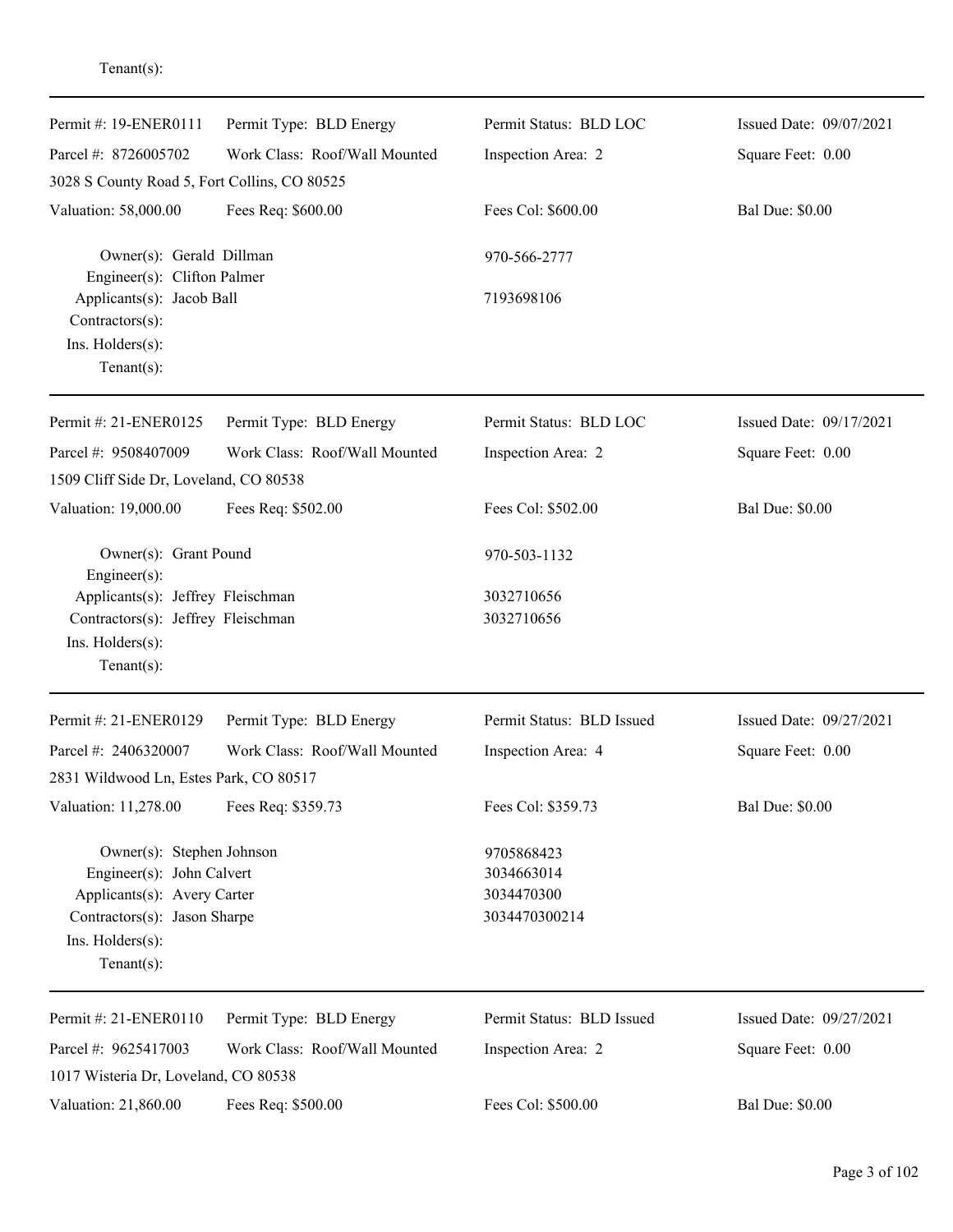Owner(s): George Garklavs 9703101098 Engineer(s): John Calvert 3034663014 Applicants(s): Jeff Lee 3854820045 Contractors(s): Jeff Lee 3854820045 Ins. Holders(s): Tenant(s):

| Permit #: 21-ENER0134                                                                                                   | Permit Type: BLD Energy       | Permit Status: BLD LOC     | Issued Date: 09/20/2021 |
|-------------------------------------------------------------------------------------------------------------------------|-------------------------------|----------------------------|-------------------------|
| Parcel #: 9705000012                                                                                                    | Work Class: Roof/Wall Mounted | Inspection Area: 1         | Square Feet: 0.00       |
| 3116 W Vine Dr, Fort Collins, CO 80521                                                                                  |                               |                            |                         |
| Valuation: 21,600.00                                                                                                    | Fees Req: \$500.00            | Fees Col: \$500.00         | <b>Bal Due: \$0.00</b>  |
| Owner(s): Karen Gaebler<br>Engineer(s):                                                                                 |                               | 9702176930                 |                         |
| Applicants(s): Matt Scherer<br>Contractors(s): Craig Zobec<br>Ins. Holders(s):<br>Tenant $(s)$ :                        |                               | 970-988-5682<br>3035257252 |                         |
| Permit #: 21-ENER0128                                                                                                   | Permit Type: BLD Energy       | Permit Status: BLD LOC     | Issued Date: 09/30/2021 |
| Parcel #: 9709109014                                                                                                    | Work Class: Roof/Wall Mounted | Inspection Area: 2         | Square Feet: 0.00       |
| 416 Webb Ave, Fort Collins, CO 80521                                                                                    |                               |                            |                         |
| Valuation: 17,300.00                                                                                                    | Fees Req: \$551.00            | Fees Col: \$551.00         | <b>Bal Due: \$0.00</b>  |
| Owner(s): Jeff Aardrup<br>Mary Aardrup<br>Engineer(s):                                                                  |                               | 7202732229<br>7202732229   |                         |
| Applicants(s): Matthew Callen                                                                                           |                               | 5706876806                 |                         |
| Contractors(s): Adrian Buck                                                                                             |                               | 5706876806                 |                         |
| Ins. Holders(s):<br>Tenant $(s)$ :                                                                                      |                               |                            |                         |
| Permit #: 21-ENER0141                                                                                                   | Permit Type: BLD Energy       | Permit Status: BLD Issued  | Issued Date: 09/20/2021 |
| Parcel #: 2626106032                                                                                                    | Work Class: Roof/Wall Mounted | Inspection Area: 4         | Square Feet: 0.00       |
| 247 Dunraven Glade Rd, Glen Haven, CO 80532                                                                             |                               |                            |                         |
| Valuation: 32,990.00                                                                                                    | Fees Req: \$500.00            | Fees Col: \$500.00         | <b>Bal Due: \$0.00</b>  |
| Owner(s): Martha Johnson<br>Engineer(s): Arash Zandieh<br>Applicants(s): Lewis Gaiter IV<br>Contractors(s): Andrew Lyle |                               | 9016920431<br>9136608581   |                         |
| Ins. Holders(s):<br>Tenant(s):                                                                                          |                               |                            |                         |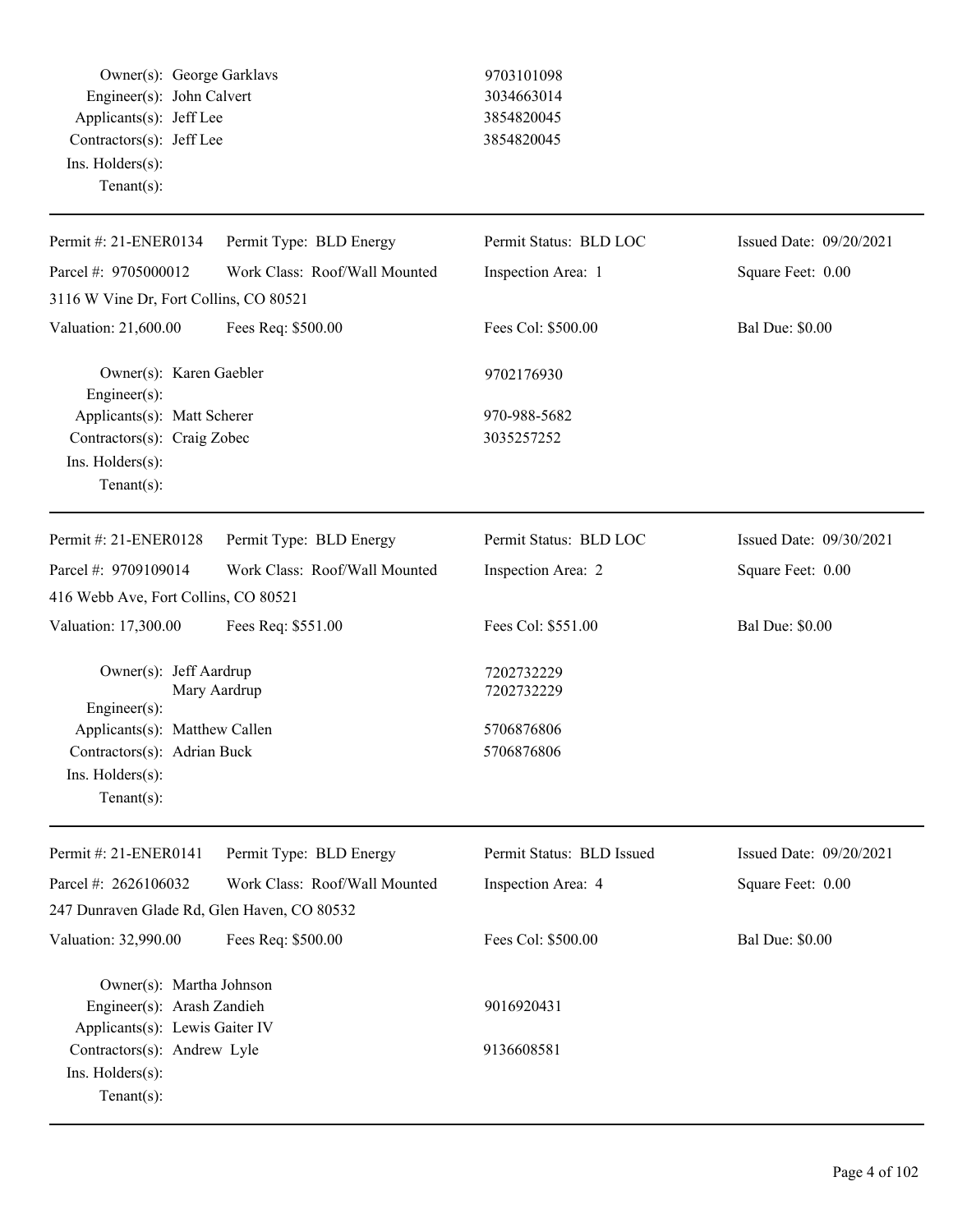| Permit #: 21-ENER0130<br>Parcel #: 9826127005                                                                                                           | Permit Type: BLD Energy<br>Work Class: Roof/Wall Mounted | Permit Status: BLD Resubmittal<br>Applied<br>Inspection Area: 1 | Issued Date: 09/24/2021 |  |
|---------------------------------------------------------------------------------------------------------------------------------------------------------|----------------------------------------------------------|-----------------------------------------------------------------|-------------------------|--|
|                                                                                                                                                         |                                                          |                                                                 | Square Feet: 0.00       |  |
| 3533 Harbor Way, Fort Collins, CO 80524                                                                                                                 |                                                          |                                                                 |                         |  |
| Valuation: 25,234.00                                                                                                                                    | Fees Req: \$500.00                                       | Fees Col: \$500.00                                              | <b>Bal Due: \$0.00</b>  |  |
| Owner(s): Robert Wilson<br>Engineer(s): Ryan Atwell<br>Applicants(s): Scott Harris<br>Contractors(s): Daniel Knox<br>Ins. Holders(s):<br>Tenant $(s)$ : |                                                          | 9704205368<br>5308647055<br>3034745480<br>3034745480            |                         |  |
| Permit #: 21-ENER0109                                                                                                                                   | Permit Type: BLD Energy                                  | Permit Status: BLD LOC                                          | Issued Date: 09/08/2021 |  |
| Parcel #: 9427409017                                                                                                                                    | Work Class: Roof/Wall Mounted                            | Inspection Area: 3                                              | Square Feet: 0.00       |  |
| 1169 Parkstone Ct, Berthoud, CO 80513                                                                                                                   |                                                          |                                                                 |                         |  |
| Valuation: 25,993.00                                                                                                                                    | Fees Req: \$500.00                                       | Fees Col: \$500.00                                              | <b>Bal Due: \$0.00</b>  |  |
| Owner(s): Craig Moffatt<br>Engineer $(s)$ :                                                                                                             |                                                          | 3037256375                                                      |                         |  |
| Applicants(s): Matthew Callen<br>Contractors(s): Jason Kalafut                                                                                          |                                                          | 5706876806<br>5122208203                                        |                         |  |
| Ins. Holders(s):<br>Tenant $(s)$ :                                                                                                                      |                                                          |                                                                 |                         |  |
| Permit #: 21-ENER0133                                                                                                                                   | Permit Type: BLD Energy                                  | Permit Status: BLD Resubmittal Issued Issued Date: 09/20/2021   |                         |  |
| Parcel #: 8706150092                                                                                                                                    | Work Class: Roof/Wall Mounted                            | Inspection Area: 1                                              | Square Feet: 0.00       |  |
| 1400 Linden Lake Rd, Fort Collins, CO 80524                                                                                                             |                                                          |                                                                 |                         |  |
| Valuation: 43,900.00                                                                                                                                    | Fees Req: \$500.00                                       | Fees Col: \$500.00                                              | <b>Bal Due: \$0.00</b>  |  |
| Owner(s): Robert Middlemist<br>Engineer(s):                                                                                                             |                                                          | 970-214-8773                                                    |                         |  |
| Applicants(s): Scott Harris                                                                                                                             |                                                          | 3034745480                                                      |                         |  |
| Contractors(s):                                                                                                                                         | Solar City dba Tesla Energy Operations Inc               | 8448375201                                                      |                         |  |
| Ins. Holders(s):<br>Tenant $(s)$ :                                                                                                                      |                                                          |                                                                 |                         |  |
| Permit #: 21-ENER0135                                                                                                                                   | Permit Type: BLD Energy                                  | Permit Status: BLD LOC                                          | Issued Date: 09/17/2021 |  |
| Parcel #: 9636405084                                                                                                                                    | Work Class: Roof/Wall Mounted                            | Inspection Area: 2                                              | Square Feet: 0.00       |  |
| 1108 Knobcone Pl, Loveland, CO 80538                                                                                                                    |                                                          |                                                                 |                         |  |
| Valuation: 5,168.00                                                                                                                                     | Fees Req: \$215.15                                       | Fees Col: \$215.15                                              | <b>Bal Due: \$0.00</b>  |  |
| Owner(s): Drew Giffin                                                                                                                                   |                                                          | 9704432722                                                      |                         |  |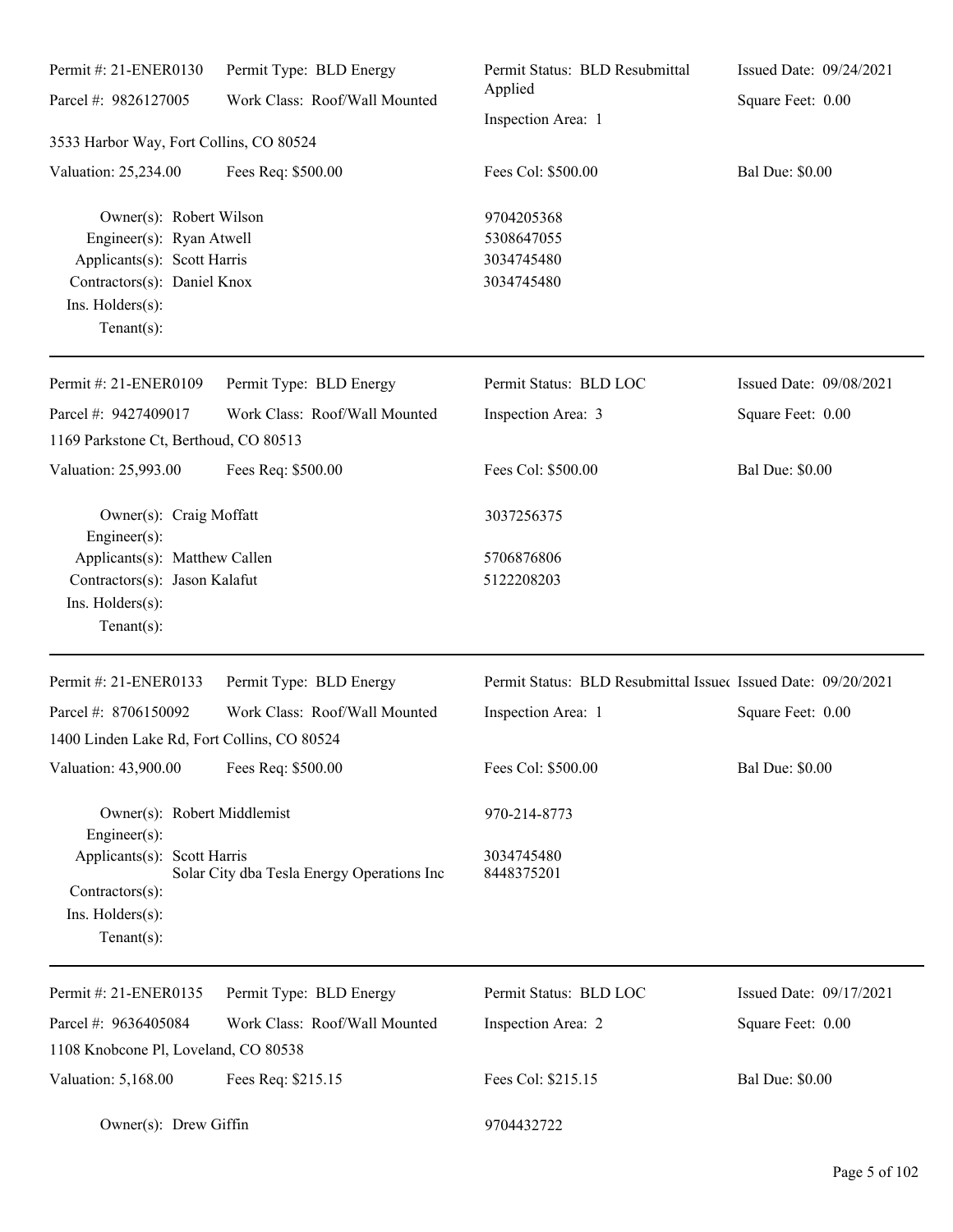Engineer(s): Applicants(s): Erik Roth 7203650255 Contractors(s): Erik Roth 7203650255 Ins. Holders(s): Tenant(s):

| Permit #: 21-ENER0140                                     | Permit Type: BLD Energy        | Permit Status: BLD LOC    | Issued Date: 09/17/2021 |
|-----------------------------------------------------------|--------------------------------|---------------------------|-------------------------|
| Parcel #: 9429407006                                      | Work Class: Roof/Wall Mounted  | Inspection Area: 3        | Square Feet: 0.00       |
| 3249 Rotor Way, Berthoud, CO 80513                        |                                |                           |                         |
| Valuation: 15,214.00                                      | Fees Req: \$456.12             | Fees Col: \$456.12        | <b>Bal Due: \$0.00</b>  |
| Owner(s): Elisabeth Rengnath<br>Engineer(s): Taqi Khawaja |                                | 7202566542                |                         |
| Applicants(s): Jeremy Burks                               |                                | 7209369460                |                         |
| Contractors(s): Jeremy Burks                              |                                | 7209369460                |                         |
| Ins. Holders(s):<br>Tenant $(s)$ :                        |                                |                           |                         |
|                                                           |                                |                           |                         |
| Permit #: 21-MISC2118                                     | Permit Type: BLD Miscellaneous | Permit Status: BLD Issued | Issued Date: 09/23/2021 |
| Parcel #: 4001406013                                      | Work Class: Boiler             | Inspection Area: 5        | Square Feet: 0.00       |
| 747 Okmulgee Cir, Red Feather Lakes, CO 80545             |                                |                           |                         |
| Valuation: 12,534.02                                      | Fees Req: \$269.74             | Fees Col: \$269.74        | <b>Bal Due: \$0.00</b>  |
| Owner(s): * Jes Revocable Trust<br>Engineer(s):           |                                |                           |                         |
| Applicants(s): Glenn Frank                                |                                | 970-484-4552              |                         |
| Contractors(s): Glenn Frank                               |                                | 970-484-4552              |                         |
| Ins. Holders(s):<br>Tenant $(s)$ :                        |                                |                           |                         |
| Permit #: 21-MISC1960                                     |                                | Permit Status: BLD Issued | Issued Date: 09/03/2021 |
|                                                           | Permit Type: BLD Miscellaneous |                           |                         |
| Parcel #: 9535300047                                      | Work Class: Boiler             | Inspection Area: 3        | Square Feet: 0.00       |
| 3905 Candle St, Loveland, CO 80537                        |                                |                           |                         |
| Valuation: 3,580.00                                       | Fees Req: \$83.02              | Fees Col: \$83.02         | <b>Bal Due: \$0.00</b>  |
| Owner(s): Sam Amato<br>$Engineering(s)$ :                 |                                | 9702225944                |                         |
| Applicants(s): Northern Colorado Air Inc                  |                                | 970-223-8873              |                         |
| Contractors(s): Jeff Richard                              |                                | 970-223-8873              |                         |
| Ins. Holders(s):<br>Tenant $(s)$ :                        |                                |                           |                         |
| Permit #: 21-MISC2046                                     | Permit Type: BLD Miscellaneous | Permit Status: BLD Issued | Issued Date: 09/15/2021 |
| Parcel #: 8614408005                                      | Work Class: Boiler             | Inspection Area: 2        | Square Feet: 0.00       |
|                                                           |                                |                           |                         |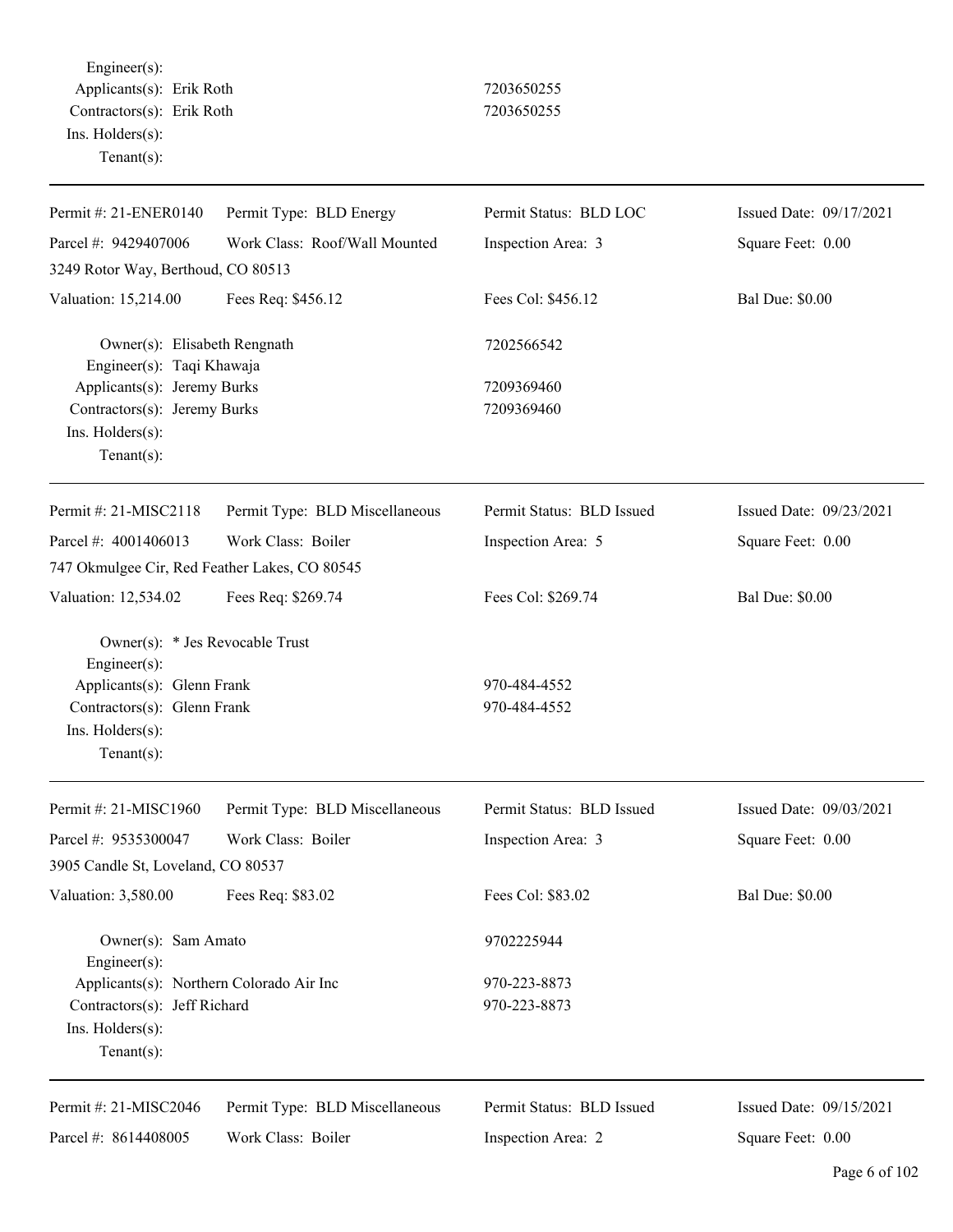| 7542 Vardon Way, Fort Collins, CO 80528                                                                           |                                                                  |                              |                         |  |  |
|-------------------------------------------------------------------------------------------------------------------|------------------------------------------------------------------|------------------------------|-------------------------|--|--|
| Valuation: 15,200.00                                                                                              | Fees Req: \$331.97                                               | Fees Col: \$331.97           | <b>Bal Due: \$0.00</b>  |  |  |
| Owner(s): Garland Miller<br>Engineer(s):<br>Contractors(s): Paul Kisselbach<br>Ins. Holders(s):<br>Tenant $(s)$ : | Applicants(s): Pauls Plumbing And Heating                        | 9706696555<br>9702277718     |                         |  |  |
| Permit #: 21-MISC1944                                                                                             | Permit Type: BLD Miscellaneous                                   | Permit Status: BLD LOC       | Issued Date: 09/01/2021 |  |  |
| Parcel #: 9703300033                                                                                              | Work Class: Boiler                                               | Inspection Area: 1           | Square Feet: 0.00       |  |  |
| 1928 W Vine Dr, Fort Collins, CO 80521                                                                            |                                                                  |                              |                         |  |  |
| Valuation: 2,435.00                                                                                               | Fees Req: \$62.27                                                | Fees Col: \$62.27            | <b>Bal Due: \$0.00</b>  |  |  |
| Owner(s): Paul Snodderley<br>Engineer(s):                                                                         |                                                                  | 9702241094                   |                         |  |  |
| Contractors(s): John Hahn<br>Ins. Holders(s):<br>Tenant $(s)$ :                                                   | Applicants(s): Hahn Plumbing & Heating Inc                       | 970-484-7668<br>970-484-7668 |                         |  |  |
| Permit #: 21-MISC1949                                                                                             | Permit Type: BLD Miscellaneous                                   | Permit Status: BLD Issued    | Issued Date: 09/02/2021 |  |  |
| Parcel #: 3029219010                                                                                              | Work Class: Demolition                                           | Inspection Area: 5           | Square Feet: 0.00       |  |  |
| 219 Shagwa Dr, Red Feather Lakes, CO 80545                                                                        |                                                                  |                              |                         |  |  |
| Valuation: 1,875.00                                                                                               | Fees Req: \$51.64                                                | Fees Col: \$51.64            | <b>Bal Due: \$0.00</b>  |  |  |
| Owner(s): Tonya Winkler<br>Engineer(s):                                                                           |                                                                  | 9706353366                   |                         |  |  |
| Applicants(s): Tonya Winkler<br>Contractors(s):<br>Ins. Holders(s):<br>Tenant $(s)$ :                             |                                                                  | 9706353366                   |                         |  |  |
| Permit #: 21-MISC2040                                                                                             | Permit Type: BLD Miscellaneous                                   | Permit Status: BLD Issued    | Issued Date: 09/13/2021 |  |  |
| Parcel #: 3404200022                                                                                              | Work Class: Demolition                                           | Inspection Area: 4           | Square Feet: 0.00       |  |  |
| 363 Association Dr, Estes Park, CO 80511                                                                          |                                                                  |                              |                         |  |  |
| Valuation: 3,000.00                                                                                               | Fees Req: \$51.64                                                | Fees Col: \$51.64            | <b>Bal Due: \$0.00</b>  |  |  |
| Engineer(s):                                                                                                      | Owner(s): YMCA Of The Rockies/Estes Park Center Assoc 9704812663 |                              |                         |  |  |
| Applicants(s): Byron Francis                                                                                      |                                                                  | 9702273622                   |                         |  |  |
| Contractors(s): Byron Francis<br>Ins. Holders(s):                                                                 |                                                                  | 9702273622                   |                         |  |  |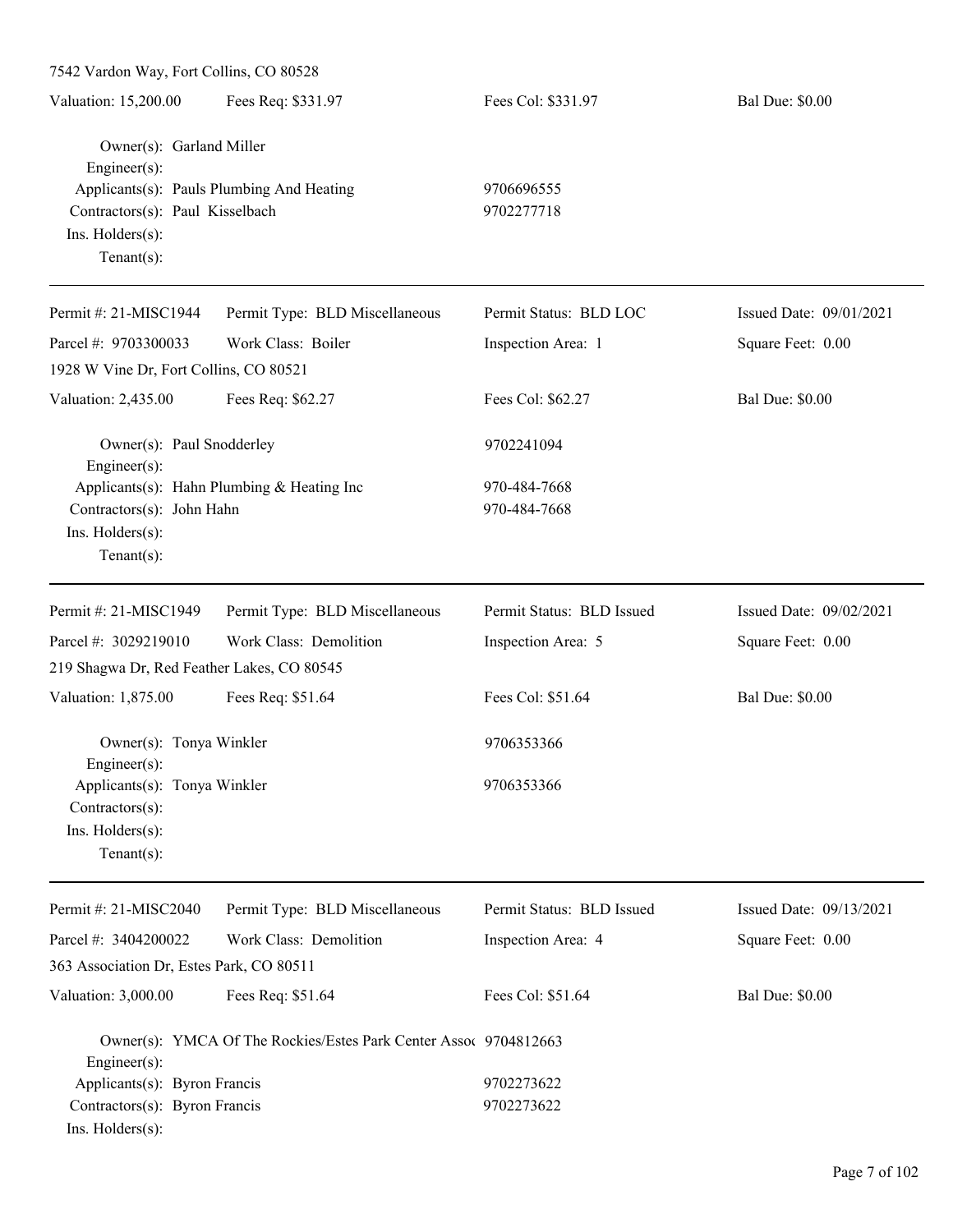| Permit #: 21-MISC2039                                                                                      | Permit Type: BLD Miscellaneous                                   | Permit Status: BLD Issued | Issued Date: 09/13/2021 |
|------------------------------------------------------------------------------------------------------------|------------------------------------------------------------------|---------------------------|-------------------------|
| Parcel #: 3404200022                                                                                       | Work Class: Demolition                                           | Inspection Area: 4        | Square Feet: 0.00       |
| 353 Association Dr, Estes Park, CO 80511                                                                   |                                                                  |                           |                         |
| Valuation: 3,000.00                                                                                        | Fees Req: \$51.64                                                | Fees Col: \$51.64         | <b>Bal Due: \$0.00</b>  |
| Engineer(s):                                                                                               | Owner(s): YMCA Of The Rockies/Estes Park Center Assoc 9704812663 |                           |                         |
| Applicants(s): Byron Francis                                                                               |                                                                  | 9702273622                |                         |
| Contractors(s): Byron Francis                                                                              |                                                                  | 9702273622                |                         |
| Ins. Holders(s):<br>Tenant $(s)$ :                                                                         |                                                                  |                           |                         |
|                                                                                                            |                                                                  |                           |                         |
| Permit #: 21-MISC1978                                                                                      | Permit Type: BLD Miscellaneous                                   | Permit Status: BLD Issued | Issued Date: 09/07/2021 |
| Parcel #: 9705000016                                                                                       | Work Class: Demolition                                           | Inspection Area: 1        | Square Feet: 0.00       |
| 3316 W Vine Dr, Fort Collins, CO 80521                                                                     |                                                                  |                           |                         |
| Valuation: 0.00                                                                                            | Fees Req: \$51.64                                                | Fees Col: \$51.64         | <b>Bal Due: \$0.00</b>  |
| $Engineering(s)$ :<br>Applicants(s): Erik Fischer<br>Contractors(s):<br>Ins. Holders(s):<br>Tenant $(s)$ : |                                                                  |                           |                         |
| Permit #: 21-MISC1961                                                                                      | Permit Type: BLD Miscellaneous                                   | Permit Status: BLD LOC    | Issued Date: 09/07/2021 |
| Parcel #: 4002217012                                                                                       | Work Class: Electrical                                           | Inspection Area: 5        | Square Feet: 0.00       |
| 1600 Elkridge Rd, Red Feather Lakes, CO 80545                                                              |                                                                  |                           |                         |
| Valuation: 500.00                                                                                          | Fees Req: \$60.00                                                | Fees Col: \$60.00         | <b>Bal Due: \$0.00</b>  |
| Owner(s): Rodney Constance<br>Engineer(s):                                                                 |                                                                  | 9703022379                |                         |
| Applicants(s): Rodney Constance                                                                            |                                                                  | 9703022379                |                         |
| Contractors(s):                                                                                            |                                                                  |                           |                         |
| Ins. Holders(s):                                                                                           |                                                                  |                           |                         |
| Tenant $(s)$ :                                                                                             |                                                                  |                           |                         |
| Permit #: 21-MISC2164                                                                                      | Permit Type: BLD Miscellaneous                                   | Permit Status: BLD LOC    | Issued Date: 09/28/2021 |
| Parcel #: 9505205007                                                                                       | Work Class: Electrical                                           | Inspection Area: 2        | Square Feet: 0.00       |
| 4033 Backbone Dr, Loveland, CO 80538                                                                       |                                                                  |                           |                         |
| Valuation: 6,365.00                                                                                        | Fees Req: \$181.10                                               | Fees Col: \$181.10        | <b>Bal Due: \$0.00</b>  |

Tenant(s):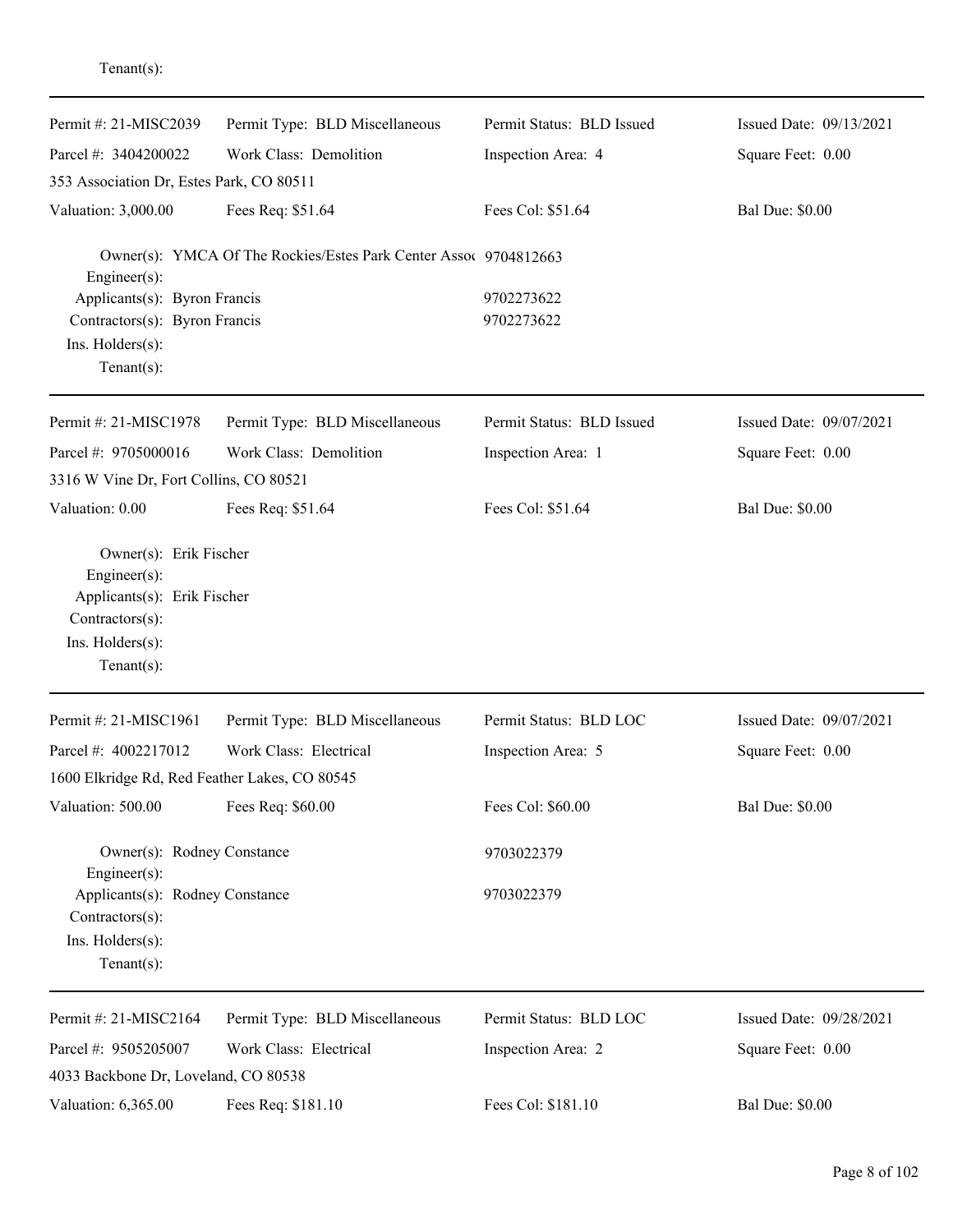| $Owner(s)$ :                                                                                   | Klein Andrew J 2007 Revocable Trust | 8188227551                |                         |
|------------------------------------------------------------------------------------------------|-------------------------------------|---------------------------|-------------------------|
| Engineer(s):<br>Applicants(s):<br>Contractors(s):<br>Ins. $H$ olders $(s)$ :<br>Tenant $(s)$ : | Klein Andrew J 2007 Revocable Trust | 8188227551                |                         |
| Permit #: 21-MISC2124                                                                          | Permit Type: BLD Miscellaneous      | Permit Status: BLD LOC    | Issued Date: 09/23/2021 |
| Parcel #: 9704300025                                                                           | Work Class: Electrical              | Inspection Area: 1        | Square Feet: 0.00       |
| 1121 Emery Dr, Fort Collins, CO 80521                                                          |                                     |                           |                         |
| Valuation: 1,800.00                                                                            | Fees Req: \$120.00                  | Fees Col: \$120.00        | <b>Bal Due: \$0.00</b>  |
| Owner(s): Judy Muenchow<br>Engineer(s):                                                        |                                     | 9702171879                |                         |
| Applicants(s): Greg Bigelow<br>Contractors(s):<br>Ins. Holders(s):<br>Tenant $(s)$ :           |                                     | 9708891954                |                         |
| Permit #: 21-MISC1975                                                                          | Permit Type: BLD Miscellaneous      | Permit Status: BLD Issued | Issued Date: 09/07/2021 |
| Parcel #: 0022200003                                                                           | Work Class: Electrical              | Inspection Area: 5        | Square Feet: 0.00       |
| 7082 Black diamond Rd, Livermore, CO 80635                                                     |                                     |                           |                         |
| Valuation: 7,500.00                                                                            | Fees Req: \$192.00                  | Fees Col: \$192.00        | <b>Bal Due: \$0.00</b>  |
| Owner(s): Lauren Harmon<br>Engineer(s):                                                        |                                     | 7203415586                |                         |
| Applicants(s): Tad Chadwick<br>Contractors(s):<br>Ins. Holders(s):<br>$Tenant(s)$ :            |                                     | 9704829449                |                         |
| Permit #: 21-MISC2136                                                                          | Permit Type: BLD Miscellaneous      | Permit Status: BLD Issued | Issued Date: 09/24/2021 |
| Parcel #: 3019405039                                                                           | Work Class: Electrical              | Inspection Area: 5        | Square Feet: 0.00       |
| 1625 Tesuque Trl, Red Feather Lakes, CO 80545                                                  |                                     |                           |                         |
| Valuation: 6,000.00                                                                            | Fees Req: \$177.60                  | Fees Col: \$177.60        | <b>Bal Due: \$0.00</b>  |
| Owner(s): Johnnie Rodriguez<br>Engineer(s):                                                    |                                     | 3032171584                |                         |
| Applicants(s): Terry Enke<br>Contractors(s):<br>Ins. Holders(s):<br>$Tenant(s)$ :              |                                     | 9704845085                |                         |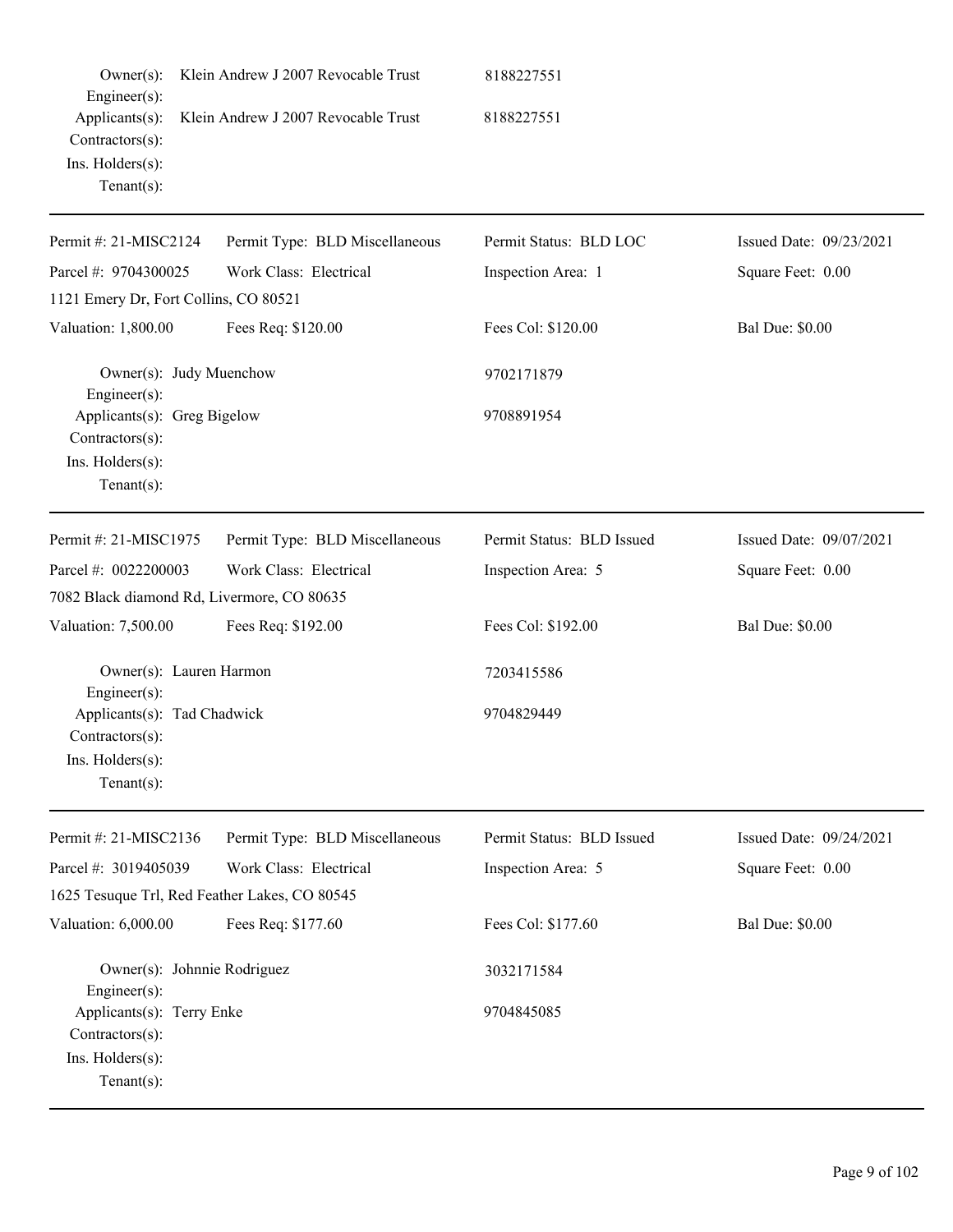| Permit #: 21-MISC1933                                                                              | Permit Type: BLD Miscellaneous | Permit Status: BLD LOC    | Issued Date: 09/01/2021 |
|----------------------------------------------------------------------------------------------------|--------------------------------|---------------------------|-------------------------|
| Parcel #: 1435405038                                                                               | Work Class: Electrical         | Inspection Area: 4        | Square Feet: 0.00       |
| 996 Colard Ln, Lyons, CO 80540                                                                     |                                |                           |                         |
| Valuation: 7,500.00                                                                                | Fees Req: \$192.00             | Fees Col: \$192.00        | <b>Bal Due: \$0.00</b>  |
| Owner(s): Lisa Sobieniak<br>Engineer(s):<br>Applicants(s): Mark Judson                             |                                | 9709017555                |                         |
|                                                                                                    | David Ongley                   | 9703018145                |                         |
| Contractors(s):<br>Ins. Holders(s):<br>Tenant $(s)$ :                                              |                                |                           |                         |
| Permit #: 21-MISC2028                                                                              | Permit Type: BLD Miscellaneous | Permit Status: BLD LOC    | Issued Date: 09/13/2021 |
| Parcel #: 9829407005                                                                               | Work Class: Electrical         | Inspection Area: 1        | Square Feet: 0.00       |
| 3301 Sunrise Dr, Laporte, CO 80535                                                                 |                                |                           |                         |
| Valuation: 2,800.00                                                                                | Fees Req: \$146.88             | Fees Col: \$146.88        | <b>Bal Due: \$0.00</b>  |
| Owner(s): Tony Valadez<br>$Engineering(s)$ :                                                       |                                | 970-443-7285              |                         |
| Applicants(s): Jonathan McCarthy<br>Contractors(s):<br>Ins. Holders(s):<br>Tenant $(s)$ :          |                                | 970-278-9105              |                         |
| Permit #: 21-MISC1964                                                                              | Permit Type: BLD Miscellaneous | Permit Status: BLD LOC    | Issued Date: 09/07/2021 |
| Parcel #: 8906000007                                                                               | Work Class: Electrical         | Inspection Area: 1        | Square Feet: 0.00       |
| 1582 County Road 72e, Wellington, CO 80549                                                         |                                |                           |                         |
| Valuation: 2,000.00                                                                                | Fees Req: \$120.00             | Fees Col: \$120.00        | <b>Bal Due: \$0.00</b>  |
| Owner(s): Cameron Gracey                                                                           |                                | 9705676871                |                         |
| Engineer(s):<br>Applicants(s): Leroy Rios<br>Contractors(s):<br>Ins. Holders(s):<br>Tenant $(s)$ : |                                | 9704205072                |                         |
| Permit #: 21-MISC2177                                                                              | Permit Type: BLD Miscellaneous | Permit Status: BLD Issued | Issued Date: 09/29/2021 |
| Parcel #: 3435200015                                                                               | Work Class: Electrical         | Inspection Area: 4        | Square Feet: 0.00       |
| 7310 Highway 7, Estes Park, CO 80517                                                               |                                |                           |                         |
| Valuation: 1,400.00                                                                                | Fees Req: \$120.00             | Fees Col: \$120.00        | <b>Bal Due: \$0.00</b>  |
| Owner(s): Eric Livo<br>$Engineer(s)$ :                                                             |                                | 7209361793                |                         |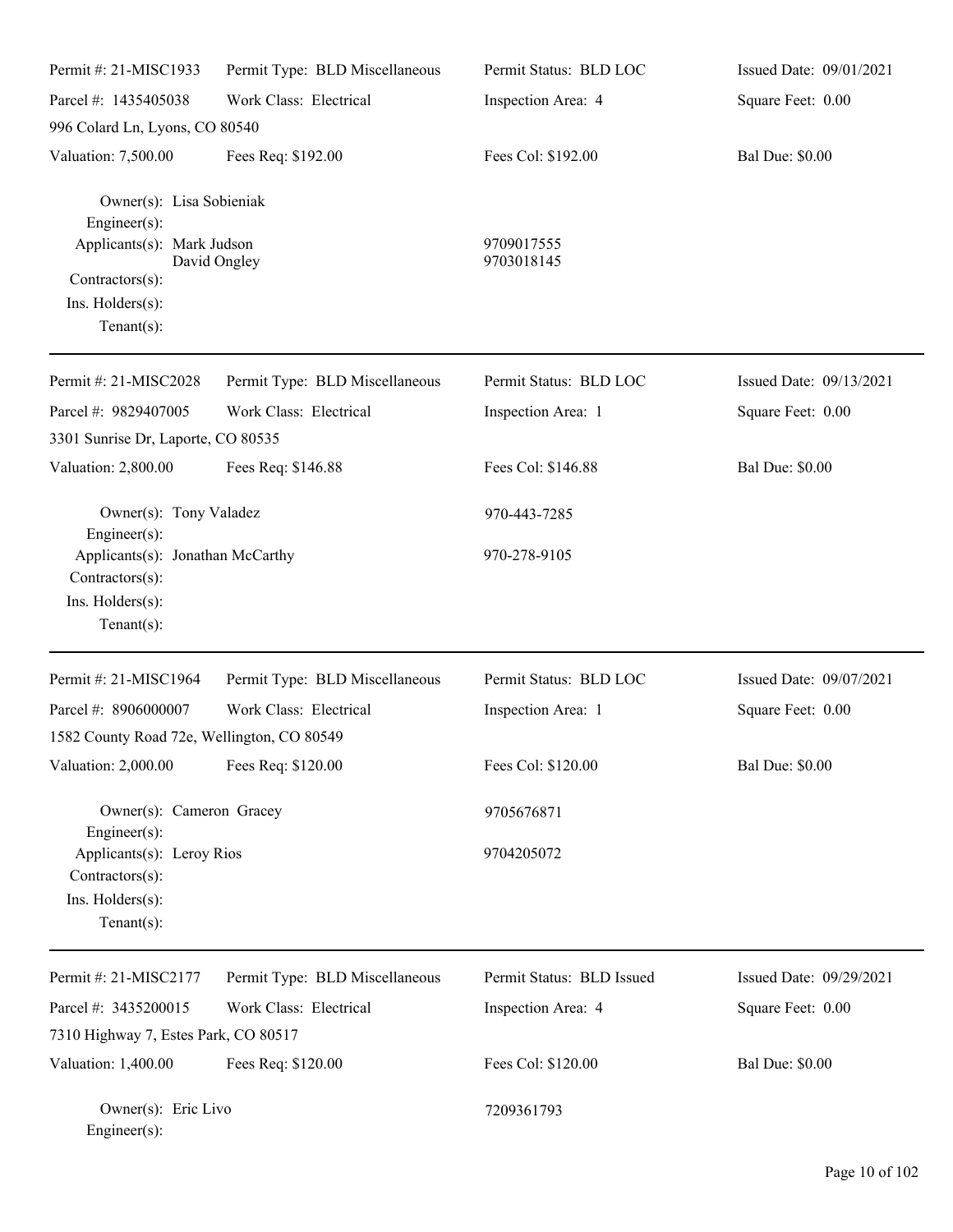| Permit #: 21-MISC2031                                                                                     | Permit Type: BLD Miscellaneous        | Permit Status: BLD LOC   | Issued Date: 09/16/2021 |
|-----------------------------------------------------------------------------------------------------------|---------------------------------------|--------------------------|-------------------------|
| Parcel #: 8533008002                                                                                      | Work Class: Electrical                | Inspection Area: 3       | Square Feet: 0.00       |
| 5028 Lynnwood Ct, Loveland, CO 80537                                                                      |                                       |                          |                         |
| Valuation: 5,000.00                                                                                       | Fees Req: \$168.00                    | Fees Col: \$168.00       | <b>Bal Due: \$0.00</b>  |
| $Engineering(s)$ :<br>Applicants(s): Scott Plough<br>Contractors(s):<br>Ins. Holders(s):<br>$Tenant(s)$ : | Owner(s): * Blomquist Family Trust    |                          |                         |
| Permit #: 21-MISC1993                                                                                     | Permit Type: BLD Miscellaneous        | Permit Status: BLD LOC   | Issued Date: 09/08/2021 |
| Parcel #: 9624405005                                                                                      | Work Class: Electrical                | Inspection Area: 2       | Square Feet: 0.00       |
| 901 Turman Dr, Fort Collins, CO 80525                                                                     |                                       |                          |                         |
| Valuation: 2,500.00                                                                                       | Fees Req: \$144.00                    | Fees Col: \$144.00       | <b>Bal Due: \$0.00</b>  |
| Owner(s): Joel McLane<br>$Engineer(s)$ :                                                                  |                                       | 9702174921               |                         |
| Applicants(s): Phaaron Riall<br>Contractors(s):                                                           |                                       | 9703089969               |                         |
| Ins. Holders(s):<br>Tenant $(s)$ :                                                                        |                                       |                          |                         |
| Permit #: 21-MISC2187                                                                                     | Permit Type: BLD Miscellaneous        | Permit Status: BLD LOC   | Issued Date: 09/30/2021 |
| Parcel #: 0610334079                                                                                      | Work Class: Electrical                | Inspection Area: 2       | Square Feet: 0.00       |
| 9848 Buckhorn Rd, Loveland, CO 80538                                                                      |                                       |                          |                         |
| Valuation: 12,920.00                                                                                      | Fees Req: \$244.03                    | Fees Col: \$244.03       | <b>Bal Due: \$0.00</b>  |
| Jeff Hiatt                                                                                                | Owner(s): APPA Property Holdings LLC. | 9709806801<br>9709806800 |                         |
| Engineer(s):                                                                                              |                                       |                          |                         |
| Applicants(s): George Stolz                                                                               | Gerald Palaszewski                    | 9706697609<br>9702243242 |                         |
| Contractors(s):                                                                                           |                                       |                          |                         |
| Ins. $H$ olders $(s)$ :                                                                                   |                                       |                          |                         |
| Tenant $(s)$ :                                                                                            |                                       |                          |                         |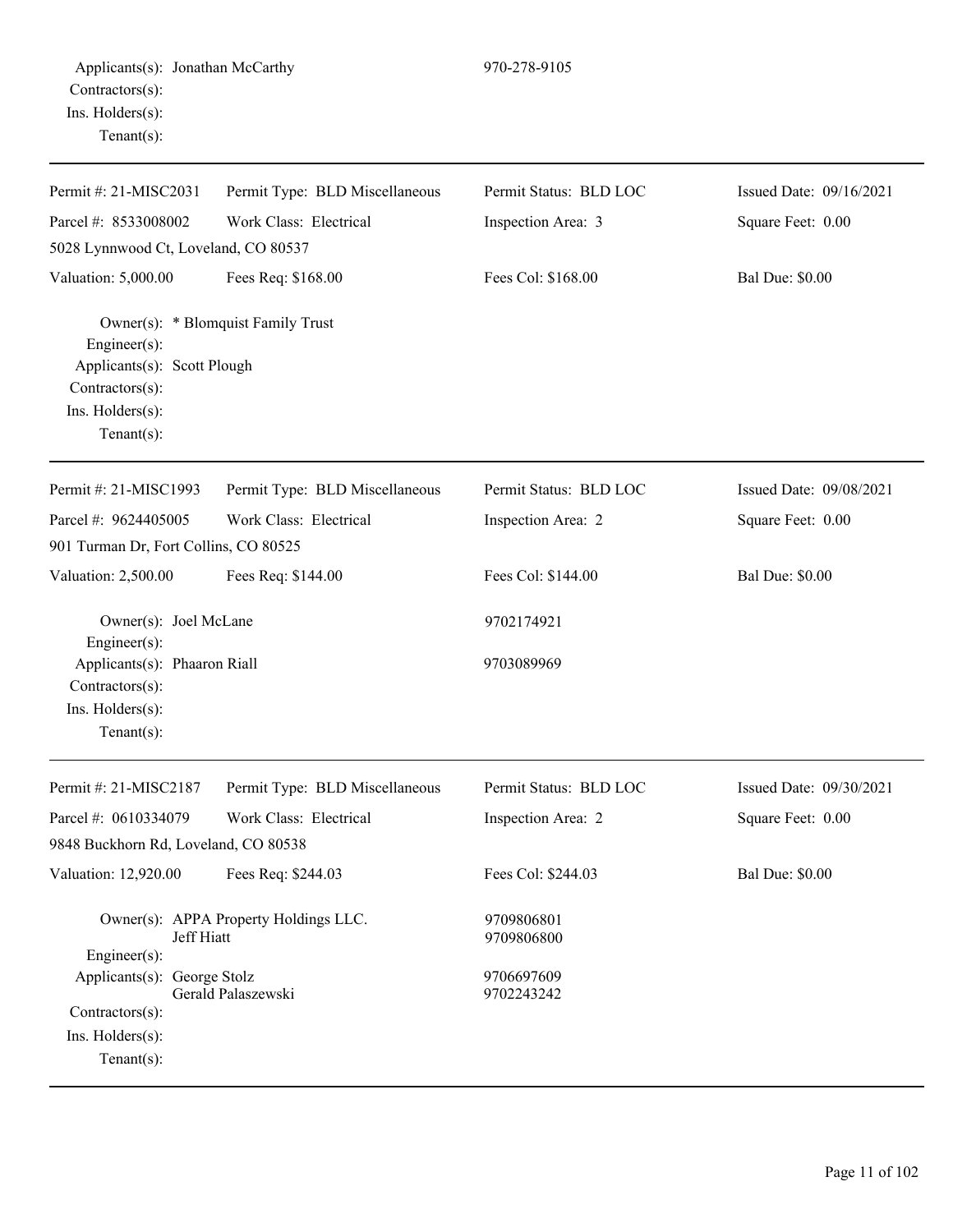| Permit #: 21-MISC2023                                                                                                            | Permit Type: BLD Miscellaneous | Permit Status: BLD LOC    | Issued Date: 09/22/2021 |
|----------------------------------------------------------------------------------------------------------------------------------|--------------------------------|---------------------------|-------------------------|
| Parcel #: 9731305016                                                                                                             | Work Class: Electrical         | Inspection Area: 2        | Square Feet: 0.00       |
| 4324 Kano Dr, Fort Collins, CO 80526                                                                                             |                                |                           |                         |
| Valuation: 100.00                                                                                                                | Fees Req: \$60.00              | Fees Col: \$60.00         | <b>Bal Due: \$0.00</b>  |
| Owner(s): Lorraine Turner<br>Engineer(s):                                                                                        |                                | 7207533345                |                         |
| Applicants(s): Max Leetzow                                                                                                       | <b>Salvation Army</b>          | 3039440998<br>3038669297  |                         |
| Contractors(s):<br>Ins. Holders(s):<br>Tenant $(s)$ :                                                                            |                                |                           |                         |
| Permit #: 21-MISC2062                                                                                                            | Permit Type: BLD Miscellaneous | Permit Status: BLD Issued | Issued Date: 09/17/2021 |
| Parcel #: 0234100001                                                                                                             | Work Class: Electrical         | Inspection Area: 6        | Square Feet: 0.00       |
| 1215 Red Bluff Rd, Livermore, CO 80536                                                                                           |                                |                           |                         |
| Valuation: 8,000.00                                                                                                              | Fees Req: \$196.80             | Fees Col: \$196.80        | <b>Bal Due: \$0.00</b>  |
| Owner(s): Kevin Kreuzer<br>Engineer(s):                                                                                          |                                | 3036678613                |                         |
| Applicants(s): Kevin Kreuzer<br>Contractors(s):<br>Ins. Holders(s):<br>Tenant $(s)$ :                                            |                                | 3036678613                |                         |
| Permit #: 21-MISC2037                                                                                                            | Permit Type: BLD Miscellaneous | Permit Status: BLD Issued | Issued Date: 09/13/2021 |
| Parcel #: 8821000001                                                                                                             | Work Class: Electrical         | Inspection Area: 1        | Square Feet: 0.00       |
| 3901 E County Road 56, Fort Collins, CO 80524                                                                                    |                                |                           |                         |
| Valuation: 4,150.00                                                                                                              | Fees Req: \$159.84             | Fees Col: \$159.84        | <b>Bal Due: \$0.00</b>  |
| Owner(s): Darlene Blehm<br>Engineer(s):<br>Applicants(s): Daniel Harber<br>Contractors(s):<br>Ins. Holders(s):<br>Tenant $(s)$ : |                                | 9708173159                |                         |
| Permit #: 21-MISC2113                                                                                                            | Permit Type: BLD Miscellaneous | Permit Status: BLD LOC    | Issued Date: 09/22/2021 |
| Parcel #: 9506200028                                                                                                             | Work Class: Electrical         | Inspection Area: 2        | Square Feet: 0.00       |
| 3620 Glade Rd, Loveland, CO 80538                                                                                                |                                |                           |                         |
| Valuation: 5,300.00                                                                                                              | Fees Req: \$170.88             | Fees Col: \$170.88        | <b>Bal Due: \$0.00</b>  |
| Owner(s): Jon Quedenfeld<br>Engineer(s):                                                                                         |                                | 7192527965                |                         |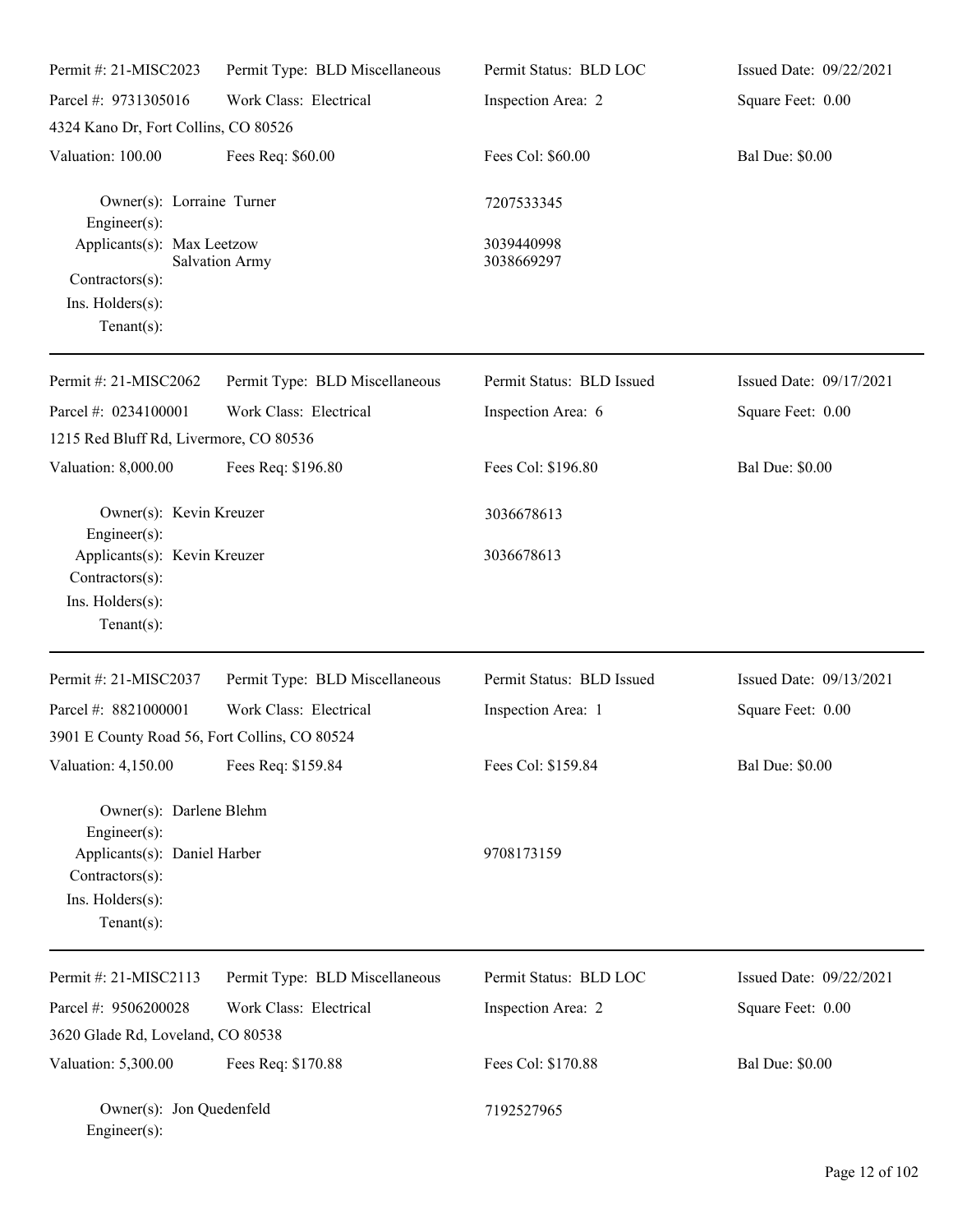| Permit #: 21-MISC1970                                                                                                               | Permit Type: BLD Miscellaneous | Permit Status: BLD Issued | Issued Date: 09/07/2021 |
|-------------------------------------------------------------------------------------------------------------------------------------|--------------------------------|---------------------------|-------------------------|
| Parcel #: 0508405013                                                                                                                | Work Class: Electrical         | Inspection Area: 4        | Square Feet: 0.00       |
| 24 Tracy Trail Rd, Loveland, CO 80537                                                                                               |                                |                           |                         |
| Valuation: 1,000.00                                                                                                                 | Fees Req: \$120.00             | Fees Col: \$120.00        | <b>Bal Due: \$0.00</b>  |
| Owner(s): Jason Tanner<br>Engineer(s):                                                                                              |                                | 970-669-6145              |                         |
| Applicants(s): David Carpenter<br>Contractors(s):<br>Ins. Holders(s):<br>$Tenant(s)$ :                                              |                                | 3037097337                |                         |
| Permit #: 21-MISC2075                                                                                                               | Permit Type: BLD Miscellaneous | Permit Status: BLD LOC    | Issued Date: 09/16/2021 |
| Parcel #: 8715000005                                                                                                                | Work Class: Electrical         | Inspection Area: 2        | Square Feet: 0.00       |
| 4390 Quest Dr, Fort Collins, CO 80524                                                                                               |                                |                           |                         |
| Valuation: 2,400.00                                                                                                                 | Fees Req: \$143.04             | Fees Col: \$143.04        | <b>Bal Due: \$0.00</b>  |
| Owner(s): Sharon Ward<br>Engineer(s):<br>Applicants(s): Christian Rodriguez<br>Contractors(s):<br>Ins. Holders(s):<br>$Tenant(s)$ : |                                | 9702183806                |                         |
| Permit #: 21-MISC2069                                                                                                               | Permit Type: BLD Miscellaneous | Permit Status: BLD LOC    | Issued Date: 09/16/2021 |
| Parcel #: 1414300002                                                                                                                | Work Class: Electrical         | Inspection Area: 4        | Square Feet: 0.00       |
| 188 Pinwheel Ranch Rd, Lyons, CO 80540                                                                                              |                                |                           |                         |
| Valuation: 4,500.00                                                                                                                 | Fees Req: \$163.20             | Fees Col: \$163.20        | <b>Bal Due: \$0.00</b>  |
| Owner(s): Christopher Nowak<br>Engineer(s):                                                                                         |                                | 3037177159                |                         |
| Applicants(s): Cameron Tietz<br>Contractors(s):<br>Ins. Holders(s):<br>$Tenant(s)$ :                                                |                                | 970-685-2809              |                         |
| Permit #: 21-MISC2111                                                                                                               | Permit Type: BLD Miscellaneous | Permit Status: BLD Issued | Issued Date: 09/21/2021 |
| Parcel #: 9624206096                                                                                                                | Work Class: Electrical         | Inspection Area: 2        | Square Feet: 0.00       |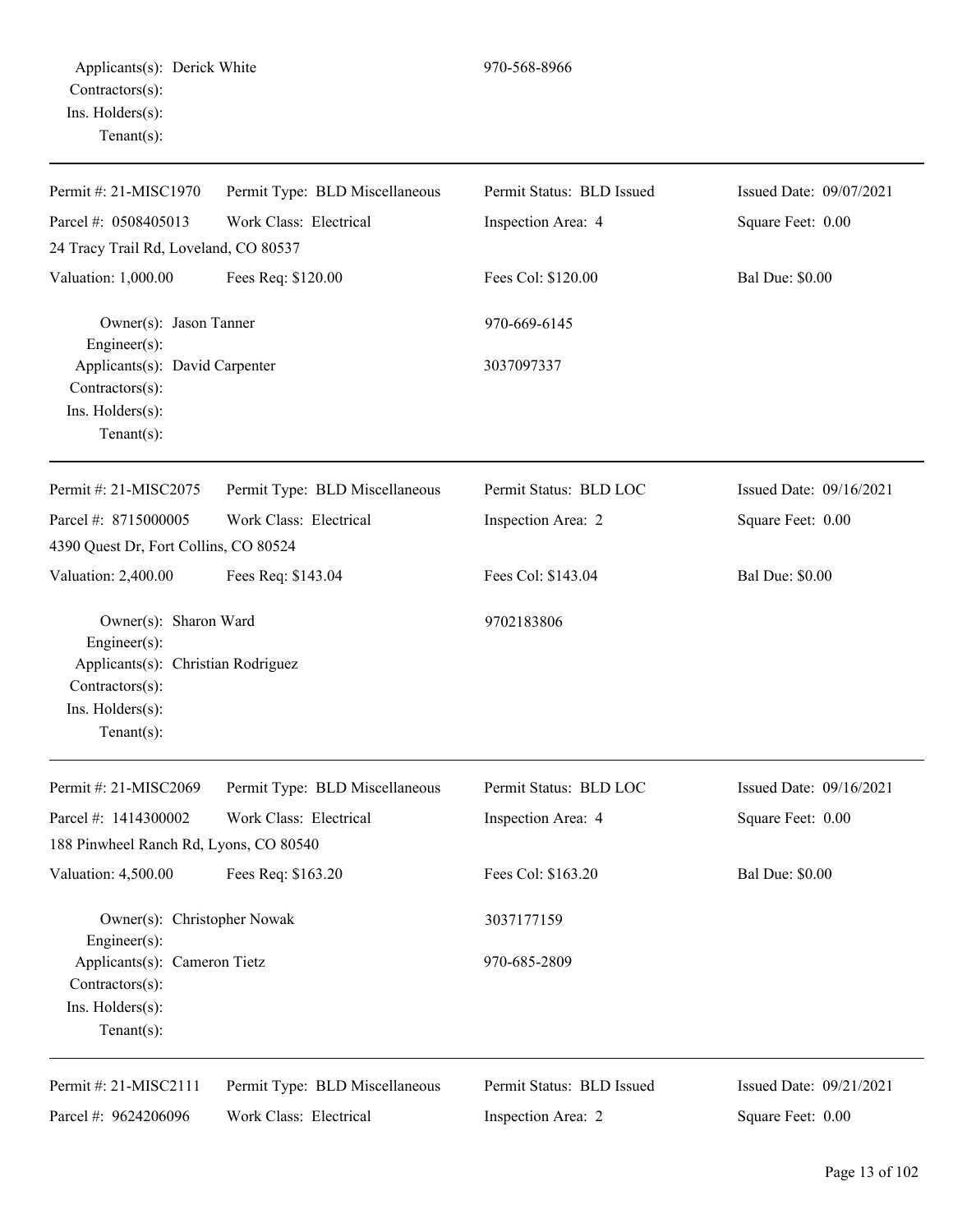317 Jewel Ct, Fort Collins, CO 80525 Valuation: 400.00 Fees Req: \$120.00 Fees Col: \$120.00 Bal Due: \$0.00 Owner(s): Christopher Lull 9704209949 Engineer(s): Applicants(s): Christopher Lull 9704209949 Contractors(s): Ins. Holders(s): Tenant(s): Permit #: 21-MISC2178 Parcel #: 1509308056 Permit Type: BLD Miscellaneous Work Class: Electrical Permit Status: BLD Issued Inspection Area: 4 Issued Date: 09/29/2021 Square Feet: 0.00 166 Waltonia Rd, Drake, CO 80515 Valuation: 3,500.00 Fees Req: \$153.60 Fees Col: \$153.60 Bal Due: \$0.00 Owner(s): Rachel Livingood 3162536120 \* Bloom Rodney Lamont Trust Engineer(s): Applicants(s): Brent Eggers 9706691883 Contractors(s): Ins. Holders(s): Tenant(s): Permit #: 21-MISC2149 Parcel #: 9733100031 Permit Type: BLD Miscellaneous Work Class: Electrical Permit Status: BLD LOC Inspection Area: 2 Issued Date: 09/24/2021 Square Feet: 0.00 3717 S Taft Hill Rd 126, Fort Collins, CO 80526 Valuation: 100.00 Fees Req: \$120.00 Fees Col: \$120.00 Bal Due: \$0.00 Owner(s): Moises Contreras 9709809305 Engineer(s): Applicants(s): Moises Contreras 9709809305 Contractors(s): Ins. Holders(s): Tenant(s): Permit #: 21-MISC2194 Parcel #: 9704206008 Permit Type: BLD Miscellaneous Work Class: Electrical Permit Status: BLD Issued Inspection Area: 1 Issued Date: 09/30/2021 Square Feet: 0.00 1605 Wagon Tongue Ct, Fort Collins, CO 80521 Valuation: 2,000.00 Fees Req: \$120.00 Fees Col: \$120.00 Bal Due: \$0.00 Owner(s): Matthew Floyd 9702314828 Engineer(s): Applicants(s): Duncan Messinger 9705672595 Contractors(s): Ins. Holders(s):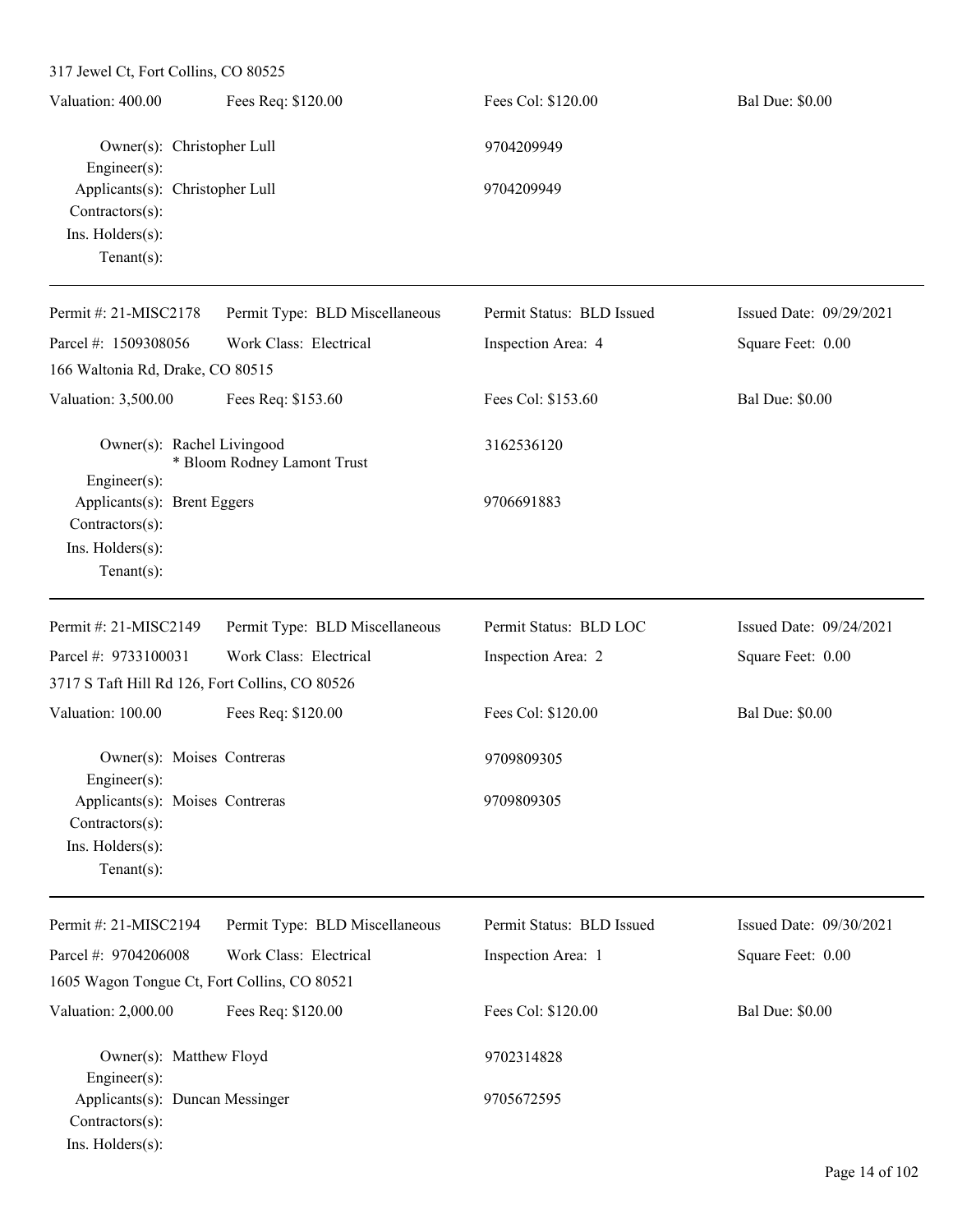| Permit #: 21-MISC2033                                                                   | Permit Type: BLD Miscellaneous | Permit Status: BLD LOC    | Issued Date: 09/13/2021 |
|-----------------------------------------------------------------------------------------|--------------------------------|---------------------------|-------------------------|
| Parcel #: 2623209020                                                                    | Work Class: Electrical         | Inspection Area: 4        | Square Feet: 0.00       |
| 111 Sheep Ln, Glen Haven, CO 80532                                                      |                                |                           |                         |
| Valuation: 500.00                                                                       | Fees Req: \$60.00              | Fees Col: \$60.00         | <b>Bal Due: \$0.00</b>  |
| Owner(s): Thelma Richard<br>Engineer(s):                                                |                                | 9705391134                |                         |
| Applicants(s): Brent Eggers<br>Contractors(s):<br>Ins. Holders(s):<br>Tenant $(s)$ :    |                                | 9706691883                |                         |
| Permit #: 21-MISC2181                                                                   | Permit Type: BLD Miscellaneous | Permit Status: BLD LOC    | Issued Date: 09/29/2021 |
| Parcel #: 8710000014                                                                    | Work Class: Electrical         | Inspection Area: 2        | Square Feet: 0.00       |
| 4412 E Mulberry St 73, Fort Collins, CO 80524                                           |                                |                           |                         |
| Valuation: 200.00                                                                       | Fees Req: \$120.00             | Fees Col: \$120.00        | <b>Bal Due: \$0.00</b>  |
| Owner(s): Clayton Homes<br>Engineer(s):                                                 |                                | 9708883371                |                         |
| Applicants(s): Clayton Homes<br>Contractors(s):<br>Ins. Holders(s):<br>$Tenant(s)$ :    |                                | 9708883371                |                         |
| Permit #: 21-MISC2148                                                                   | Permit Type: BLD Miscellaneous | Permit Status: BLD Issued | Issued Date: 09/30/2021 |
| Parcel #: 0501300045                                                                    | Work Class: Electrical         | Inspection Area: 2        | Square Feet: 0.00       |
| 3110 Wildes Rd, Loveland, CO 80538                                                      |                                |                           |                         |
| Valuation: 2,000.00                                                                     | Fees Req: \$120.00             | Fees Col: \$120.00        | <b>Bal Due: \$0.00</b>  |
| Owner(s): Leonard Kellogg<br>Engineer(s):                                               |                                | 9705931964                |                         |
| Applicants(s): Leonard Kellogg<br>Contractors(s):<br>Ins. Holders(s):<br>Tenant $(s)$ : |                                | 9705931964                |                         |
|                                                                                         |                                |                           |                         |
| Permit #: 21-MISC1986                                                                   | Permit Type: BLD Miscellaneous | Permit Status: BLD Issued | Issued Date: 09/08/2021 |
| Parcel #: 2627405015<br>7767 County Road 43, Glen Haven, CO 80532                       | Work Class: Electrical         | Inspection Area: 4        | Square Feet: 0.00       |
| Valuation: 1,600.00                                                                     | Fees Req: \$171.00             | Fees Col: \$120.00        | Bal Due: \$51.00        |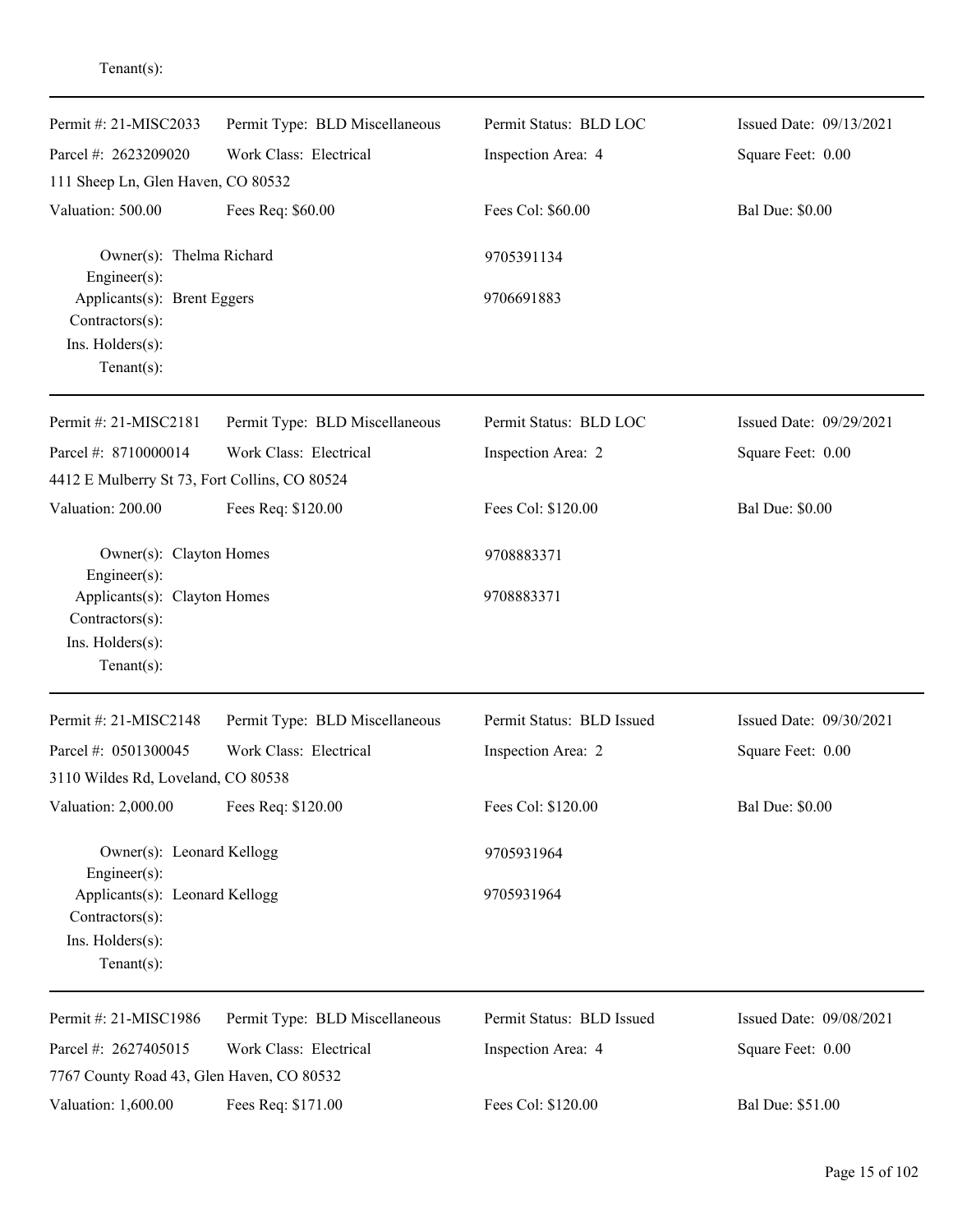| Owner(s): Charmon Poche                                                                          |                                                             | $(337)$ 304-3046          |                         |
|--------------------------------------------------------------------------------------------------|-------------------------------------------------------------|---------------------------|-------------------------|
| Engineer(s):<br>Applicants(s): Brent Norris<br>Contractors(s):<br>Ins. Holders(s):               |                                                             | 3034083162                |                         |
| $Tenant(s)$ :                                                                                    |                                                             |                           |                         |
| Permit #: 21-MISC2055                                                                            | Permit Type: BLD Miscellaneous                              | Permit Status: BLD LOC    | Issued Date: 09/15/2021 |
| Parcel #: 3933300010                                                                             | Work Class: Electrical                                      | Inspection Area: 1        | Square Feet: 0.00       |
| 421 Rustic Rd, Bellvue, CO 80512                                                                 |                                                             |                           |                         |
| Valuation: 3,500.00                                                                              | Fees Req: \$153.60                                          | Fees Col: \$153.60        | <b>Bal Due: \$0.00</b>  |
| Owner(s): D Dixon<br>Engineer(s):                                                                |                                                             | 2516220214                |                         |
| Applicants(s): Patrick Conway                                                                    | Patrick Conway                                              | 9705663803<br>9705663803  |                         |
| Contractors(s):<br>Ins. Holders(s):<br>Tenant $(s)$ :                                            |                                                             |                           |                         |
| Permit #: 21-MISC1992                                                                            | Permit Type: BLD Miscellaneous                              | Permit Status: BLD Issued | Issued Date: 09/13/2021 |
| Parcel #: 8922200015                                                                             | Work Class: Electrical                                      | Inspection Area: 1        | Square Feet: 0.00       |
| 10428 N County Road 7, Wellington, CO 80549                                                      |                                                             |                           |                         |
| Valuation: 1,600.00                                                                              | Fees Req: \$120.00                                          | Fees Col: \$120.00        | <b>Bal Due: \$0.00</b>  |
|                                                                                                  | Owner(s): Poudre Valley Community Farms<br>Gilberto Alvarez | 2063804611                |                         |
| Engineer(s):<br>Applicants(s): Dane Emde<br>Contractors(s):<br>Ins. Holders(s):<br>$Tenant(s)$ : |                                                             | 9702147170                |                         |
| Permit #: 21-MISC1951                                                                            | Permit Type: BLD Miscellaneous                              | Permit Status: BLD LOC    | Issued Date: 09/02/2021 |
| Parcel #: 2936405131                                                                             | Work Class: Electrical                                      | Inspection Area: 5        | Square Feet: 0.00       |
| 142 Navajo Peak Ct, Livermore, CO 80536                                                          |                                                             |                           |                         |
| Valuation: 6,000.00                                                                              | Fees Req: \$177.60                                          | Fees Col: \$177.60        | <b>Bal Due: \$0.00</b>  |
| Owner(s): Troy VanDeventer<br>Engineer(s):                                                       |                                                             | 9702190267                |                         |
| Applicants(s): John Tune<br>Contractors(s):<br>Ins. Holders(s):<br>$Tenant(s)$ :                 |                                                             | 9702193892                |                         |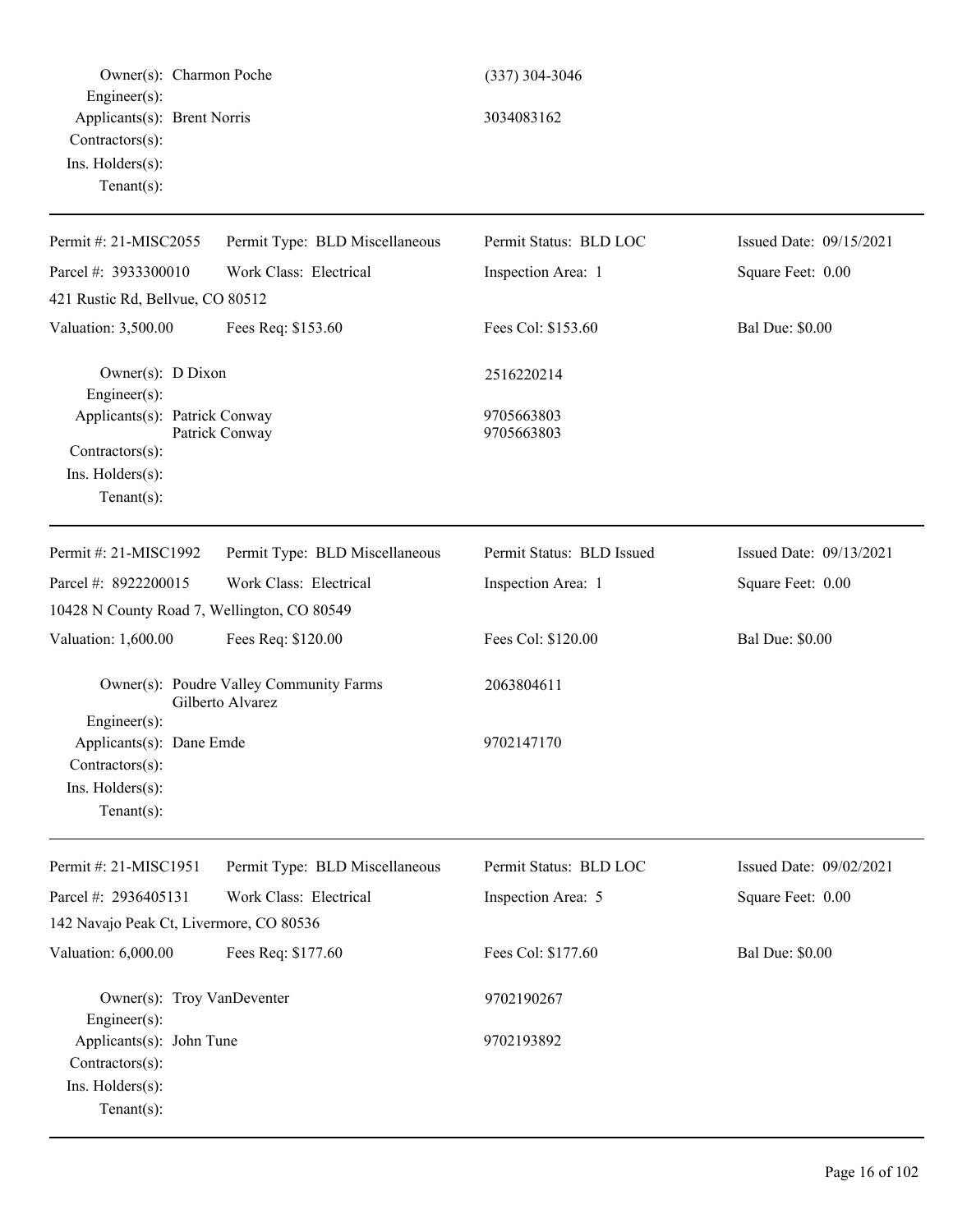| Permit #: 21-MISC2092                                                                                         | Permit Type: BLD Miscellaneous                   | Permit Status: BLD LOC    | Issued Date: 09/17/2021 |
|---------------------------------------------------------------------------------------------------------------|--------------------------------------------------|---------------------------|-------------------------|
| Parcel #: 2926106040                                                                                          | Work Class: Electrical                           | Inspection Area: 5        | Square Feet: 0.00       |
|                                                                                                               | 121 White Slide Mountain Ct, Livermore, CO 80536 |                           |                         |
| Valuation: 10,000.00                                                                                          | Fees Req: \$216.00                               | Fees Col: \$216.00        | <b>Bal Due: \$0.00</b>  |
| Owner(s): Joshua Flemming<br>Engineer(s):                                                                     |                                                  | 2025805927                |                         |
| Applicants(s): Barry Kadlub<br>Contractors(s):<br>Ins. Holders(s):<br>Tenant $(s)$ :                          |                                                  | 9703107090                |                         |
| Permit #: 21-MISC2115                                                                                         | Permit Type: BLD Miscellaneous                   | Permit Status: BLD LOC    | Issued Date: 09/22/2021 |
| Parcel #: 9415000012                                                                                          | Work Class: Electrical                           | Inspection Area: 3        | Square Feet: 0.00       |
| 929 N Berthoud Pkwy, Berthoud, CO 80513                                                                       |                                                  |                           |                         |
| Valuation: 4,900.00                                                                                           | Fees Req: \$167.04                               | Fees Col: \$167.04        | <b>Bal Due: \$0.00</b>  |
| Owner(s): Karen Spinuzzi<br>Engineer(s):                                                                      |                                                  | 720-884-6586              |                         |
| Applicants(s): Joshua Peterson<br>Contractors(s):<br>Ins. Holders(s):<br>Tenant $(s)$ :                       |                                                  | 9705991872                |                         |
| Permit #: 21-MISC2018                                                                                         | Permit Type: BLD Miscellaneous                   | Permit Status: BLD Issued | Issued Date: 09/10/2021 |
| Parcel #: 9636405078                                                                                          | Work Class: Electrical                           | Inspection Area: 2        | Square Feet: 0.00       |
| 4708 Holly Ct, Loveland, CO 80538                                                                             |                                                  |                           |                         |
| Valuation: 1,800.00                                                                                           | Fees Req: \$120.00                               | Fees Col: \$120.00        | <b>Bal Due: \$0.00</b>  |
| Owner(s): Ward Westfall                                                                                       |                                                  | 9702228044                |                         |
| $Engineering(s)$ :<br>Applicants(s): Jason DeHerrera<br>Contractors(s):<br>Ins. Holders(s):<br>Tenant $(s)$ : |                                                  | 9705816585                |                         |
| Permit #: 21-MISC2081                                                                                         | Permit Type: BLD Miscellaneous                   | Permit Status: BLD Issued | Issued Date: 09/17/2021 |
| Parcel #: 0625000018                                                                                          | Work Class: Electrical                           | Inspection Area: 2        | Square Feet: 0.00       |
| 7201 Hiding Elk Ln, Loveland, CO 80538                                                                        |                                                  |                           |                         |
| Valuation: 6,000.00                                                                                           | Fees Req: \$177.60                               | Fees Col: \$177.60        | <b>Bal Due: \$0.00</b>  |
| Owner(s): Gary Lee<br>Engineer $(s)$ :                                                                        |                                                  | 303-944-6503              |                         |
| Applicants(s): Brent Eggers                                                                                   |                                                  | 9706691883                |                         |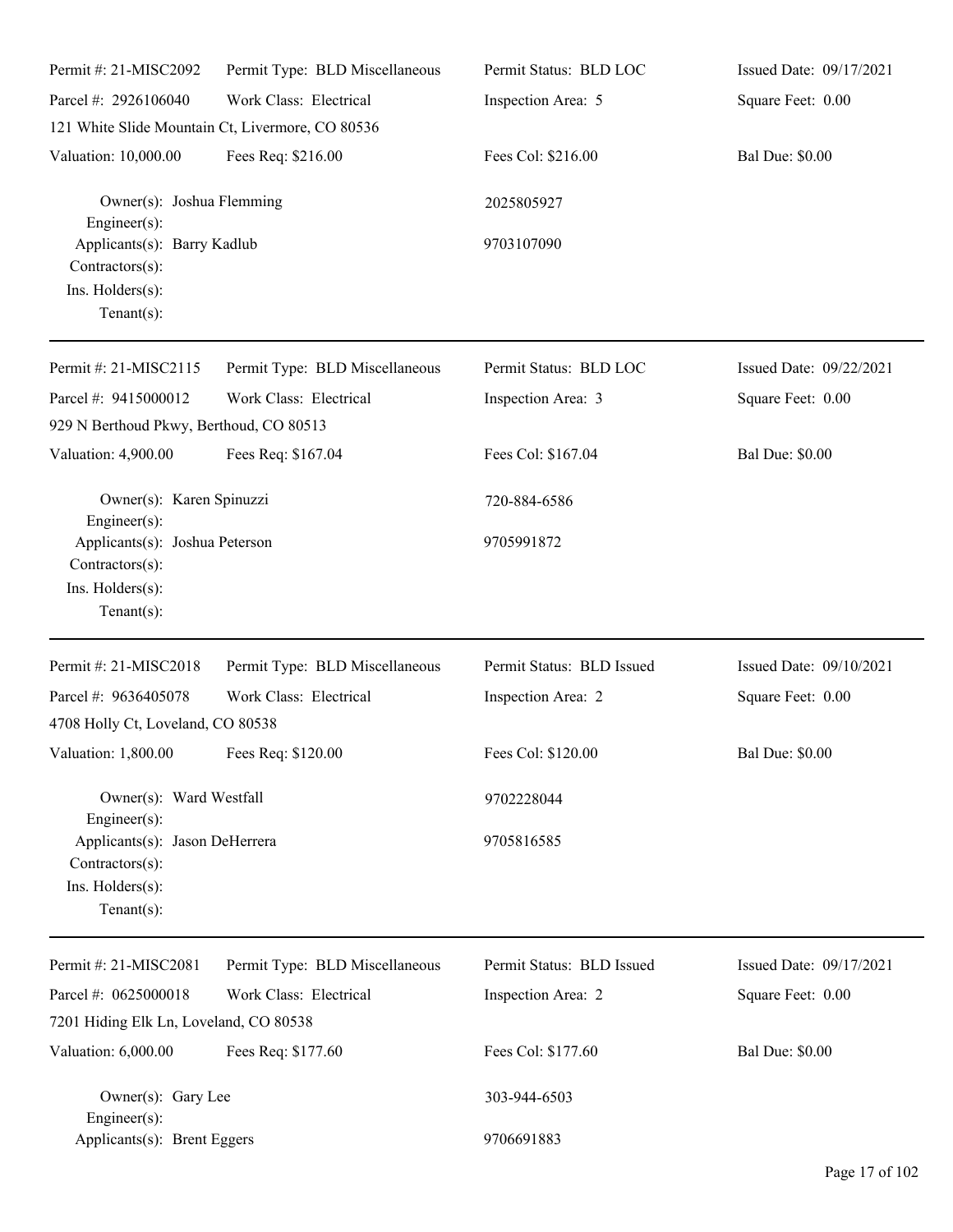Contractors(s): Ins. Holders(s): Tenant(s):

| Permit #: 21-MISC2143                                                                                                           | Permit Type: BLD Miscellaneous | Permit Status: BLD LOC | Issued Date: 09/24/2021 |
|---------------------------------------------------------------------------------------------------------------------------------|--------------------------------|------------------------|-------------------------|
| Parcel #: 9517100027                                                                                                            | Work Class: Electrical         | Inspection Area: 3     | Square Feet: 0.00       |
| 1212 Butte Rd 10, Loveland, CO 80537                                                                                            |                                |                        |                         |
| Valuation: 1,200.00                                                                                                             | Fees Req: \$120.00             | Fees Col: \$120.00     | <b>Bal Due: \$0.00</b>  |
| Owner(s): Michael Bappe<br>Engineer(s):                                                                                         |                                | 9706673113             |                         |
| Applicants(s): Phaaron Riall<br>Contractors(s):                                                                                 |                                | 9703089969             |                         |
| Ins. Holders(s):<br>Tenant $(s)$ :                                                                                              |                                |                        |                         |
| Permit #: 21-MISC2038                                                                                                           | Permit Type: BLD Miscellaneous | Permit Status: BLD LOC | Issued Date: 09/16/2021 |
| Parcel #: 1425105010<br>200 Lonestar Dr, Lyons, CO 80540                                                                        | Work Class: Electrical         | Inspection Area: 4     | Square Feet: 0.00       |
| Valuation: 500.00                                                                                                               | Fees Req: \$120.00             | Fees Col: \$120.00     | <b>Bal Due: \$0.00</b>  |
| Owner(s): Chris McMillan<br>Engineer(s):<br>Applicants(s): Justin King<br>Contractors(s):<br>Ins. Holders(s):<br>Tenant $(s)$ : |                                | 7202317652             |                         |
| Permit #: 21-MISC1931                                                                                                           | Permit Type: BLD Miscellaneous | Permit Status: BLD LOC | Issued Date: 09/01/2021 |
| Parcel #: 1627105054                                                                                                            | Work Class: Electrical         | Inspection Area: 4     | Square Feet: 0.00       |
| 2862 Storm Mountain Dr, Drake, CO 80515                                                                                         |                                |                        |                         |
| Valuation: 200.00                                                                                                               | Fees Req: \$60.00              | Fees Col: \$60.00      | <b>Bal Due: \$0.00</b>  |
| Owner(s): Jay Spracklen<br>Engineer(s):                                                                                         |                                | 4022172354             |                         |
| Applicants(s): Jay Spracklen<br>Contractors(s):<br>Ins. Holders(s):<br>Tenant $(s)$ :                                           |                                | 4022172354             |                         |
| Permit #: 21-MISC2144                                                                                                           | Permit Type: BLD Miscellaneous | Permit Status: BLD LOC | Issued Date: 09/24/2021 |
| Parcel #: 9517100027<br>1212 Butte Rd 11, Loveland, CO 80537                                                                    | Work Class: Electrical         | Inspection Area: 3     | Square Feet: 0.00       |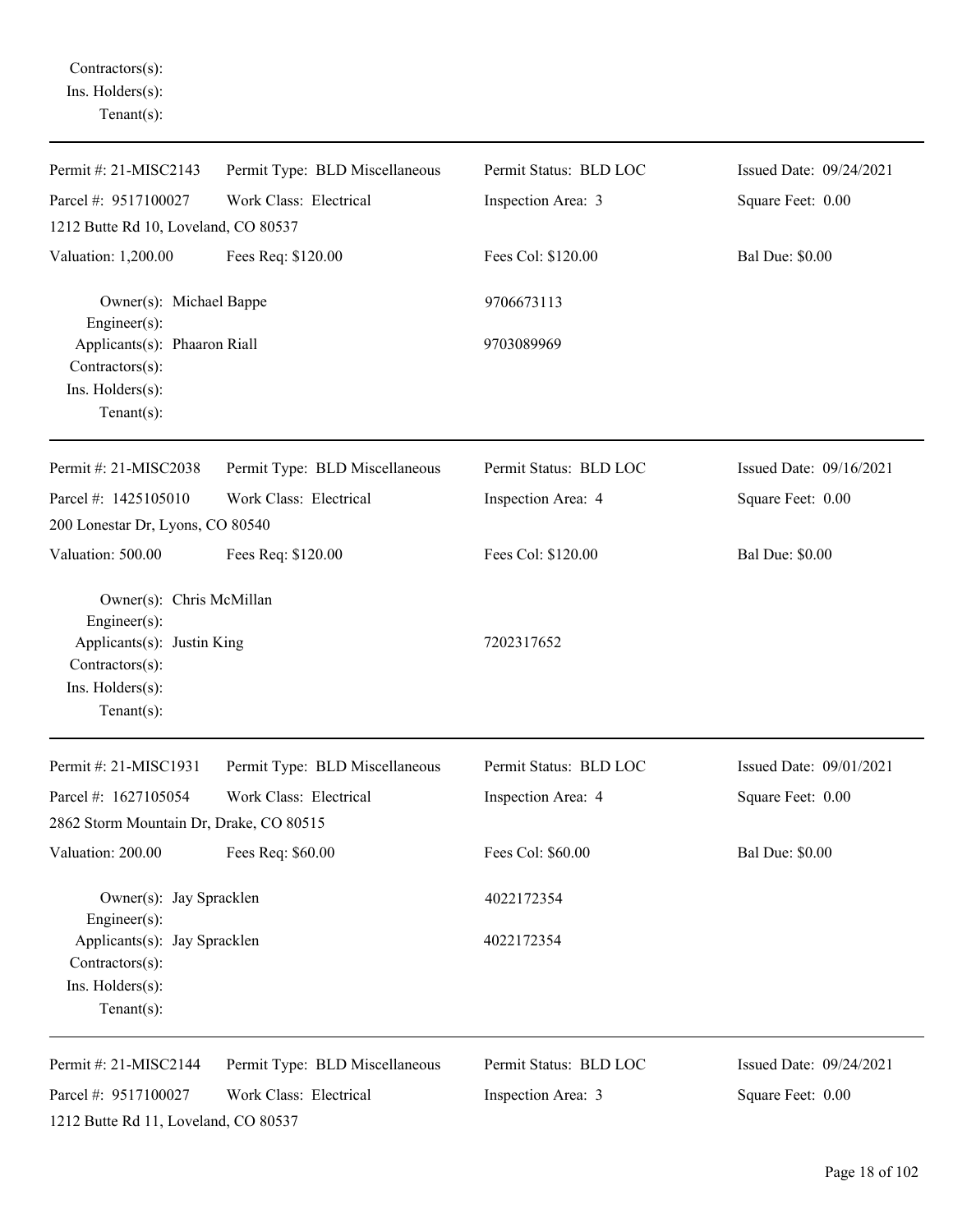| Valuation: 1,200.00                                                                                                                    | Fees Req: \$120.00             | Fees Col: \$120.00        | <b>Bal Due: \$0.00</b>  |
|----------------------------------------------------------------------------------------------------------------------------------------|--------------------------------|---------------------------|-------------------------|
| Owner(s): Michael Bappe<br>Engineer(s):                                                                                                |                                | 9706673113                |                         |
| Applicants(s): Phaaron Riall<br>Contractors(s):<br>Ins. Holders(s):<br>Tenant $(s)$ :                                                  |                                | 9703089969                |                         |
| Permit #: 21-MISC2162                                                                                                                  | Permit Type: BLD Miscellaneous | Permit Status: BLD Issued | Issued Date: 09/28/2021 |
| Parcel #: 9704208033                                                                                                                   | Work Class: Electrical         | Inspection Area: 1        | Square Feet: 0.00       |
| 2929 Swing Station Way, Fort Collins, CO 80521                                                                                         |                                |                           |                         |
| Valuation: 2,300.00                                                                                                                    | Fees Req: \$142.08             | Fees Col: \$142.08        | <b>Bal Due: \$0.00</b>  |
| Owner(s): Dave Ruegsegger<br>Engineer $(s)$ :<br>Applicants(s): Royce Glader                                                           |                                | 9702668100                |                         |
| Contractors(s):<br>Ins. Holders(s):<br>Tenant $(s)$ :                                                                                  |                                |                           |                         |
| Permit #: 21-MISC2089                                                                                                                  | Permit Type: BLD Miscellaneous | Permit Status: BLD LOC    | Issued Date: 09/17/2021 |
| Parcel #: 9402100002                                                                                                                   | Work Class: Electrical         | Inspection Area: 3        | Square Feet: 0.00       |
| 218 42nd St SW 2, Loveland, CO 80537                                                                                                   |                                |                           |                         |
| Valuation: 1,500.00                                                                                                                    | Fees Req: \$120.00             | Fees Col: \$120.00        | <b>Bal Due: \$0.00</b>  |
| Owner(s): Kristen Deakin<br>$Enginer(s)$ :                                                                                             |                                | 9704041767                |                         |
| Applicants(s): Barry Kadlub<br>Contractors(s):<br>Ins. Holders(s):<br>Tenant $(s)$ :                                                   |                                | $(970)$ 310-7090          |                         |
| Permit #: 21-MISC2179                                                                                                                  | Permit Type: BLD Miscellaneous | Permit Status: BLD Issued | Issued Date: 09/29/2021 |
| Parcel #: 2435405011                                                                                                                   | Work Class: Electrical         | Inspection Area: 4        | Square Feet: 0.00       |
| 211 Aspen Dr, Lyons, CO 80540                                                                                                          |                                |                           |                         |
| Valuation: 250.00                                                                                                                      | Fees Req: \$120.00             | Fees Col: \$120.00        | <b>Bal Due: \$0.00</b>  |
| Owner(s): Clay Alspaugh<br>$Engineering(s)$ :<br>Applicants(s): Clay Alspaugh<br>Contractors(s):<br>Ins. Holders(s):<br>Tenant $(s)$ : |                                |                           |                         |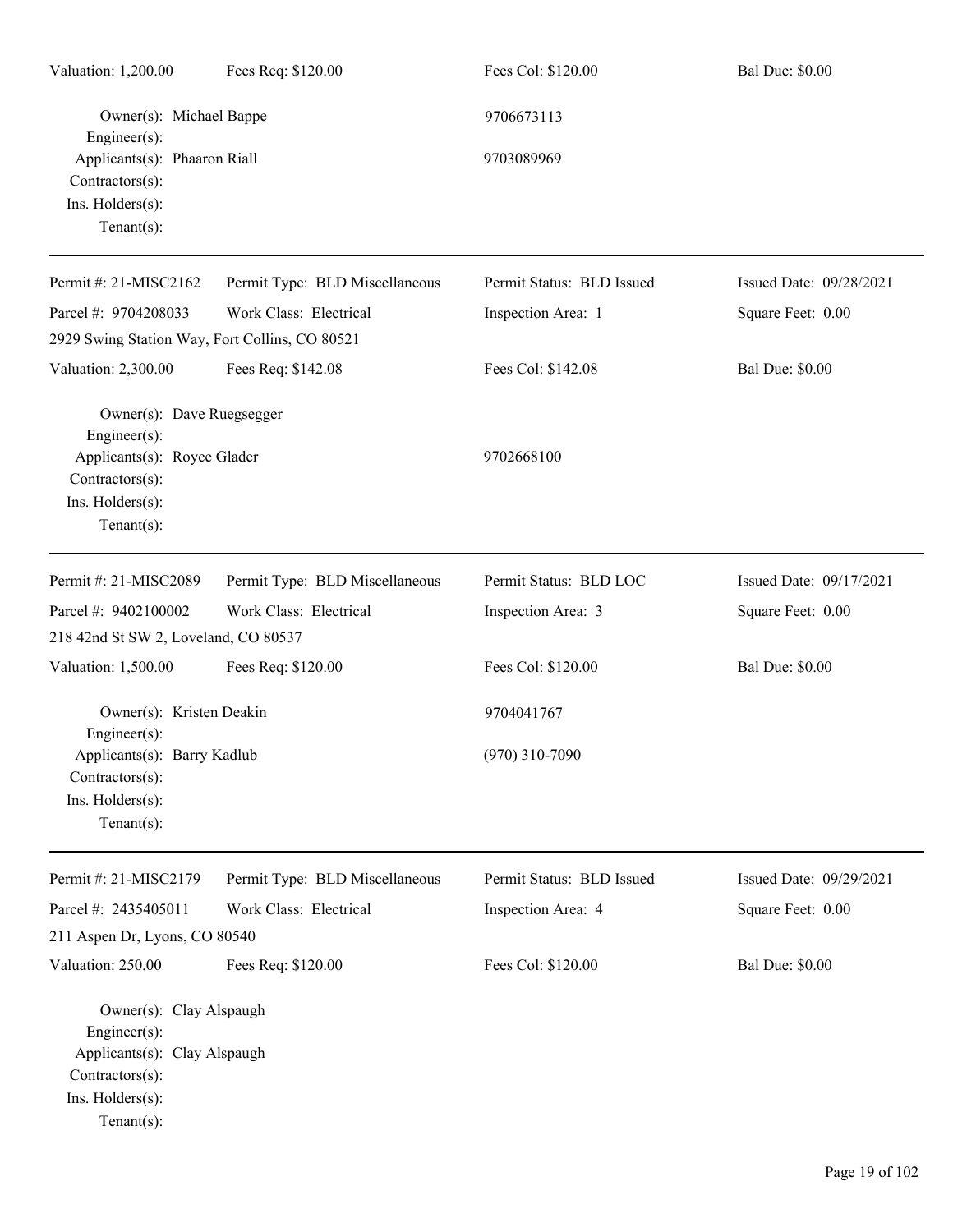| Permit #: 21-MISC2013                                                                                                          | Permit Type: BLD Miscellaneous | Permit Status: BLD Issued | Issued Date: 09/10/2021 |
|--------------------------------------------------------------------------------------------------------------------------------|--------------------------------|---------------------------|-------------------------|
| Parcel #: 0106000021                                                                                                           | Work Class: Electrical         | Inspection Area: 6        | Square Feet: 0.00       |
| 1661 Great Twins Rd, Livermore, CO 80536                                                                                       |                                |                           |                         |
| Valuation: 11,195.18                                                                                                           | Fees Req: \$227.47             | Fees Col: \$227.47        | <b>Bal Due: \$0.00</b>  |
| Owner(s): Ian Rousom<br>Engineer $(s)$ :<br>Applicants(s): Ian Rousom<br>Contractors(s):<br>Ins. Holders(s):<br>Tenant $(s)$ : |                                |                           |                         |
| Permit #: 21-MISC1979                                                                                                          | Permit Type: BLD Miscellaneous | Permit Status: BLD Issued | Issued Date: 09/08/2021 |
| Parcel #: 2930000040                                                                                                           | Work Class: Electrical         | Inspection Area: 5        | Square Feet: 0.00       |
| 6963 Rim Rd, Red Feather Lakes, CO 80545                                                                                       |                                |                           |                         |
| Valuation: 2,000.00                                                                                                            | Fees Req: \$120.00             | Fees Col: \$120.00        | <b>Bal Due: \$0.00</b>  |
| Owner(s): Steven Wells<br>Engineer(s):                                                                                         |                                | 9703109236                |                         |
| Applicants(s): Larry Soucek<br>Contractors(s):<br>Ins. Holders(s):<br>Tenant $(s)$ :                                           |                                | 9702213906                |                         |
|                                                                                                                                |                                |                           |                         |
| Permit #: 21-MISC2106                                                                                                          | Permit Type: BLD Miscellaneous | Permit Status: BLD Issued | Issued Date: 09/21/2021 |
| Parcel #: 1620105007                                                                                                           | Work Class: Electrical         | Inspection Area: 4        | Square Feet: 0.00       |
| 160 N Aspen Dr, Drake, CO 80515                                                                                                |                                |                           |                         |
| Valuation: 4,000.00                                                                                                            | Fees Req: \$158.40             | Fees Col: \$158.40        | <b>Bal Due: \$0.00</b>  |
| Owner(s): Daniel Lee<br>Engineer $(s)$ :                                                                                       |                                | 3038879806                |                         |
| Applicants(s): Cameron Tietz<br>Contractors(s):<br>Ins. Holders(s):<br>Tenant $(s)$ :                                          |                                | 970-685-2809              |                         |
| Permit #: 21-MISC1989                                                                                                          | Permit Type: BLD Miscellaneous | Permit Status: BLD LOC    | Issued Date: 09/15/2021 |
| Parcel #: 8716200041                                                                                                           | Work Class: Electrical         | Inspection Area: 2        | Square Feet: 0.00       |
| 3109 E Mulberry St #2, Fort Collins, CO 80524                                                                                  |                                |                           |                         |
| Valuation: 2,000.00                                                                                                            | Fees Req: \$120.00             | Fees Col: \$120.00        | <b>Bal Due: \$0.00</b>  |
| Owner(s): Alan Tucker                                                                                                          | John Baranway                  | 3039490585<br>9706676777  |                         |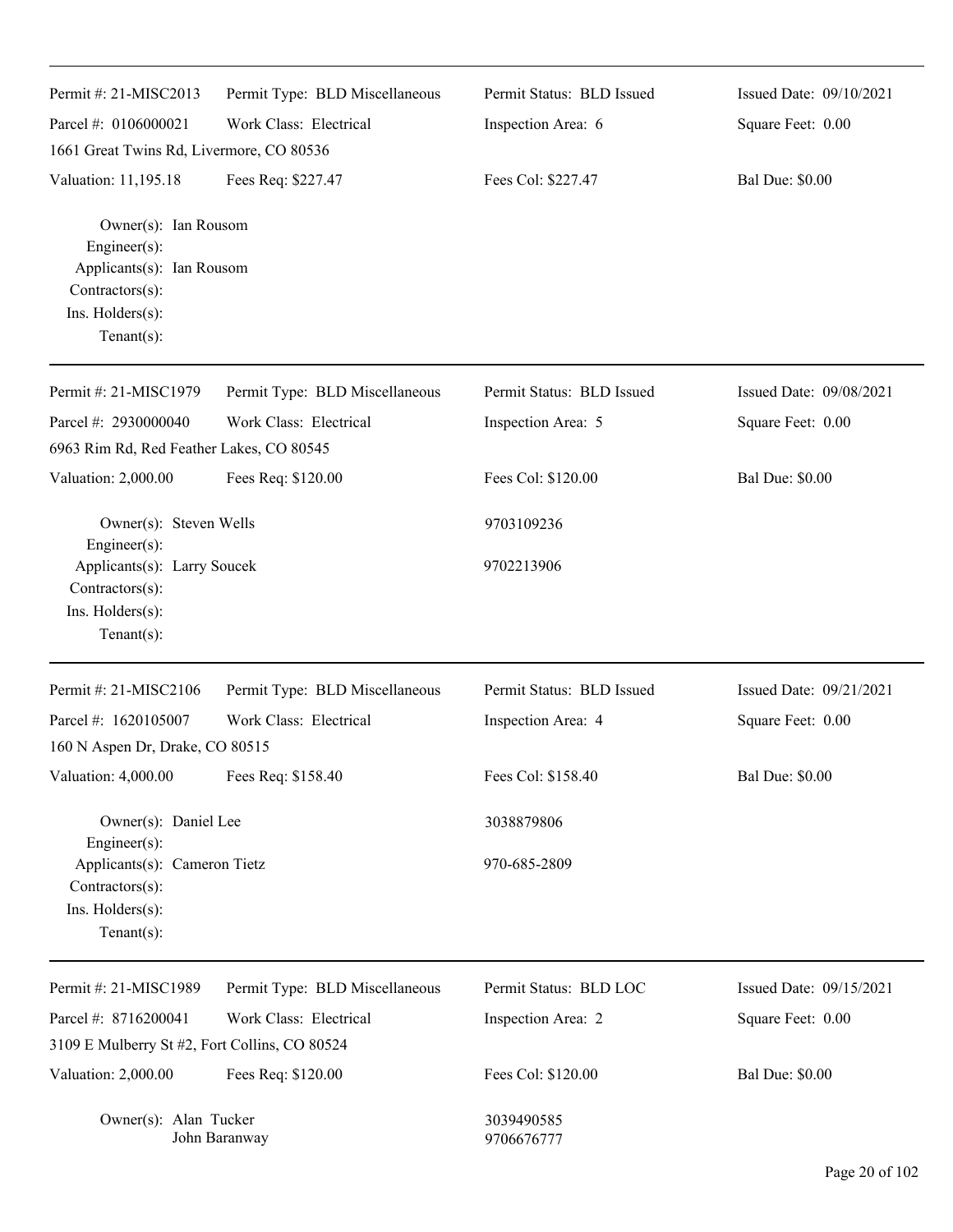Engineer(s): Applicants(s): Arnold Knoll 9702132055 Contractors(s): Ins. Holders(s): Tenant(s):

Permit #: 21-MISC2168 Parcel #: 9836108009 Permit Type: BLD Miscellaneous Work Class: Electrical Permit Status: BLD LOC Inspection Area: 1 Issued Date: 09/28/2021 Square Feet: 0.00 2482 Westview Rd, Fort Collins, CO 80524 Valuation: 1,200.00 Fees Req: \$120.00 Fees Col: \$120.00 Bal Due: \$0.00 Owner(s): Kelly Holcomb 9704889605 Engineer(s): Applicants(s): Tyler Heggie 9706316045 Contractors(s): Ins. Holders(s): Tenant(s): Permit #: 21-MISC2138 Parcel #: 8521305015 Permit Type: BLD Miscellaneous Work Class: Electrical Permit Status: BLD Issued Inspection Area: 3 Issued Date: 09/24/2021 Square Feet: 0.00 915 Roadrunner Ct, Loveland, CO 80537 Valuation: 1,600.00 Fees Req: \$120.00 Fees Col: \$120.00 Bal Due: \$0.00 Owner(s): Grant Drenkow 9702787279 Engineer(s): Applicants(s): Brent Eggers 9706691883 Contractors(s): Ins. Holders(s): Tenant(s): Permit #: 21-MISC2099 Parcel #: 9417106002 Permit Type: BLD Miscellaneous Work Class: Electrical Permit Status: BLD Issued Inspection Area: 3 Issued Date: 09/20/2021 Square Feet: 0.00 3221 Landmark Dr, Berthoud, CO 80513 Valuation: 14,000.00 Fees Req: \$254.40 Fees Col: \$254.40 Bal Due: \$0.00 Owner(s): Justin Alexander 9703303375 Richard Nelen Engineer(s): Applicants(s): Matt Beers 9704507250 Contractors(s): Ins. Holders(s): Tenant(s):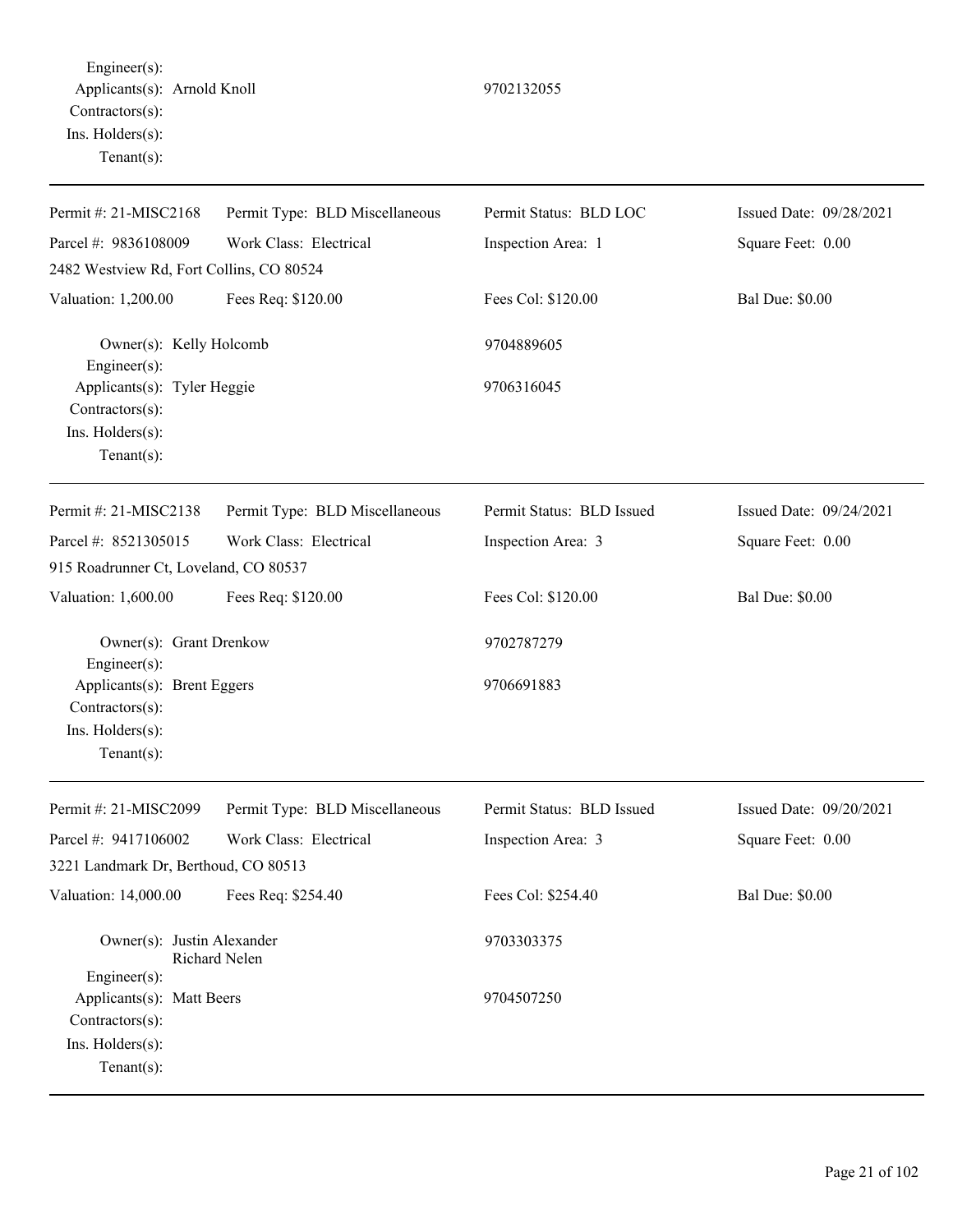| Permit #: 21-MISC2080                                                                                 | Permit Type: BLD Miscellaneous                       | Permit Status: BLD Issued | Issued Date: 09/17/2021 |
|-------------------------------------------------------------------------------------------------------|------------------------------------------------------|---------------------------|-------------------------|
| Parcel #: 9424000020                                                                                  | Work Class: Electrical                               | Inspection Area: 3        | Square Feet: 0.00       |
| 222 Springhill Ln, Berthoud, CO 80513                                                                 |                                                      |                           |                         |
| Valuation: 6,000.00                                                                                   | Fees Req: \$177.60                                   | Fees Col: \$177.60        | <b>Bal Due: \$0.00</b>  |
| Engineer(s):                                                                                          | Owner(s): 222 Springhill Lane LLC<br>Emmett Culligan | 3035075275                |                         |
| Applicants(s): Jeffrey Brewster<br>Contractors(s):<br>Ins. Holders(s):<br>Tenant $(s)$ :              |                                                      | 3034787855                |                         |
| Permit #: 21-MISC1991                                                                                 | Permit Type: BLD Miscellaneous                       | Permit Status: BLD LOC    | Issued Date: 09/08/2021 |
| Parcel #: 9404205001                                                                                  | Work Class: Electrical                               | Inspection Area: 3        | Square Feet: 0.00       |
| 4427 Rabbit Run Ln, Loveland, CO 80537                                                                |                                                      |                           |                         |
| Valuation: 2,000.00                                                                                   | Fees Req: \$120.00                                   | Fees Col: \$120.00        | <b>Bal Due: \$0.00</b>  |
| Owner(s): Ronnie Dyer<br>Engineer(s):                                                                 |                                                      | 9705938146                |                         |
| Applicants(s): Ronnie Dyer<br>Contractors(s):<br>Ins. Holders(s):<br>Tenant $(s)$ :                   |                                                      | 9705938146                |                         |
| Permit #: 21-MISC2191                                                                                 | Permit Type: BLD Miscellaneous                       | Permit Status: BLD Issued | Issued Date: 09/30/2021 |
| Parcel #: 9534409003                                                                                  | Work Class: Electrical                               | Inspection Area: 3        | Square Feet: 0.00       |
| 4138 Joni Ln, Loveland, CO 80537                                                                      |                                                      |                           |                         |
| Valuation: 5,100.00                                                                                   | Fees Req: \$168.96                                   | Fees Col: \$168.96        | <b>Bal Due: \$0.00</b>  |
| Owner(s): Christopher Hansen                                                                          |                                                      | 9702904584                |                         |
| Engineer(s):<br>Applicants(s): Chad Knowlden<br>Contractors(s):<br>Ins. Holders(s):<br>Tenant $(s)$ : |                                                      | 7205267566                |                         |
| Permit #: 21-MISC2126                                                                                 | Permit Type: BLD Miscellaneous                       | Permit Status: BLD LOC    | Issued Date: 09/23/2021 |
| Parcel #: 8823205040                                                                                  | Work Class: Electrical                               | Inspection Area: 1        | Square Feet: 0.00       |
| 4219 Taliesin Way, Fort Collins, CO 80524                                                             |                                                      |                           |                         |
| Valuation: 5,000.00                                                                                   | Fees Req: \$168.00                                   | Fees Col: \$168.00        | <b>Bal Due: \$0.00</b>  |
| Owner(s): Tammy Hearn<br>Engineer(s):                                                                 |                                                      | 3617395005                |                         |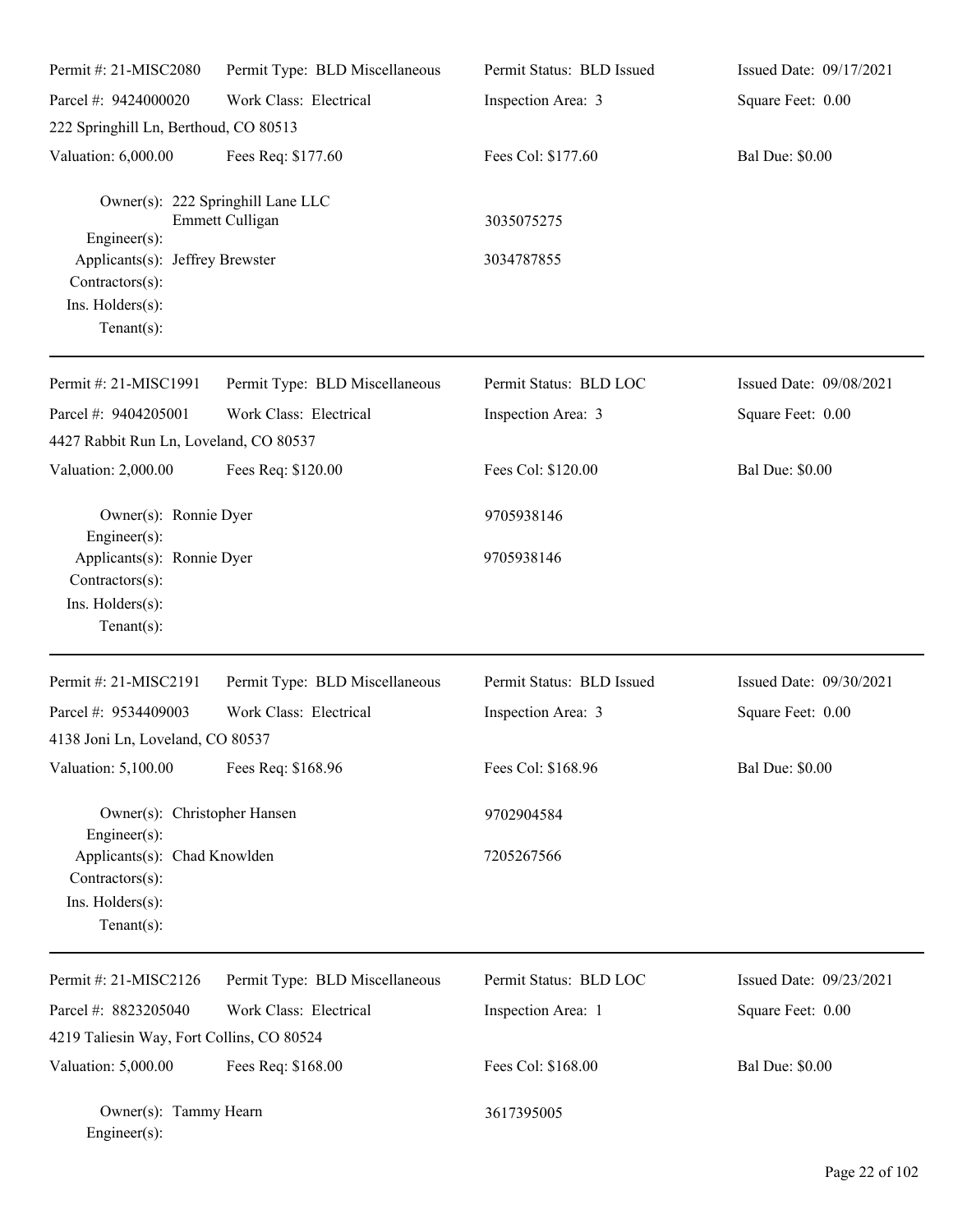| Permit #: 21-MISC1983                                                                | Permit Type: BLD Miscellaneous | Permit Status: BLD Issued | Issued Date: 09/22/2021 |
|--------------------------------------------------------------------------------------|--------------------------------|---------------------------|-------------------------|
| Parcel #: 8904000007                                                                 | Work Class: Electrical         | Inspection Area: 1        | Square Feet: 0.00       |
| 3930 Labrador Ln, Wellington, CO 80549                                               |                                |                           |                         |
| Valuation: 3,000.00                                                                  | Fees Req: \$148.80             | Fees Col: \$148.80        | <b>Bal Due: \$0.00</b>  |
| Owner(s): Chad Millward<br>Engineer(s):                                              |                                | 9707693220                |                         |
| Applicants(s): Chad Millward<br>Contractors(s):<br>Ins. Holders(s):<br>$Tenant(s)$ : |                                | 9707693220                |                         |
| Permit #: 21-MISC2077                                                                | Permit Type: BLD Miscellaneous | Permit Status: BLD LOC    | Issued Date: 09/16/2021 |
| Parcel #: 4012405085                                                                 | Work Class: Electrical         | Inspection Area: 5        | Square Feet: 0.00       |
| 576 Huron Rd, Red Feather Lakes, CO 80545                                            |                                |                           |                         |
| Valuation: 1,600.00                                                                  | Fees Req: \$120.00             | Fees Col: \$120.00        | <b>Bal Due: \$0.00</b>  |
| Owner(s): Anthony Dolberg<br>Engineer(s):                                            |                                | 9704493308                |                         |
| Applicants(s): Kyle Raybon<br>Contractors(s):<br>Ins. Holders(s):<br>$Tenant(s)$ :   |                                | 9705903839                |                         |
|                                                                                      |                                |                           |                         |
| Permit #: 21-MISC1990                                                                | Permit Type: BLD Miscellaneous | Permit Status: BLD LOC    | Issued Date: 09/08/2021 |
| Parcel #: 9509400015                                                                 | Work Class: Electrical         | Inspection Area: 2        | Square Feet: 0.00       |
| 3105.5 W Eisenhower Blvd, Loveland, CO 80537                                         |                                |                           |                         |
| Valuation: 700.00                                                                    | Fees Req: \$120.00             | Fees Col: \$120.00        | <b>Bal Due: \$0.00</b>  |
| Owner(s): Izzy Miller<br>Engineer(s):                                                |                                | 7207382714                |                         |
| Applicants(s): Robert Wagner<br>Contractors(s):                                      |                                | 9703525731                |                         |

Ins. Holders(s):

 $\overline{\phantom{0}}$ 

Tenant(s):

Permit #: 21-MISC2045 Parcel #: 9536311013

Permit Type: BLD Miscellaneous Work Class: Gas Fireplace or Stove/Log Inspection Area: 3 Insert Permit Status: BLD Issued Issued Date: 09/14/2021 Square Feet: 0.00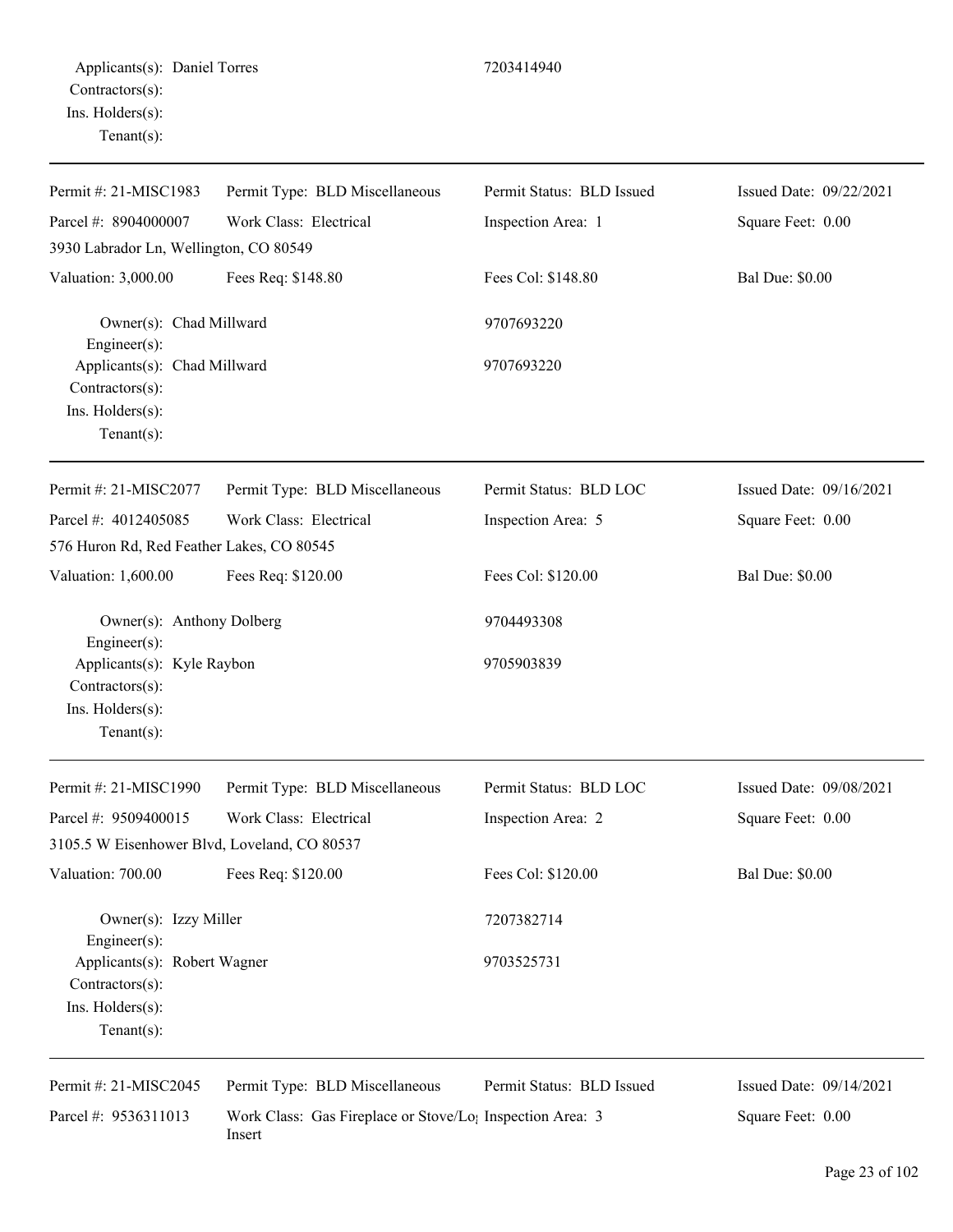| Valuation: 8,500.00<br>Fees Req: \$186.75<br>Fees Col: \$186.75<br><b>Bal Due: \$0.00</b><br>Owner(s): Anne Rudolph<br>9706690072<br>Engineer $(s)$ :<br>Applicants(s): Catherina Reynolds<br>9702137962<br>Contractors(s): Jeffrey Reynolds<br>970-213-7962<br>Ins. Holders(s):<br>Tenant $(s)$ :<br>Permit Status: BLD LOC<br>Issued Date: 09/17/2021<br>Permit #: 21-MISC2085<br>Permit Type: BLD Miscellaneous<br>Parcel #: 1509305024<br>Work Class: Gas Fireplace or Stove/Lo <sub>!</sub> Inspection Area: 4<br>Square Feet: 0.00<br>Insert<br>336 Waltonia Rd, Drake, CO 80515<br>Valuation: 6,307.70<br>Fees Req: \$145.26<br>Fees Col: \$145.26<br><b>Bal Due: \$0.00</b><br>Owner(s): Mona Bakke<br>3076317348<br>Engineer $(s)$ :<br>Applicants(s): A Clean Sweep Dba Advanced Comfort<br>9703527089<br>Contractors(s): Randy Bosanko<br>9703963230<br>Ins. Holders(s):<br>Tenant $(s)$ :<br>Permit #: 21-MISC2008<br>Permit Type: BLD Miscellaneous<br>Permit Status: BLD Issued<br>Issued Date: 09/10/2021<br>Parcel #: 0922000022<br>Work Class: Gas Fireplace or Stove/Lo <sub>1</sub> Inspection Area: 5<br>Square Feet: 0.00<br>Insert<br>5886 Obenchain Rd, Laporte, CO 80535<br>Valuation: 1,070.00<br>Fees Req: \$53.93<br>Fees Col: \$53.93<br><b>Bal Due: \$0.00</b><br>Owner(s): Linda Griego<br>9704989876<br>John Tschirhart<br>9704989876<br>Engineer $(s)$ :<br>Applicants(s): A Clean Sweep Dba Advanced Comfort<br>9703527089<br>Contractors(s): Randy Bosanko<br>9703963230<br>Ins. Holders(s):<br>Tenant $(s)$ :<br>Permit #: 21-MISC2007<br>Permit Type: BLD Miscellaneous<br>Permit Status: BLD Issued<br>Issued Date: 09/10/2021<br>Parcel #: 1509305030<br>Work Class: Gas Fireplace or Stove/Lo <sub>1</sub> Inspection Area: 4<br>Square Feet: 0.00<br>Insert<br>341 Waltonia Rd, Drake, CO 80515<br>Valuation: 5,670.11<br>Fees Col: \$124.51<br><b>Bal Due: \$0.00</b><br>Fees Req: \$124.51<br>Owner(s): Sandra Mourning<br>9702328732<br>Engineer(s):<br>Applicants(s): A Clean Sweep Dba Advanced Comfort<br>9703527089 | 641 Valley View Rd, Loveland, CO 80537 |  |  |
|--------------------------------------------------------------------------------------------------------------------------------------------------------------------------------------------------------------------------------------------------------------------------------------------------------------------------------------------------------------------------------------------------------------------------------------------------------------------------------------------------------------------------------------------------------------------------------------------------------------------------------------------------------------------------------------------------------------------------------------------------------------------------------------------------------------------------------------------------------------------------------------------------------------------------------------------------------------------------------------------------------------------------------------------------------------------------------------------------------------------------------------------------------------------------------------------------------------------------------------------------------------------------------------------------------------------------------------------------------------------------------------------------------------------------------------------------------------------------------------------------------------------------------------------------------------------------------------------------------------------------------------------------------------------------------------------------------------------------------------------------------------------------------------------------------------------------------------------------------------------------------------------------------------------------------------------------------------------------------------------------------------------------------------------------------------------|----------------------------------------|--|--|
|                                                                                                                                                                                                                                                                                                                                                                                                                                                                                                                                                                                                                                                                                                                                                                                                                                                                                                                                                                                                                                                                                                                                                                                                                                                                                                                                                                                                                                                                                                                                                                                                                                                                                                                                                                                                                                                                                                                                                                                                                                                                    |                                        |  |  |
|                                                                                                                                                                                                                                                                                                                                                                                                                                                                                                                                                                                                                                                                                                                                                                                                                                                                                                                                                                                                                                                                                                                                                                                                                                                                                                                                                                                                                                                                                                                                                                                                                                                                                                                                                                                                                                                                                                                                                                                                                                                                    |                                        |  |  |
|                                                                                                                                                                                                                                                                                                                                                                                                                                                                                                                                                                                                                                                                                                                                                                                                                                                                                                                                                                                                                                                                                                                                                                                                                                                                                                                                                                                                                                                                                                                                                                                                                                                                                                                                                                                                                                                                                                                                                                                                                                                                    |                                        |  |  |
|                                                                                                                                                                                                                                                                                                                                                                                                                                                                                                                                                                                                                                                                                                                                                                                                                                                                                                                                                                                                                                                                                                                                                                                                                                                                                                                                                                                                                                                                                                                                                                                                                                                                                                                                                                                                                                                                                                                                                                                                                                                                    |                                        |  |  |
|                                                                                                                                                                                                                                                                                                                                                                                                                                                                                                                                                                                                                                                                                                                                                                                                                                                                                                                                                                                                                                                                                                                                                                                                                                                                                                                                                                                                                                                                                                                                                                                                                                                                                                                                                                                                                                                                                                                                                                                                                                                                    |                                        |  |  |
|                                                                                                                                                                                                                                                                                                                                                                                                                                                                                                                                                                                                                                                                                                                                                                                                                                                                                                                                                                                                                                                                                                                                                                                                                                                                                                                                                                                                                                                                                                                                                                                                                                                                                                                                                                                                                                                                                                                                                                                                                                                                    |                                        |  |  |
|                                                                                                                                                                                                                                                                                                                                                                                                                                                                                                                                                                                                                                                                                                                                                                                                                                                                                                                                                                                                                                                                                                                                                                                                                                                                                                                                                                                                                                                                                                                                                                                                                                                                                                                                                                                                                                                                                                                                                                                                                                                                    |                                        |  |  |
|                                                                                                                                                                                                                                                                                                                                                                                                                                                                                                                                                                                                                                                                                                                                                                                                                                                                                                                                                                                                                                                                                                                                                                                                                                                                                                                                                                                                                                                                                                                                                                                                                                                                                                                                                                                                                                                                                                                                                                                                                                                                    |                                        |  |  |
|                                                                                                                                                                                                                                                                                                                                                                                                                                                                                                                                                                                                                                                                                                                                                                                                                                                                                                                                                                                                                                                                                                                                                                                                                                                                                                                                                                                                                                                                                                                                                                                                                                                                                                                                                                                                                                                                                                                                                                                                                                                                    |                                        |  |  |
|                                                                                                                                                                                                                                                                                                                                                                                                                                                                                                                                                                                                                                                                                                                                                                                                                                                                                                                                                                                                                                                                                                                                                                                                                                                                                                                                                                                                                                                                                                                                                                                                                                                                                                                                                                                                                                                                                                                                                                                                                                                                    |                                        |  |  |
|                                                                                                                                                                                                                                                                                                                                                                                                                                                                                                                                                                                                                                                                                                                                                                                                                                                                                                                                                                                                                                                                                                                                                                                                                                                                                                                                                                                                                                                                                                                                                                                                                                                                                                                                                                                                                                                                                                                                                                                                                                                                    |                                        |  |  |
|                                                                                                                                                                                                                                                                                                                                                                                                                                                                                                                                                                                                                                                                                                                                                                                                                                                                                                                                                                                                                                                                                                                                                                                                                                                                                                                                                                                                                                                                                                                                                                                                                                                                                                                                                                                                                                                                                                                                                                                                                                                                    |                                        |  |  |
|                                                                                                                                                                                                                                                                                                                                                                                                                                                                                                                                                                                                                                                                                                                                                                                                                                                                                                                                                                                                                                                                                                                                                                                                                                                                                                                                                                                                                                                                                                                                                                                                                                                                                                                                                                                                                                                                                                                                                                                                                                                                    |                                        |  |  |
|                                                                                                                                                                                                                                                                                                                                                                                                                                                                                                                                                                                                                                                                                                                                                                                                                                                                                                                                                                                                                                                                                                                                                                                                                                                                                                                                                                                                                                                                                                                                                                                                                                                                                                                                                                                                                                                                                                                                                                                                                                                                    |                                        |  |  |
|                                                                                                                                                                                                                                                                                                                                                                                                                                                                                                                                                                                                                                                                                                                                                                                                                                                                                                                                                                                                                                                                                                                                                                                                                                                                                                                                                                                                                                                                                                                                                                                                                                                                                                                                                                                                                                                                                                                                                                                                                                                                    |                                        |  |  |
|                                                                                                                                                                                                                                                                                                                                                                                                                                                                                                                                                                                                                                                                                                                                                                                                                                                                                                                                                                                                                                                                                                                                                                                                                                                                                                                                                                                                                                                                                                                                                                                                                                                                                                                                                                                                                                                                                                                                                                                                                                                                    |                                        |  |  |
|                                                                                                                                                                                                                                                                                                                                                                                                                                                                                                                                                                                                                                                                                                                                                                                                                                                                                                                                                                                                                                                                                                                                                                                                                                                                                                                                                                                                                                                                                                                                                                                                                                                                                                                                                                                                                                                                                                                                                                                                                                                                    |                                        |  |  |
|                                                                                                                                                                                                                                                                                                                                                                                                                                                                                                                                                                                                                                                                                                                                                                                                                                                                                                                                                                                                                                                                                                                                                                                                                                                                                                                                                                                                                                                                                                                                                                                                                                                                                                                                                                                                                                                                                                                                                                                                                                                                    |                                        |  |  |
|                                                                                                                                                                                                                                                                                                                                                                                                                                                                                                                                                                                                                                                                                                                                                                                                                                                                                                                                                                                                                                                                                                                                                                                                                                                                                                                                                                                                                                                                                                                                                                                                                                                                                                                                                                                                                                                                                                                                                                                                                                                                    |                                        |  |  |
|                                                                                                                                                                                                                                                                                                                                                                                                                                                                                                                                                                                                                                                                                                                                                                                                                                                                                                                                                                                                                                                                                                                                                                                                                                                                                                                                                                                                                                                                                                                                                                                                                                                                                                                                                                                                                                                                                                                                                                                                                                                                    |                                        |  |  |
|                                                                                                                                                                                                                                                                                                                                                                                                                                                                                                                                                                                                                                                                                                                                                                                                                                                                                                                                                                                                                                                                                                                                                                                                                                                                                                                                                                                                                                                                                                                                                                                                                                                                                                                                                                                                                                                                                                                                                                                                                                                                    |                                        |  |  |
|                                                                                                                                                                                                                                                                                                                                                                                                                                                                                                                                                                                                                                                                                                                                                                                                                                                                                                                                                                                                                                                                                                                                                                                                                                                                                                                                                                                                                                                                                                                                                                                                                                                                                                                                                                                                                                                                                                                                                                                                                                                                    |                                        |  |  |
|                                                                                                                                                                                                                                                                                                                                                                                                                                                                                                                                                                                                                                                                                                                                                                                                                                                                                                                                                                                                                                                                                                                                                                                                                                                                                                                                                                                                                                                                                                                                                                                                                                                                                                                                                                                                                                                                                                                                                                                                                                                                    |                                        |  |  |
|                                                                                                                                                                                                                                                                                                                                                                                                                                                                                                                                                                                                                                                                                                                                                                                                                                                                                                                                                                                                                                                                                                                                                                                                                                                                                                                                                                                                                                                                                                                                                                                                                                                                                                                                                                                                                                                                                                                                                                                                                                                                    |                                        |  |  |
|                                                                                                                                                                                                                                                                                                                                                                                                                                                                                                                                                                                                                                                                                                                                                                                                                                                                                                                                                                                                                                                                                                                                                                                                                                                                                                                                                                                                                                                                                                                                                                                                                                                                                                                                                                                                                                                                                                                                                                                                                                                                    |                                        |  |  |
|                                                                                                                                                                                                                                                                                                                                                                                                                                                                                                                                                                                                                                                                                                                                                                                                                                                                                                                                                                                                                                                                                                                                                                                                                                                                                                                                                                                                                                                                                                                                                                                                                                                                                                                                                                                                                                                                                                                                                                                                                                                                    |                                        |  |  |
|                                                                                                                                                                                                                                                                                                                                                                                                                                                                                                                                                                                                                                                                                                                                                                                                                                                                                                                                                                                                                                                                                                                                                                                                                                                                                                                                                                                                                                                                                                                                                                                                                                                                                                                                                                                                                                                                                                                                                                                                                                                                    |                                        |  |  |
|                                                                                                                                                                                                                                                                                                                                                                                                                                                                                                                                                                                                                                                                                                                                                                                                                                                                                                                                                                                                                                                                                                                                                                                                                                                                                                                                                                                                                                                                                                                                                                                                                                                                                                                                                                                                                                                                                                                                                                                                                                                                    |                                        |  |  |
|                                                                                                                                                                                                                                                                                                                                                                                                                                                                                                                                                                                                                                                                                                                                                                                                                                                                                                                                                                                                                                                                                                                                                                                                                                                                                                                                                                                                                                                                                                                                                                                                                                                                                                                                                                                                                                                                                                                                                                                                                                                                    |                                        |  |  |
|                                                                                                                                                                                                                                                                                                                                                                                                                                                                                                                                                                                                                                                                                                                                                                                                                                                                                                                                                                                                                                                                                                                                                                                                                                                                                                                                                                                                                                                                                                                                                                                                                                                                                                                                                                                                                                                                                                                                                                                                                                                                    |                                        |  |  |
|                                                                                                                                                                                                                                                                                                                                                                                                                                                                                                                                                                                                                                                                                                                                                                                                                                                                                                                                                                                                                                                                                                                                                                                                                                                                                                                                                                                                                                                                                                                                                                                                                                                                                                                                                                                                                                                                                                                                                                                                                                                                    |                                        |  |  |
|                                                                                                                                                                                                                                                                                                                                                                                                                                                                                                                                                                                                                                                                                                                                                                                                                                                                                                                                                                                                                                                                                                                                                                                                                                                                                                                                                                                                                                                                                                                                                                                                                                                                                                                                                                                                                                                                                                                                                                                                                                                                    |                                        |  |  |
|                                                                                                                                                                                                                                                                                                                                                                                                                                                                                                                                                                                                                                                                                                                                                                                                                                                                                                                                                                                                                                                                                                                                                                                                                                                                                                                                                                                                                                                                                                                                                                                                                                                                                                                                                                                                                                                                                                                                                                                                                                                                    |                                        |  |  |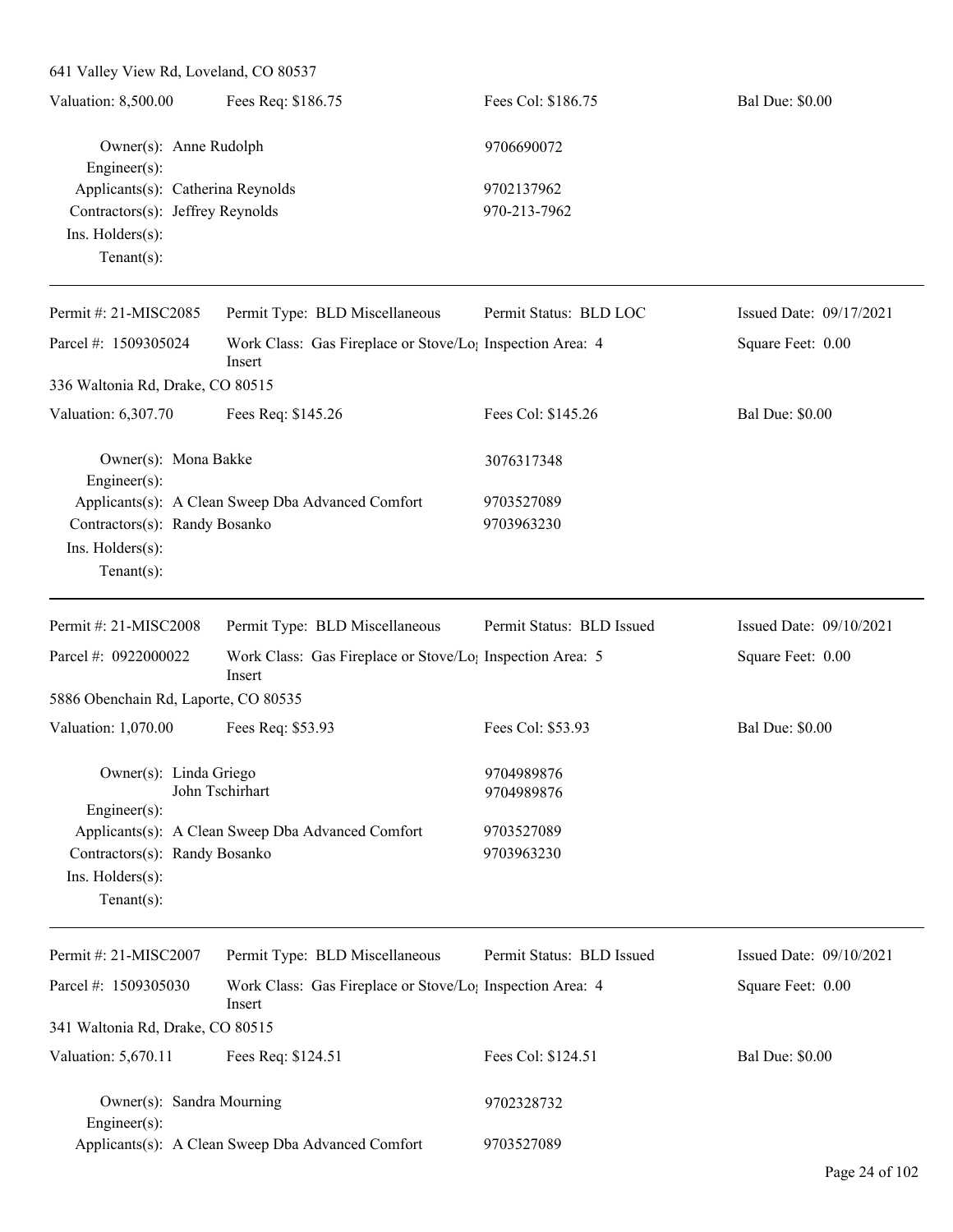|                  | Contractors(s): Randy Bosanko |
|------------------|-------------------------------|
| Ins. Holders(s): |                               |
| $Tenant(s)$ :    |                               |

Permit #: 21-MISC2131 Parcel #: 9731305044 Permit Type: BLD Miscellaneous Work Class: Gas Fireplace or Stove/Log Inspection Area: 2 Insert Permit Status: BLD Issued Issued Date: 09/24/2021 Square Feet: 0.00 4333 Kano Dr, Fort Collins, CO 80526 Valuation: 2,226.61 Fees Req: \$62.27 Fees Col: \$62.27 Bal Due: \$0.00 Owner(s): Kano LLC Engineer(s): Applicants(s): A Clean Sweep Dba Advanced Comfort 9703527089 Contractors(s): Randy Bosanko 9703963230 Ins. Holders(s): Tenant(s): Permit #: 21-MISC2026 Parcel #: 9704307013 Permit Type: BLD Miscellaneous Work Class: Gas Fireplace or Stove/Log Inspection Area: 1 Insert Permit Status: BLD Issued Issued Date: 09/13/2021 Square Feet: 0.00 908 Mallard Dr, Fort Collins, CO 80521 Valuation: 6,230.00 Fees Req: \$145.26 Fees Col: \$145.26 Bal Due: \$0.00 Owner(s): Jean Peila Engineer(s): Applicants(s): Jean Peila Contractors(s): Ins. Holders(s): Tenant(s):

9703963230

| Permit #: $21-MISC2003$                       | Permit Type: BLD Miscellaneous                                      | Permit Status: BLD Issued | Issued Date: $09/09/2021$ |
|-----------------------------------------------|---------------------------------------------------------------------|---------------------------|---------------------------|
| Parcel #: $2723405100$                        | Work Class: Gas Fireplace or Stove/Lo; Inspection Area: 6<br>Insert |                           | Square Feet: 0.00         |
| 38 Stag Horn Ct, Bellvue, CO 80512            |                                                                     |                           |                           |
| Valuation: 1,060.00                           | Fees Req: \$53.93                                                   | Fees Col: \$53.93         | <b>Bal Due: \$0.00</b>    |
| Owner(s): Loretta Maestas<br>Engineer $(s)$ : |                                                                     | 3039057136                |                           |
| Applicants(s): Randy Bosanko                  |                                                                     | 9703963230                |                           |
| Contractors(s): Randy Bosanko                 |                                                                     | 9703963230                |                           |
| $Ins.$ Holders $(s)$ :                        |                                                                     |                           |                           |
| Tenant $(s)$ :                                |                                                                     |                           |                           |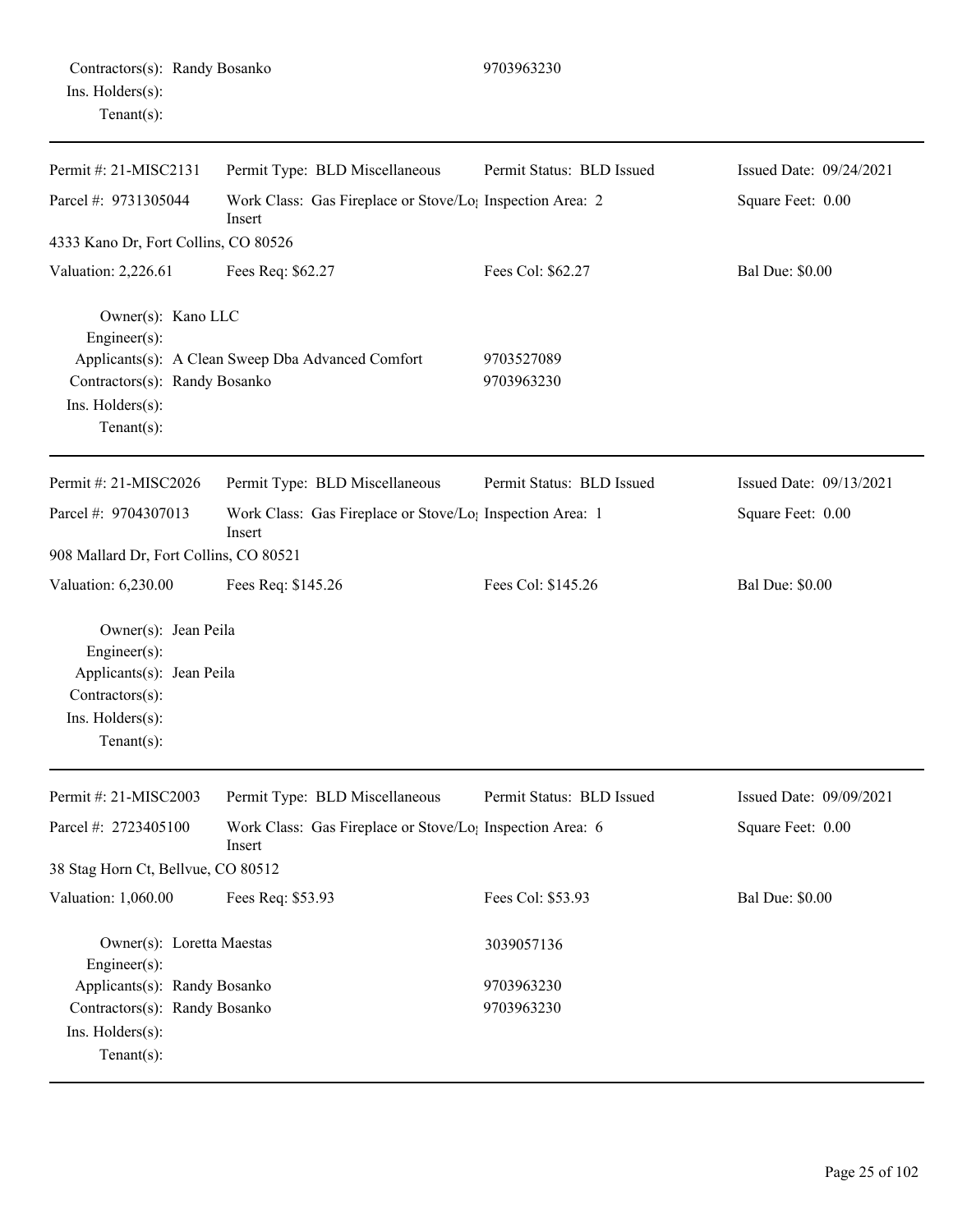| Permit #: 21-MISC2134                                               | Permit Type: BLD Miscellaneous                                                  | Permit Status: BLD Issued | Issued Date: 09/30/2021   |
|---------------------------------------------------------------------|---------------------------------------------------------------------------------|---------------------------|---------------------------|
| Parcel #: 9624105021                                                | Work Class: Gas Fireplace or Stove/Lo <sub>1</sub> Inspection Area: 2<br>Insert |                           | Square Feet: 0.00         |
| 7816 Emerald Ave, Fort Collins, CO 80525                            |                                                                                 |                           |                           |
| Valuation: 9,547.09                                                 | Fees Req: \$207.50                                                              | Fees Col: \$207.50        | <b>Bal Due: \$0.00</b>    |
| Owner(s): Gregory Artim<br>$Engineering(s)$ :                       |                                                                                 | 9788703473                |                           |
| Contractors(s): Randy Bosanko<br>Ins. Holders(s):<br>Tenant $(s)$ : | Applicants(s): A Clean Sweep Dba Advanced Comfort                               | 9703527089<br>9703963230  |                           |
| Permit #: 21-MISC2201                                               | Permit Type: BLD Miscellaneous                                                  | Permit Status: BLD Issued | Issued Date: $09/30/2021$ |
| Parcel #: 3027206001                                                | Work Class: Gas Fireplace or Stove/Lo <sub>1</sub> Inspection Area: 5<br>Insert |                           | Square Feet: 0.00         |
| 1201 Fox Acres Dr E, Red Feather Lakes, CO 80545                    |                                                                                 |                           |                           |
| Valuation: 2,200.00                                                 | Fees Req: \$62.27                                                               | Fees Col: \$62.27         | <b>Bal Due: \$0.00</b>    |
| Owner(s): Mark Mitchell<br>$Engineering(s)$ :                       |                                                                                 | 9795622546                |                           |
| Applicants(s): Western Fireplace Supply                             |                                                                                 | 97049896793               |                           |
| Contractors(s): Chris Tenan                                         |                                                                                 | 970-498-9679              |                           |
| Ins. Holders(s):<br>Tenant $(s)$ :                                  |                                                                                 |                           |                           |
| Permit #: 21-MISC2073                                               | Permit Type: BLD Miscellaneous                                                  | Permit Status: BLD Issued | Issued Date: 09/16/2021   |
| Parcel #: 9733417060                                                | Work Class: Gas Fireplace or Stove/Lo <sub>1</sub> Inspection Area: 2<br>Insert |                           | Square Feet: 0.00         |
| 2309 Lathrop Ct, Fort Collins, CO 80526                             |                                                                                 |                           |                           |
| Valuation: 5,300.00                                                 | Fees Req: \$124.51                                                              | Fees Col: \$124.51        | <b>Bal Due: \$0.00</b>    |
| Owner(s): Gregory Ebel<br>Jennifer Ebel                             |                                                                                 | 5188525295<br>6175015184  |                           |
| Engineer $(s)$ :                                                    |                                                                                 |                           |                           |
| Applicants(s): Catherina Reynolds                                   |                                                                                 | 9702137962                |                           |
| Contractors(s): Jeffrey Reynolds                                    |                                                                                 | 970-213-7962              |                           |
| Ins. Holders(s):<br>Tenant $(s)$ :                                  |                                                                                 |                           |                           |
| Permit #: 21-MISC2117                                               | Permit Type: BLD Miscellaneous                                                  | Permit Status: BLD Issued | Issued Date: 09/22/2021   |
| Parcel #: 2723405092                                                | Work Class: Gas Fireplace or Stove/Lo <sub>l</sub> Inspection Area: 6<br>Insert |                           | Square Feet: 0.00         |
| 1435 Crystal Mountain Rd, Bellvue, CO 80512                         |                                                                                 |                           |                           |
| Valuation: 7,411.92                                                 | Fees Req: \$166.00                                                              | Fees Col: \$166.00        | <b>Bal Due: \$0.00</b>    |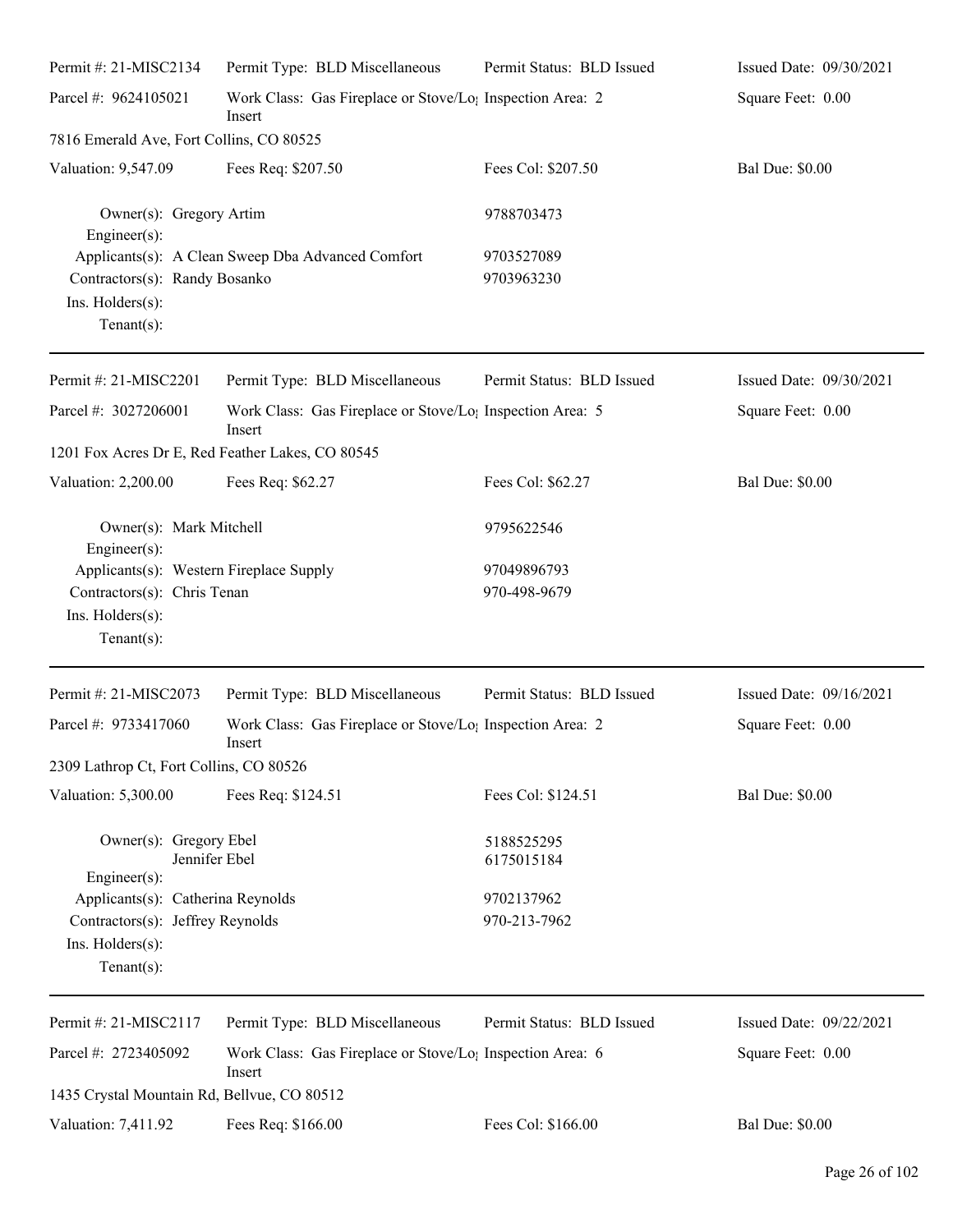| Owner(s): Richard Bastian<br>Engineer(s):                      |                                                                                 | 9703089171                   |                         |
|----------------------------------------------------------------|---------------------------------------------------------------------------------|------------------------------|-------------------------|
| Applicants(s): Randy Bosanko                                   |                                                                                 | 9703963230                   |                         |
| Contractors(s): Randy Bosanko                                  |                                                                                 | 9703963230                   |                         |
| Ins. Holders(s):                                               |                                                                                 |                              |                         |
| Tenant $(s)$ :                                                 |                                                                                 |                              |                         |
|                                                                |                                                                                 |                              |                         |
| Permit #: 21-MISC2184                                          | Permit Type: BLD Miscellaneous                                                  | Permit Status: BLD LOC       | Issued Date: 09/30/2021 |
| Parcel #: 9430406006                                           | Work Class: Gas Fireplace or Stove/Lo; Inspection Area: 3<br>Insert             |                              | Square Feet: 0.00       |
| 4120 Arleigh Ct, Berthoud, CO 80513                            |                                                                                 |                              |                         |
| Valuation: 4,775.00                                            | Fees Req: \$103.77                                                              | Fees Col: \$103.77           | <b>Bal Due: \$0.00</b>  |
| Owner(s): Dale Fischbeck                                       | Dale Fischbeck                                                                  | 303-651-2851<br>303-651-2851 |                         |
| Engineer(s):                                                   |                                                                                 | 970-690-5969                 |                         |
| Applicants(s): Alan Erps                                       | Quality Energy Installations Inc                                                | 970-690-5969                 |                         |
| Contractors(s):                                                |                                                                                 |                              |                         |
| Ins. $H$ olders $(s)$ :                                        |                                                                                 |                              |                         |
| $Tenant(s)$ :                                                  |                                                                                 |                              |                         |
| Permit #: 21-MISC2104                                          | Permit Type: BLD Miscellaneous                                                  | Permit Status: BLD LOC       | Issued Date: 09/21/2021 |
| Parcel #: 1627105017                                           | Work Class: Gas Fireplace or Stove/Lo <sub>1</sub> Inspection Area: 4<br>Insert |                              | Square Feet: 0.00       |
| 1 Skyline Dr, Drake, CO 80515                                  |                                                                                 |                              |                         |
| Valuation: 1,650.00                                            | Fees Req: \$53.93                                                               | Fees Col: \$53.93            | <b>Bal Due: \$0.00</b>  |
| Owner(s): John Lodico<br>Engineer(s):                          |                                                                                 | 3033327958                   |                         |
| Applicants(s): John Lodico                                     |                                                                                 | 3033327958                   |                         |
| John Lodico                                                    |                                                                                 | 3033327958                   |                         |
| Contractors(s):                                                |                                                                                 |                              |                         |
| Ins. Holders(s):                                               |                                                                                 |                              |                         |
| Tenant $(s)$ :                                                 |                                                                                 |                              |                         |
| Permit #: 21-MISC1950                                          | Permit Type: BLD Miscellaneous                                                  | Permit Status: BLD Issued    | Issued Date: 09/02/2021 |
| Parcel #: 8706150142                                           | Work Class: Gas Fireplace or Stove/Lo <sub>!</sub> Inspection Area: 1<br>Insert |                              | Square Feet: 0.00       |
| 1712 Lindenwood Dr, Fort Collins, CO 80524                     |                                                                                 |                              |                         |
| Valuation: 8,000.00                                            | Fees Req: \$166.00                                                              | Fees Col: \$166.00           | <b>Bal Due: \$0.00</b>  |
| Owner(s): Janet Paraan                                         |                                                                                 | 9704819115                   |                         |
| Engineer(s):<br>Applicants(s): Janet Paraan<br>Contractors(s): |                                                                                 | 9704819115                   |                         |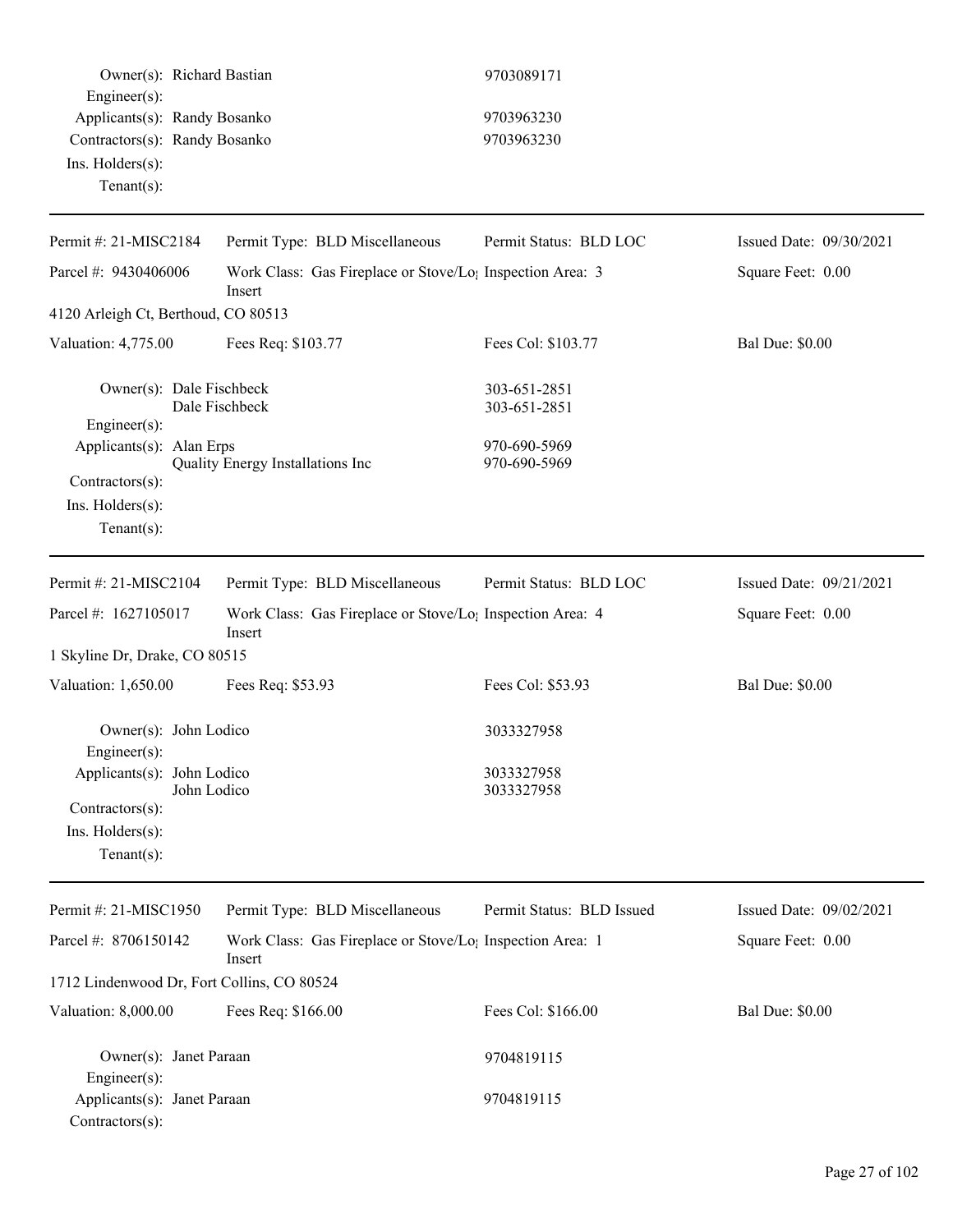| Ins. Holders(s): |
|------------------|
| Tenant(s):       |

| Permit #: 21-MISC2000                                                                                                           | Permit Type: BLD Miscellaneous                                                  | Permit Status: BLD LOC    | Issued Date: 09/09/2021 |
|---------------------------------------------------------------------------------------------------------------------------------|---------------------------------------------------------------------------------|---------------------------|-------------------------|
| Parcel #: 9926407018                                                                                                            | Work Class: Gas Fireplace or Stove/Lo <sub>1</sub> Inspection Area: 1<br>Insert |                           | Square Feet: 0.00       |
| 315 Grayhawk Rd, Fort Collins, CO 80524                                                                                         |                                                                                 |                           |                         |
| Valuation: 10,000.00                                                                                                            | Fees Req: \$267.50                                                              | Fees Col: \$267.50        | <b>Bal Due: \$0.00</b>  |
| Owner(s): Seth Degnan<br>Engineer(s):                                                                                           |                                                                                 | 9702229086                |                         |
| Applicants(s): Seth Degnan<br>Contractors(s):<br>Ins. Holders(s):<br>Tenant $(s)$ :                                             |                                                                                 | 9702229086                |                         |
| Permit #: 21-MISC2125                                                                                                           | Permit Type: BLD Miscellaneous                                                  | Permit Status: BLD Issued | Issued Date: 09/23/2021 |
| Parcel #: 9704123010                                                                                                            | Work Class: Gas Fireplace or Stove/Lo; Inspection Area: 1<br>Insert             |                           | Square Feet: 0.00       |
| 2460 Stonecrest Dr, Fort Collins, CO 80521                                                                                      |                                                                                 |                           |                         |
| Valuation: 3,500.00                                                                                                             | Fees Req: \$83.02                                                               | Fees Col: \$83.02         | <b>Bal Due: \$0.00</b>  |
| Owner(s): Virginia Smith<br>Engineer(s):                                                                                        |                                                                                 | 9704811446                |                         |
| Applicants(s): Fireplace Warehouse Etc<br>Contractors(s): Mark Humphrey<br>Ins. Holders(s):<br>Tenant $(s)$ :                   |                                                                                 | 3032963823<br>7194828599  |                         |
| Permit #: 21-MISC1913                                                                                                           | Permit Type: BLD Miscellaneous                                                  | Permit Status: BLD LOC    | Issued Date: 09/02/2021 |
| Parcel #: 1626319006                                                                                                            | Work Class: Gas Fireplace or Stove/Lo; Inspection Area: 4<br>Insert             |                           | Square Feet: 0.00       |
| 1955 Palisade Mountain Dr, Drake, CO 80515                                                                                      |                                                                                 |                           |                         |
| Valuation: 200.00                                                                                                               | Fees Req: \$53.93                                                               | Fees Col: \$53.93         | <b>Bal Due: \$0.00</b>  |
| Owner(s): Shane Weisell<br>Engineer(s):<br>Applicants(s): Shane Weisell<br>Contractors(s):<br>Ins. Holders(s):<br>$Tenant(s)$ : |                                                                                 |                           |                         |
| Permit #: 21-MISC2186                                                                                                           | Permit Type: BLD Miscellaneous                                                  | Permit Status: BLD Issued | Issued Date: 09/30/2021 |
| Parcel #: 0535300008                                                                                                            | Work Class: Gas Fireplace or Stove/Lo <sub>1</sub> Inspection Area: 3<br>Insert |                           | Square Feet: 0.00       |

Page 28 of 102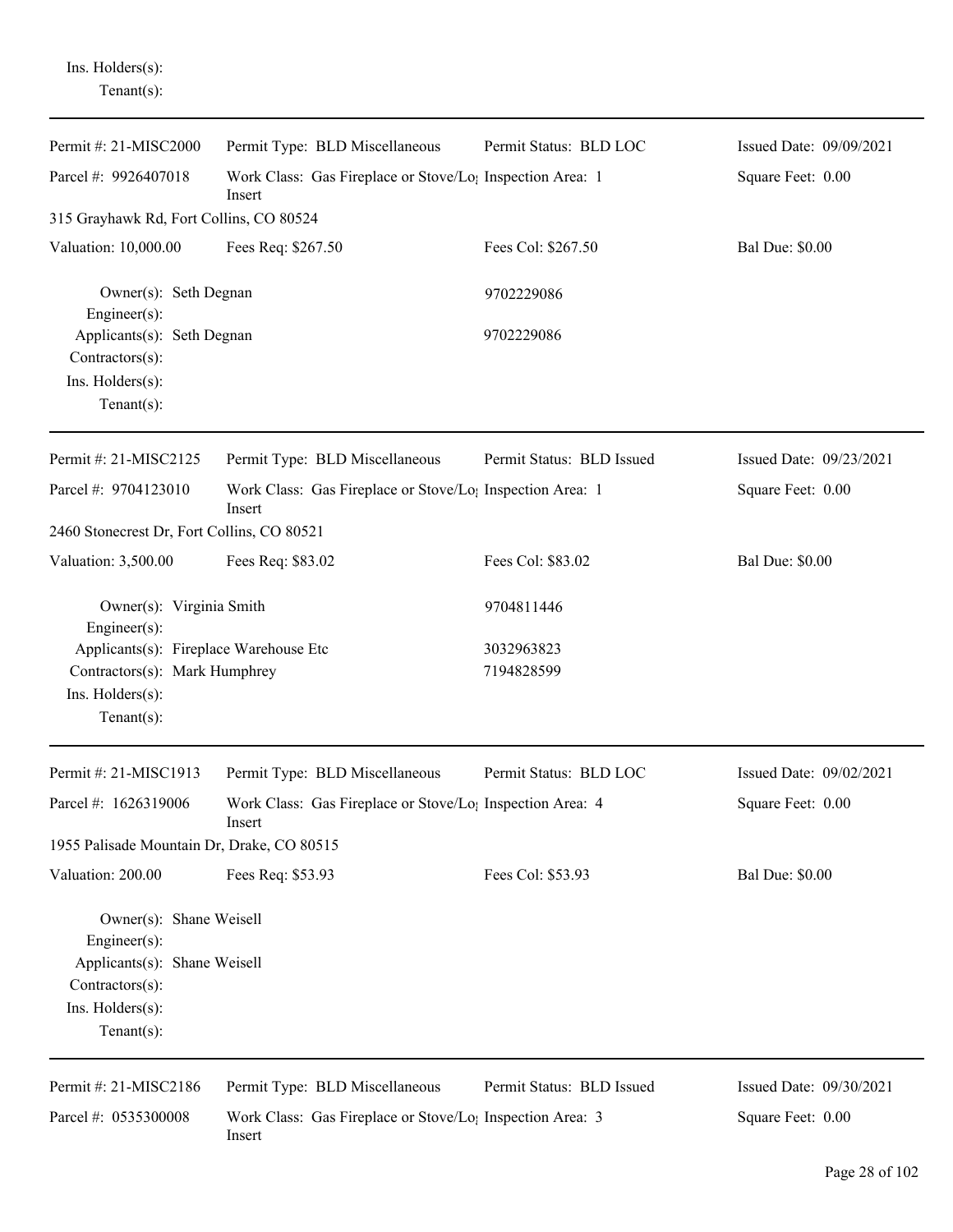| 9151 Prairie Way, Loveland, CO 80537                                                                |                                                                                 |                           |                           |
|-----------------------------------------------------------------------------------------------------|---------------------------------------------------------------------------------|---------------------------|---------------------------|
| Valuation: 6,536.89                                                                                 | Fees Req: \$145.26                                                              | Fees Col: \$145.26        | <b>Bal Due: \$0.00</b>    |
| Owner(s): Randy Kercher<br>Engineer(s):                                                             |                                                                                 | 9706909413                |                           |
| Applicants(s): Alan Erps<br>Contractors(s):<br>Ins. Holders(s):<br>Tenant $(s)$ :                   |                                                                                 | 970-690-5969              |                           |
| Permit #: 21-MISC2009                                                                               | Permit Type: BLD Miscellaneous                                                  | Permit Status: BLD LOC    | Issued Date: $09/10/2021$ |
| Parcel #: 0721000003                                                                                | Work Class: Gas Fireplace or Stove/Lo <sub>1</sub> Inspection Area: 2<br>Insert |                           | Square Feet: 0.00         |
| 11874 Happy Hollow Rd, Loveland, CO 80538                                                           |                                                                                 |                           |                           |
| Valuation: 685.00                                                                                   | Fees Req: \$53.93                                                               | Fees Col: \$53.93         | <b>Bal Due: \$0.00</b>    |
| Owner(s): Chet Dykstra<br>Engineer $(s)$ :                                                          |                                                                                 | 9702316338                |                           |
| Contractors(s): Randy Bosanko<br>Ins. Holders(s):<br>Tenant $(s)$ :                                 | Applicants(s): A Clean Sweep Dba Advanced Comfort                               | 9703527089<br>9703963230  |                           |
| Permit #: 21-MISC1938                                                                               | Permit Type: BLD Miscellaneous                                                  | Permit Status: BLD LOC    | Issued Date: 09/01/2021   |
| Parcel #: 8831313089                                                                                | Work Class: Gas Fireplace or Stove/Lo <sub>1</sub> Inspection Area: 1<br>Insert |                           | Square Feet: 0.00         |
| 1323 Miramont Dr, Fort Collins, CO 80524                                                            |                                                                                 |                           |                           |
| Valuation: 3,500.00                                                                                 | Fees Req: \$83.02                                                               | Fees Col: \$83.02         | <b>Bal Due: \$0.00</b>    |
| Owner(s): Sean Carpenter<br>Engineer $(s)$ :                                                        |                                                                                 | 619-261-5663              |                           |
| Applicants(s): Mark Humphrey<br>Contractors(s): Mark Humphrey<br>Ins. Holders(s):<br>Tenant $(s)$ : |                                                                                 | 7194828599<br>7194828599  |                           |
| Permit #: 21-MISC2088                                                                               | Permit Type: BLD Miscellaneous                                                  | Permit Status: BLD Issued | Issued Date: 09/17/2021   |
| Parcel #: 9434205001                                                                                | Work Class: Gas Fireplace or Stove/Lo <sub>1</sub> Inspection Area: 3<br>Insert |                           | Square Feet: 0.00         |
| 1608 Caballero St, Longmont, CO 80504                                                               |                                                                                 |                           |                           |
| Valuation: 2,000.00                                                                                 | Fees Req: \$53.93                                                               | Fees Col: \$53.93         | <b>Bal Due: \$0.00</b>    |
| Owner(s): Michael Bartholet<br>Engineer(s):                                                         |                                                                                 | 3036840944                |                           |
| Applicants(s): Michael Bartholet                                                                    | Michael Bartholet                                                               | 3036840944<br>3036840944  |                           |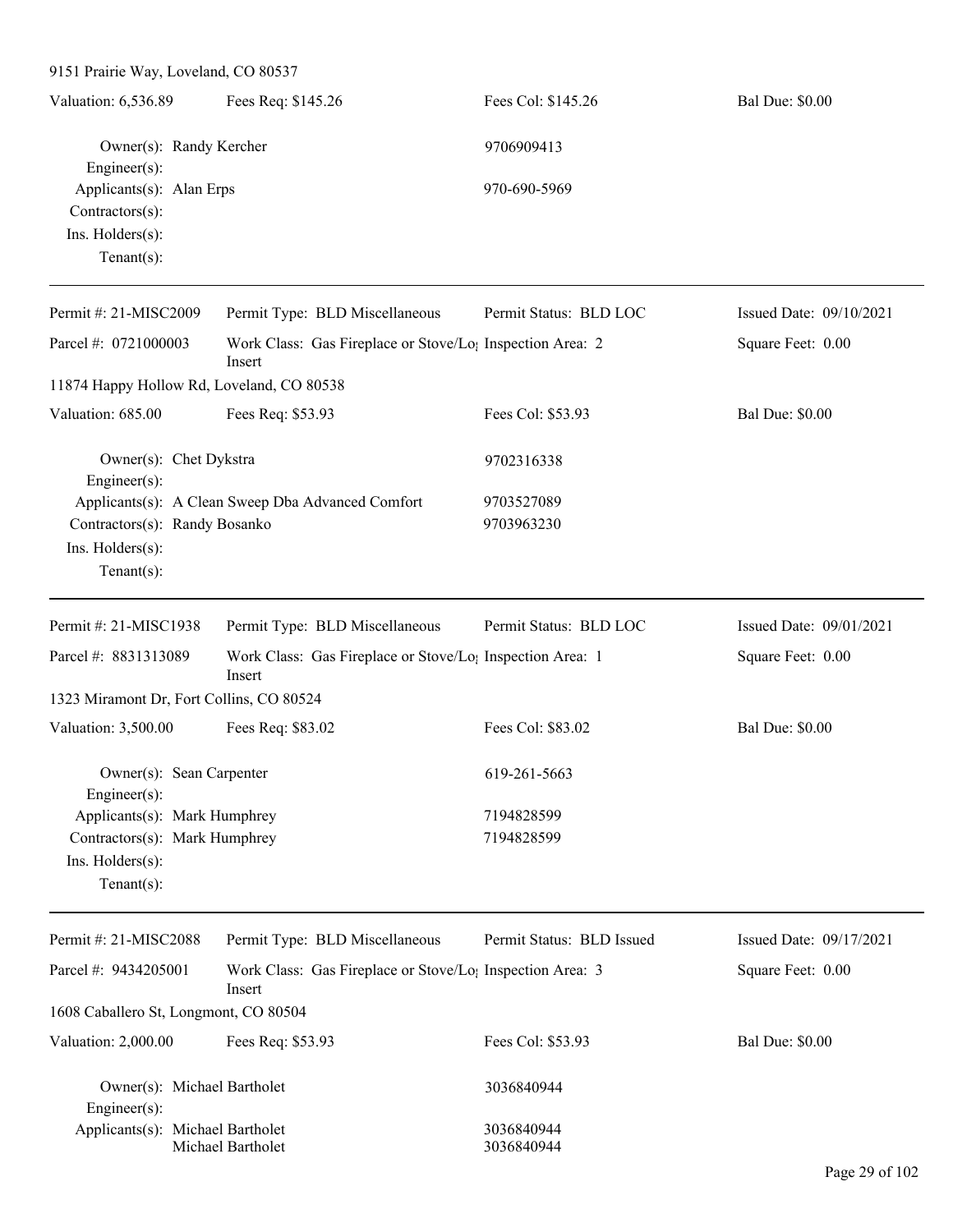Contractors(s): Ins. Holders(s): Tenant(s):

| Permit #: 21-MISC1956                                                                                                                          | Permit Type: BLD Miscellaneous                           | Permit Status: BLD Issued                       | Issued Date: 09/02/2021                      |
|------------------------------------------------------------------------------------------------------------------------------------------------|----------------------------------------------------------|-------------------------------------------------|----------------------------------------------|
| Parcel #: 9407000015                                                                                                                           | Work Class: Gas Piping                                   | Inspection Area: 3                              | Square Feet: 0.00                            |
| 2077 N County Road 23, Berthoud, CO 80513                                                                                                      |                                                          |                                                 |                                              |
| Valuation: 500.00                                                                                                                              | Fees Req: \$113.93                                       | Fees Col: \$113.93                              | <b>Bal Due: \$0.00</b>                       |
| Owner(s): Jason Hanford<br>$Engineering(s)$ :                                                                                                  |                                                          | 9703243978                                      |                                              |
| Applicants(s): Jason Hanford<br>Contractors(s):<br>Ins. Holders(s):<br>Tenant $(s)$ :                                                          |                                                          | 9703243978                                      |                                              |
| Permit #: 21-MISC2051                                                                                                                          | Permit Type: BLD Miscellaneous                           | Permit Status: BLD LOC                          | Issued Date: 09/15/2021                      |
| Parcel #: 9507210002<br>6217 Buckhorn Dr, Loveland, CO 80538                                                                                   | Work Class: Gas Piping                                   | Inspection Area: 2                              | Square Feet: 0.00                            |
| Valuation: 400.00                                                                                                                              | Fees Req: \$113.93                                       | Fees Col: \$113.93                              | <b>Bal Due: \$0.00</b>                       |
| Owner(s): Larry Whaley Jr<br>Engineer $(s)$ :                                                                                                  |                                                          | 303-435-1966                                    |                                              |
| Applicants(s): Larry Whaley<br>Contractors(s):<br>Ins. Holders(s):<br>Tenant $(s)$ :                                                           |                                                          | 9705564877                                      |                                              |
| Permit #: 21-MISC1946                                                                                                                          | Permit Type: BLD Miscellaneous                           | Permit Status: BLD Issued                       | Issued Date: 09/02/2021                      |
| Parcel #: 1008105901<br>8017 W County Road 80C, Livermore, CO 80536                                                                            | Work Class: Gas Piping                                   | Inspection Area: 6                              | Square Feet: 0.00                            |
| Valuation: 11,000.00                                                                                                                           | Fees Req: \$288.24                                       | Fees Col: \$288.24                              | <b>Bal Due: \$0.00</b>                       |
| Owner(s): Paul Pomeroy<br>Jim Mueller<br>Engineer(s):<br>Applicants(s): Chelsea Myers<br>Contractors(s):<br>Ins. Holders(s):<br>Tenant $(s)$ : |                                                          | 3072200164<br>970-744-1171                      |                                              |
| Permit #: 21-MISC2016<br>Parcel #: 3435200015<br>7310 Highway 7, Estes Park, CO 80517                                                          | Permit Type: BLD Miscellaneous<br>Work Class: Gas Piping | Permit Status: BLD Issued<br>Inspection Area: 4 | Issued Date: 09/10/2021<br>Square Feet: 0.00 |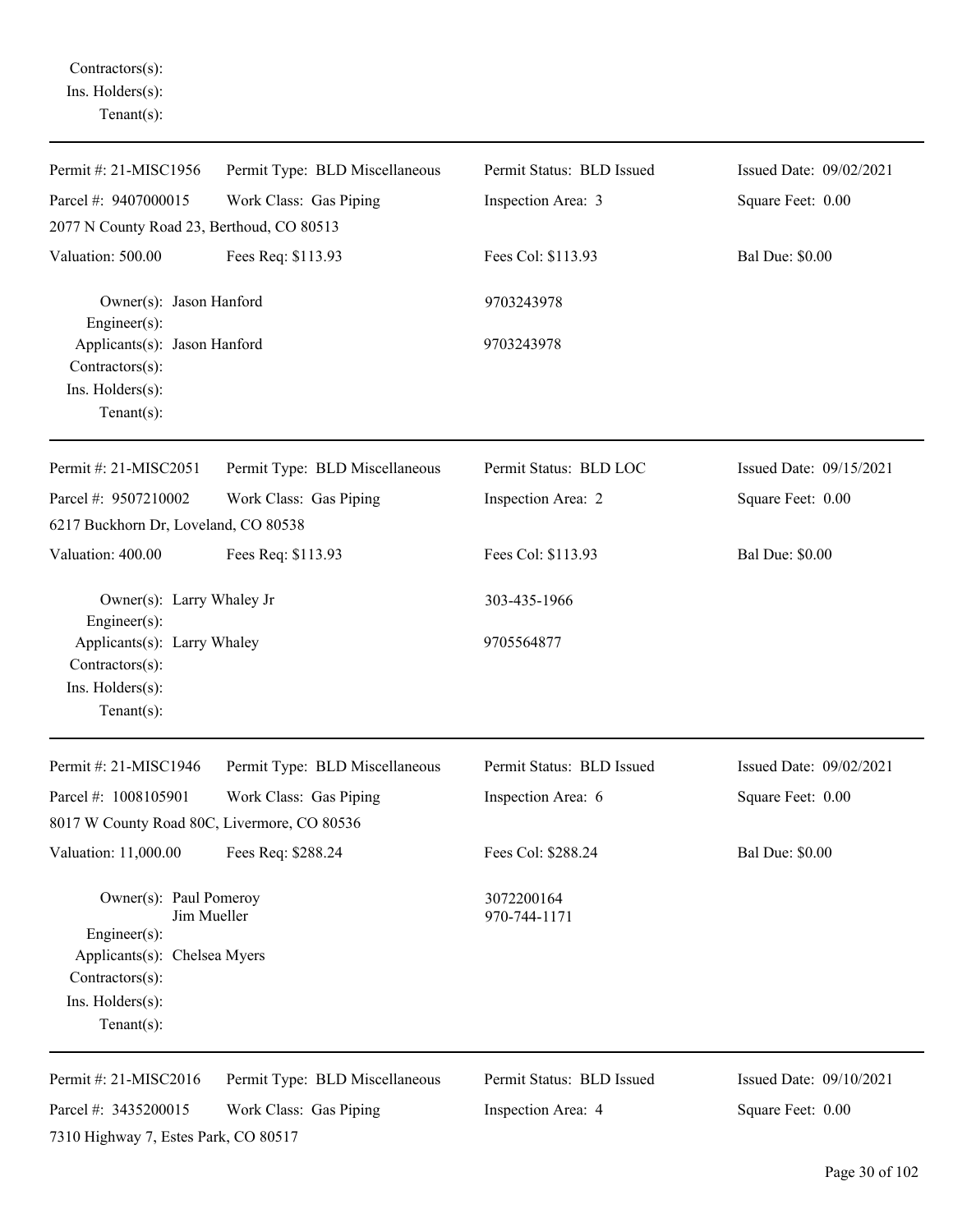| Valuation: 3,528.00                                                                      | Fees Req: \$194.66                        | Fees Col: \$194.66           | <b>Bal Due: \$0.00</b>  |
|------------------------------------------------------------------------------------------|-------------------------------------------|------------------------------|-------------------------|
| Owner(s): Eric Livo<br>$Engineering(s)$ :                                                |                                           | 7209361793                   |                         |
| Contractors(s): Joel Delia<br>Ins. Holders(s):<br>Tenant $(s)$ :                         | Applicants(s): Protech Plumbing & Heating | 970-586-8195<br>970-586-8195 |                         |
| Permit #: 21-MISC2029                                                                    | Permit Type: BLD Miscellaneous            | Permit Status: BLD Issued    | Issued Date: 09/13/2021 |
| Parcel #: 9624206109<br>124 Colland Dr, Fort Collins, CO 80525                           | Work Class: Gas Piping                    | Inspection Area: 2           | Square Feet: 0.00       |
| Valuation: 1,000.00                                                                      | Fees Req: \$53.93                         | Fees Col: \$53.93            | <b>Bal Due: \$0.00</b>  |
| Owner(s): Sherry Burgmeier<br>$Engineering(s)$ :                                         | William Burgmeier                         | 9702153111<br>9706678500     |                         |
| Applicants(s): Robert Armstrong<br>Contractors(s):<br>Ins. Holders(s):<br>Tenant $(s)$ : |                                           | 7209997692                   |                         |
| Permit #: 21-MISC2151                                                                    | Permit Type: BLD Miscellaneous            | Permit Status: BLD LOC       | Issued Date: 09/27/2021 |
| Parcel #: 9836310012                                                                     | Work Class: Gas Piping                    | Inspection Area: 1           | Square Feet: 0.00       |
| 2118 Sandstone Dr, Fort Collins, CO 80524                                                |                                           |                              |                         |
| Valuation: 550.00                                                                        | Fees Req: \$53.93                         | Fees Col: \$53.93            | <b>Bal Due: \$0.00</b>  |
| Owner(s): Jessica West-Walker<br>$Engineer(s)$ :                                         |                                           | 9702275465                   |                         |
| Applicants(s): Brian Moline<br>Contractors(s):<br>Ins. Holders(s):<br>Tenant $(s)$ :     |                                           | 9709882840                   |                         |
| Permit #: 21-MISC2058                                                                    | Permit Type: BLD Miscellaneous            | Permit Status: BLD Issued    | Issued Date: 09/15/2021 |
| Parcel #: 2532200007<br>890 Fish Creek Rd, Estes Park, CO 80517                          | Work Class: Gas Piping                    | Inspection Area: 4           | Square Feet: 0.00       |
| Valuation: 2,400.00                                                                      | Fees Req: \$62.27                         | Fees Col: \$62.27            | <b>Bal Due: \$0.00</b>  |
| Owner(s): Dana Cramer<br>$Engineering(s)$ :                                              |                                           | 3196213685                   |                         |
| Applicants(s): Dana Cramer<br>$Contractors(s)$ :<br>Ins. Holders(s):<br>$Tenant(s)$ :    |                                           | 3196213685                   |                         |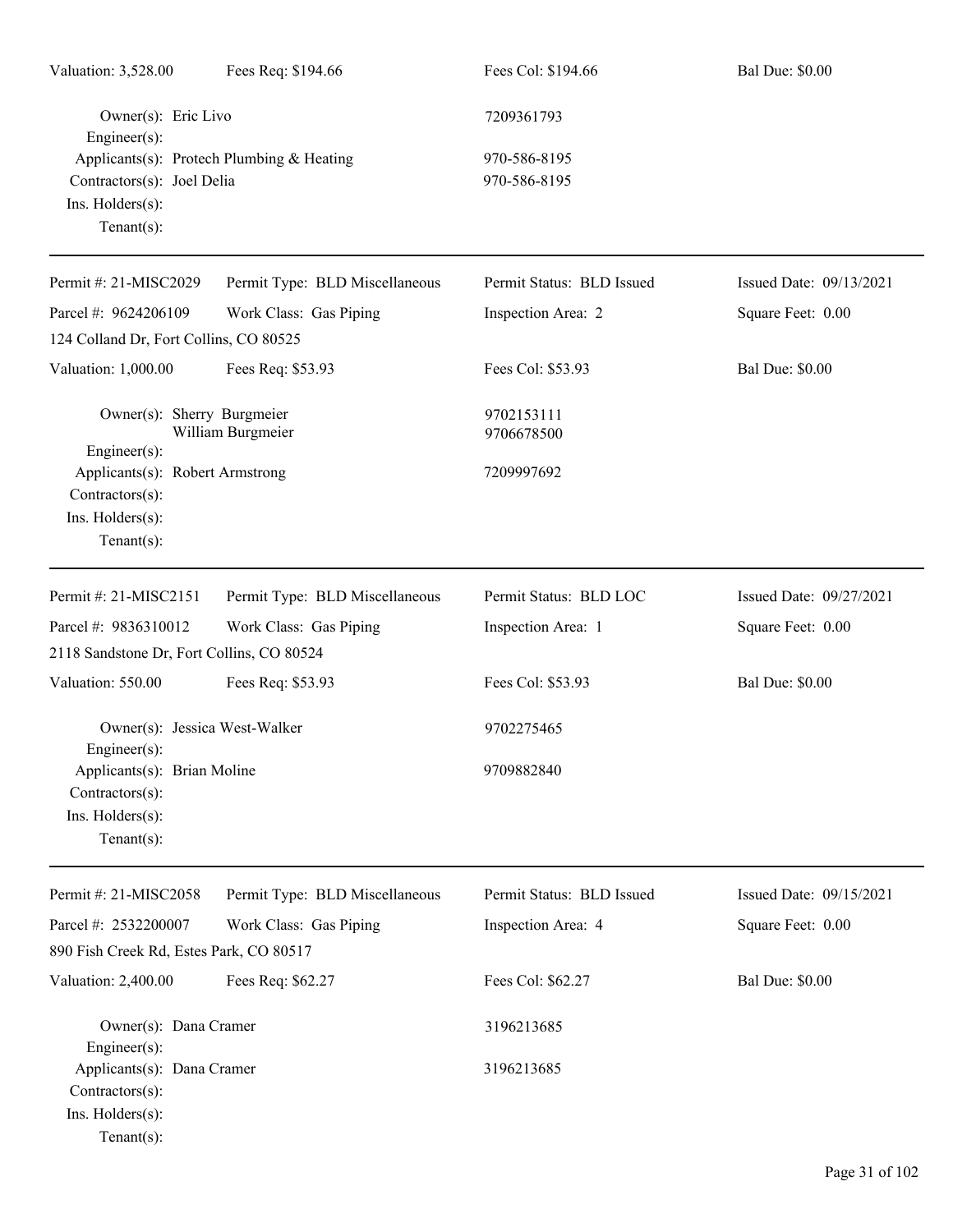| Permit #: 21-MISC1999                                                                                 | Permit Type: BLD Miscellaneous | Permit Status: BLD Issued    | Issued Date: 09/09/2021 |
|-------------------------------------------------------------------------------------------------------|--------------------------------|------------------------------|-------------------------|
| Parcel #: 9518317003                                                                                  | Work Class: Gas Piping         | Inspection Area: 3           | Square Feet: 0.00       |
| 217 Garnet Valley Ct, Loveland, CO 80537                                                              |                                |                              |                         |
| Valuation: 1,785.00                                                                                   | Fees Req: \$53.93              | Fees Col: \$53.93            | <b>Bal Due: \$0.00</b>  |
| Owner(s): Reed Smith<br>Engineer(s):                                                                  |                                | 9702130624                   |                         |
| Applicants(s): The Gas Connection<br>Contractors(s): Greg Fanger<br>Ins. Holders(s):<br>$Tenant(s)$ : |                                | 303-466-4206<br>303-466-4206 |                         |
| Permit #: 21-MISC2071                                                                                 | Permit Type: BLD Miscellaneous | Permit Status: BLD Issued    | Issued Date: 09/17/2021 |
| Parcel #: 0034000986<br>311 W County Road 74e, Livermore, CO 80536                                    | Work Class: Gas Piping         | Inspection Area: 5           | Square Feet: 0.00       |
| Valuation: 2,500.00                                                                                   | Fees Req: \$122.27             | Fees Col: \$122.27           | <b>Bal Due: \$0.00</b>  |
| Owner(s): Jim Mueller                                                                                 |                                | 970-744-1171                 |                         |
| Engineer(s):<br>Applicants(s): Douglas Medina<br>Contractors(s):<br>Ins. Holders(s):<br>$Tenant(s)$ : |                                | 970-658-6759                 |                         |
| Permit #: 21-MISC1945                                                                                 | Permit Type: BLD Miscellaneous | Permit Status: BLD Issued    | Issued Date: 09/01/2021 |
| Parcel #: 8733400025                                                                                  | Work Class: Gas Piping         | Inspection Area: 2           | Square Feet: 0.00       |
| 3625 Mariah Ln, Fort Collins, CO 80525                                                                |                                |                              |                         |
| Valuation: 1,771.34                                                                                   | Fees Req: \$53.93              | Fees Col: \$53.93            | <b>Bal Due: \$0.00</b>  |
| Owner(s): Thomas Barnett<br>Engineer(s):                                                              |                                | 9702372702                   |                         |
| Applicants(s): Glenn Frank<br>Contractors(s): Glenn Frank<br>Ins. Holders(s):<br>$Tenant(s)$ :        |                                | 970-484-4552<br>970-484-4552 |                         |
| Permit #: 21-MISC2093                                                                                 | Permit Type: BLD Miscellaneous | Permit Status: BLD Issued    | Issued Date: 09/20/2021 |
| Parcel #: 9420405009                                                                                  | Work Class: Gas Piping         | Inspection Area: 3           | Square Feet: 0.00       |
| 3309 Sundown Dr, Berthoud, CO 80513                                                                   |                                |                              |                         |
| Valuation: 1,250.00                                                                                   | Fees Req: \$53.93              | Fees Col: \$53.93            | <b>Bal Due: \$0.00</b>  |
| Owner(s): Daniel Canterbury<br>Engineer(s):                                                           |                                | 3037753817                   |                         |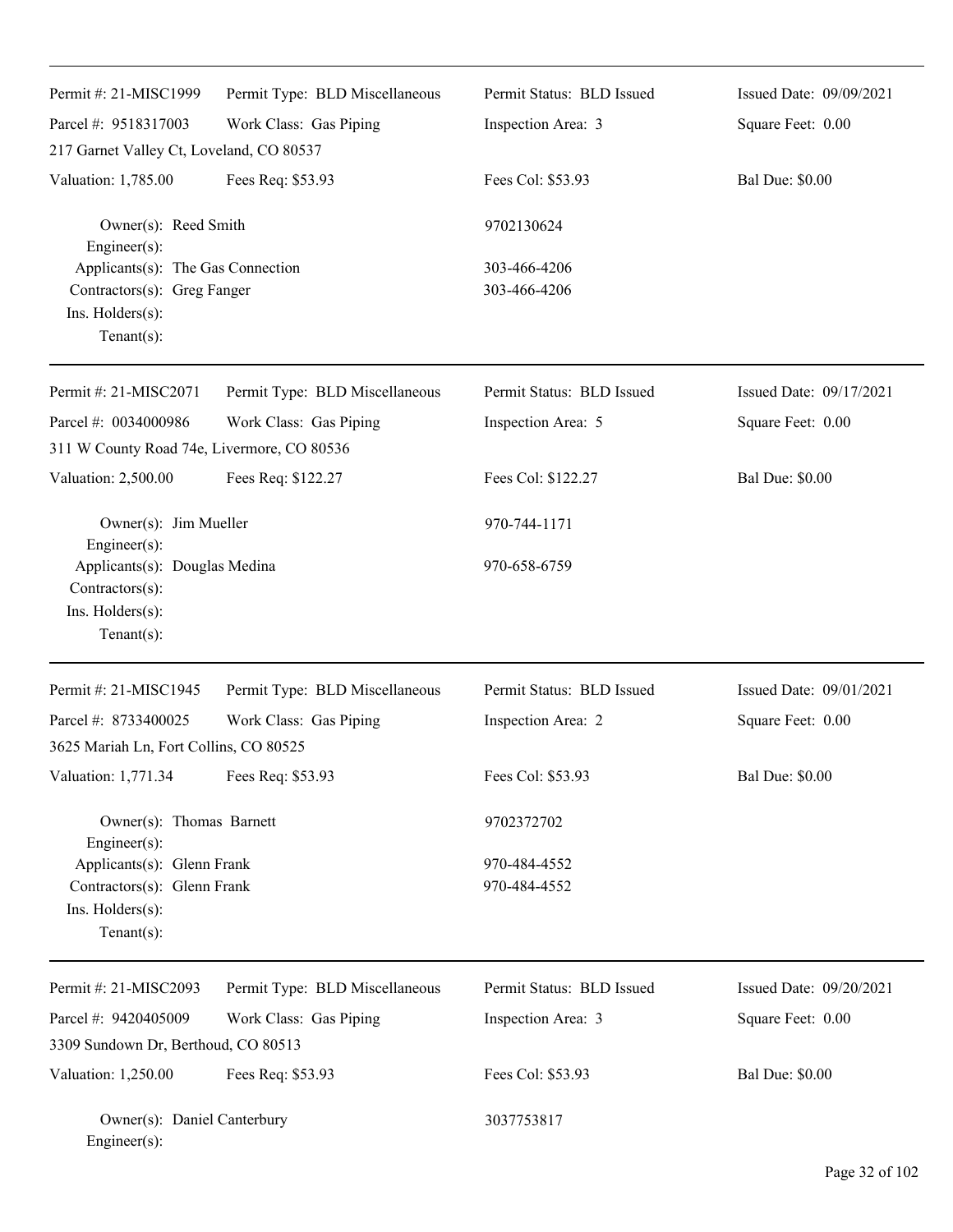| Permit #: 21-MISC2102                                                                                 | Permit Type: BLD Miscellaneous | Permit Status: BLD Issued    | Issued Date: 09/21/2021 |
|-------------------------------------------------------------------------------------------------------|--------------------------------|------------------------------|-------------------------|
| Parcel #: 0233000018                                                                                  | Work Class: Gas Piping         | Inspection Area: 6           | Square Feet: 0.00       |
| 65 Lawson Blvd, Livermore, CO 80536                                                                   |                                |                              |                         |
| Valuation: 11,000.00                                                                                  | Fees Req: \$288.24             | Fees Col: \$288.24           | <b>Bal Due: \$0.00</b>  |
| Owner(s): Eric Nichols<br>Engineer(s):                                                                |                                | 9702279777                   |                         |
| Applicants(s): Chelsea Myers<br>Contractors(s):<br>Ins. Holders(s):<br>Tenant $(s)$ :                 | Paul Pomeroy                   | 3072200164                   |                         |
| Permit #: 21-MISC2156                                                                                 | Permit Type: BLD Miscellaneous | Permit Status: BLD Issued    | Issued Date: 09/27/2021 |
| Parcel #: 9829206036                                                                                  | Work Class: Mechanical         | Inspection Area: 1           | Square Feet: 0.00       |
| 3308 Post Rd, Laporte, CO 80535                                                                       |                                |                              |                         |
| Valuation: 7,722.00                                                                                   | Fees Req: \$226.00             | Fees Col: \$226.00           | <b>Bal Due: \$0.00</b>  |
| Owner(s): Ramon Perez<br>Engineer(s):                                                                 |                                | 9705679950                   |                         |
| Applicants(s): Dwayne Shawver<br>Contractors(s): Dwayne Shawver<br>Ins. Holders(s):<br>Tenant $(s)$ : |                                | 970-532-0123<br>970-532-0123 |                         |
| Permit #: 21-MISC1981                                                                                 | Permit Type: BLD Miscellaneous | Permit Status: BLD LOC       | Issued Date: 09/07/2021 |
| Parcel #: 8716205018                                                                                  | Work Class: Mechanical         | Inspection Area: 2           | Square Feet: 0.00       |
| 802 Sherry Dr, Fort Collins, CO 80524                                                                 |                                |                              |                         |
| Valuation: 13,388.00                                                                                  | Fees Req: \$350.48             | Fees Col: \$350.48           | <b>Bal Due: \$0.00</b>  |
| Owner(s): Peter Croissant<br>Engineer(s):                                                             |                                | 9704934608                   |                         |
| Applicants(s): Nathan Gagliano                                                                        |                                | 9703104915                   |                         |
| Contractors(s): Nathan Gagliano<br>Ins. Holders(s):<br>$Tenant(s)$ :                                  |                                | 9703104915                   |                         |
| Permit #: 21-MISC2017                                                                                 | Permit Type: BLD Miscellaneous | Permit Status: BLD Issued    | Issued Date: 09/13/2021 |
| Parcel #: 8702419002                                                                                  | Work Class: Mechanical         | Inspection Area: 1           | Square Feet: 0.00       |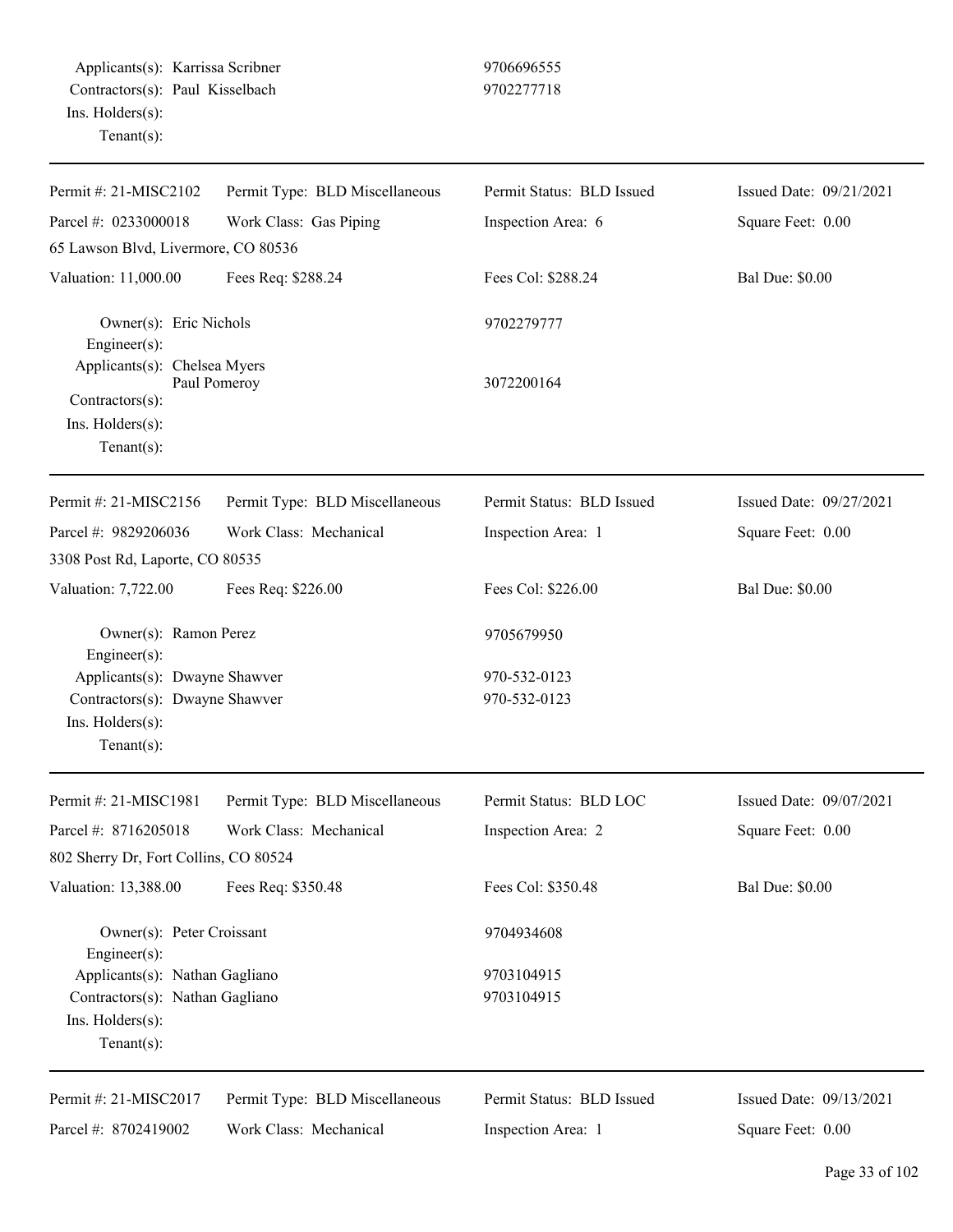5700 E County Road 48, Fort Collins, CO 80524

| Fees Req: \$433.47<br>Valuation: 17,500.00 | Fees Col: \$433.47 | <b>Bal Due: \$0.00</b> |
|--------------------------------------------|--------------------|------------------------|
| Owner(s): Francis Blake                    | 9704947632         |                        |
| Engineer $(s)$ :                           |                    |                        |
| Applicants(s): Mike Ducett                 | 970-484-4841       |                        |
| Contractors(s): Mike Ducett                | 970-484-4841       |                        |
| $Ins.$ Holders $(s)$ :                     |                    |                        |
| Tenant $(s)$ :                             |                    |                        |

| Permit #: 21-MISC1859                         | Permit Type: BLD Miscellaneous | Permit Status: BLD Issued | Issued Date: 09/07/2021 |
|-----------------------------------------------|--------------------------------|---------------------------|-------------------------|
| Parcel #: 9704412006                          | Work Class: Mechanical         | Inspection Area: 1        | Square Feet: 0.00       |
| 2330 Stonecrest Dr, Fort Collins, CO 80521    |                                |                           |                         |
| Valuation: 4,998.00                           | Fees Req: \$103.77             | Fees Col: \$103.77        | <b>Bal Due: \$0.00</b>  |
| Owner(s): Jake Weltzin<br>Engineer $(s)$ :    |                                | $(703)$ 485-5138          |                         |
| Applicants(s): Gary Hooley Heating & Air      |                                | 970-493-3272              |                         |
| Contractors(s): Dennis Shortridge             |                                | 970-493-3272              |                         |
| Ins. Holders(s):<br>Tenant $(s)$ :            |                                |                           |                         |
| Permit #: 21-MISC2015                         | Permit Type: BLD Miscellaneous | Permit Status: BLD LOC    | Issued Date: 09/10/2021 |
| Parcel #: 8621405035                          | Work Class: Mechanical         | Inspection Area: 2        | Square Feet: 0.00       |
| 8109 Golden Eagle Rd, Fort Collins, CO 80528  |                                |                           |                         |
| Valuation: 5,585.00                           | Fees Req: \$124.51             | Fees Col: \$124.51        | <b>Bal Due: \$0.00</b>  |
| Owner(s): Steven Cummings<br>Engineer $(s)$ : |                                |                           |                         |
| Applicants(s): Mike Ducett                    |                                | 970-484-4841              |                         |
| Contractors(s): Mike Ducett                   |                                | 970-484-4841              |                         |
| Ins. Holders(s):                              |                                |                           |                         |
| Tenant $(s)$ :                                |                                |                           |                         |
| Permit #: 21-MISC1947                         | Permit Type: BLD Miscellaneous | Permit Status: BLD Issued | Issued Date: 09/02/2021 |

| I CHIII $\pi$ . 21-ivilid $\sigma$ 17-7 | TULILLE TYPE. DED IVISCURATIONS | T UTHII Dialus. DLD ISSUCC | $138409$ Date: $02/02/2021$ |
|-----------------------------------------|---------------------------------|----------------------------|-----------------------------|
| Parcel #: $9524244009$                  | Work Class: Mechanical          | Inspection Area: 3         | Square Feet: 0.00           |
| 405 8th St SE #16, Loveland, CO 80537   |                                 |                            |                             |
| Valuation: 4,100.00                     | Fees Req: \$163.77              | Fees Col: \$163.77         | <b>Bal Due: \$0.00</b>      |
| Owner(s): Nancy Palm                    |                                 | $(970)$ 214-4993           |                             |
| $Engineering(s)$ :                      |                                 |                            |                             |
| Applicants(s): Poudre Valley Air        |                                 | 970-493-2050               |                             |
| Contractors(s): Robert Weisser          |                                 | 970-493-2050               |                             |
| $Ins.$ Holders $(s)$ :                  |                                 |                            |                             |
|                                         |                                 |                            |                             |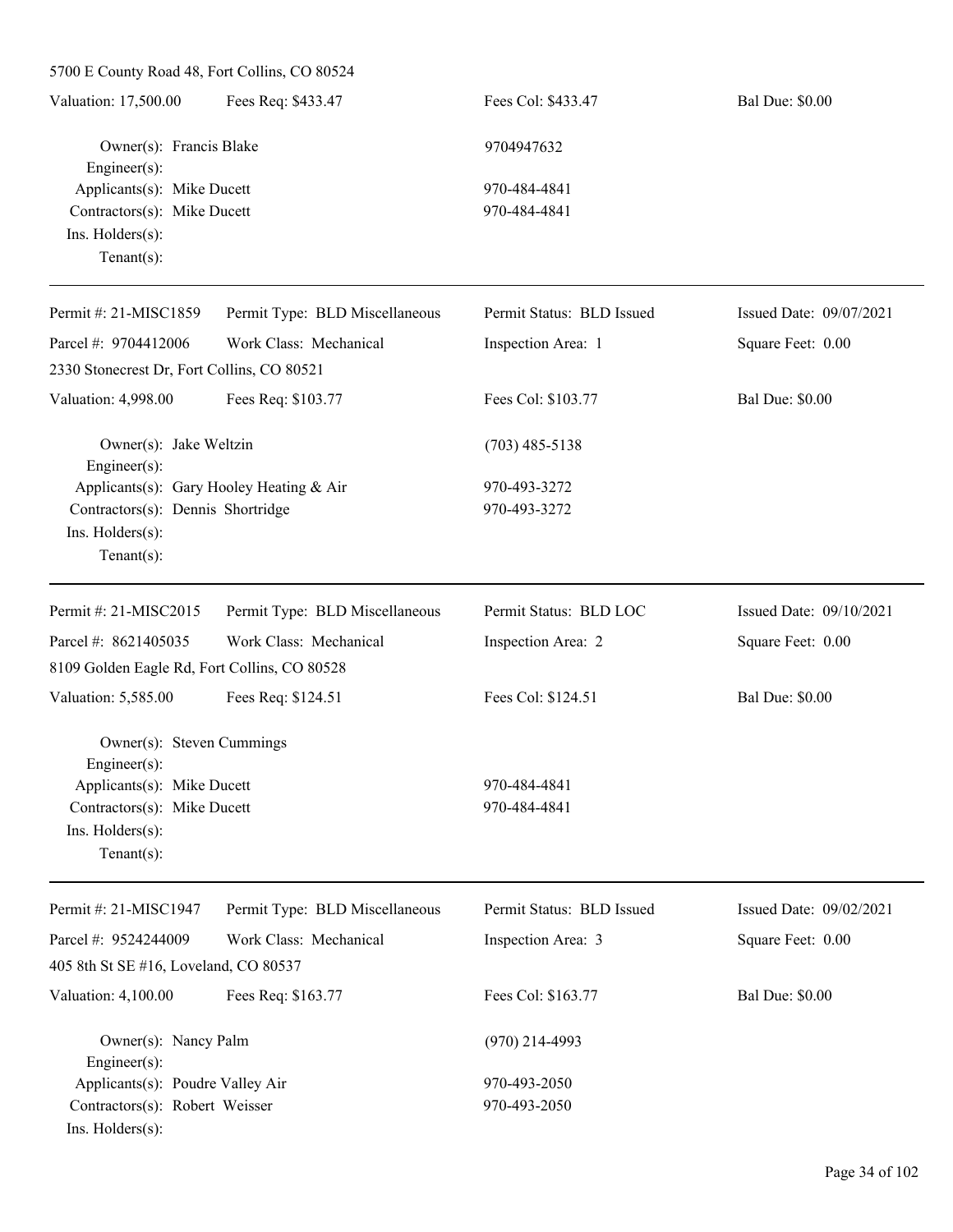| Permit #: 21-MISC1932                                                                                       | Permit Type: BLD Miscellaneous | Permit Status: BLD LOC       | Issued Date: 09/01/2021 |
|-------------------------------------------------------------------------------------------------------------|--------------------------------|------------------------------|-------------------------|
| Parcel #: 9835400046                                                                                        | Work Class: Mechanical         | Inspection Area: 1           | Square Feet: 0.00       |
| 2025 N College Ave 187, Fort Collins, CO 80524                                                              |                                |                              |                         |
| Valuation: 2,150.00                                                                                         | Fees Req: \$62.27              | Fees Col: \$62.27            | <b>Bal Due: \$0.00</b>  |
| Owner(s): Antonia Rodriguez<br>Engineer(s):                                                                 |                                | 9709881505                   |                         |
| Applicants(s): William Froehlich<br>Contractors(s): William Froehlich<br>Ins. Holders(s):<br>Tenant $(s)$ : |                                | 9702861020<br>9702861020     |                         |
| Permit #: 21-MISC1987                                                                                       | Permit Type: BLD Miscellaneous | Permit Status: BLD Issued    | Issued Date: 09/08/2021 |
| Parcel #: 0835000046                                                                                        | Work Class: Mechanical         | Inspection Area: 1           | Square Feet: 0.00       |
| 6380 Agua Dulce Dr, Bellvue, CO 80512                                                                       |                                |                              |                         |
| Valuation: 900.00                                                                                           | Fees Req: \$53.93              | Fees Col: \$53.93            | <b>Bal Due: \$0.00</b>  |
| Owner(s): Amanda Eichhorn<br>Engineer(s):                                                                   |                                | 9702140556                   |                         |
| Applicants(s): Jacob Clyde Construction                                                                     | Jacob Eichhorn                 | 970-214-0556<br>970-214-0556 |                         |
| Contractors(s): Sean Branson                                                                                |                                | 9702140556                   |                         |
| Ins. Holders(s):                                                                                            |                                |                              |                         |
| Tenant $(s)$ :                                                                                              |                                |                              |                         |
| Permit #: 21-MISC2109                                                                                       | Permit Type: BLD Miscellaneous | Permit Status: BLD Issued    | Issued Date: 09/21/2021 |
| Parcel #: 8602000019                                                                                        | Work Class: Mechanical         | Inspection Area: 2           | Square Feet: 0.00       |
| 5320 S County Road 3f, Fort Collins, CO 80528                                                               |                                |                              |                         |
| Valuation: 1,516.00                                                                                         | Fees Req: \$53.93              | Fees Col: \$53.93            | <b>Bal Due: \$0.00</b>  |
| Owner(s): Jim Munoz                                                                                         |                                | 9705810007                   |                         |
| $Engineering(s)$ :<br>Applicants(s): Northern Colorado Air Inc                                              |                                | 970-223-8873                 |                         |
| Contractors(s): Jeff Richard                                                                                |                                | 970-223-8873                 |                         |
| Ins. Holders(s):<br>Tenant $(s)$ :                                                                          |                                |                              |                         |
| Permit #: 21-MISC2145                                                                                       | Permit Type: BLD Miscellaneous | Permit Status: BLD LOC       | Issued Date: 09/24/2021 |
| Parcel #: 9519105013                                                                                        | Work Class: Mechanical         | Inspection Area: 3           | Square Feet: 0.00       |
| 5542 Bitterbush Way, Loveland, CO 80537                                                                     |                                |                              |                         |
| Valuation: 4,900.00                                                                                         | Fees Req: \$103.77             | Fees Col: \$103.77           | <b>Bal Due: \$0.00</b>  |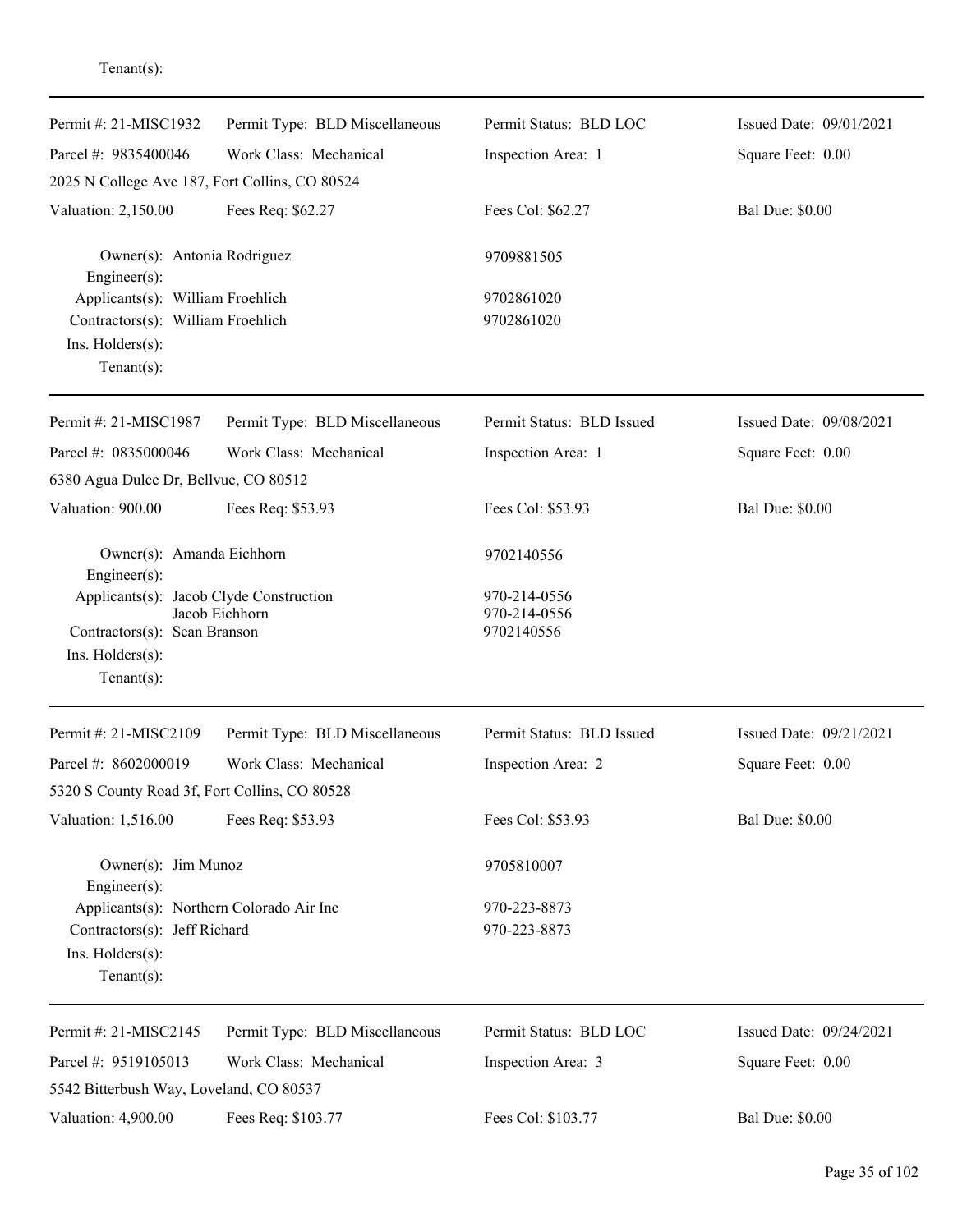| Owner(s): Christopher Rutt<br>Engineer(s):                                                                                               |                                                            | $(970)$ 962-4001             |                         |
|------------------------------------------------------------------------------------------------------------------------------------------|------------------------------------------------------------|------------------------------|-------------------------|
| Contractors(s):<br>Ins. Holders(s):<br>Tenant $(s)$ :                                                                                    | Applicants(s): American Air Heating & Air Conditioning Inc | 970-686-6086                 |                         |
| Permit #: 21-MISC2154                                                                                                                    | Permit Type: BLD Miscellaneous                             | Permit Status: BLD LOC       | Issued Date: 09/27/2021 |
| Parcel #: 8621405006                                                                                                                     | Work Class: Mechanical                                     | Inspection Area: 2           | Square Feet: 0.00       |
| 3912 Raptor Ct, Fort Collins, CO 80528                                                                                                   |                                                            |                              |                         |
| Valuation: 4,463.00                                                                                                                      | Fees Req: \$103.77                                         | Fees Col: \$103.77           | <b>Bal Due: \$0.00</b>  |
| Owner(s): Ken Correia<br>Engineer(s):                                                                                                    |                                                            | 9702185152                   |                         |
| Applicants(s): Tim Swan<br>Contractors(s): Tim Swan<br>Ins. Holders(s):<br>Tenant $(s)$ :                                                |                                                            | 970-215-5870<br>970-215-5870 |                         |
| Permit #: 21-MISC1941                                                                                                                    | Permit Type: BLD Miscellaneous                             | Permit Status: BLD LOC       | Issued Date: 09/01/2021 |
| Parcel #: 0601105207                                                                                                                     | Work Class: Mechanical                                     | Inspection Area: 2           | Square Feet: 0.00       |
| 5008 Sandstone Dr, Fort Collins, CO 80526                                                                                                |                                                            |                              |                         |
| Valuation: 8,795.79                                                                                                                      | Fees Req: \$246.75                                         | Fees Col: \$246.75           | <b>Bal Due: \$0.00</b>  |
| Owner(s): Nancy Brown<br>Engineer(s):<br>Applicants(s): Glenn Frank<br>Contractors(s): Glenn Frank<br>Ins. Holders(s):<br>Tenant $(s)$ : |                                                            | 970-484-4552<br>970-484-4552 |                         |
| Permit #: 21-MISC2185                                                                                                                    | Permit Type: BLD Miscellaneous                             | Permit Status: BLD LOC       | Issued Date: 09/29/2021 |
| Parcel #: 1801306006                                                                                                                     | Work Class: Mechanical                                     | Inspection Area: 1           | Square Feet: 0.00       |
| 9883 W Highway 14, Bellvue, CO 80512                                                                                                     |                                                            |                              |                         |
| Valuation: 13,000.00                                                                                                                     | Fees Req: \$269.74                                         | Fees Col: \$269.74           | <b>Bal Due: \$0.00</b>  |
| Owner(s): Russell Boren<br>$Engineering(s)$ :                                                                                            |                                                            |                              |                         |
| Applicants(s): Jim Birdwell                                                                                                              |                                                            | 970-686-6086                 |                         |
| Contractors(s): Jim Birdwell<br>Ins. Holders(s):<br>Tenant $(s)$ :                                                                       |                                                            | 970-686-6086                 |                         |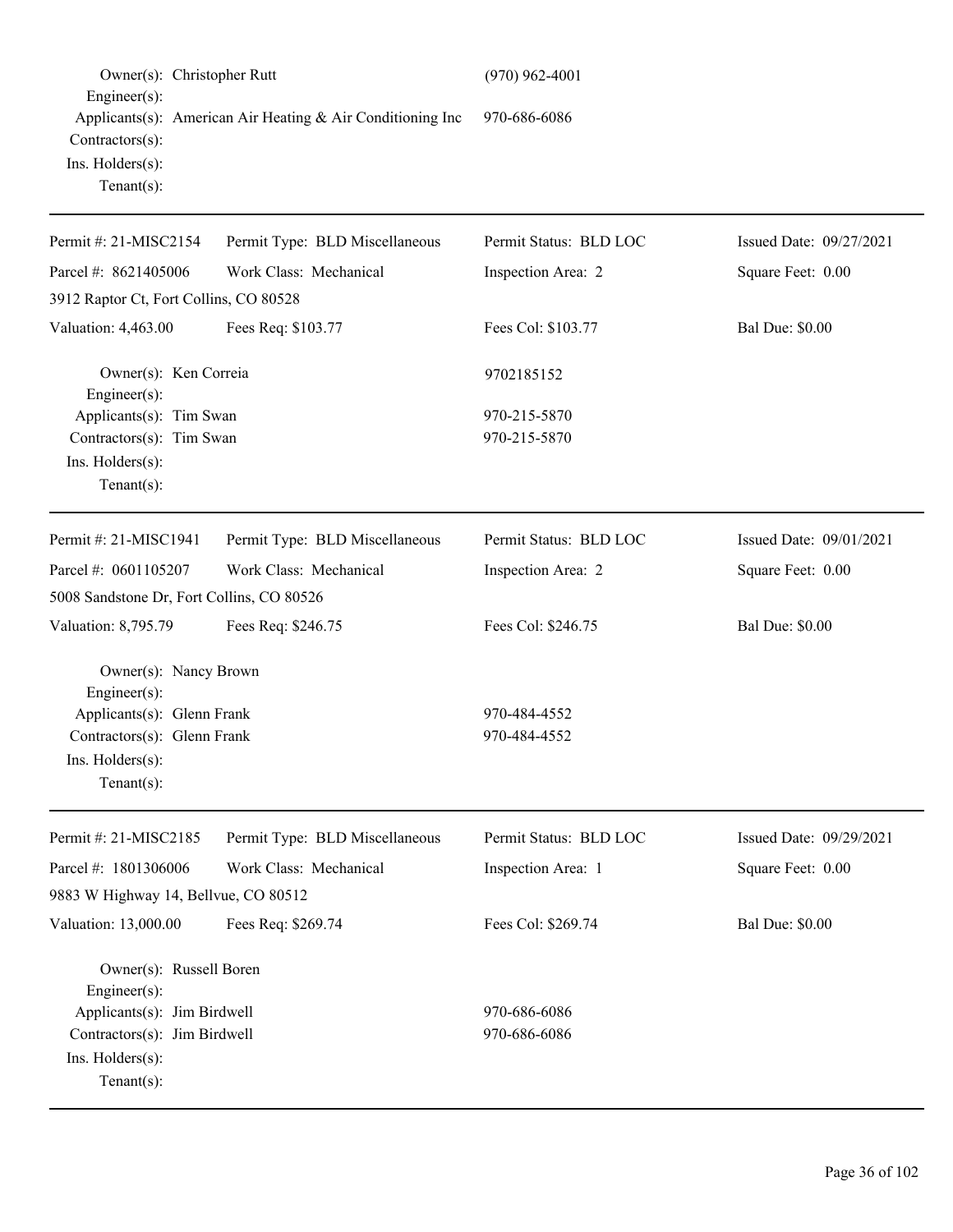| Permit #: 21-MISC2166                                                                                                                                            | Permit Type: BLD Miscellaneous | Permit Status: BLD Issued    | Issued Date: 09/30/2021 |
|------------------------------------------------------------------------------------------------------------------------------------------------------------------|--------------------------------|------------------------------|-------------------------|
| Parcel #: 9434207001                                                                                                                                             | Work Class: Mechanical         | Inspection Area: 3           | Square Feet: 0.00       |
| 1980 Chaparro Cir, Berthoud, CO 80513                                                                                                                            |                                |                              |                         |
| Valuation: 8,624.00                                                                                                                                              | Fees Req: \$246.75             | Fees Col: \$246.75           | <b>Bal Due: \$0.00</b>  |
| Owner(s): William Vansice<br>Engineer(s):<br>Applicants(s): Gary Hooley Heating & Air<br>Contractors(s): Dennis Shortridge<br>Ins. Holders(s):<br>Tenant $(s)$ : |                                | 970-493-3272<br>970-493-3272 |                         |
| Permit #: 21-MISC2044                                                                                                                                            | Permit Type: BLD Miscellaneous | Permit Status: BLD LOC       | Issued Date: 09/14/2021 |
| Parcel #: 9636200044<br>420 E 57th St 16, Loveland, CO 80538                                                                                                     | Work Class: Mechanical         | Inspection Area: 2           | Square Feet: 0.00       |
| Valuation: 2,550.00                                                                                                                                              | Fees Req: \$62.27              | Fees Col: \$62.27            | <b>Bal Due: \$0.00</b>  |
| Owner(s): Gaytan Garcia<br>$Engineering(s)$ :<br>Applicants(s): William Froehlich<br>Contractors(s): William Froehlich<br>Ins. Holders(s):<br>Tenant $(s)$ :     |                                | 9702861020<br>9702861020     |                         |
| Permit #: 21-MISC2002                                                                                                                                            | Permit Type: BLD Miscellaneous | Permit Status: BLD Issued    | Issued Date: 09/09/2021 |
| Parcel #: 9625317064                                                                                                                                             | Work Class: Mechanical         | Inspection Area: 2           | Square Feet: 0.00       |
| 5775 Aspen View Pl, Loveland, CO 80538                                                                                                                           |                                |                              |                         |
| Valuation: 9,438.00 Fees Req: \$207.50                                                                                                                           |                                | Fees Col: \$207.50           | <b>Bal Due: \$0.00</b>  |
| Owner(s): Shane Ward<br>$Engineering(s)$ :                                                                                                                       |                                | 9704947632                   |                         |
| Applicants(s): Mike Ducett<br>Contractors(s): Mike Ducett<br>Ins. Holders(s):<br>Tenant $(s)$ :                                                                  |                                | 970-484-4841<br>970-484-4841 |                         |
| Permit #: 21-MISC1995                                                                                                                                            | Permit Type: BLD Miscellaneous | Permit Status: BLD Issued    | Issued Date: 09/08/2021 |
| Parcel #: 9835300011                                                                                                                                             | Work Class: Mechanical         | Inspection Area: 1           | Square Feet: 0.00       |
| 720 W Willox Ln, Fort Collins, CO 80524                                                                                                                          |                                |                              |                         |
| Valuation: 1,263.00                                                                                                                                              | Fees Req: \$53.93              | Fees Col: \$53.93            | <b>Bal Due: \$0.00</b>  |
| Owner(s): William Loehman<br>$Engineering(s)$ :                                                                                                                  |                                | 9704814868                   |                         |
| Applicants(s): Northern Colorado Air Inc                                                                                                                         |                                | 970-223-8873                 |                         |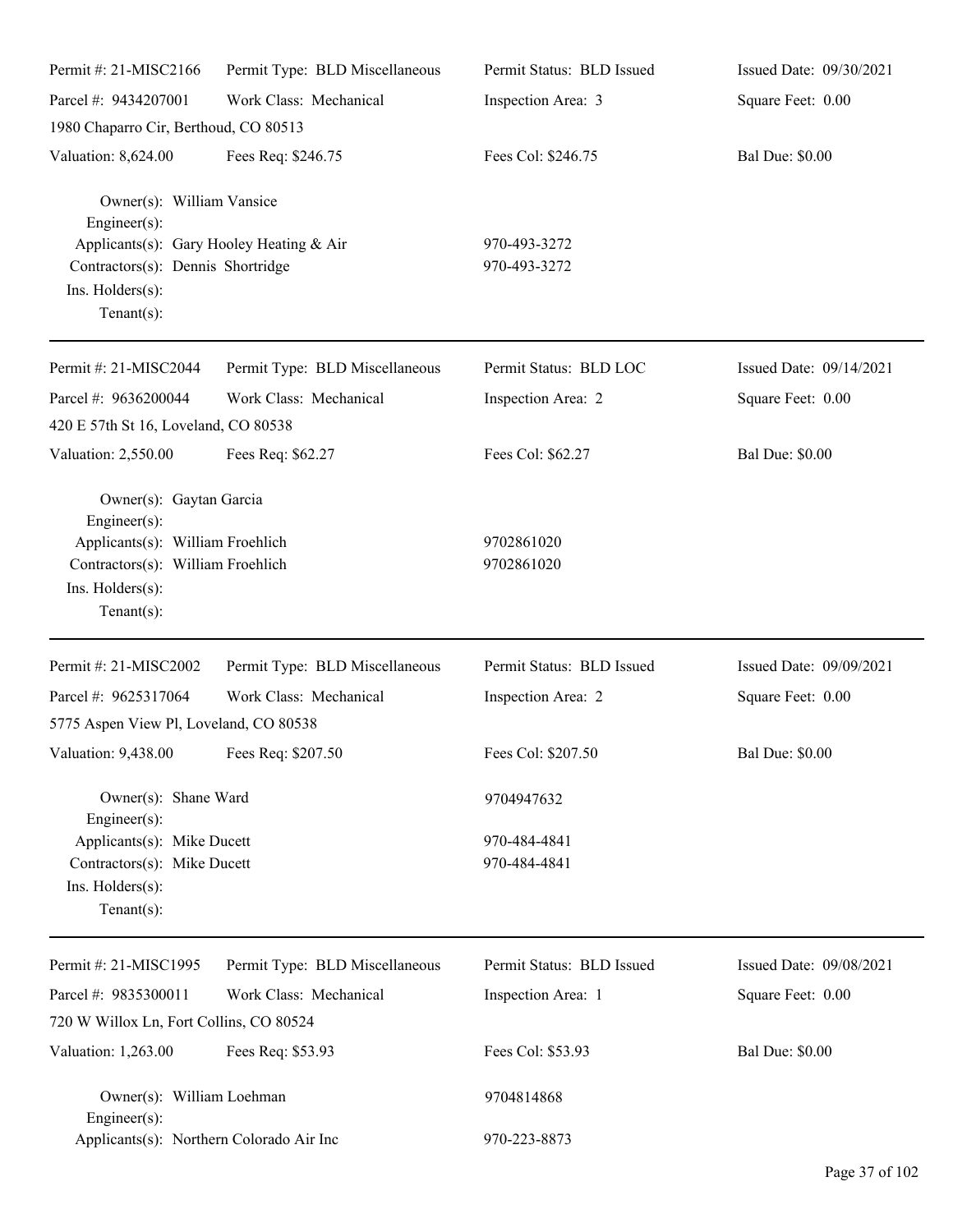| Permit #: 21-MISC2132                                                | Permit Type: BLD Miscellaneous                             | Permit Status: BLD Issued    | Issued Date: 09/24/2021 |
|----------------------------------------------------------------------|------------------------------------------------------------|------------------------------|-------------------------|
| Parcel #: 9825213103                                                 | Work Class: Mechanical                                     | Inspection Area: 1           | Square Feet: 0.00       |
| 419 E Douglas Rd, Fort Collins, CO 80524                             |                                                            |                              |                         |
| Valuation: 8,700.00                                                  | Fees Req: \$186.75                                         | Fees Col: \$186.75           | <b>Bal Due: \$0.00</b>  |
| Owner(s): Gery Lockman<br>Engineer(s):<br>Applicants(s): Mike Ducett |                                                            | 9704947632                   |                         |
|                                                                      |                                                            | 970-484-4841                 |                         |
| Contractors(s): Mike Ducett                                          |                                                            | 970-484-4841                 |                         |
| Ins. Holders(s):<br>Tenant $(s)$ :                                   |                                                            |                              |                         |
| Permit #: 21-MISC2054                                                | Permit Type: BLD Miscellaneous                             | Permit Status: BLD LOC       | Issued Date: 09/15/2021 |
| Parcel #: 9733426005                                                 | Work Class: Mechanical                                     | Inspection Area: 2           | Square Feet: 0.00       |
| 4405 Idledale Dr, Fort Collins, CO 80526                             |                                                            |                              |                         |
| Valuation: 9,700.00                                                  | Fees Req: \$267.50                                         | Fees Col: \$267.50           | <b>Bal Due: \$0.00</b>  |
| Owner(s): Patrick Mangan<br>$Engineering(s)$ :                       |                                                            | 9702184829                   |                         |
| Contractors(s): Jim Birdwell<br>Ins. Holders(s):<br>Tenant $(s)$ :   | Applicants(s): American Air Heating & Air Conditioning Inc | 970-686-6086<br>970-686-6086 |                         |
| Permit #: 21-MISC2152                                                | Permit Type: BLD Miscellaneous                             | Permit Status: BLD LOC       | Issued Date: 09/27/2021 |
| Parcel #: 9823116064                                                 | Work Class: Mechanical                                     | Inspection Area: 1           | Square Feet: 0.00       |
| 4352 Eagle Lake S S, Fort Collins, CO 80524                          |                                                            |                              |                         |
| Valuation: 11,077.00                                                 | Fees Req: \$248.99                                         | Fees Col: \$248.99           | <b>Bal Due: \$0.00</b>  |
| Owner(s): Bob Downey<br>$Engineering(s)$ :                           |                                                            | 970-484-1110                 |                         |
| Applicants(s): Mike Ducett                                           |                                                            | 970-484-4841                 |                         |
| Contractors(s): Mike Ducett                                          |                                                            | 970-484-4841                 |                         |
| Ins. Holders(s):<br>Tenant $(s)$ :                                   |                                                            |                              |                         |
| Permit #: 21-MISC2141                                                | Permit Type: BLD Miscellaneous                             | Permit Status: BLD LOC       | Issued Date: 09/24/2021 |
| Parcel #: 9508407016                                                 | Work Class: Mechanical                                     | Inspection Area: 2           | Square Feet: 0.00       |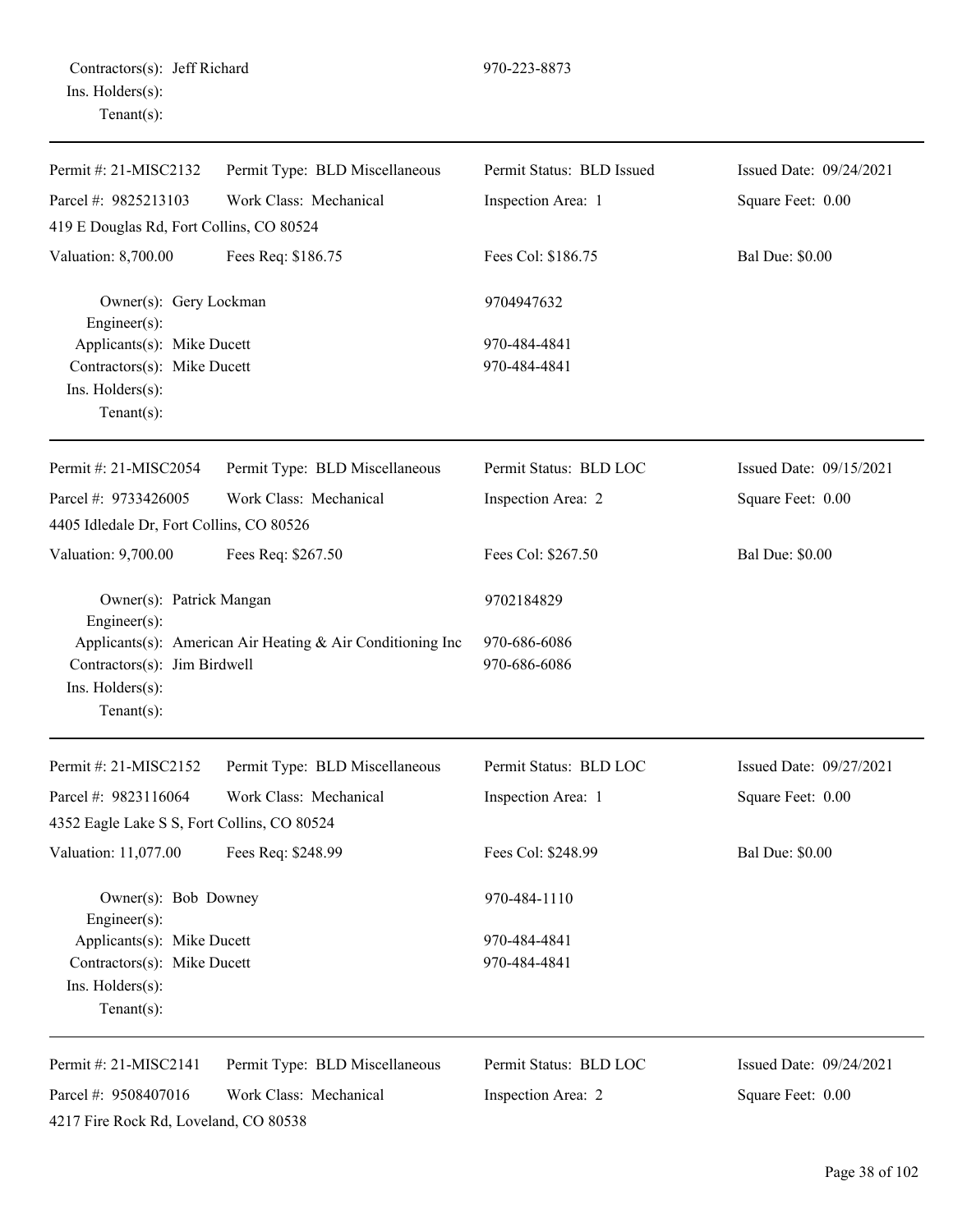| Valuation: 14,000.00                           | Fees Req: \$290.48             | Fees Col: \$290.48        | <b>Bal Due: \$0.00</b>  |
|------------------------------------------------|--------------------------------|---------------------------|-------------------------|
| Owner(s): Michael Roccanti<br>Engineer(s):     |                                | 4133748863                |                         |
| Applicants(s): Ace Hi Plumbing                 |                                | 970-667-0300              |                         |
| Contractors(s): Richard Dowling                |                                | 970-667-0300              |                         |
| Ins. Holders(s):<br>Tenant $(s)$ :             |                                |                           |                         |
| Permit #: 21-MISC1996                          | Permit Type: BLD Miscellaneous | Permit Status: BLD Issued | Issued Date: 09/09/2021 |
| Parcel #: 9430300025                           | Work Class: Mechanical         | Inspection Area: 3        | Square Feet: 0.00       |
| 1603 S County Road 23e, Berthoud, CO 80513     |                                |                           |                         |
| Valuation: 5,950.00                            | Fees Req: \$124.51             | Fees Col: \$124.51        | <b>Bal Due: \$0.00</b>  |
| Owner(s): Brendon Johnson<br>Engineer(s):      |                                |                           |                         |
| Applicants(s): Beth Cullum                     |                                | 970-484-4552              |                         |
| Contractors(s): Devin Cullum                   |                                | 303-548-8128              |                         |
| Ins. Holders(s):<br>$Tenant(s)$ :              |                                |                           |                         |
| Permit #: 21-MISC1958                          | Permit Type: BLD Miscellaneous | Permit Status: BLD LOC    | Issued Date: 09/03/2021 |
| Parcel #: 9526100018                           | Work Class: Mechanical         | Inspection Area: 3        | Square Feet: 0.00       |
| 1907 S Garfield Ave, Loveland, CO 80537        |                                |                           |                         |
| Valuation: 12,157.50                           | Fees Req: \$269.74             | Fees Col: \$269.74        | <b>Bal Due: \$0.00</b>  |
| Owner(s): Lorraine Leyba<br>$Engineering(s)$ : |                                | 9705345570                |                         |
| Applicants(s): Tim Swan                        |                                | 970-215-5870              |                         |
| Contractors(s): Tim Swan                       |                                | 970-215-5870              |                         |
| $Ins.$ Holders $(s)$ :<br>$Tenant(s)$ :        |                                |                           |                         |
| Permit #: 21-MISC1942                          | Permit Type: BLD Miscellaneous | Permit Status: BLD LOC    | Issued Date: 09/01/2021 |
| Parcel #: 9704426028                           | Work Class: Mechanical         | Inspection Area: 1        | Square Feet: 0.00       |
| 2283 Shooting Star Ln, Fort Collins, CO 80521  |                                |                           |                         |
| Valuation: 10,587.85                           | Fees Req: \$288.24             | Fees Col: \$288.24        | <b>Bal Due: \$0.00</b>  |
| Owner(s): Reagan Waskom<br>Engineer(s):        |                                |                           |                         |
| Applicants(s): Glenn Frank                     |                                | 970-484-4552              |                         |
| Contractors(s): Glenn Frank                    |                                | 970-484-4552              |                         |
| Ins. Holders(s):                               |                                |                           |                         |
| $Tenant(s)$ :                                  |                                |                           |                         |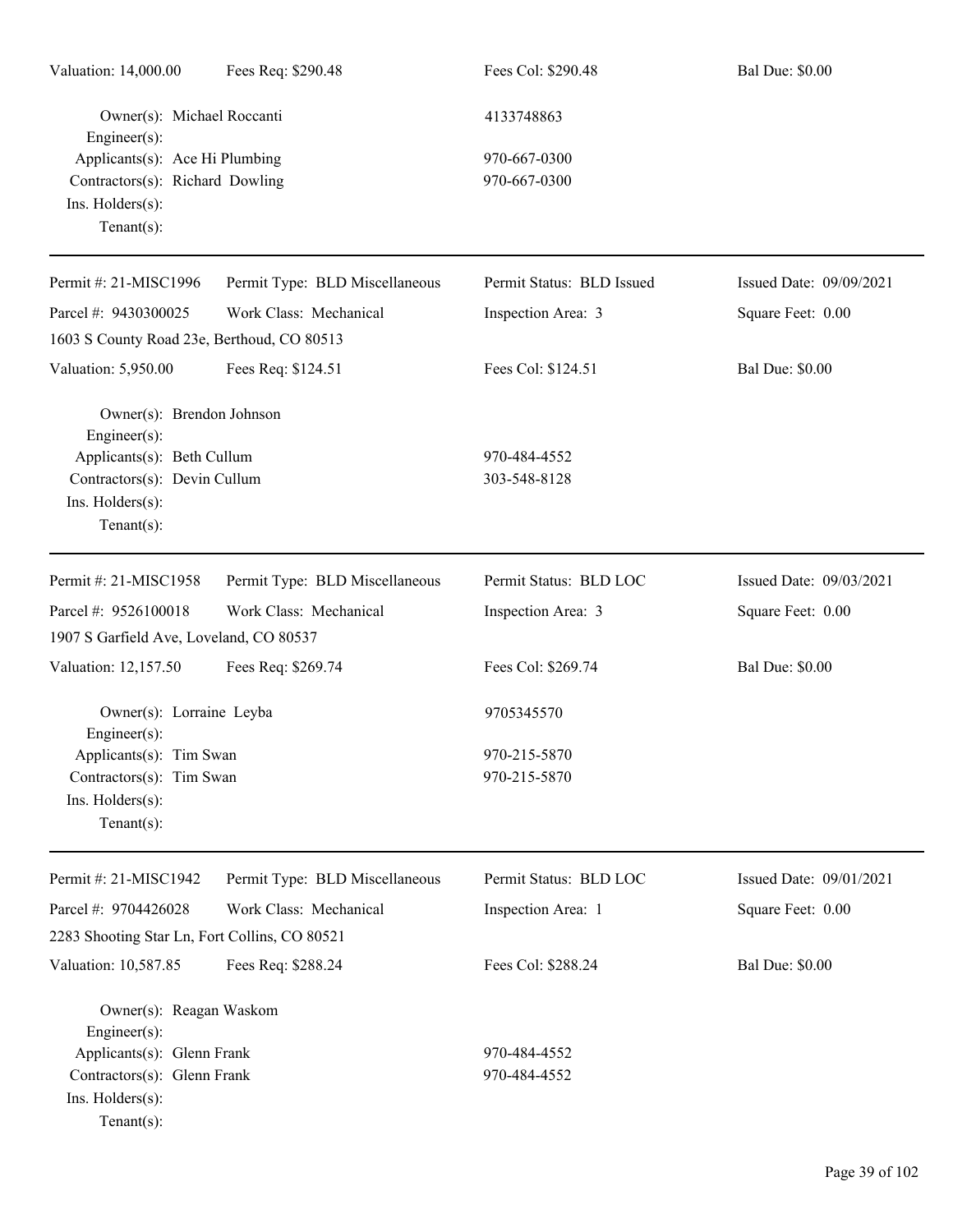| Permit #: 21-MISC2047                                                                                             | Permit Type: BLD Miscellaneous | Permit Status: BLD Issued    | Issued Date: 09/15/2021 |
|-------------------------------------------------------------------------------------------------------------------|--------------------------------|------------------------------|-------------------------|
| Parcel #: 9836309019                                                                                              | Work Class: Mechanical         | Inspection Area: 1           | Square Feet: 0.00       |
| 1727 Valley View Ln, Fort Collins, CO 80524                                                                       |                                |                              |                         |
| Valuation: 9,240.00                                                                                               | Fees Req: \$267.50             | Fees Col: \$267.50           | <b>Bal Due: \$0.00</b>  |
| Owner(s): Erin McMichael<br>Engineer(s):                                                                          |                                | 9708892822                   |                         |
| Applicants(s): John Buttenback<br>Contractors(s): John Buttenback<br>Ins. Holders(s):<br>Tenant $(s)$ :           |                                | 303-466-4209<br>303-466-4209 |                         |
| Permit #: 21-MISC1937                                                                                             | Permit Type: BLD Miscellaneous | Permit Status: BLD Issued    | Issued Date: 09/08/2021 |
| Parcel #: 9733329017<br>4218 Rockview Ct, Fort Collins, CO 80526                                                  | Work Class: Mechanical         | Inspection Area: 2           | Square Feet: 0.00       |
| Valuation: 9,177.00                                                                                               | Fees Req: \$207.50             | Fees Col: \$207.50           | <b>Bal Due: \$0.00</b>  |
| Owner(s): Jennifer Manspeaker                                                                                     |                                | 9702178362                   |                         |
| Engineer(s):<br>Applicants(s): Gary Hooley Heating & Air<br>Contractors(s):<br>Ins. Holders(s):<br>Tenant $(s)$ : |                                | 970-493-3272                 |                         |
| Permit #: 21-MISC2053                                                                                             | Permit Type: BLD Miscellaneous | Permit Status: BLD LOC       | Issued Date: 09/15/2021 |
| Parcel #: 9507210002                                                                                              | Work Class: Mechanical         | Inspection Area: 2           | Square Feet: 0.00       |
| 6217 Buckhorn Dr, Loveland, CO 80538                                                                              |                                |                              |                         |
| Valuation: 800.00                                                                                                 | Fees Req: \$53.93              | Fees Col: \$53.93            | <b>Bal Due: \$0.00</b>  |
| Owner(s): Larry Whaley                                                                                            |                                | 9705564877                   |                         |
| Engineer(s):<br>Applicants(s): Larry Whaley<br>Contractors(s):<br>Ins. Holders(s):<br>Tenant $(s)$ :              |                                | 9705564877                   |                         |
| Permit #: 21-MISC2108                                                                                             | Permit Type: BLD Miscellaneous | Permit Status: BLD Issued    | Issued Date: 09/21/2021 |
| Parcel #: 9704129015                                                                                              | Work Class: Mechanical         | Inspection Area: 1           | Square Feet: 0.00       |
| 1306 Lawrence Dr, Fort Collins, CO 80521                                                                          |                                |                              |                         |
| Valuation: 2,190.00                                                                                               | Fees Req: \$62.27              | Fees Col: \$62.27            | <b>Bal Due: \$0.00</b>  |
| Owner(s): Julia Houx<br>Engineer(s):                                                                              |                                | 9702141473                   |                         |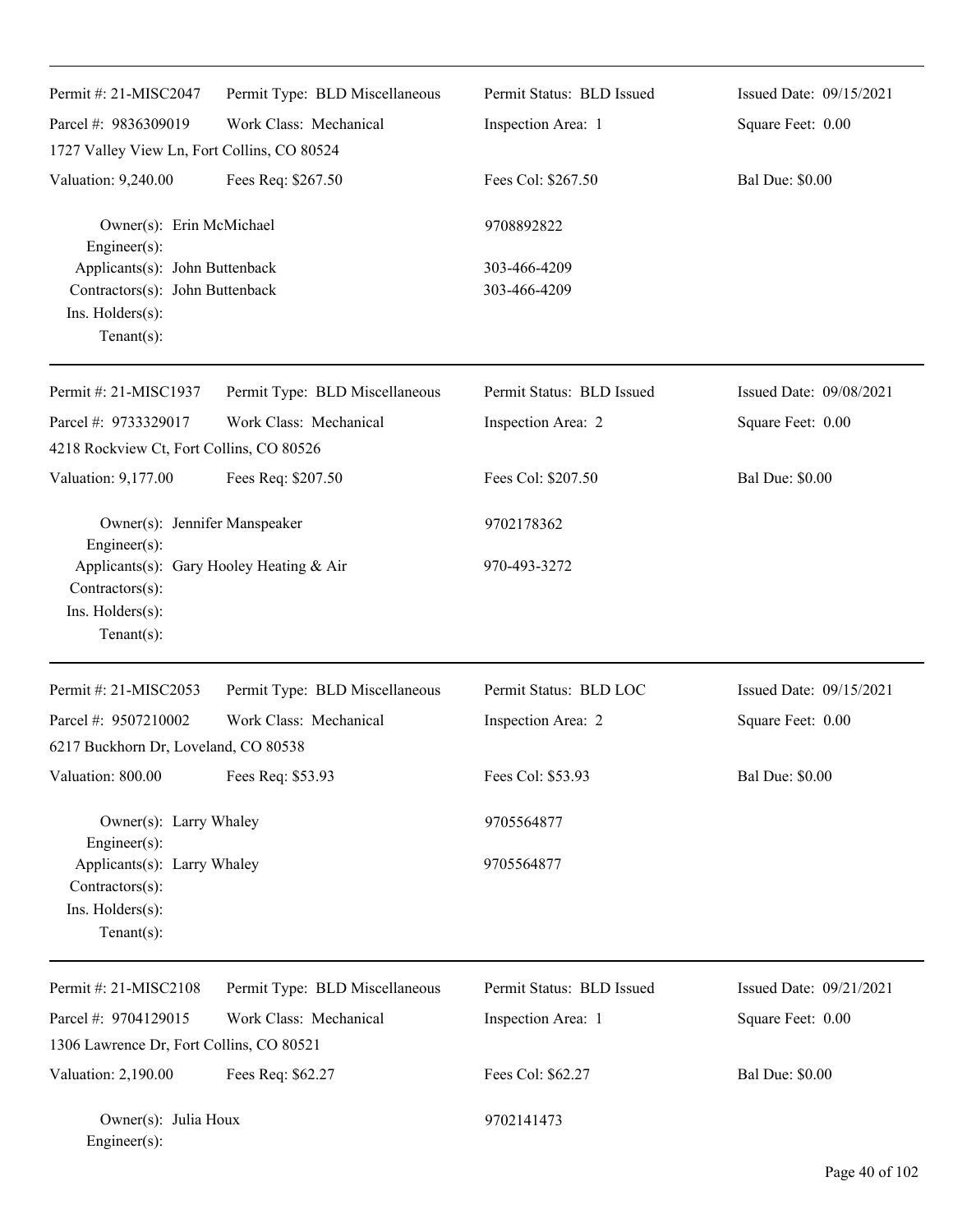| Permit #: 21-MISC2112                                                                                          | Permit Type: BLD Miscellaneous             | Permit Status: BLD LOC       | Issued Date: 09/22/2021 |
|----------------------------------------------------------------------------------------------------------------|--------------------------------------------|------------------------------|-------------------------|
| Parcel #: 9624405015                                                                                           | Work Class: Mechanical                     | Inspection Area: 2           | Square Feet: 0.00       |
| 8235 Turman Ct, Fort Collins, CO 80525                                                                         |                                            |                              |                         |
| Valuation: 23,216.00                                                                                           | Fees Req: \$497.94                         | Fees Col: \$497.94           | <b>Bal Due: \$0.00</b>  |
| Owner(s): Lisa Yunker<br>$Engineering(s)$ :                                                                    | John Yunker                                | 9702145631<br>9704947632     |                         |
| Applicants(s): Mike Ducett<br>Contractors(s): Mike Ducett<br>Ins. Holders(s):<br>Tenant $(s)$ :                |                                            | 970-484-4841<br>970-484-4841 |                         |
| Permit #: 21-MISC2173                                                                                          | Permit Type: BLD Miscellaneous             | Permit Status: BLD Issued    | Issued Date: 09/28/2021 |
| Parcel #: 8710405036<br>4820 Springer Dr, Fort Collins, CO 80524                                               | Work Class: Mechanical                     | Inspection Area: 2           | Square Feet: 0.00       |
| Valuation: 3,733.00                                                                                            | Fees Req: \$83.02                          | Fees Col: \$83.02            | <b>Bal Due: \$0.00</b>  |
| Owner(s): Claire Schend<br>$Engineering(s)$ :                                                                  |                                            | 5099618455                   |                         |
| Applicants(s): Northern Colorado Air Inc<br>Contractors(s): Jeff Richard<br>Ins. Holders(s):<br>Tenant $(s)$ : |                                            | 970-223-8873<br>970-223-8873 |                         |
| Permit #: 21-MISC1943                                                                                          | Permit Type: BLD Miscellaneous             | Permit Status: BLD Issued    | Issued Date: 09/01/2021 |
| Parcel #: 9734205007<br>3817 Goodell Ln, Fort Collins, CO 80526                                                | Work Class: Mechanical                     | Inspection Area: 2           | Square Feet: 0.00       |
| Valuation: 1,244.00                                                                                            | Fees Req: \$53.93                          | Fees Col: \$53.93            | <b>Bal Due: \$0.00</b>  |
| Owner(s): Christopher Jacomet<br>Engineer(s):                                                                  |                                            |                              |                         |
| Contractors(s): John Hahn<br>Ins. Holders(s):<br>Tenant $(s)$ :                                                | Applicants(s): Hahn Plumbing & Heating Inc | 970-484-7668<br>970-484-7668 |                         |
| Permit #: 21-MISC2014                                                                                          | Permit Type: BLD Miscellaneous             | Permit Status: BLD Issued    | Issued Date: 09/10/2021 |
| Parcel #: 3435200015                                                                                           | Work Class: Mechanical                     | Inspection Area: 4           | Square Feet: 0.00       |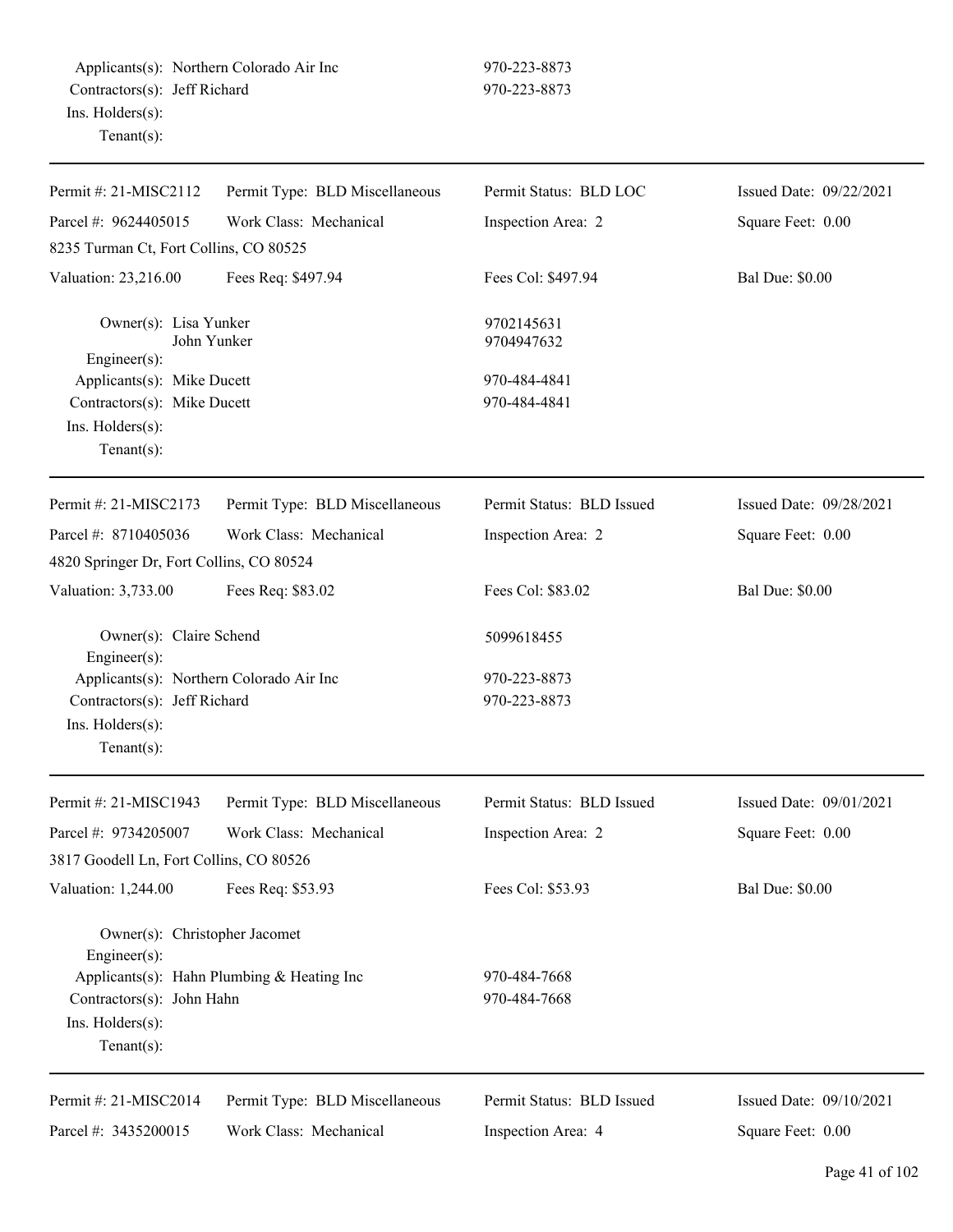| Owner(s): Eric Livo<br>7209361793                         |  |
|-----------------------------------------------------------|--|
| Engineer $(s)$ :                                          |  |
| Applicants(s): Protech Plumbing & Heating<br>970-586-8195 |  |
| Contractors(s): Joel Delia<br>970-586-8195                |  |
| $Ins.$ Holders $(s)$ :                                    |  |
| Tenant $(s)$ :                                            |  |
|                                                           |  |

| Permit #: 21-MISC2079                      | Permit Type: BLD Miscellaneous | Permit Status: BLD Issued | Issued Date: 09/27/2021 |
|--------------------------------------------|--------------------------------|---------------------------|-------------------------|
| Parcel #: 9931000005                       | Work Class: Mechanical         | Inspection Area: 1        | Square Feet: 0.00       |
| 7895 Kremers Ln, Laporte, CO 80535         |                                |                           |                         |
| Valuation: 9,500.00                        | Fees Req: \$207.50             | Fees Col: \$207.50        | <b>Bal Due: \$0.00</b>  |
| Owner(s): Elizabeth Durnin<br>Engineer(s): |                                | 9708460171                |                         |
| Applicants(s): Andrew Rauch                |                                | 9702843200                |                         |
| Contractors(s): Andrew Rauch               |                                | 9702843200                |                         |
| Ins. Holders(s):<br>Tenant $(s)$ :         |                                |                           |                         |
| Permit #: $21-MISC1963$                    | Permit Type: BLD Miscellaneous | Permit Status: BLD Issued | Issued Date: 09/07/2021 |
| Parcel #: 9625405048                       | Work Class: Mechanical         | Inspection Area: 2        | Square Feet: 0.00       |
| 808 E 58th St, Loveland, CO 80538          |                                |                           |                         |
| Valuation: 6,400.00                        | Fees Req: \$145.26             | Fees Col: \$145.26        | <b>Bal Due: \$0.00</b>  |
| Owner(s): Cindy Wilson<br>Engineer $(s)$ : |                                | 970-776-0361              |                         |
| Applicants(s): Jason Shivo                 |                                | 9707757005                |                         |
| Contractors(s): Jason Shivo                |                                | 9707757005                |                         |
| Ins. Holders(s):                           |                                |                           |                         |
| Tenant $(s)$ :                             |                                |                           |                         |
| Permit #: 21-MISC2123                      | Permit Type: BLD Miscellaneous | Permit Status: BLD Issued | Issued Date: 09/22/2021 |

| Parcel #: $8709000031$                                                      | Work Class: Mechanical                    | Inspection Area: 2 | Square Feet: 0.00      |
|-----------------------------------------------------------------------------|-------------------------------------------|--------------------|------------------------|
|                                                                             | 3842 Redman Dr, Fort Collins, CO 80524    |                    |                        |
| Valuation: 28,500.00                                                        | Fees Req: \$661.68                        | Fees Col: \$661.68 | <b>Bal Due: \$0.00</b> |
| $Engineering(s)$ :                                                          | Owner(s): Super Vacuum Manufacturing inc. | 9702977086         |                        |
| Applicants(s): Jim Birdwell<br>$Contractors(s)$ :<br>$Ins.$ Holders $(s)$ : |                                           | 970-686-6086       |                        |
|                                                                             |                                           |                    |                        |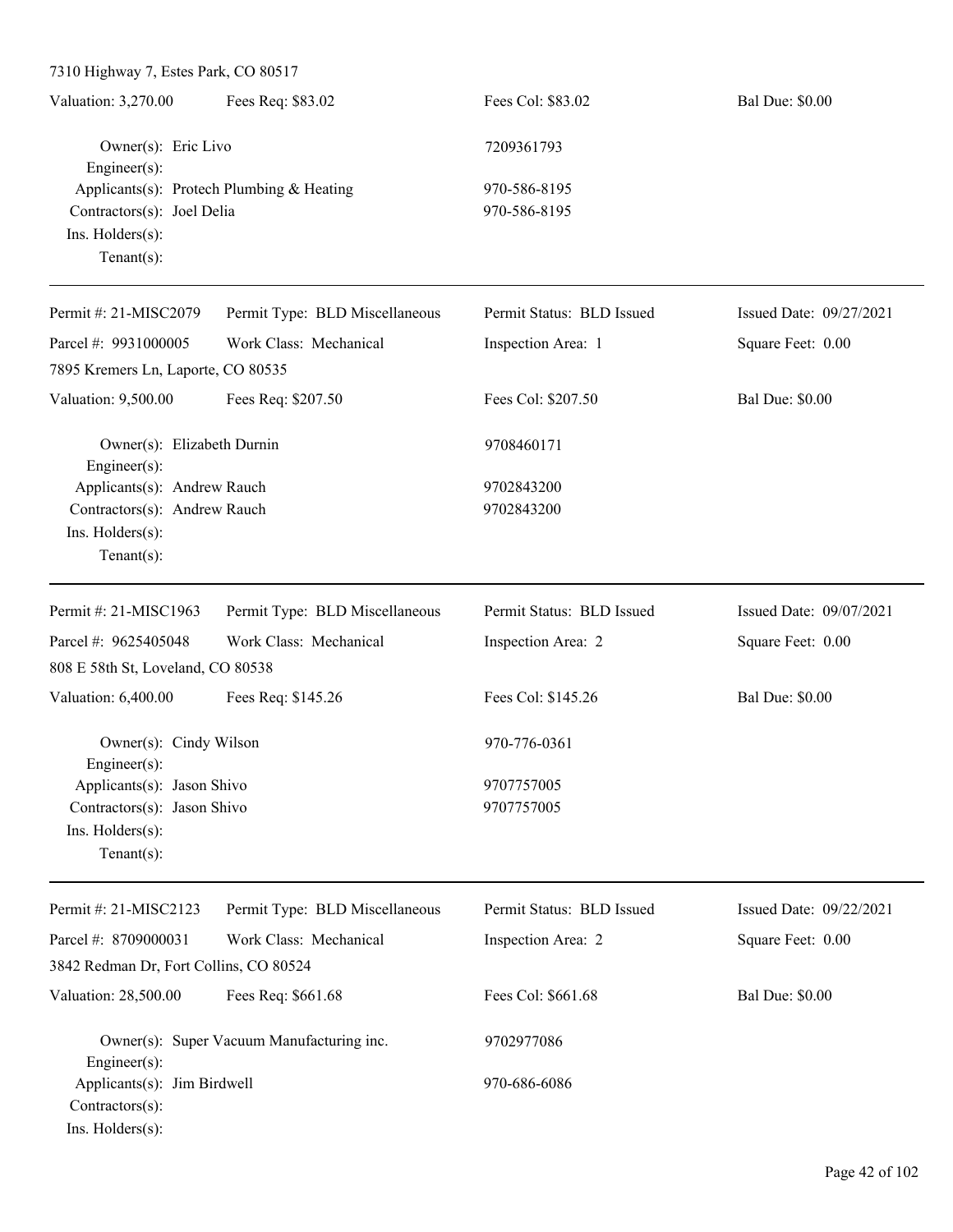| Permit #: 21-MISC2066                                          | Permit Type: BLD Miscellaneous | Permit Status: BLD LOC    | Issued Date: 09/15/2021 |
|----------------------------------------------------------------|--------------------------------|---------------------------|-------------------------|
| Parcel #: 9832408003                                           | Work Class: Mechanical         | Inspection Area: 1        | Square Feet: 0.00       |
| 3508 Arapahoe Dr, Fort Collins, CO 80521                       |                                |                           |                         |
| Valuation: 8,006.00                                            | Fees Req: \$186.75             | Fees Col: \$186.75        | <b>Bal Due: \$0.00</b>  |
| Owner(s): Alex Martin<br>Engineer(s):                          |                                | 9706992379                |                         |
| Applicants(s): Cassie Garofolo                                 |                                | 9702155870                |                         |
| Contractors(s): Tim Swan<br>Ins. Holders(s):<br>Tenant $(s)$ : |                                | 970-215-5870              |                         |
| Permit #: 21-MISC1954                                          | Permit Type: BLD Miscellaneous | Permit Status: BLD Issued | Issued Date: 09/03/2021 |
| Parcel #: 0021000064                                           | Work Class: Mechanical         | Inspection Area: 5        | Square Feet: 0.00       |
| 19750 N Highway 287, Livermore, CO 80536                       |                                |                           |                         |
| Valuation: 16,137.16                                           | Fees Req: \$352.72             | Fees Col: \$352.72        | <b>Bal Due: \$0.00</b>  |
| Owner(s): Steve Ferree<br>Engineer(s):                         |                                | 7197600341                |                         |
| Applicants(s): Glenn Frank                                     |                                | 970-484-4552              |                         |
| Contractors(s): Glenn Frank                                    |                                | 970-484-4552              |                         |
| Ins. Holders(s):<br>Tenant $(s)$ :                             |                                |                           |                         |
|                                                                |                                |                           |                         |
| Permit #: 21-MISC2160                                          | Permit Type: BLD Miscellaneous | Permit Status: BLD LOC    | Issued Date: 09/27/2021 |
| Parcel #: 9733105022                                           | Work Class: Mechanical         | Inspection Area: 2        | Square Feet: 0.00       |
| 3904 Windom St, Fort Collins, CO 80526                         |                                |                           |                         |
| Valuation: 2,591.00                                            | Fees Req: \$62.27              | Fees Col: \$62.27         | <b>Bal Due: \$0.00</b>  |
| Owner(s): Gilbert Garcia<br>Engineer(s):                       |                                | 9702315351                |                         |
| Applicants(s): Tim Swan                                        |                                | 970-215-5870              |                         |
| Contractors(s): Tim Swan                                       |                                | 970-215-5870              |                         |
| Ins. Holders(s):<br>$Tenant(s)$ :                              |                                |                           |                         |
| Permit #: 21-MISC2202                                          | Permit Type: BLD Miscellaneous | Permit Status: BLD Issued | Issued Date: 09/30/2021 |
| Parcel #: 9606105027                                           | Work Class: Mechanical         | Inspection Area: 2        | Square Feet: 0.00       |
| 4710 Deer Trail Ct, Fort Collins, CO 80526                     |                                |                           |                         |
| Valuation: 16,150.00                                           | Fees Req: \$412.72             | Fees Col: \$412.72        | <b>Bal Due: \$0.00</b>  |

Tenant(s):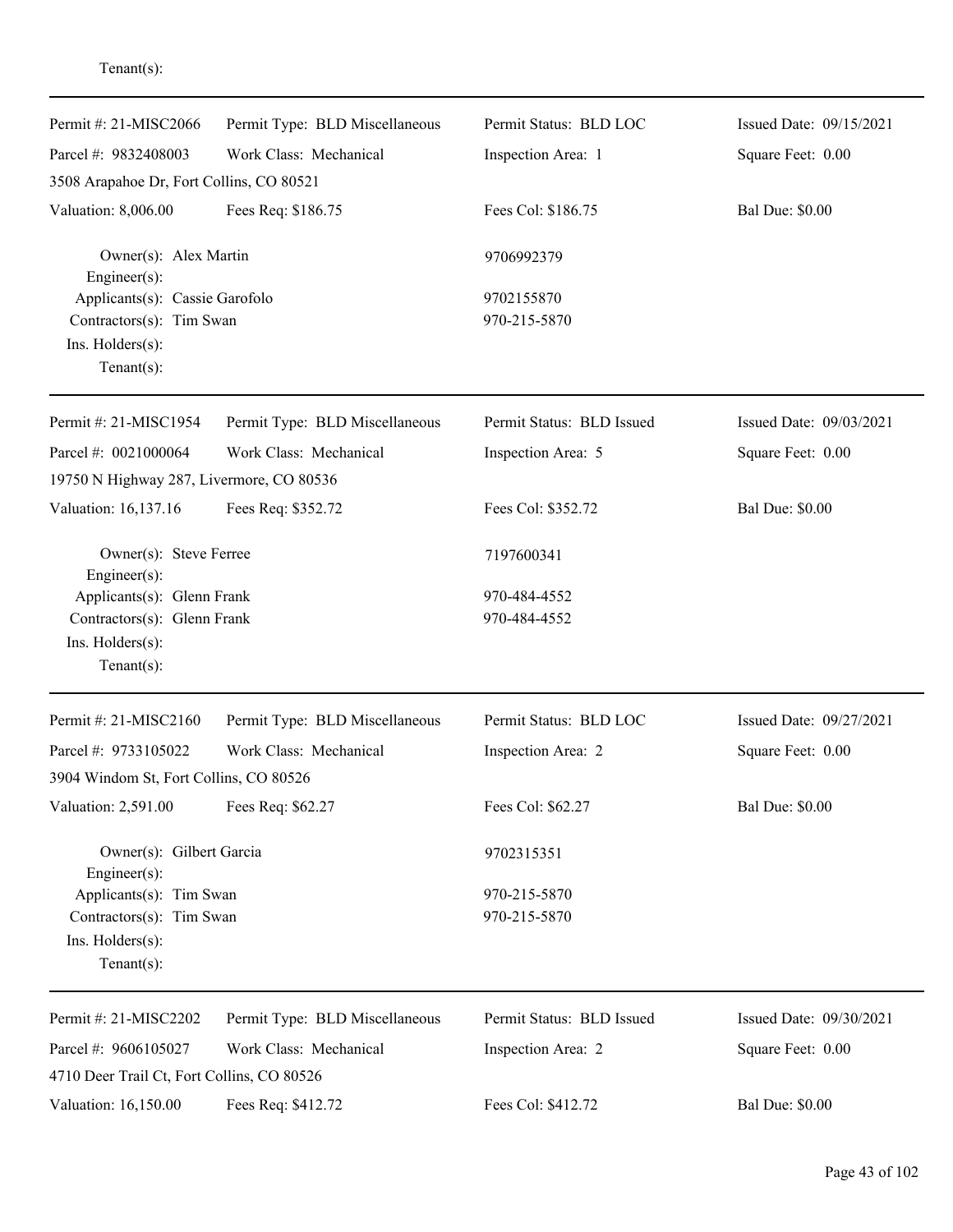|                    | Owner(s): Jeremy Thomas              |
|--------------------|--------------------------------------|
| $Engineering(s)$ : |                                      |
|                    | Applicants(s): IMS Heating & Air Inc |
|                    | Contractors(s): Dwayne Shawver       |
| Ins. Holders(s):   |                                      |
| $Tenant(s)$ :      |                                      |

# 970-532-0123 970-532-0123

| Permit #: 21-MISC2133                          | Permit Type: BLD Miscellaneous | Permit Status: BLD LOC    | Issued Date: 09/24/2021 |
|------------------------------------------------|--------------------------------|---------------------------|-------------------------|
| Parcel #: 8710000014                           | Work Class: Mechanical         | Inspection Area: 2        | Square Feet: 0.00       |
| 4412 E Mulberry St 309, Fort Collins, CO 80524 |                                |                           |                         |
| Valuation: 6,745.00                            | Fees Req: \$145.26             | Fees Col: \$145.26        | <b>Bal Due: \$0.00</b>  |
| Owner(s): Maude Cooper<br>Engineer(s):         |                                | 9704947632                |                         |
| Applicants(s): Mike Ducett                     |                                | 970-484-4841              |                         |
| Contractors(s): Mike Ducett                    |                                | 970-484-4841              |                         |
| Ins. Holders(s):                               |                                |                           |                         |
| Tenant $(s)$ :                                 |                                |                           |                         |
| Permit #: 21-MISC2157                          | Permit Type: BLD Miscellaneous | Permit Status: BLD LOC    | Issued Date: 09/27/2021 |
| Parcel #: 9625300010                           | Work Class: Mechanical         | Inspection Area: 2        | Square Feet: 0.00       |
| 6020 Meadow Haven Ct #51, Loveland, CO 80538   |                                |                           |                         |
| Valuation: 10,800.00                           | Fees Req: \$228.24             | Fees Col: \$228.24        | <b>Bal Due: \$0.00</b>  |
| Owner(s): Ryan Carlson<br>Engineer(s):         |                                | 9705569069                |                         |
| Applicants(s): Jason Shivo                     |                                | 9707757005                |                         |
| Contractors(s): Jason Shivo                    |                                | 9707757005                |                         |
| Ins. Holders(s):                               |                                |                           |                         |
| $Tenant(s)$ :                                  |                                |                           |                         |
| Permit #: 21-MISC2101                          | Permit Type: BLD Miscellaneous | Permit Status: BLD Issued | Issued Date: 09/21/2021 |
| Parcel #: 9606228051                           | Work Class: Mechanical         | Inspection Area: 2        | Square Feet: 0.00       |
| 5040 Holiday Dr, Fort Collins, CO 80526        |                                |                           |                         |
| Valuation: 8,171.00                            | Fees Req: \$186.75             | Fees Col: \$186.75        | <b>Bal Due: \$0.00</b>  |
| Owner(s): Jason Watson<br>Engineer(s):         |                                | 9704207490                |                         |
| Applicants(s): Cassie Garofolo                 |                                | 9702155870                |                         |
| Contractors(s):                                |                                |                           |                         |
| Ins. Holders(s):                               |                                |                           |                         |
| $Tenant(s)$ :                                  |                                |                           |                         |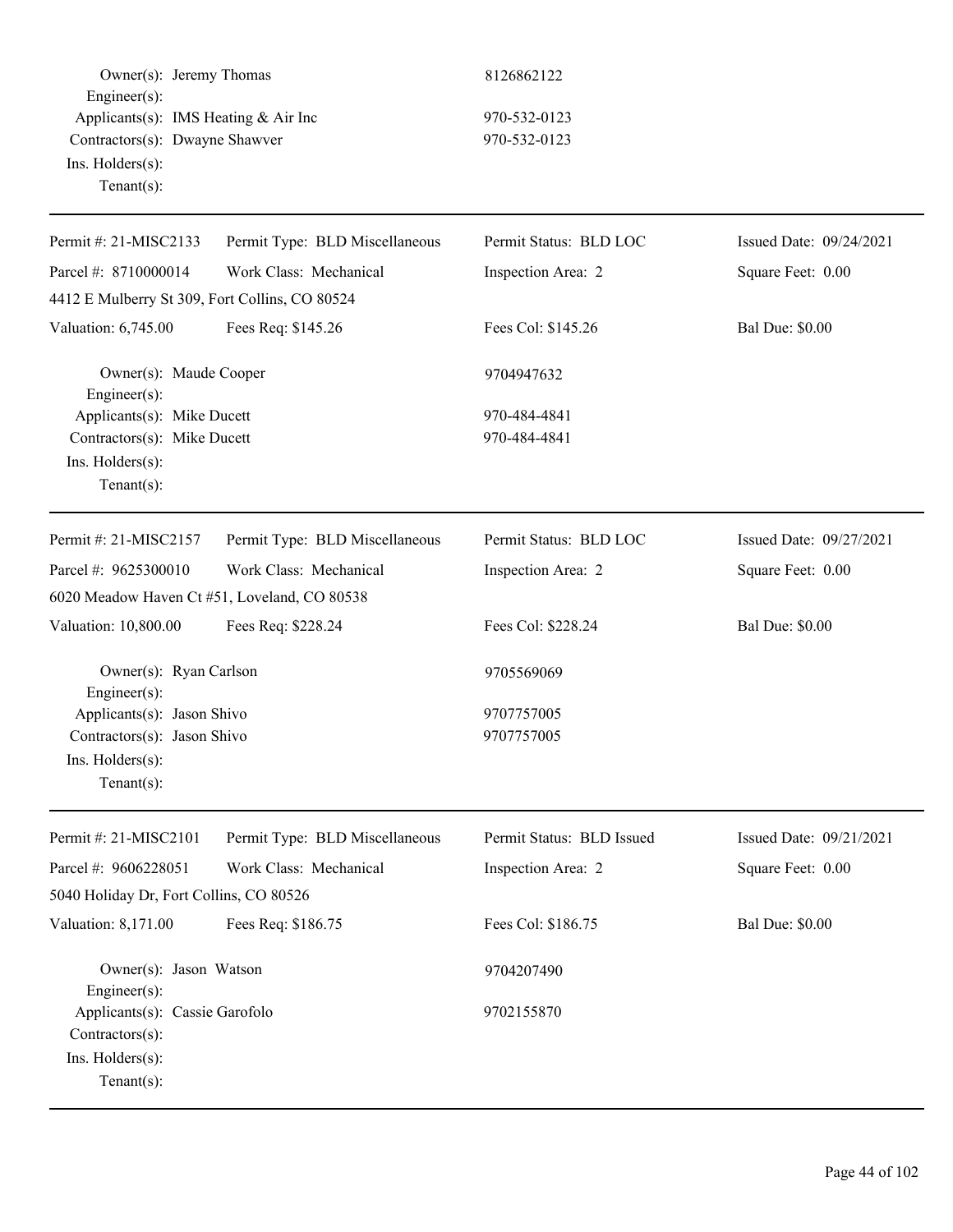| Permit #: 21-MISC1997                                                                                     | Permit Type: BLD Miscellaneous                     | Permit Status: BLD LOC     | Issued Date: 09/13/2021 |
|-----------------------------------------------------------------------------------------------------------|----------------------------------------------------|----------------------------|-------------------------|
| Parcel #: 9635112012                                                                                      | Work Class: Mechanical                             | Inspection Area: 2         | Square Feet: 0.00       |
| 308 W 51st St, Loveland, CO 80538                                                                         |                                                    |                            |                         |
| Valuation: 8,378.00                                                                                       | Fees Req: \$186.75                                 | Fees Col: \$186.75         | <b>Bal Due: \$0.00</b>  |
| Owner(s): Donald Hass<br>$Engineering(s)$ :                                                               |                                                    |                            |                         |
| Applicants(s): Michael Missimer<br>Contractors(s): Michael Missimer<br>Ins. Holders(s):<br>Tenant $(s)$ : |                                                    | 9703109232<br>9703109232   |                         |
| Permit #: 21-MISC2064                                                                                     | Permit Type: BLD Miscellaneous                     | Permit Status: BLD Issued  | Issued Date: 09/16/2021 |
| Parcel #: 9402100012                                                                                      | Work Class: Mechanical                             | Inspection Area: 3         | Square Feet: 0.00       |
| 202 Hankins Ln, Loveland, CO 80537                                                                        |                                                    |                            |                         |
| Valuation: 18,639.00                                                                                      | Fees Req: \$454.21                                 | Fees Col: \$454.21         | <b>Bal Due: \$0.00</b>  |
| Owner(s): Nancy Walther<br>Engineer $(s)$ :                                                               |                                                    | 772-323-4384               |                         |
| Applicants(s): Michael Missimer                                                                           |                                                    | 9703109232                 |                         |
| Contractors(s): Michael Missimer<br>Ins. Holders(s):<br>Tenant $(s)$ :                                    |                                                    | 9703109232                 |                         |
| Permit #: 21-MISC2150                                                                                     | Permit Type: BLD Miscellaneous                     | Permit Status: BLD LOC     | Issued Date: 09/27/2021 |
| Parcel #: 9429307004                                                                                      | Work Class: Mechanical                             | Inspection Area: 3         | Square Feet: 0.00       |
| 3931 Arleigh Dr, Berthoud, CO 80513                                                                       |                                                    |                            |                         |
| Valuation: 26,800.00                                                                                      | Fees Req: \$560.18                                 | Fees Col: \$560.18         | <b>Bal Due: \$0.00</b>  |
| Owner(s): Douglas Marxhausen<br>Engineer $(s)$ :                                                          |                                                    | 3038190700                 |                         |
| Contractors(s): Jason Shivo<br>Ins. Holders(s):<br>Tenant $(s)$ :                                         | Applicants(s): One Hour Heating & Air Conditioning | 970-663-4002<br>9707757005 |                         |
| Permit #: 21-MISC2010                                                                                     | Permit Type: BLD Miscellaneous                     | Permit Status: BLD Issued  | Issued Date: 09/10/2021 |
| Parcel #: 8717123031                                                                                      | Work Class: Mechanical                             | Inspection Area: 2         | Square Feet: 0.00       |
| 2649 E Mulberry St A31, Fort Collins, CO 80524                                                            |                                                    |                            |                         |
| Valuation: 12,500.00                                                                                      | Fees Req: \$269.74                                 | Fees Col: \$269.74         | <b>Bal Due: \$0.00</b>  |
| Owner(s): David Medak<br>Engineer $(s)$ :                                                                 |                                                    | 7602199726                 |                         |
| Applicants(s): Glenn Frank                                                                                |                                                    | 970-484-4552               |                         |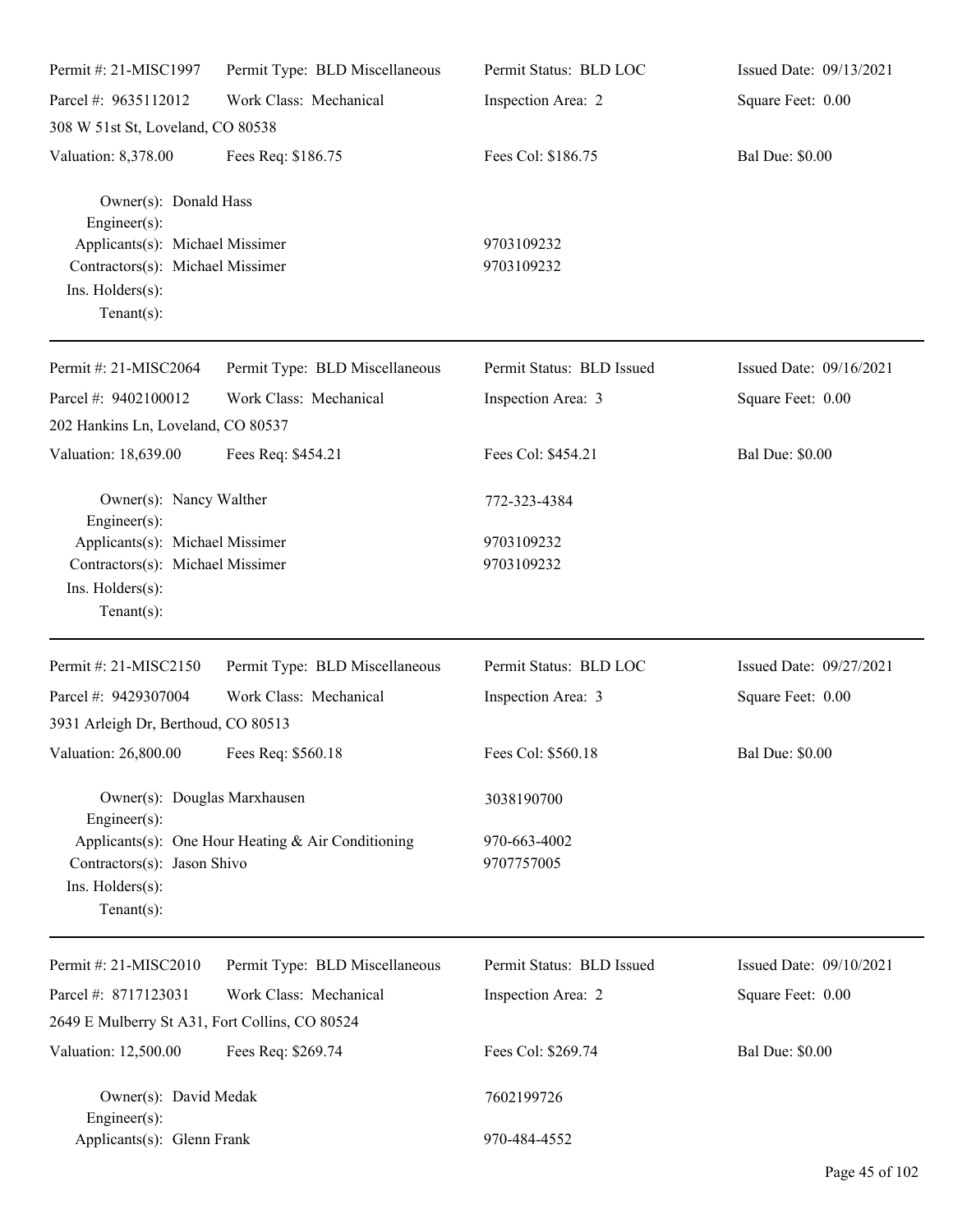901 Schofield Rd, Berthoud, CO 80513

| Permit #: 21-MISC1971                                                              | Permit Type: BLD Miscellaneous | Permit Status: BLD Issued | Issued Date: 09/07/2021 |
|------------------------------------------------------------------------------------|--------------------------------|---------------------------|-------------------------|
| Parcel #: 0534305001                                                               | Work Class: Mechanical         | Inspection Area: 3        | Square Feet: 0.00       |
| 3614 Rainbow Ridge, Loveland, CO 80537                                             |                                |                           |                         |
| Valuation: 4,636.48                                                                | Fees Req: \$103.77             | Fees Col: \$103.77        | <b>Bal Due: \$0.00</b>  |
| Owner(s): Joseph Jeffries<br>Engineer(s):                                          |                                | 9702030351                |                         |
| Applicants(s): Morgan Lopez                                                        |                                | 9702156539                |                         |
| Contractors(s): Mark Lancaster<br>Ins. Holders(s):<br>$Tenant(s)$ :                |                                | 9705560544                |                         |
| Permit #: 21-MISC1935                                                              | Permit Type: BLD Miscellaneous | Permit Status: BLD Issued | Issued Date: 09/01/2021 |
| Parcel #: 0229000003                                                               | Work Class: Mechanical         | Inspection Area: 6        | Square Feet: 0.00       |
| 321 Sanddown Blvd, Livermore, CO 80536                                             |                                |                           |                         |
| Valuation: 9,875.00                                                                | Fees Req: \$207.50             | Fees Col: \$207.50        | <b>Bal Due: \$0.00</b>  |
| Owner(s): Kenneth Sagen<br>Engineer(s):                                            |                                | 5125547285                |                         |
| Applicants(s): Larry James<br>Contractors(s):<br>Ins. Holders(s):<br>$Tenant(s)$ : |                                | 307-745-4488              |                         |
| Permit #: 21-MISC1967                                                              | Permit Type: BLD Miscellaneous | Permit Status: BLD Issued | Issued Date: 09/07/2021 |
| Parcel #: 8717100102                                                               | Work Class: Mechanical         | Inspection Area: 2        | Square Feet: 0.00       |
| 905 S Summit View Dr, Fort Collins, CO 80524                                       |                                |                           |                         |
| Valuation: 3,085.88                                                                | Fees Req: \$83.02              | Fees Col: \$83.02         | <b>Bal Due: \$0.00</b>  |
| Owner(s): Narda Robinson<br>Engineer(s):                                           |                                | 970-443-3588              |                         |
| Applicants(s): Glenn Frank                                                         |                                | 970-484-4552              |                         |
| Contractors(s): Glenn Frank<br>Ins. Holders(s):<br>Tenant $(s)$ :                  |                                | 970-484-4552              |                         |
| Permit #: 21-MISC1957                                                              | Permit Type: BLD Miscellaneous | Permit Status: BLD LOC    | Issued Date: 09/03/2021 |
| Parcel #: 0413405005                                                               | Work Class: Mechanical         | Inspection Area: 3        | Square Feet: 0.00       |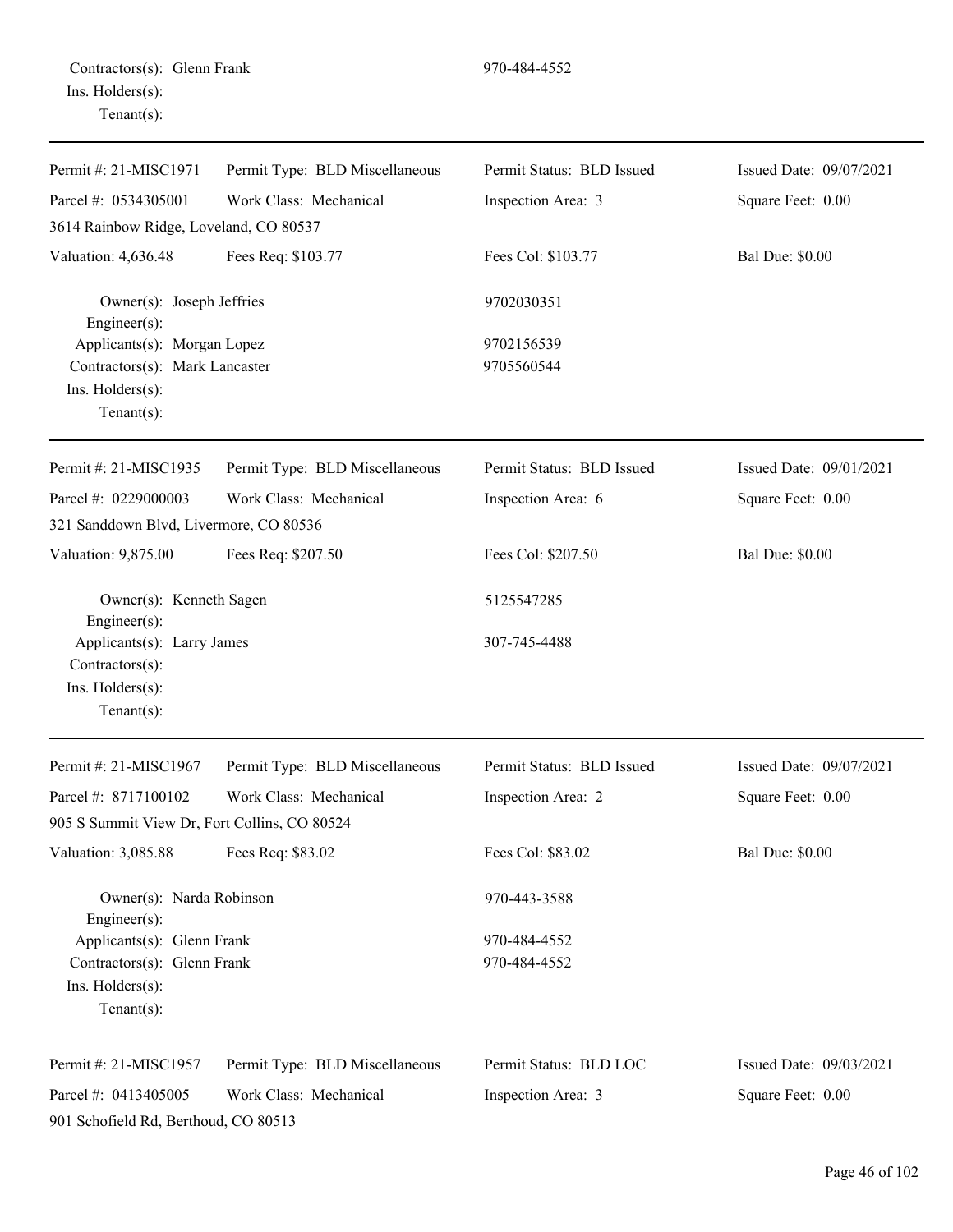| Valuation: 4,435.00                           | Fees Req: \$103.77             | Fees Col: \$103.77        | <b>Bal Due: \$0.00</b>  |
|-----------------------------------------------|--------------------------------|---------------------------|-------------------------|
| Owner(s): Kenneth Fast<br>Engineer(s):        |                                | 9705325134                |                         |
| Applicants(s): Tim Swan                       |                                | 970-215-5870              |                         |
| Contractors(s): Tim Swan                      |                                | 970-215-5870              |                         |
| Ins. Holders(s):<br>Tenant $(s)$ :            |                                |                           |                         |
| Permit #: 21-MISC2063                         | Permit Type: BLD Miscellaneous | Permit Status: BLD Issued | Issued Date: 09/15/2021 |
| Parcel #: 9733112001                          | Work Class: Mechanical         | Inspection Area: 2        | Square Feet: 0.00       |
| 2516 Powell Pl, Fort Collins, CO 80526        |                                |                           |                         |
| Valuation: 14,731.00                          | Fees Req: \$371.23             | Fees Col: \$371.23        | <b>Bal Due: \$0.00</b>  |
| Owner(s): Curtis Seaman<br>Engineer(s):       |                                | 9704947632                |                         |
| Applicants(s): Mike Ducett<br>Contractors(s): |                                | 970-484-4841              |                         |
| Ins. Holders(s):<br>$Tenant(s)$ :             |                                |                           |                         |
| Permit #: 21-MISC2122                         | Permit Type: BLD Miscellaneous | Permit Status: BLD Issued | Issued Date: 09/23/2021 |
| Parcel #: 9829333010                          | Work Class: Mechanical         | Inspection Area: 1        | Square Feet: 0.00       |
| 2912 Killarney Dr, Laporte, CO 80535          |                                |                           |                         |
| Valuation: 5,170.00                           | Fees Req: \$124.51             | Fees Col: \$124.51        | <b>Bal Due: \$0.00</b>  |
| Owner(s): Karen Snyder<br>Engineer(s):        |                                | 9704947632                |                         |
| Applicants(s): Mike Ducett                    |                                | 970-484-4841              |                         |
| Contractors(s): Mike Ducett                   |                                | 970-484-4841              |                         |
| Ins. Holders(s):<br>$Tenant(s)$ :             |                                |                           |                         |
| Permit #: 21-MISC2090                         | Permit Type: BLD Miscellaneous | Permit Status: BLD Issued | Issued Date: 09/20/2021 |
| Parcel #: 9436307702                          | Work Class: Mechanical         | Inspection Area: 3        | Square Feet: 0.00       |
| 2400 Brehm Rd, Berthoud, CO 80513             |                                |                           |                         |
| Valuation: 27,846.00                          | Fees Req: \$640.93             | Fees Col: \$640.93        | <b>Bal Due: \$0.00</b>  |
| Owner(s): Ryan Flynn<br>Engineer(s):          |                                | 3038875936                |                         |
| Applicants(s): Meiers Mechanical              |                                | 720-366-1512              |                         |
| Contractors(s): Eric Meiers                   |                                | 720-366-1512              |                         |
| Ins. Holders(s):<br>$Tenant(s)$ :             |                                |                           |                         |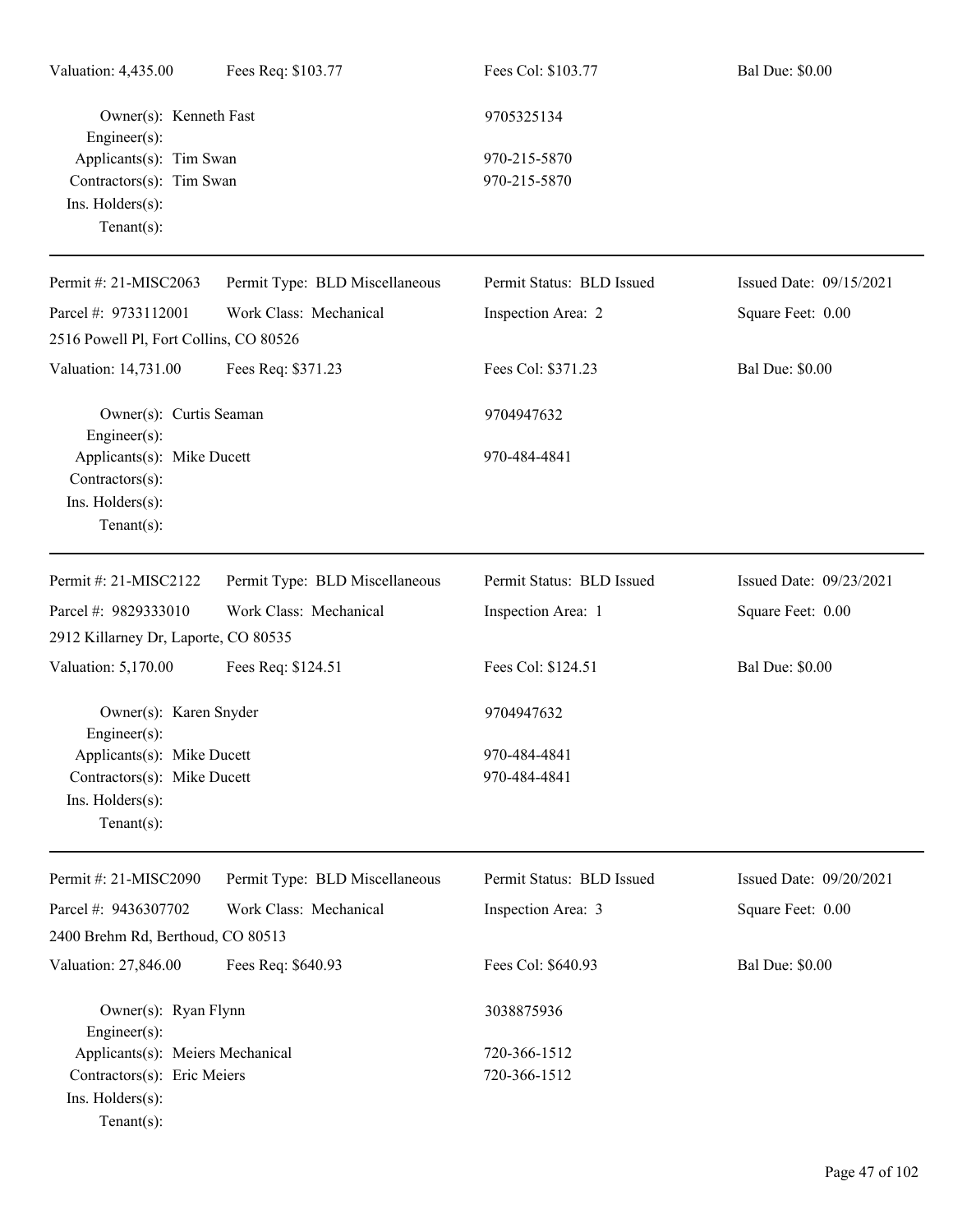| Permit #: 21-MISC2139                                                                                                        | Permit Type: BLD Miscellaneous | Permit Status: BLD Issued | Issued Date: 09/24/2021 |
|------------------------------------------------------------------------------------------------------------------------------|--------------------------------|---------------------------|-------------------------|
| Parcel #: 9805000008                                                                                                         | Work Class: Plumbing           | Inspection Area: 1        | Square Feet: 0.00       |
| 7691 N County Road 21, Fort Collins, CO 80524                                                                                |                                |                           |                         |
| Valuation: 2,500.00                                                                                                          | Fees Req: \$62.27              | Fees Col: \$62.27         | <b>Bal Due: \$0.00</b>  |
| Owner(s): Richard Nelen<br>Engineer(s):<br>Applicants(s): Mark Burns<br>Contractors(s):<br>Ins. Holders(s):<br>$Tenant(s)$ : |                                |                           |                         |
| Permit #: 21-MISC2128                                                                                                        | Permit Type: BLD Miscellaneous | Permit Status: BLD Issued | Issued Date: 09/23/2021 |
| Parcel #: 9710206015                                                                                                         | Work Class: Plumbing           | Inspection Area: 2        | Square Feet: 0.00       |
| 524 N Frey Ave, Fort Collins, CO 80521                                                                                       |                                |                           |                         |
| Valuation: 1,200.00                                                                                                          | Fees Req: \$53.93              | Fees Col: \$53.93         | <b>Bal Due: \$0.00</b>  |
| Owner(s): Asad Aziz<br>Engineer(s):                                                                                          |                                | 9703105249                |                         |
| Applicants(s): Jamie Kruger                                                                                                  |                                | 9703085369                |                         |
| Contractors(s): Jamie Kruger<br>Ins. Holders(s):<br>$Tenant(s)$ :                                                            |                                | 9703085369                |                         |
| Permit#: 21-MISC2096                                                                                                         | Permit Type: BLD Miscellaneous | Permit Status: BLD LOC    | Issued Date: 09/20/2021 |
| Parcel #: 9136200001                                                                                                         | Work Class: Plumbing           | Inspection Area: 1        | Square Feet: 0.00       |
| 20562 Rawhide Flats Rd, Wellington, CO 80549                                                                                 |                                |                           |                         |
| Valuation: 3,299.00                                                                                                          | Fees Req: \$83.02              | Fees Col: \$83.02         | <b>Bal Due: \$0.00</b>  |
| Owner(s): Steve Geissler                                                                                                     |                                | 9704817118                |                         |
| Engineer(s):<br>Applicants(s): Steve Geissler<br>Contractors(s):<br>Ins. Holders(s):<br>Tenant $(s)$ :                       |                                | 9704947632                |                         |
| Permit #: 21-MISC1977                                                                                                        | Permit Type: BLD Miscellaneous | Permit Status: BLD LOC    | Issued Date: 09/07/2021 |
| Parcel #: 9704217015                                                                                                         | Work Class: Plumbing           | Inspection Area: 1        | Square Feet: 0.00       |
| 1413 Expedition Ct, Fort Collins, CO 80521                                                                                   |                                |                           |                         |
| Valuation: 5,227.33                                                                                                          | Fees Req: \$124.51             | Fees Col: \$124.51        | <b>Bal Due: \$0.00</b>  |

Owner(s): Eric Linnenburger Engineer(s):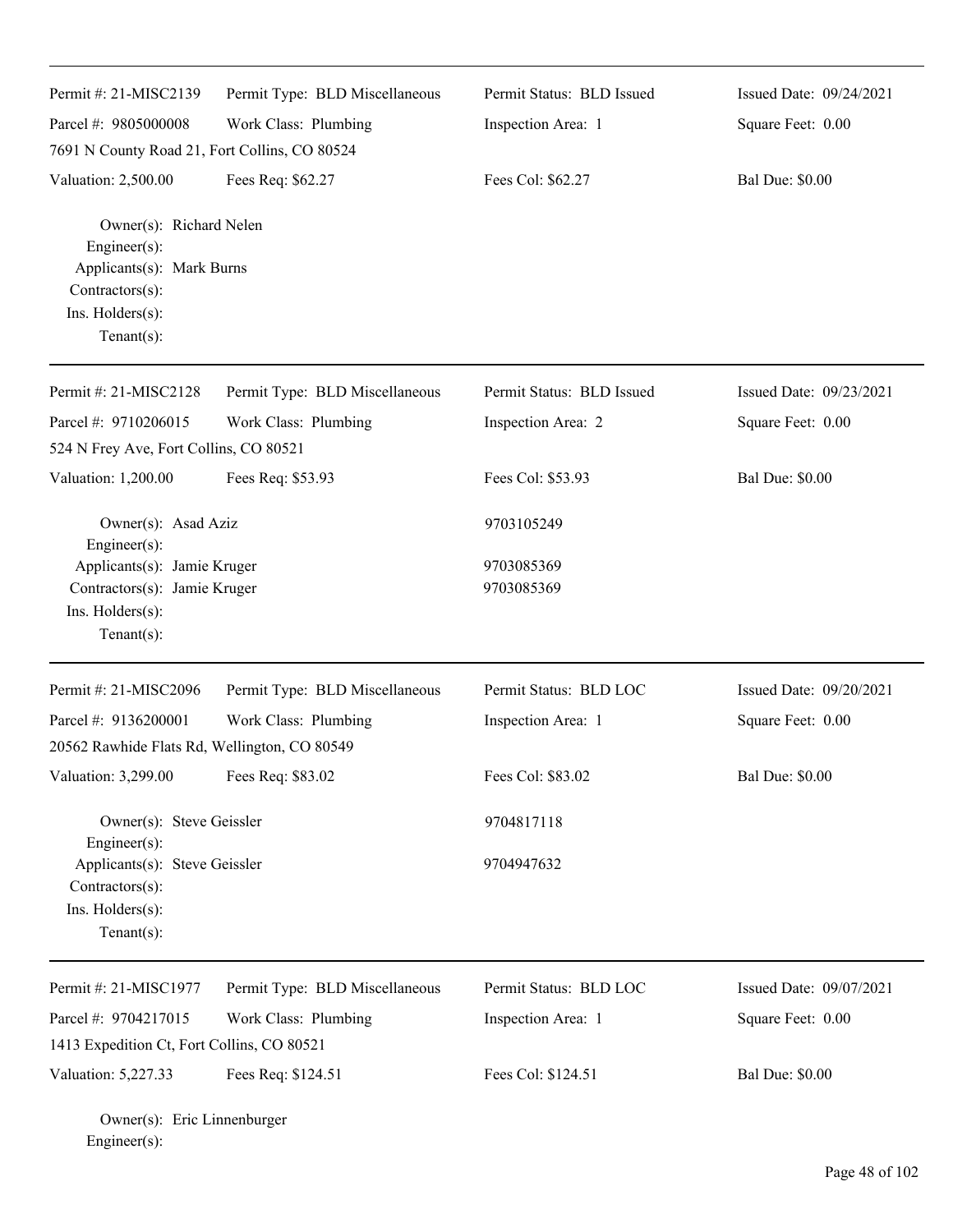| Permit #: 21-MISC1972                     | Permit Type: BLD Miscellaneous | Permit Status: BLD Issued | Issued Date: 09/07/2021 |
|-------------------------------------------|--------------------------------|---------------------------|-------------------------|
| Parcel #: 0534305001                      | Work Class: Plumbing           | Inspection Area: 3        | Square Feet: 0.00       |
| 3614 Rainbow Ridge, Loveland, CO 80537    |                                |                           |                         |
| Valuation: 1,147.71                       | Fees Req: \$53.93              | Fees Col: \$53.93         | <b>Bal Due: \$0.00</b>  |
| Owner(s): Joseph Jeffries<br>Engineer(s): |                                | 9702030351                |                         |
| Applicants(s): Morgan Lopez               |                                | 9702156539                |                         |
| Contractors(s): Mark Lancaster            |                                | 9705560544                |                         |
| Ins. Holders(s):<br>Tenant $(s)$ :        |                                |                           |                         |
| Permit #: 21-MISC2043                     | Permit Type: BLD Miscellaneous | Permit Status: BLD LOC    | Issued Date: 09/15/2021 |
| Parcel #: 8622317007                      | Work Class: Plumbing           | Inspection Area: 2        | Square Feet: 0.00       |
| 8109 Taylor Ct, Fort Collins, CO 80528    |                                |                           |                         |
| Valuation: 800.00                         | Fees Req: \$53.93              | Fees Col: \$53.93         | <b>Bal Due: \$0.00</b>  |
| Owner(s): William East<br>Engineer(s):    |                                | 4026130026                |                         |
| Applicants(s): Affinity Remodeling Inc    |                                | 970-663-0133              |                         |
| Contractors(s): Gary York                 |                                | 970-663-0133              |                         |
| Ins. Holders(s):<br>$Tenant(s)$ :         |                                |                           |                         |
| Permit #: 21-MISC2048                     | Permit Type: BLD Miscellaneous | Permit Status: BLD LOC    | Issued Date: 09/14/2021 |
| Parcel #: 9507210002                      | Work Class: Plumbing           | Inspection Area: 2        | Square Feet: 0.00       |
| 6217 Buckhorn Dr, Loveland, CO 80538      |                                |                           |                         |
| Valuation: 2,200.00                       | Fees Req: \$62.27              | Fees Col: \$62.27         | <b>Bal Due: \$0.00</b>  |
| Owner(s): Larry Whaley Jr<br>Engineer(s): |                                | 303-435-1966              |                         |
| Applicants(s): Larry Whaley               |                                | 9705564877                |                         |
| Contractors(s): Larry Whaley              |                                | 9705564877                |                         |
| Ins. Holders(s):                          |                                |                           |                         |
| Tenant $(s)$ :                            |                                |                           |                         |
| Permit #: 21-MISC1973                     | Permit Type: BLD Miscellaneous | Permit Status: BLD Issued | Issued Date: 09/07/2021 |
| Parcel #: 9507300020                      | Work Class: Plumbing           | Inspection Area: 2        | Square Feet: 0.00       |
|                                           |                                |                           |                         |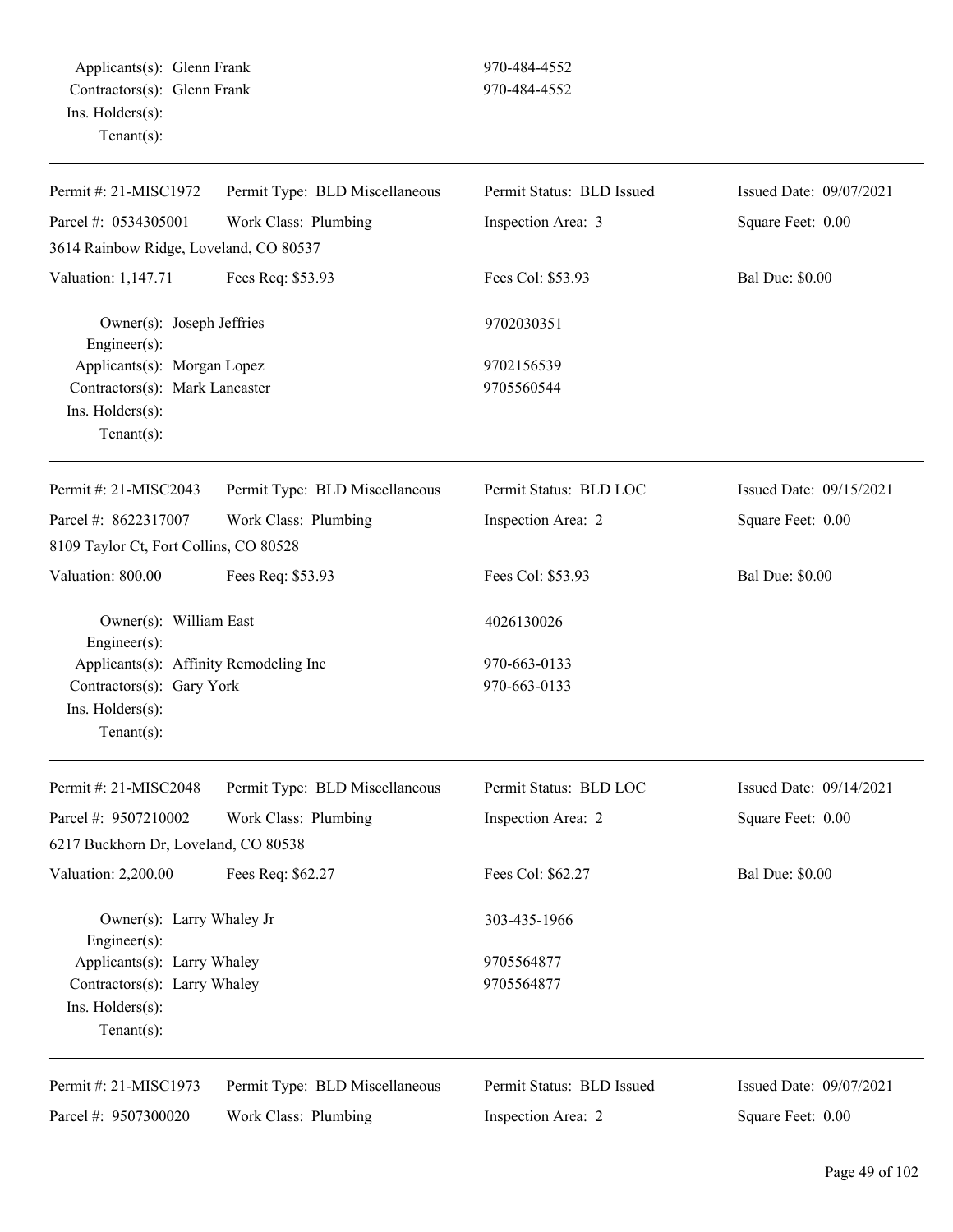| Valuation: 1,570.84         | Fees Req: \$53.93 | Fees Col: \$53.93 | <b>Bal Due: \$0.00</b> |
|-----------------------------|-------------------|-------------------|------------------------|
| Owner(s): Pam Frey          |                   | 9707768211        |                        |
| $Engineering(s)$ :          |                   |                   |                        |
| Applicants(s): Glenn Frank  |                   | 970-484-4552      |                        |
| Contractors(s): Glenn Frank |                   | 970-484-4552      |                        |
| $Ins.$ Holders $(s)$ :      |                   |                   |                        |
| Tenant $(s)$ :              |                   |                   |                        |
|                             |                   |                   |                        |

| Permit #: 21-MISC1968                        | Permit Type: BLD Miscellaneous | Permit Status: BLD Issued | Issued Date: 09/07/2021 |
|----------------------------------------------|--------------------------------|---------------------------|-------------------------|
| Parcel #: 8717100102                         | Work Class: Plumbing           | Inspection Area: 2        | Square Feet: 0.00       |
| 905 S Summit View Dr, Fort Collins, CO 80524 |                                |                           |                         |
| Valuation: 3,085.88                          | Fees Req: \$83.02              | Fees Col: \$83.02         | <b>Bal Due: \$0.00</b>  |
| Owner(s): Narda Robinson<br>Engineer(s):     |                                | 970-443-3588              |                         |
| Applicants(s): Glenn Frank                   |                                | 970-484-4552              |                         |
| Contractors(s): Glenn Frank                  |                                | 970-484-4552              |                         |
| Ins. Holders(s):<br>Tenant $(s)$ :           |                                |                           |                         |
| Permit #: 21-MISC1959                        | Permit Type: BLD Miscellaneous | Permit Status: BLD LOC    | Issued Date: 09/07/2021 |
| Parcel #: 9709108006                         | Work Class: Plumbing           | Inspection Area: 2        | Square Feet: 0.00       |
| 420 Irish Dr, Fort Collins, CO 80521         |                                |                           |                         |
| Valuation: 300.00                            | Fees Req: \$53.93              | Fees Col: \$53.93         | <b>Bal Due: \$0.00</b>  |
| Owner(s): Dan Leblanc<br>Engineer(s):        |                                | 9702131659                |                         |
| Applicants(s): John Hahn                     |                                | 970-484-7668              |                         |
| Contractors(s): John Hahn                    |                                | 970-484-7668              |                         |
| Ins. Holders(s):<br>Tenant $(s)$ :           |                                |                           |                         |
| Permit #: 21-MISC1966                        | Permit Type: BLD Miscellaneous | Permit Status: BLD LOC    | Issued Date: 09/07/2021 |
| Parcel #: 1428214163                         | Work Class: Re-roof            | Inspection Area: 4        | Square Feet: 0.00       |
| 33 Pima Rd, Lyons, CO 80540                  |                                |                           |                         |
| <b>Valuation: 4,400.00</b>                   | Fees Req: \$144.98             | Fees Col: \$144.98        | <b>Bal Due: \$0.00</b>  |

|                              | Owner(s): Sharon Stammerjohn | 8315358603 |
|------------------------------|------------------------------|------------|
| $Engineer(s)$ :              |                              |            |
| Applicants(s): Gary Nickell  |                              | 3034299287 |
| Contractors(s): Gary Nickell |                              | 3034299287 |
| $Ins.$ Holders $(s)$ :       |                              |            |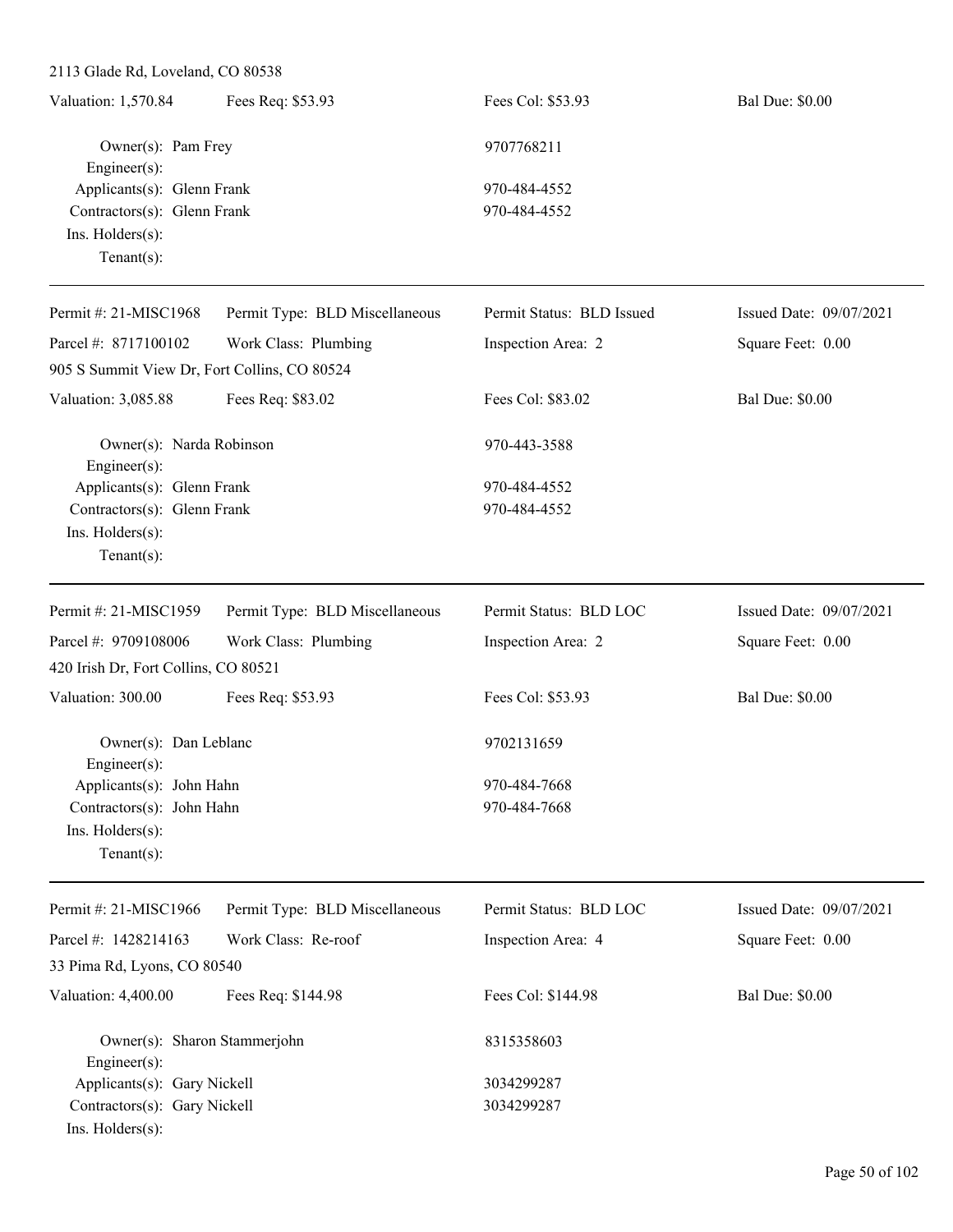| Permit #: 21-MISC1976                         | Permit Type: BLD Miscellaneous | Permit Status: BLD LOC | Issued Date: 09/07/2021 |
|-----------------------------------------------|--------------------------------|------------------------|-------------------------|
| Parcel #: 3007207032                          | Work Class: Re-roof            | Inspection Area: 5     | Square Feet: 0.00       |
| 456 Blackfoot Rd, Red Feather Lakes, CO 80545 |                                |                        |                         |
| Valuation: 12,000.00                          | Fees Req: \$287.82             | Fees Col: \$287.82     | <b>Bal Due: \$0.00</b>  |
| Owner(s): Brian Jackson<br>Engineer(s):       |                                | 307-61-1603            |                         |
| Applicants(s): Roxanne Del Vecchio            |                                | 3038811034             |                         |
| Contractors(s): Steven Fowler                 |                                | 3038811034             |                         |
| Ins. Holders(s):<br>Tenant $(s)$ :            |                                |                        |                         |
| Permit #: 21-MISC1980                         | Permit Type: BLD Miscellaneous | Permit Status: BLD LOC | Issued Date: 09/07/2021 |
| Parcel #: 9529132002                          | Work Class: Re-roof            | Inspection Area: 3     | Square Feet: 0.00       |
| 1714 Huago Ct, Loveland, CO 80537             |                                |                        |                         |
| Valuation: 15,600.00                          | Fees Req: \$366.48             | Fees Col: \$366.48     | <b>Bal Due: \$0.00</b>  |
| Owner(s): Gregg Brown<br>Engineer(s):         |                                | 970-227-3960           |                         |
| Applicants(s): Mark King                      |                                | 9702229517             |                         |
| Contractors(s): Mark King                     |                                | 9702229517             |                         |
| Ins. Holders(s):<br>$Tenant(s)$ :             |                                |                        |                         |
| Permit #: 21-MISC2103                         | Permit Type: BLD Miscellaneous | Permit Status: BLD LOC | Issued Date: 09/21/2021 |
| Parcel #: 3028200046                          | Work Class: Re-roof            | Inspection Area: 5     | Square Feet: 0.00       |
| 199 Grand Dr, Red Feather Lakes, CO 80545     |                                |                        |                         |
| Valuation: 6,000.00                           | Fees Req: \$167.43             | Fees Col: \$167.43     | <b>Bal Due: \$0.00</b>  |
| Owner(s): Ron Owen<br>Engineer(s):            |                                | 9708170594             |                         |
| Applicants(s): Jon Johnson                    |                                | 9703976079             |                         |
| Contractors(s): Jon Johnson                   |                                | 9703976079             |                         |
| Ins. Holders(s):<br>Tenant $(s)$ :            |                                |                        |                         |
| Permit #: 21-MISC2087                         | Permit Type: BLD Miscellaneous | Permit Status: BLD LOC | Issued Date: 09/17/2021 |
| Parcel #: 3527400033                          | Work Class: Re-roof            | Inspection Area: 4     | Square Feet: 0.00       |
| 2061 Upper High Dr, Estes Park, CO 80517      |                                |                        |                         |
| Valuation: 10,000.00                          | Fees Req: \$247.68             | Fees Col: \$247.68     | <b>Bal Due: \$0.00</b>  |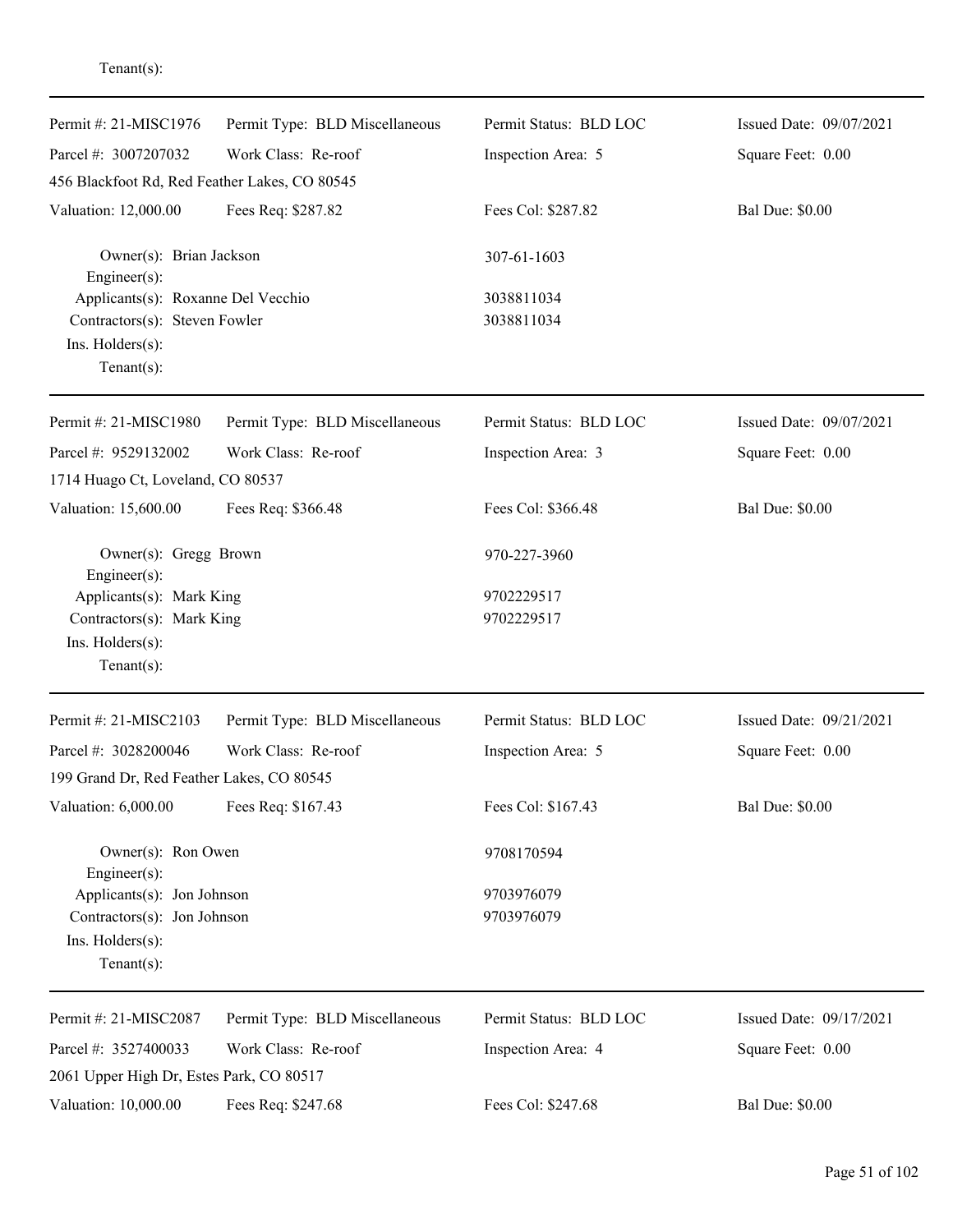| Owner(s): Kimberly Pflug<br>$Engineering(s)$ :                                                            |                                                       | 3039094792                   |                         |
|-----------------------------------------------------------------------------------------------------------|-------------------------------------------------------|------------------------------|-------------------------|
| Applicants(s): Jessica Judd<br>Contractors(s): Jessica Judd<br>Ins. Holders(s):<br>Tenant(s):             |                                                       | 3177101727<br>3177101727     |                         |
|                                                                                                           |                                                       |                              |                         |
| Permit #: 21-MISC2135                                                                                     | Permit Type: BLD Miscellaneous<br>Work Class: Re-roof | Permit Status: BLD LOC       | Issued Date: 09/24/2021 |
| Parcel #: 3409205014<br>2729 Cumulus Dr, Estes Park, CO 80517                                             |                                                       | Inspection Area: 4           | Square Feet: 0.00       |
|                                                                                                           |                                                       |                              | <b>Bal Due: \$0.00</b>  |
| Valuation: 8,000.00                                                                                       | Fees Req: \$207.57                                    | Fees Col: \$207.57           |                         |
| Engineer $(s)$ :                                                                                          | Owner(s): * Vantassel David Henry/Debra Sue Trust     | 9704807320                   |                         |
| Applicants(s): 970 Services LLC Roofing<br>Contractors(s): Adam Trainor<br>Ins. Holders(s):<br>Tenant(s): |                                                       | 9702187053<br>9705152264     |                         |
| Permit #: 21-MISC1936                                                                                     | Permit Type: BLD Miscellaneous                        | Permit Status: BLD LOC       | Issued Date: 09/01/2021 |
| Parcel #: 3404100008                                                                                      | Work Class: Re-roof                                   | Inspection Area: 4           | Square Feet: 0.00       |
| 2295 Cliff Rd, Estes Park, CO 80517                                                                       |                                                       |                              |                         |
| Valuation: 11,517.19                                                                                      | Fees Req: \$285.89                                    | Fees Col: \$285.89           | <b>Bal Due: \$0.00</b>  |
| Owner(s): Beverly Snyder Trust<br>$Engineer(s)$ :                                                         |                                                       | 3035488405                   |                         |
| Applicants(s): John Sokoll<br>Contractors(s):<br>Ins. Holders(s):<br>$Tenant(s)$ :                        |                                                       | 9707448411                   |                         |
| Permit #: 21-MISC2005                                                                                     | Permit Type: BLD Miscellaneous                        | Permit Status: BLD Issued    | Issued Date: 09/09/2021 |
| Parcel #: 3036000051<br>650 Elk Valley Rd, Red Feather Lakes, CO 80545                                    | Work Class: Re-roof                                   | Inspection Area: 5           | Square Feet: 0.00       |
| Valuation: 14,693.53                                                                                      | Fees Req: \$346.78                                    | Fees Col: \$346.78           | <b>Bal Due: \$0.00</b>  |
| Owner(s): Archie Ulm<br>Engineer(s):                                                                      |                                                       | 9709808341                   |                         |
| Applicants(s): Wes Hill                                                                                   |                                                       | 970-667-6777                 |                         |
| Contractors(s): Schroeder Roofing Inc<br>Wes Hill<br>Ins. Holders(s):<br>Tenant $(s)$ :                   |                                                       | 970-667-6777<br>970-667-6777 |                         |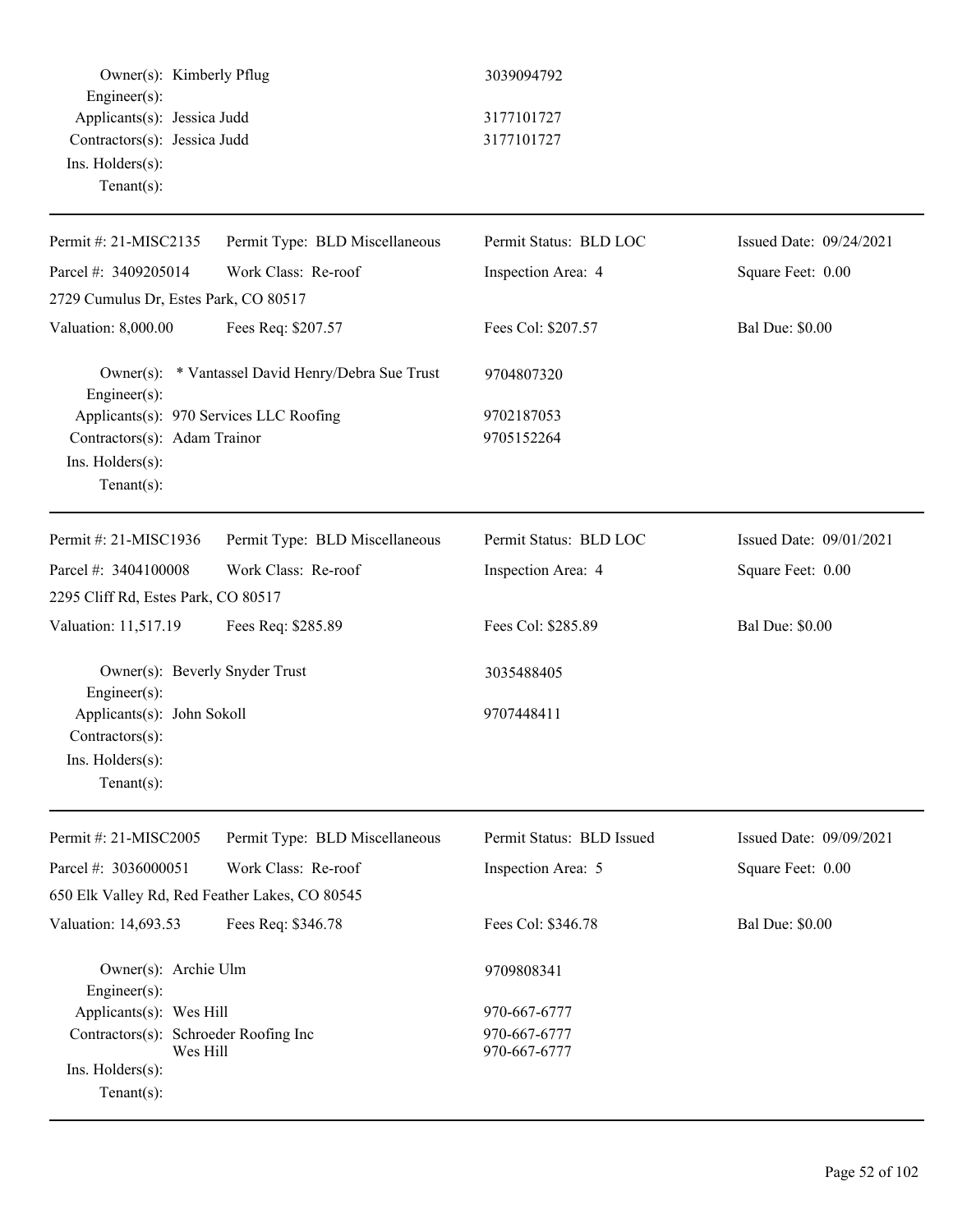| Permit #: 21-MISC1948                                                                                                                                            | Permit Type: BLD Miscellaneous                       | Permit Status: BLD LOC           | Issued Date: 09/02/2021 |
|------------------------------------------------------------------------------------------------------------------------------------------------------------------|------------------------------------------------------|----------------------------------|-------------------------|
| Parcel #: 9406000022                                                                                                                                             | Work Class: Re-roof                                  | Inspection Area: 3               | Square Feet: 0.00       |
| 6796 Homer Rd, Loveland, CO 80537                                                                                                                                |                                                      |                                  |                         |
| Valuation: 12,602.00                                                                                                                                             | Fees Req: \$306.31                                   | Fees Col: \$306.31               | <b>Bal Due: \$0.00</b>  |
| $Engineering(s)$ :                                                                                                                                               | Owner(s): * Parker Bob Living Trust                  |                                  |                         |
| Applicants(s): William Goldsberry Jr<br>Contractors(s): William Goldsberry Jr<br>Ins. Holders(s):<br>$Tenant(s)$ :                                               |                                                      | 970-593-3080<br>970-593-3080     |                         |
| Permit #: 21-MISC2057                                                                                                                                            | Permit Type: BLD Miscellaneous                       | Permit Status: BLD LOC           | Issued Date: 09/15/2021 |
| Parcel #: 9930000045<br>9481 Arapaho Valley Rd, Laporte, CO 80535                                                                                                | Work Class: Re-roof                                  | Inspection Area: 1               | Square Feet: 0.00       |
| Valuation: 7,172.42                                                                                                                                              | Fees Req: \$204.26                                   | Fees Col: \$204.26               | <b>Bal Due: \$0.00</b>  |
| Owner(s): Thomas Mellos<br>$Engineering(s)$ :<br>Applicants(s): Tornado Roofing & Gutters<br>Contractors(s): Adrian Trevizo<br>Ins. Holders(s):<br>$Tenant(s)$ : |                                                      | 9705811453<br>9705811453         |                         |
| Permit #: 21-MISC2199                                                                                                                                            | Permit Type: BLD Miscellaneous                       | Permit Status: BLD LOC           | Issued Date: 09/30/2021 |
| Parcel #: 3404111030                                                                                                                                             | Work Class: Re-roof                                  | Inspection Area: 4               | Square Feet: 0.00       |
| 2303 Aspen Brook Dr, Estes Park, CO 80517                                                                                                                        |                                                      |                                  |                         |
| Valuation: 9,936.65 Fees Req: \$247.45                                                                                                                           |                                                      | Fees Col: \$247.45               | <b>Bal Due: \$0.00</b>  |
| Owner(s): Alison Collins<br>$Engineering(s)$ :                                                                                                                   |                                                      | 7202124788                       |                         |
| Applicants(s): Sheryl Dunkin<br>Contractors(s): Kevin Gottino<br>Ins. Holders(s):<br>Tenant $(s)$ :                                                              |                                                      | $(720)$ 413-4154<br>303-657-3009 |                         |
| Permit #: 21-MISC2147                                                                                                                                            | Permit Type: BLD Miscellaneous                       | Permit Status: BLD Issued        | Issued Date: 09/24/2021 |
| Parcel #: 3032105028                                                                                                                                             | Work Class: Re-roof                                  | Inspection Area: 5               | Square Feet: 0.00       |
|                                                                                                                                                                  | 24090 W County Road 74e, Red Feather Lakes, CO 80545 |                                  |                         |
| Valuation: 7,000.00                                                                                                                                              | Fees Req: \$187.51                                   | Fees Col: \$187.51               | <b>Bal Due: \$0.00</b>  |
| Owner(s): Daniel Alarcon<br>$Engineering(s)$ :                                                                                                                   |                                                      | 9708813892                       |                         |
| Applicants(s): Daniel Alarcon                                                                                                                                    |                                                      | 9708813892                       |                         |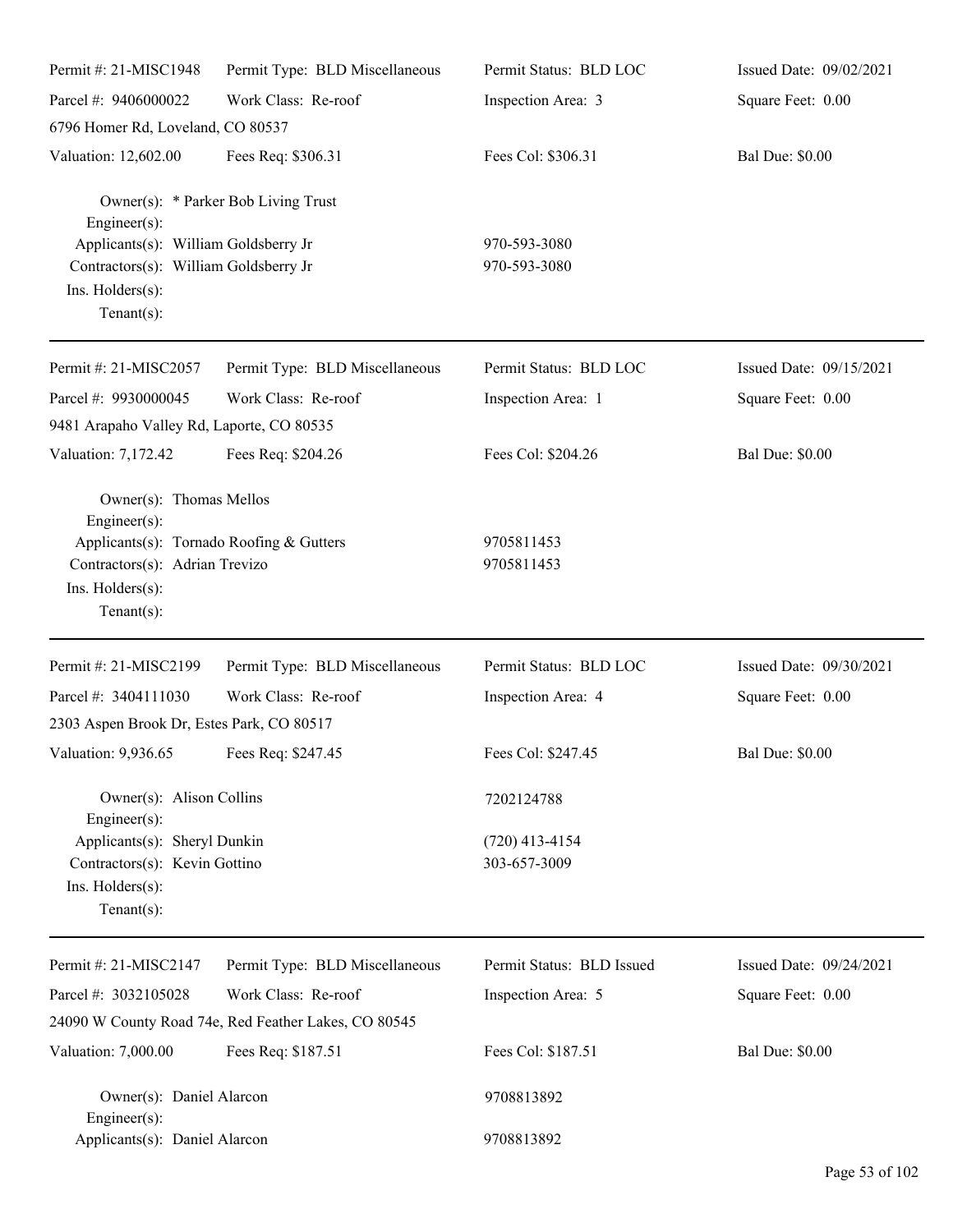Contractors(s): Ins. Holders(s): Tenant(s):

| Permit #: 21-MISC2022                                                                               | Permit Type: BLD Miscellaneous                          | Permit Status: BLD LOC     | Issued Date: 09/13/2021 |
|-----------------------------------------------------------------------------------------------------|---------------------------------------------------------|----------------------------|-------------------------|
| Parcel #: 9531405002                                                                                | Work Class: Re-roof                                     | Inspection Area: 3         | Square Feet: 0.00       |
| 5714 Bluff Ln, Loveland, CO 80537                                                                   |                                                         |                            |                         |
| Valuation: 11,825.00                                                                                | Fees Req: \$287.12                                      | Fees Col: \$287.12         | <b>Bal Due: \$0.00</b>  |
| Owner(s): Debbie Wiens<br>Engineer(s):                                                              |                                                         | 9703084775                 |                         |
| Applicants(s): Jeremiah Broz<br>Contractors(s): Jeremiah Broz<br>Ins. Holders(s):<br>Tenant $(s)$ : |                                                         | 9706910845<br>9706910845   |                         |
| Permit #: 21-MISC2107                                                                               | Permit Type: BLD Miscellaneous                          | Permit Status: BLD LOC     | Issued Date: 09/21/2021 |
| Parcel #: 0514000023<br>1000 Rock Ridge Ln, Loveland, CO 80537                                      | Work Class: Re-roof                                     | Inspection Area: 3         | Square Feet: 0.00       |
| Valuation: 28,000.00                                                                                | Fees Req: \$595.08                                      | Fees Col: \$595.08         | <b>Bal Due: \$0.00</b>  |
| Owner(s): William Begin<br>Engineer(s):                                                             |                                                         | 3034199372                 |                         |
| Applicants(s): Gary Nickell<br>Contractors(s): Gary Nickell<br>Ins. Holders(s):<br>Tenant $(s)$ :   |                                                         | 3034299287<br>3034299287   |                         |
| Permit #: 21-MISC1988                                                                               | Permit Type: BLD Miscellaneous                          | Permit Status: BLD LOC     | Issued Date: 09/09/2021 |
| Parcel #: 9826105014                                                                                | Work Class: Re-roof                                     | Inspection Area: 1         | Square Feet: 0.00       |
| 3500 Terry Point Dr, Fort Collins, CO 80524                                                         |                                                         |                            |                         |
| Valuation: 31,881.05                                                                                | Fees Req: \$656.49                                      | Fees Col: \$656.49         | <b>Bal Due: \$0.00</b>  |
| Owner(s): Henry Shands<br>Engineer(s):                                                              |                                                         | 9704951906                 |                         |
| Contractors(s): Sam Williams<br>Ins. Holders(s):<br>Tenant $(s)$ :                                  | Applicants(s): Lion Home Service dba Denali Roofing LLC | 970-660-4417<br>9706604417 |                         |
| Permit #: 21-MISC1982                                                                               | Permit Type: BLD Miscellaneous                          | Permit Status: BLD Issued  | Issued Date: 09/07/2021 |
| Parcel #: 9832105009<br>2630 Ferndale St, Laporte, CO 80535                                         | Work Class: Re-roof                                     | Inspection Area: 1         | Square Feet: 0.00       |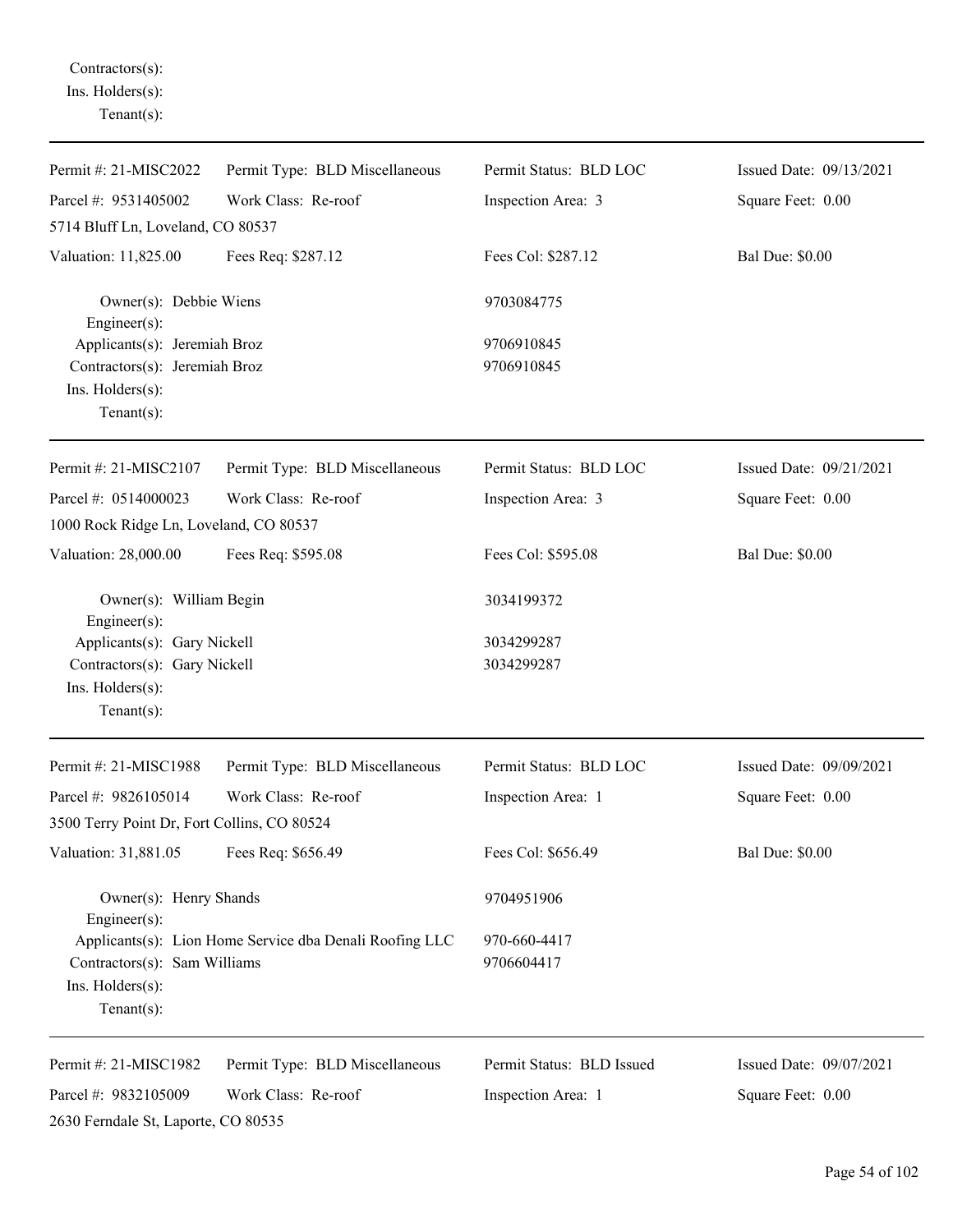| Valuation: 10,450.00                             | Fees Req: \$265.57             | Fees Col: \$265.57        | <b>Bal Due: \$0.00</b>  |
|--------------------------------------------------|--------------------------------|---------------------------|-------------------------|
| Owner(s): Brian Estep<br>Engineer(s):            |                                | 7194407300                |                         |
| Applicants(s): Jon Freck                         |                                | 970-224-1200              |                         |
| Contractors(s): Jon Freck                        |                                | 970-224-1200              |                         |
| Ins. Holders(s):                                 |                                |                           |                         |
| Tenant $(s)$ :                                   |                                |                           |                         |
| Permit #: 21-MISC2192                            | Permit Type: BLD Miscellaneous | Permit Status: BLD LOC    | Issued Date: 09/30/2021 |
| Parcel #: 8020000055                             | Work Class: Re-roof            | Inspection Area: 1        | Square Feet: 0.00       |
| 16423 N County Road 9, Wellington, CO 80549      |                                |                           |                         |
| Valuation: 23,000.00                             | Fees Req: \$508.53             | Fees Col: \$508.53        | <b>Bal Due: \$0.00</b>  |
| Owner(s): Robert Kinyon<br>Engineer $(s)$ :      |                                | 9702180409                |                         |
| Applicants(s): Wolf Roofing                      |                                | 970-493-7472              |                         |
|                                                  | <b>Bridgette Gruenstein</b>    | 9706900958                |                         |
| Contractors(s): Jeffrey Wolf<br>Ins. Holders(s): |                                | 970-493-7472              |                         |
| $Tenant(s)$ :                                    |                                |                           |                         |
|                                                  |                                |                           |                         |
| Permit #: 21-MISC2153                            | Permit Type: BLD Miscellaneous | Permit Status: BLD LOC    | Issued Date: 09/27/2021 |
| Parcel #: 9823419084                             | Work Class: Re-roof            | Inspection Area: 1        | Square Feet: 0.00       |
| 421 Deerfield Cir, Fort Collins, CO 80524        |                                |                           |                         |
| Valuation: 27,483.11                             | Fees Req: \$593.03             | Fees Col: \$593.03        | <b>Bal Due: \$0.00</b>  |
| Owner(s): Karen Tips<br>Engineer(s):             |                                | 9704725519                |                         |
| Applicants(s): Troy Jennings                     |                                | 9704818712                |                         |
| Contractors(s): Troy Jennings                    |                                | 9704818712                |                         |
| Ins. Holders(s):                                 |                                |                           |                         |
| $Tenant(s)$ :                                    |                                |                           |                         |
| Permit #: 21-MISC2197                            | Permit Type: BLD Miscellaneous | Permit Status: BLD Issued | Issued Date: 09/30/2021 |
| Parcel #: 9624213028                             | Work Class: Re-roof            | Inspection Area: 2        | Square Feet: 0.00       |
| 7848 Handy Ct, Fort Collins, CO 80525            |                                |                           |                         |
| Valuation: 13,000.00                             | Fees Req: \$307.90             | Fees Col: \$307.90        | <b>Bal Due: \$0.00</b>  |
|                                                  |                                |                           |                         |
| Owner(s): David Garrels<br>Engineer(s):          |                                | 9702155141                |                         |
| Applicants(s): Werner Vasquez Lopez              |                                | 970-310-8628              |                         |
| Contractors(s): Werner Vasquez Lopez             |                                | 970-310-8628              |                         |
| Ins. Holders(s):                                 |                                |                           |                         |
| $Tenant(s)$ :                                    |                                |                           |                         |
|                                                  |                                |                           |                         |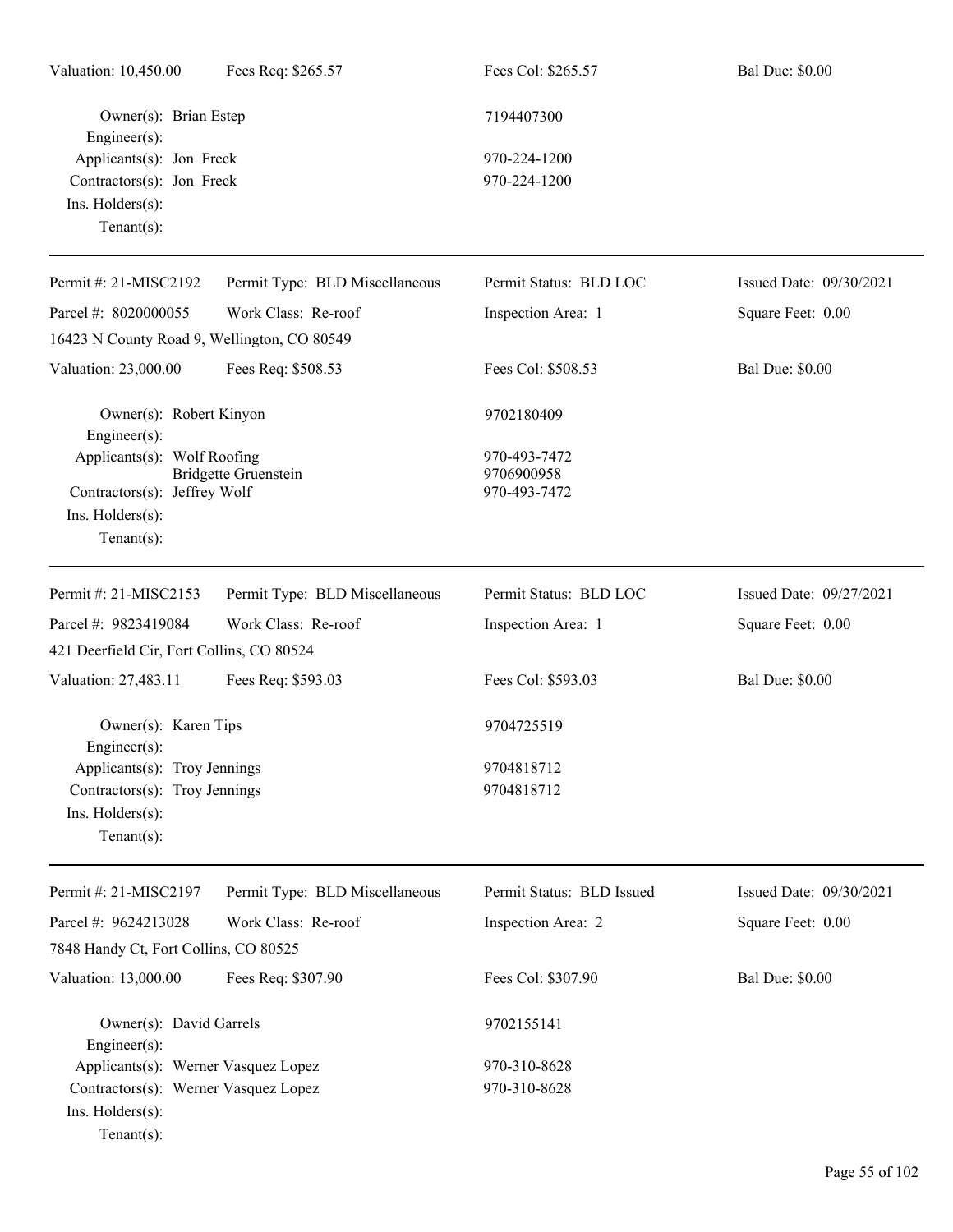| Permit #: 21-MISC2056                                                                            | Permit Type: BLD Miscellaneous                                                          | Permit Status: BLD LOC       | Issued Date: 09/15/2021 |
|--------------------------------------------------------------------------------------------------|-----------------------------------------------------------------------------------------|------------------------------|-------------------------|
| Parcel #: 2534109106                                                                             | Work Class: Re-roof                                                                     | Inspection Area: 4           | Square Feet: 0.00       |
| 697 Alpine Dr, Estes Park, CO 80517                                                              |                                                                                         |                              |                         |
| Valuation: 6,500.00                                                                              | Fees Req: \$185.49                                                                      | Fees Col: \$185.49           | <b>Bal Due: \$0.00</b>  |
| Owner(s): Virgil Brant<br>Engineer(s):                                                           |                                                                                         | 9135583834                   |                         |
| Applicants(s): Andrew Ubben<br>Contractors(s): Andrew Ubben<br>Ins. Holders(s):<br>$Tenant(s)$ : |                                                                                         | 3038080687<br>3038080687     |                         |
| Permit #: 21-MISC2082                                                                            | Permit Type: BLD Miscellaneous                                                          | Permit Status: BLD Issued    | Issued Date: 09/17/2021 |
| Parcel #: 8529007702                                                                             | Work Class: Re-roof                                                                     | Inspection Area: 3           | Square Feet: 0.00       |
| 3800 Saulcy Ct, Loveland, CO 80537                                                               |                                                                                         |                              |                         |
| Valuation: 5,000.00                                                                              | Fees Req: \$147.36                                                                      | Fees Col: \$147.36           | <b>Bal Due: \$0.00</b>  |
| Owner(s): John Heise<br>Engineer(s):                                                             |                                                                                         | 9702151970                   |                         |
| Applicants(s): John Heise<br>Contractors(s):<br>Ins. Holders(s):<br>$Tenant(s)$ :                |                                                                                         | 9702151970                   |                         |
| Permit #: 21-MISC2059                                                                            | Permit Type: BLD Miscellaneous                                                          | Permit Status: BLD Issued    | Issued Date: 09/20/2021 |
| Parcel #: 8707405058                                                                             | Work Class: Re-roof                                                                     | Inspection Area: 2           | Square Feet: 0.00       |
| 208 Commerce Dr 4, Fort Collins, CO 80524                                                        |                                                                                         |                              |                         |
| Valuation: 182,545.00                                                                            | Fees Req: \$2,392.81                                                                    | Fees Col: \$2,392.81         | <b>Bal Due: \$0.00</b>  |
| Engineer(s):<br>Contractors(s): Kent Nelson<br>Ins. Holders(s):<br>Tenant $(s)$ :                | Owner(s): Millennium Acquisitions LLC<br>Applicants(s): Front Range Roofing Systems LLC | 970-353-2322<br>970-353-2322 |                         |
| Permit #: 21-MISC2083                                                                            | Permit Type: BLD Miscellaneous                                                          | Permit Status: BLD LOC       | Issued Date: 09/17/2021 |
| Parcel #: 9420105021                                                                             | Work Class: Re-roof                                                                     | Inspection Area: 3           | Square Feet: 0.00       |
| 108 Bothun Rd, Berthoud, CO 80513                                                                |                                                                                         |                              |                         |
| Valuation: 10,400.00                                                                             | Fees Req: \$265.37                                                                      | Fees Col: \$265.37           | <b>Bal Due: \$0.00</b>  |
| Owner(s): William Megenhardt<br>Engineer(s):                                                     |                                                                                         | 9704123498                   |                         |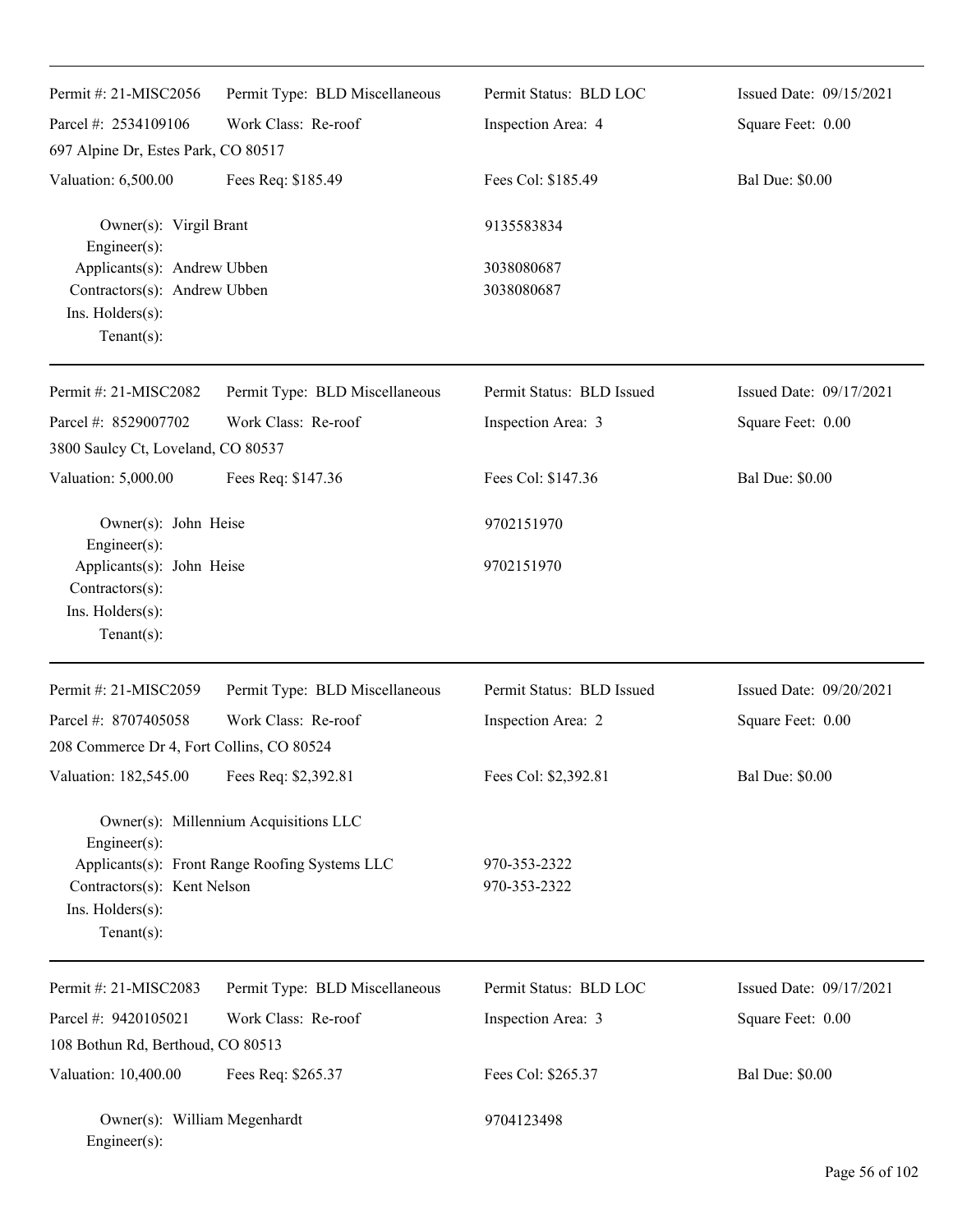| Permit #: 21-MISC2068                                                                                  | Permit Type: BLD Miscellaneous          | Permit Status: BLD LOC       | Issued Date: 09/16/2021 |
|--------------------------------------------------------------------------------------------------------|-----------------------------------------|------------------------------|-------------------------|
| Parcel #: 9428205041                                                                                   | Work Class: Re-roof                     | Inspection Area: 3           | Square Feet: 0.00       |
| 2716 Lake Hollow Rd, Berthoud, CO 80513                                                                |                                         |                              |                         |
| Valuation: 11,823.00                                                                                   | Fees Req: \$287.11                      | Fees Col: \$287.11           | <b>Bal Due: \$0.00</b>  |
| Owner(s): Ken Enneking<br>Engineer $(s)$ :                                                             |                                         | 3036415491                   |                         |
| Applicants(s): John Sokoll<br>Contractors(s): John Sokoll<br>Ins. $H$ olders $(s)$ :<br>Tenant $(s)$ : |                                         | 9707448411<br>9707448411     |                         |
| Permit #: 21-MISC2076                                                                                  | Permit Type: BLD Miscellaneous          | Permit Status: BLD LOC       | Issued Date: 09/16/2021 |
| Parcel #: 9524105015                                                                                   | Work Class: Re-roof                     | Inspection Area: 3           | Square Feet: 0.00       |
| 872 E 1st St, Loveland, CO 80537                                                                       |                                         |                              |                         |
| Valuation: 1,478.69                                                                                    | Fees Req: \$67.86                       | Fees Col: \$67.86            | <b>Bal Due: \$0.00</b>  |
| Owner(s): Charlton Wilson<br>$Engineering(s)$ :                                                        |                                         | 9704120078                   |                         |
|                                                                                                        | Applicants(s): Bob Behrends Roofing LLC | 970-395-0406                 |                         |
| Contractors(s): Bob Behrends Roofing LLC                                                               | <b>Bob Behrends</b>                     | 970-395-0406<br>970-395-0406 |                         |
| Ins. Holders(s):                                                                                       |                                         |                              |                         |
| Tenant $(s)$ :                                                                                         |                                         |                              |                         |
| Permit #: 21-MISC1965                                                                                  | Permit Type: BLD Miscellaneous          | Permit Status: BLD Issued    | Issued Date: 09/07/2021 |
| Parcel #: 3029105014                                                                                   | Work Class: Re-roof                     | Inspection Area: 5           | Square Feet: 0.00       |
| 223 Hiawatha Hwy, Red Feather Lakes, CO 80545                                                          |                                         |                              |                         |
| Valuation: 52,000.00                                                                                   | Fees Req: \$961.21                      | Fees Col: \$961.21           | <b>Bal Due: \$0.00</b>  |
| Owner(s): Slash V Llc<br>Engineer(s):                                                                  |                                         |                              |                         |
| Applicants(s): Kent Nelson                                                                             |                                         | 970-353-2322                 |                         |
| Contractors(s): Kent Nelson                                                                            |                                         | 970-353-2322                 |                         |
| Ins. Holders(s):                                                                                       |                                         |                              |                         |
| Tenant $(s)$ :                                                                                         |                                         |                              |                         |
| Permit #: 21-MISC2182                                                                                  | Permit Type: BLD Miscellaneous          | Permit Status: BLD Issued    | Issued Date: 09/29/2021 |
| Parcel #: 2411000014                                                                                   | Work Class: Re-roof                     | Inspection Area: 4           | Square Feet: 0.00       |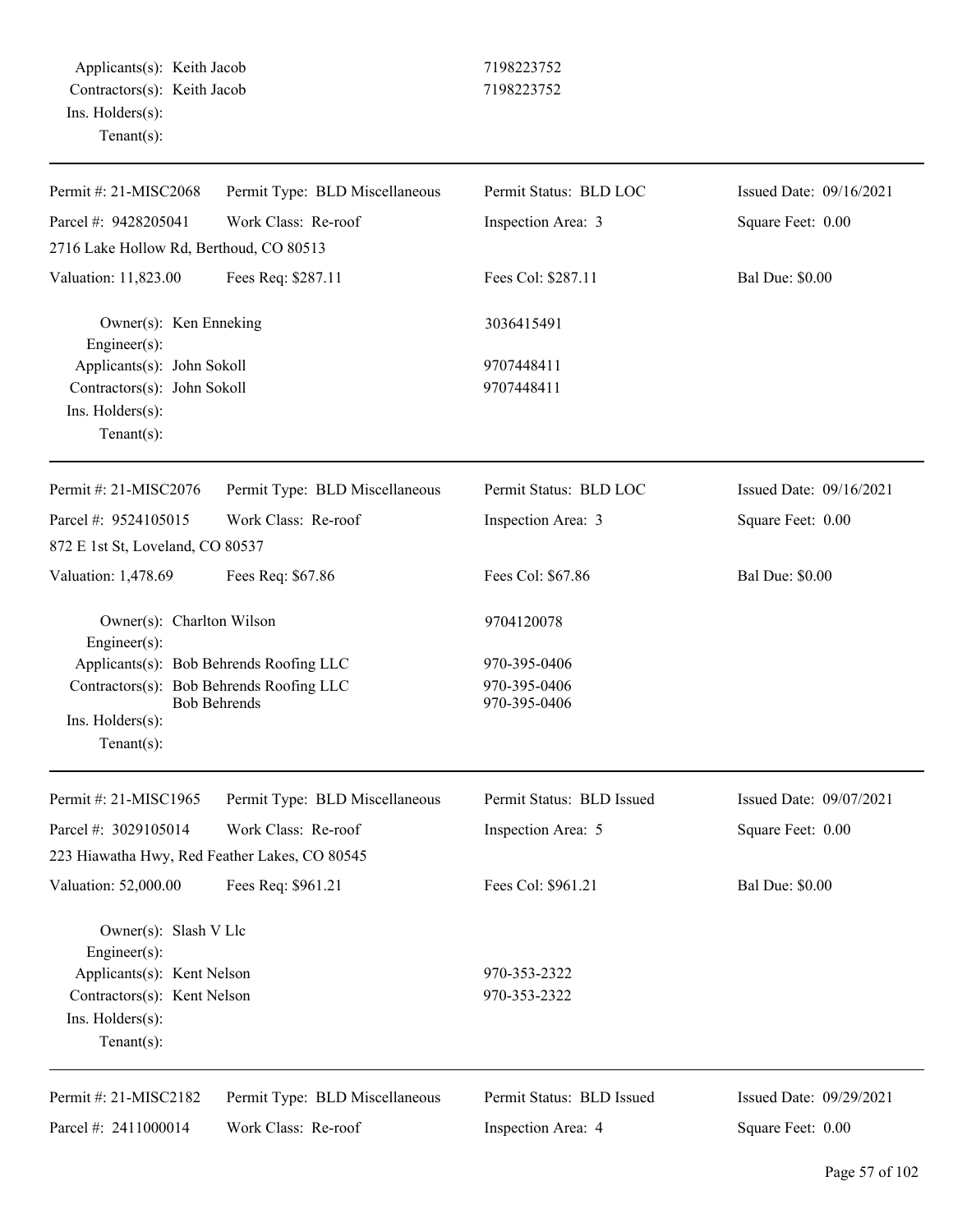| 152 Muggins Gulch Ln, Estes Park, CO 80517                                                                                                                   |                                            |                                |                         |
|--------------------------------------------------------------------------------------------------------------------------------------------------------------|--------------------------------------------|--------------------------------|-------------------------|
| Valuation: 72,663.14                                                                                                                                         | Fees Req: \$1,198.56                       | Fees Col: \$1,198.56           | <b>Bal Due: \$0.00</b>  |
| Owner(s): Anchun Su<br>$Engineering(s)$ :<br>Applicants(s): Jeffrey Tittiger<br>Contractors(s): Patrick Knackendoffel<br>Ins. Holders(s):<br>Tenant $(s)$ :  |                                            | $(720)$ 534-1618<br>3038349236 |                         |
| Permit #: 21-MISC2180                                                                                                                                        | Permit Type: BLD Miscellaneous             | Permit Status: BLD Issued      | Issued Date: 09/29/2021 |
| Parcel #: 9733416017                                                                                                                                         | Work Class: Re-roof                        | Inspection Area: 2             | Square Feet: 0.00       |
| 4317 Whippeny Dr, Fort Collins, CO 80526                                                                                                                     |                                            |                                |                         |
| Valuation: 22,170.00                                                                                                                                         | Fees Req: \$505.20                         | Fees Col: \$505.20             | <b>Bal Due: \$0.00</b>  |
| Owner(s): Robert Davis                                                                                                                                       |                                            | 9702227170                     |                         |
| $Engineering(s)$ :<br>Contractors(s): Eric Weddle<br>Ins. Holders(s):<br>Tenant $(s)$ :                                                                      | Applicants(s): Weddle Professional Roofing | 3034200986<br>3034200986       |                         |
| Permit #: 21-MISC2065                                                                                                                                        | Permit Type: BLD Miscellaneous             | Permit Status: BLD Issued      | Issued Date: 09/15/2021 |
| Parcel #: 1434106037                                                                                                                                         | Work Class: Re-roof                        | Inspection Area: 4             | Square Feet: 0.00       |
| 2000 Rowell Dr, Lyons, CO 80540                                                                                                                              |                                            |                                |                         |
| Valuation: 21,000.00                                                                                                                                         | Fees Req: \$468.40                         | Fees Col: \$468.40             | <b>Bal Due: \$0.00</b>  |
| Owner(s): * Saidel Family Trust<br>Engineer(s):<br>Applicants(s): Scott Brasington<br>Contractors(s): Scott Brasington<br>Ins. Holders(s):<br>Tenant $(s)$ : |                                            | 720-684-5500<br>720-684-5500   |                         |
| Permit #: 21-MISC2035                                                                                                                                        | Permit Type: BLD Miscellaneous             | Permit Status: BLD Issued      | Issued Date: 09/13/2021 |
| Parcel #: 8515000017                                                                                                                                         | Work Class: Re-roof                        | Inspection Area: 3             | Square Feet: 0.00       |
| 5542 E Highway 34, Loveland, CO 80537                                                                                                                        |                                            |                                |                         |
| Valuation: 24,000.00                                                                                                                                         | Fees Req: \$528.60                         | Fees Col: \$528.60             | <b>Bal Due: \$0.00</b>  |
| Owner(s): Ashley Sommars<br>$Engineer(s)$ :                                                                                                                  |                                            | 9705814848                     |                         |
| Applicants(s): Jessica Judd                                                                                                                                  |                                            | 3177101727                     |                         |
| Contractors(s): Jessica Judd<br>Ins. Holders(s):                                                                                                             |                                            | 3177101727                     |                         |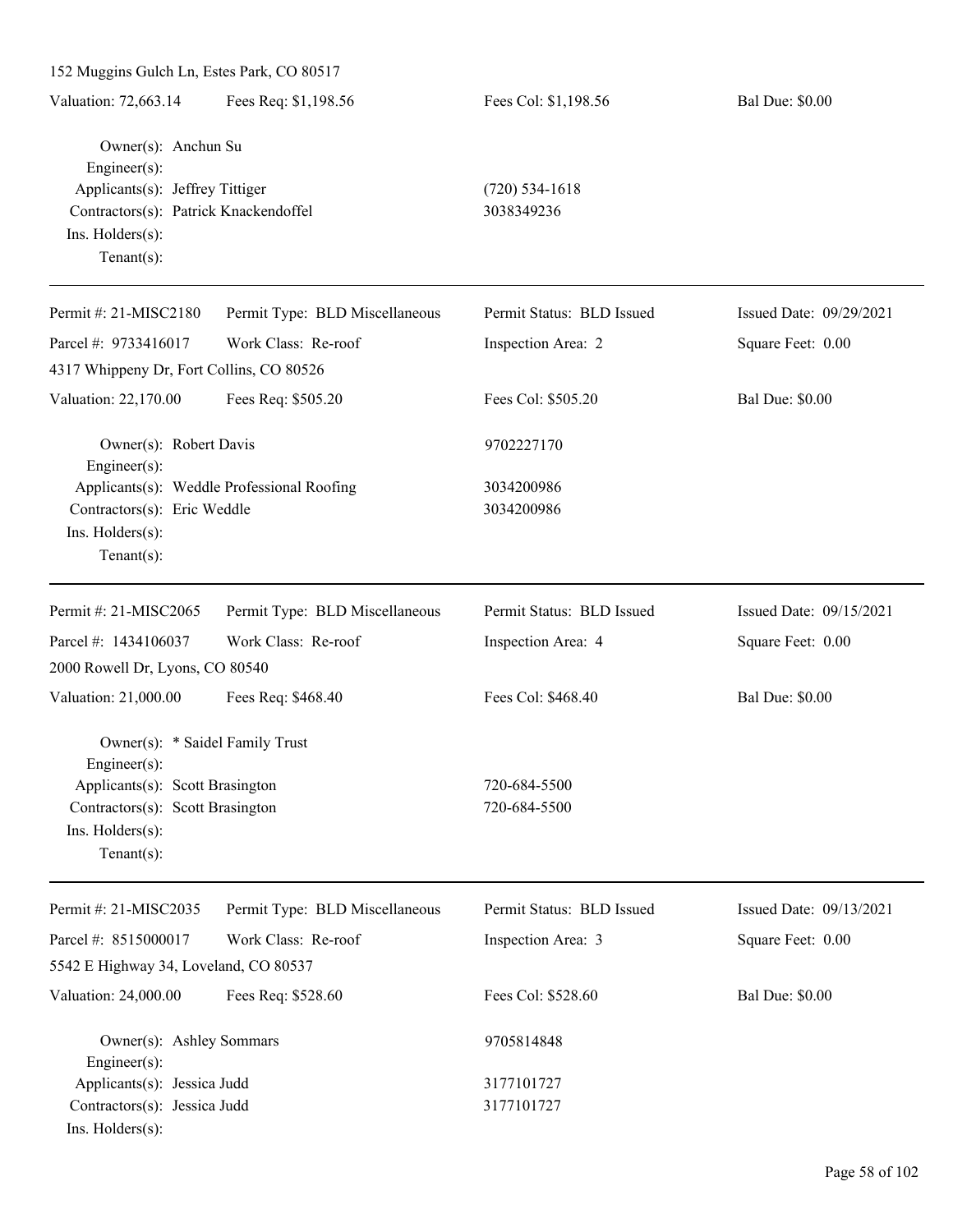| Permit #: 21-MISC2198                                              | Permit Type: BLD Miscellaneous               | Permit Status: BLD Issued  | Issued Date: 09/30/2021 |
|--------------------------------------------------------------------|----------------------------------------------|----------------------------|-------------------------|
| Parcel #: 8711305021                                               | Work Class: Re-roof                          | Inspection Area: 2         | Square Feet: 0.00       |
| 400 Sol Ct, Fort Collins, CO 80524                                 |                                              |                            |                         |
| Valuation: 13,000.00                                               | Fees Req: \$307.90                           | Fees Col: \$307.90         | <b>Bal Due: \$0.00</b>  |
| Owner(s): Christopher Lattes<br>$Engineering(s)$ :                 |                                              | 9702137488                 |                         |
| Contractors(s): James Hooven<br>Ins. Holders(s):<br>Tenant $(s)$ : | Applicants(s): Northern Lights Exteriors LLC | 3037765263<br>970-785-6195 |                         |
| Permit #: 21-MISC2094                                              | Permit Type: BLD Miscellaneous               | Permit Status: BLD Issued  | Issued Date: 09/20/2021 |
| Parcel #: 3426000017                                               | Work Class: Re-roof                          | Inspection Area: 4         | Square Feet: 0.00       |
| 541 Levings Way, Estes Park, CO 80517                              |                                              |                            |                         |
| Valuation: 17,085.00                                               | Fees Req: \$404.55                           | Fees Col: \$404.55         | <b>Bal Due: \$0.00</b>  |
| Owner(s): Diane Roehl<br>$Engineering(s)$ :                        |                                              | 9705779836                 |                         |
| Applicants(s): William Goldsberry Jr<br>Contractors(s):            |                                              | 970-593-3080               |                         |
| Ins. Holders(s):<br>$Tenant(s)$ :                                  |                                              |                            |                         |
| Permit #: 21-MISC2067                                              | Permit Type: BLD Miscellaneous               | Permit Status: BLD LOC     | Issued Date: 09/16/2021 |
| Parcel #: 0635405014                                               | Work Class: Re-roof                          | Inspection Area: 2         | Square Feet: 0.00       |
| 4408 Arkins Dr, Loveland, CO 80538                                 |                                              |                            |                         |
| Valuation: 4,000.00                                                | Fees Req: \$127.29                           | Fees Col: \$127.29         | <b>Bal Due: \$0.00</b>  |
| Owner(s): Timothy Watt<br>Engineer(s):                             |                                              | $(970) 846 - 9932$         |                         |
| Applicants(s): Ryan Murphy                                         |                                              | 9706462021                 |                         |
| Contractors(s): Ryan Murphy<br>Ins. Holders(s):                    |                                              | 9706462021                 |                         |
| $Tenant(s)$ :                                                      |                                              |                            |                         |
| Permit #: 21-MISC2086                                              | Permit Type: BLD Miscellaneous               | Permit Status: BLD LOC     | Issued Date: 09/22/2021 |
| Parcel #: 9732200014                                               | Work Class: Re-roof                          | Inspection Area: 2         | Square Feet: 0.00       |
| 3705 Sky Ridge Ln, Fort Collins, CO 80526                          |                                              |                            |                         |
| Valuation: 11,000.00                                               | Fees Req: \$267.75                           | Fees Col: \$267.75         | <b>Bal Due: \$0.00</b>  |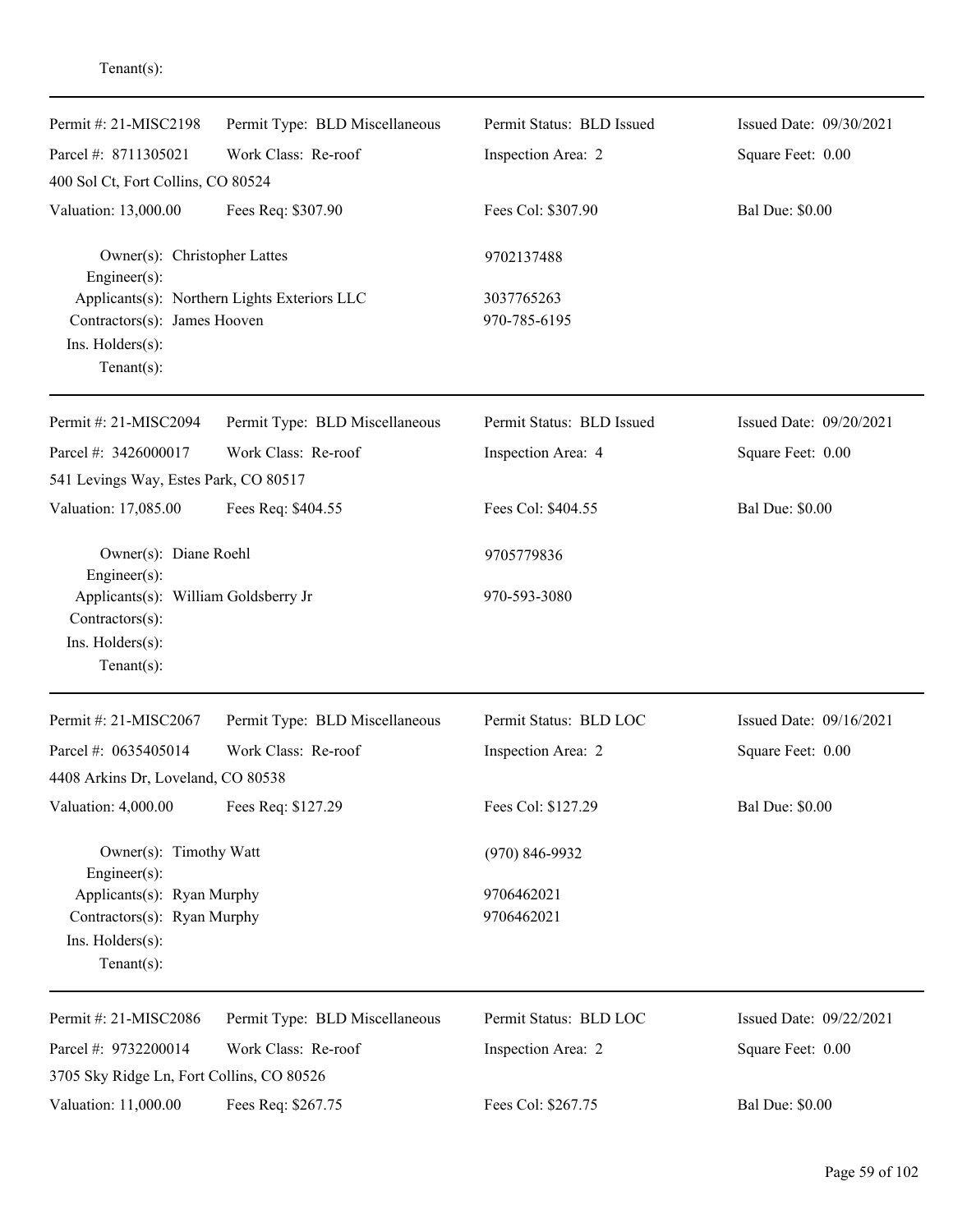Owner(s): Kay Moriarty 9702237752 Engineer(s): Applicants(s): Julie Stock 7197830309 Contractors(s): Joshua Vicars 970-663-3400 Ins. Holders(s): Tenant(s):

| Permit #: 21-MISC1940                                                                                                                          | Permit Type: BLD Miscellaneous | Permit Status: BLD LOC       | Issued Date: 09/01/2021 |
|------------------------------------------------------------------------------------------------------------------------------------------------|--------------------------------|------------------------------|-------------------------|
| Parcel #: 8717116102                                                                                                                           | Work Class: Re-roof            | Inspection Area: 2           | Square Feet: 0.00       |
| 801 Tracey Pkwy, Fort Collins, CO 80524                                                                                                        |                                |                              |                         |
| Valuation: 4,500.00                                                                                                                            | Fees Req: \$145.37             | Fees Col: \$145.37           | <b>Bal Due: \$0.00</b>  |
| Owner(s): 801 Tracey LLC<br>Engineer(s):<br>Applicants(s): Jerrys Roofing<br>Contractors(s): Jerry Wildin<br>Ins. Holders(s):<br>$Tenant(s)$ : |                                | 970-667-1269<br>970-667-1269 |                         |
| Permit #: 21-MISC2060                                                                                                                          | Permit Type: BLD Miscellaneous | Permit Status: BLD LOC       | Issued Date: 09/15/2021 |
| Parcel #: 9434306001                                                                                                                           | Work Class: Re-roof            | Inspection Area: 3           | Square Feet: 0.00       |
| 2333 S Highway 287, Berthoud, CO 80513                                                                                                         |                                |                              |                         |
| Valuation: 5,500.00                                                                                                                            | Fees Req: \$165.44             | Fees Col: \$165.44           | <b>Bal Due: \$0.00</b>  |
| Owner(s): Lawrence Mallory<br>Engineer(s):                                                                                                     |                                | 3037101644                   |                         |
| Applicants(s): Affordable Roofing                                                                                                              |                                | 970-207-0000                 |                         |
| Contractors(s): James Simpson                                                                                                                  |                                | 970-207-0000                 |                         |
| Ins. Holders(s):                                                                                                                               |                                |                              |                         |
| $Tenant(s)$ :                                                                                                                                  |                                |                              |                         |
| Permit #: 21-MISC2041                                                                                                                          | Permit Type: BLD Miscellaneous | Permit Status: BLD LOC       | Issued Date: 09/14/2021 |
| Parcel #: 9731110018                                                                                                                           | Work Class: Re-roof            | Inspection Area: 2           | Square Feet: 0.00       |
| 3712 Soderburg Dr, Fort Collins, CO 80526                                                                                                      |                                |                              |                         |
| Valuation: 12,793.73                                                                                                                           | Fees Req: \$307.07             | Fees Col: \$307.07           | <b>Bal Due: \$0.00</b>  |
| Owner(s): Ramon Ajero<br>Engineer(s):                                                                                                          |                                | 9704813968                   |                         |
| Applicants(s): Courtney Stoffel                                                                                                                |                                | 970-888-1699                 |                         |
| Contractors(s): Courtney Stoffel                                                                                                               |                                | 970-888-1699                 |                         |
| Ins. Holders(s):<br>Tenant $(s)$ :                                                                                                             |                                |                              |                         |
|                                                                                                                                                |                                |                              |                         |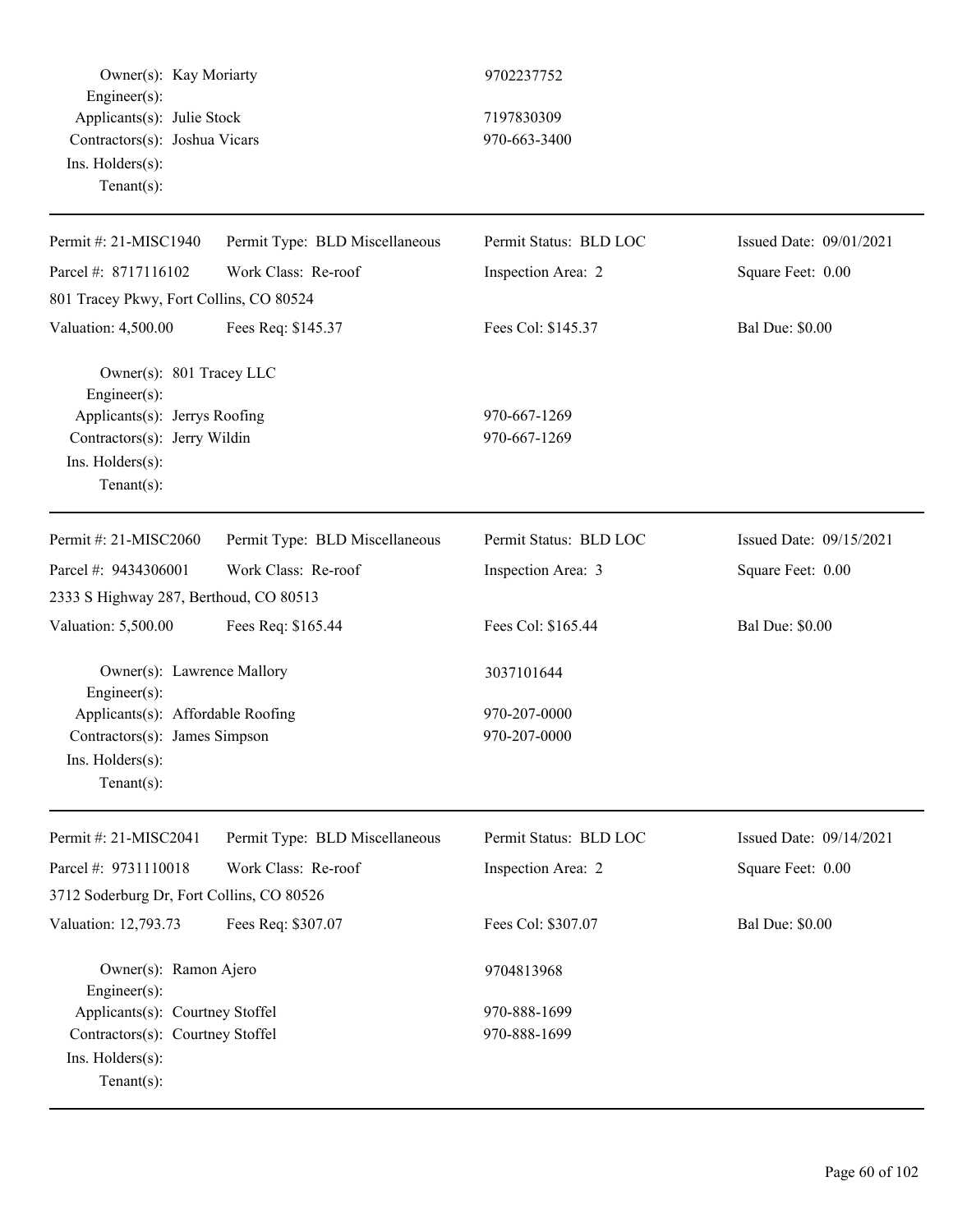| Permit #: 21-MISC2006                                                                                             | Permit Type: BLD Miscellaneous                       | Permit Status: BLD LOC     | Issued Date: 09/13/2021 |
|-------------------------------------------------------------------------------------------------------------------|------------------------------------------------------|----------------------------|-------------------------|
| Parcel #: 9830420001                                                                                              | Work Class: Re-roof                                  | Inspection Area: 1         | Square Feet: 0.00       |
| 3508 Galway Dr, Laporte, CO 80535                                                                                 |                                                      |                            |                         |
| Valuation: 10,000.00                                                                                              | Fees Req: \$247.68                                   | Fees Col: \$247.68         | <b>Bal Due: \$0.00</b>  |
| Owner(s): Arlene Harrington<br>Engineer(s):                                                                       |                                                      | 970-484-1108               |                         |
| Applicants(s): Bridgette Gruenstein<br>Contractors(s): Jeffrey Wolf<br>Ins. Holders(s):<br>Tenant $(s)$ :         |                                                      | 9706900958<br>970-493-7472 |                         |
| Permit #: 21-MISC1934                                                                                             | Permit Type: BLD Miscellaneous                       | Permit Status: BLD LOC     | Issued Date: 09/01/2021 |
| Parcel #: 8702420009<br>837 Glenn Ridge Dr, Fort Collins, CO 80524                                                | Work Class: Re-roof                                  | Inspection Area: 1         | Square Feet: 0.00       |
| Valuation: 26,000.00                                                                                              | Fees Req: \$564.14                                   | Fees Col: \$564.14         | <b>Bal Due: \$0.00</b>  |
| Owner(s): Douglas Smith<br>Engineer $(s)$ :<br>Contractors(s): Brian Pebley<br>Ins. Holders(s):<br>Tenant $(s)$ : | Applicants(s): American Roofing and Restorations LLC | 970-308-0076<br>9703080076 |                         |
| Permit #: 21-MISC2155                                                                                             | Permit Type: BLD Miscellaneous                       | Permit Status: BLD LOC     | Issued Date: 09/27/2021 |
| Parcel #: 8935305001<br>7875 Iris Hill Ln, Wellington, CO 80549                                                   | Work Class: Re-roof                                  | Inspection Area: 1         | Square Feet: 0.00       |
| Valuation: 18,000.00 Fees Req: \$408.21                                                                           |                                                      | Fees Col: \$408.21         | <b>Bal Due: \$0.00</b>  |
| Owner(s): Joseph Lynn<br>Engineer $(s)$ :                                                                         |                                                      | 9704209550                 |                         |
| Applicants(s): Tim Highfield<br>Contractors(s): Tim Highfield<br>Ins. Holders(s):<br>Tenant $(s)$ :               |                                                      | 9703883407<br>9703883407   |                         |
| Permit #: 21-MISC2024                                                                                             | Permit Type: BLD Miscellaneous                       | Permit Status: BLD Issued  | Issued Date: 09/13/2021 |
| Parcel #: 9415000009                                                                                              | Work Class: Re-roof                                  | Inspection Area: 3         | Square Feet: 0.00       |
| 1020 Meadowlark Dr, Berthoud, CO 80513                                                                            |                                                      |                            |                         |
| Valuation: 5,000.00                                                                                               | Fees Req: \$147.36                                   | Fees Col: \$147.36         | <b>Bal Due: \$0.00</b>  |
| Owner(s): Ralph Walsh<br>Engineer $(s)$ :                                                                         |                                                      | 9703918672                 |                         |
| Applicants(s): Amanda Vangeli                                                                                     |                                                      | 8173801500                 |                         |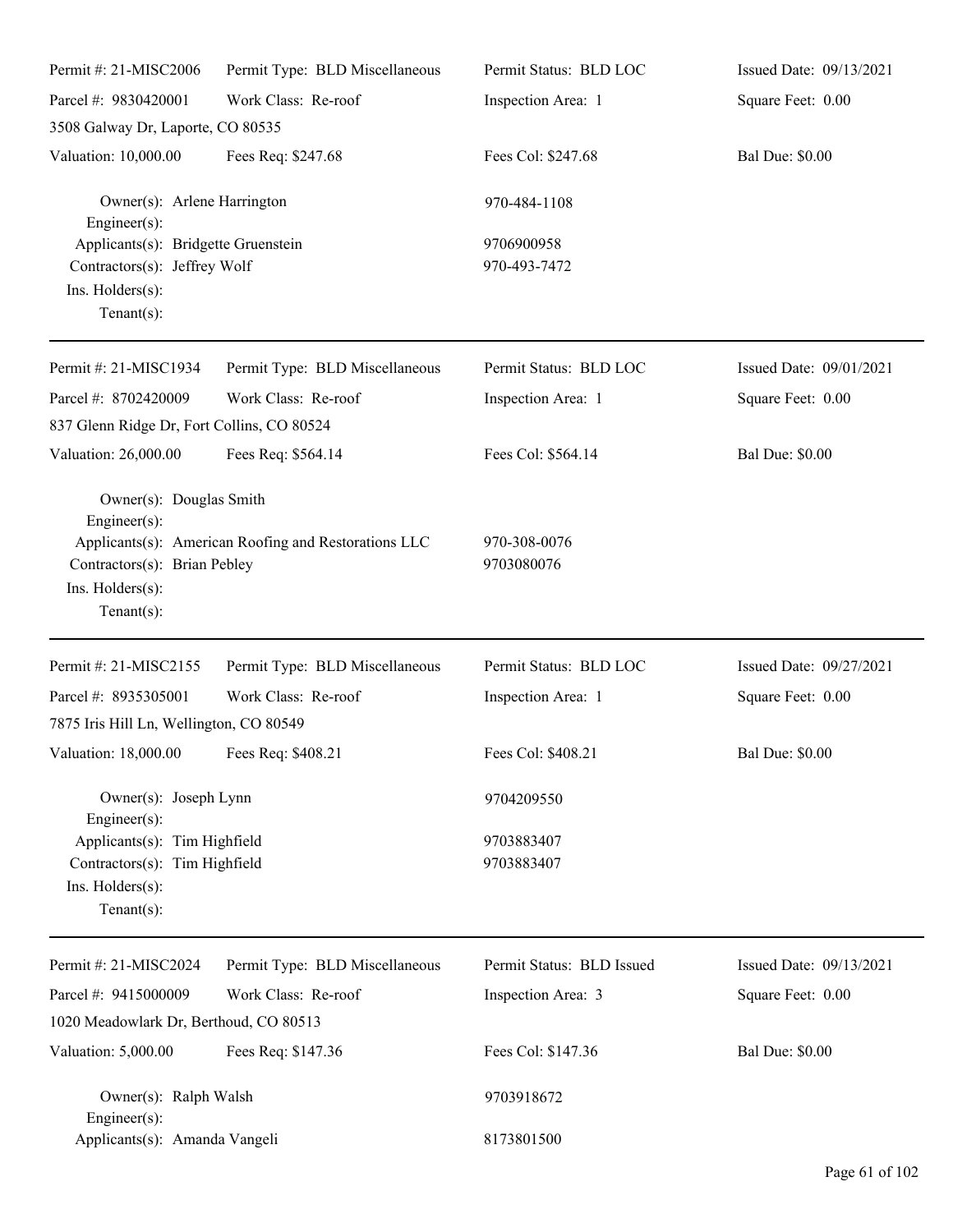|                  | Contractors(s): Meagan Bartek |
|------------------|-------------------------------|
| Ins. Holders(s): |                               |
| $Tenant(s)$ :    |                               |

## Permit #: 21-MISC1994 Parcel #: 4025207097 Permit Type: BLD Miscellaneous Work Class: Re-roof Permit Status: BLD Issued Inspection Area: 5 Issued Date: 09/08/2021 Square Feet: 0.00 428 Tesuque Trl, Red Feather Lakes, CO 80545 Valuation: 12,559.61 Fees Req: \$306.14 Fees Col: \$306.14 Bal Due: \$0.00 Owner(s): Chris Larson 9704122112 Engineer(s): Applicants(s): Wes Hill  $970-667-6777$  $Contractors(s):$  Wes Hill 970-667-6777 Ins. Holders(s): Tenant(s): Permit #: 21-MISC2193 Parcel #: 0501310001 Permit Type: BLD Miscellaneous Work Class: Re-roof Permit Status: BLD LOC Inspection Area: 2 Issued Date: 09/30/2021 Square Feet: 0.00 7774 Bison Bluff St, Loveland, CO 80538 Valuation: 14,000.00 Fees Req: \$327.95 Fees Col: \$327.95 Bal Due: \$0.00 Owner(s): Bruce Willett 6199527363 Engineer(s): Applicants(s): Johnny Belmarez 970-635-9399 Contractors(s): Johnny Belmarez 970-635-9399 Ins. Holders(s): Tenant(s): Permit #: 21-MISC2100 Parcel #: 3535207041 Permit Type: BLD Miscellaneous Work Class: Re-roof Permit Status: BLD LOC Inspection Area: 4 Issued Date: 09/20/2021 Square Feet: 0.00 1335 Upper Broadview, Estes Park, CO 80517 Valuation: 16,011.00 Fees Req: \$384.19 Fees Col: \$384.19 Bal Due: \$0.00 Owner(s): Laurie Heaton 9702270403 Engineer(s): Applicants(s): William Goldsberry Jr 970-593-3080 Contractors(s): Ins. Holders(s): Tenant(s): Permit #: 21-MISC2049 Parcel #: 9829146701 Permit Type: BLD Miscellaneous Work Class: Re-roof Permit Status: BLD LOC Inspection Area: 1 Issued Date: 09/14/2021 Square Feet: 0.00 3500 Sabre Dr, Laporte, CO 80535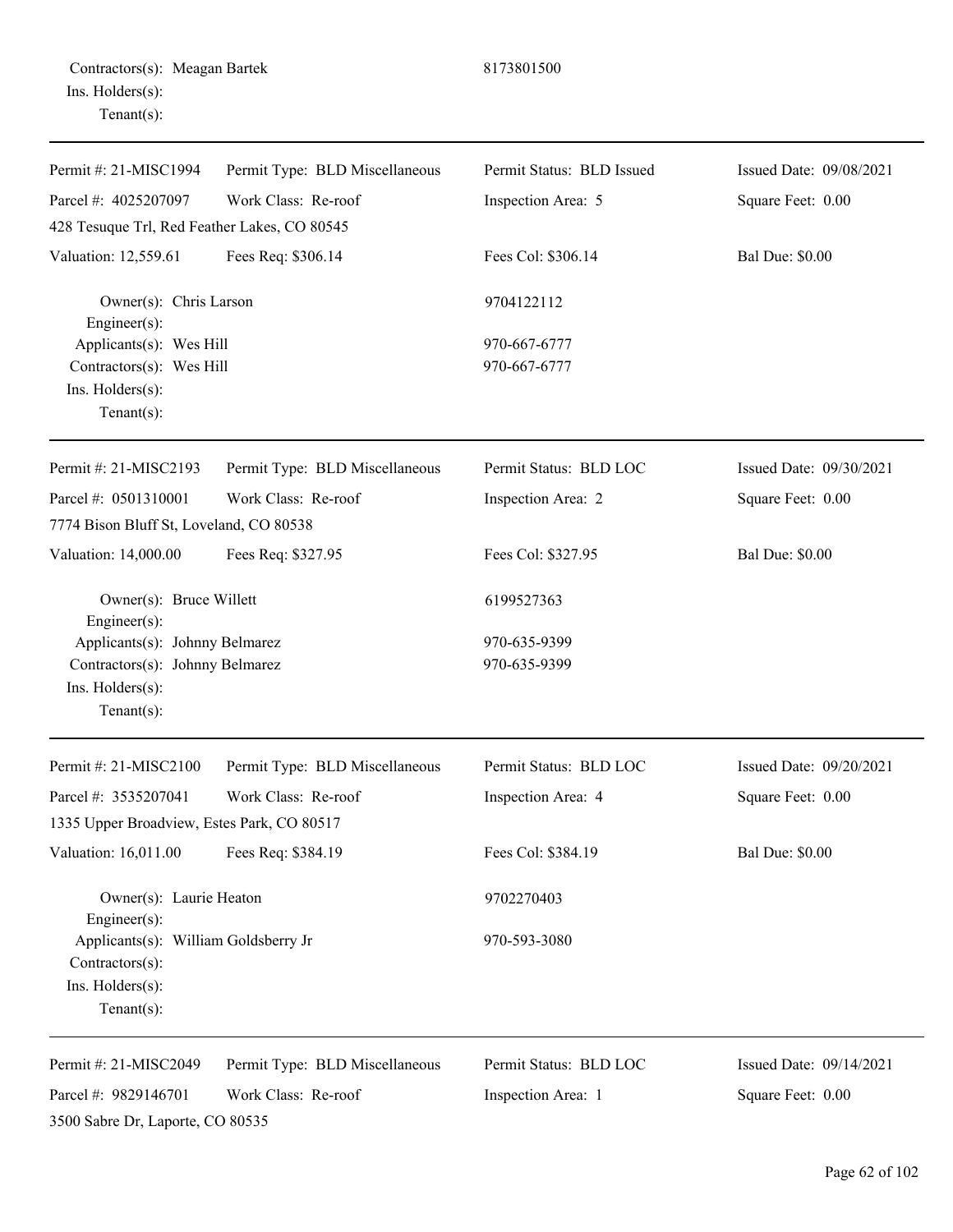| Valuation: 9,475.59                                     | Fees Req: \$245.59             | Fees Col: \$245.59        | <b>Bal Due: \$0.00</b>  |
|---------------------------------------------------------|--------------------------------|---------------------------|-------------------------|
| Owner(s): Doreen Lilley<br>Engineer(s):                 |                                | 9703728060                |                         |
| Applicants(s): Elite Roofing                            |                                | 303-296-0361              |                         |
| Contractors(s): Randy Brothers                          |                                | 303-296-0361              |                         |
| Ins. Holders(s):<br>Tenant $(s)$ :                      |                                |                           |                         |
| Permit #: 21-MISC1953                                   | Permit Type: BLD Miscellaneous | Permit Status: BLD LOC    | Issued Date: 09/02/2021 |
| Parcel #: 2118400001                                    | Work Class: Re-roof            | Inspection Area: 6        | Square Feet: 0.00       |
| 32 N County Road 59, Livermore, CO 80536                |                                |                           |                         |
| Valuation: 10,000.00                                    | Fees Req: \$247.68             | Fees Col: \$247.68        | <b>Bal Due: \$0.00</b>  |
| Owner(s): George Hersh<br>Engineer $(s)$ :              |                                | 9702243587                |                         |
| Applicants(s): Wolf Roofing                             |                                | 970-493-7472              |                         |
|                                                         | Bridgette Gruenstein           | 9706900958                |                         |
| Contractors(s): Jeffrey Wolf<br>Ins. Holders(s):        |                                | 970-493-7472              |                         |
| Tenant $(s)$ :                                          |                                |                           |                         |
| Permit #: 21-MISC2142                                   | Permit Type: BLD Miscellaneous | Permit Status: BLD Issued | Issued Date: 09/24/2021 |
| Parcel #: 8718200047                                    | Work Class: Re-roof            | Inspection Area: 2        | Square Feet: 0.00       |
| 1301 E Mulberry St, Fort Collins, CO 80524              |                                |                           |                         |
| Valuation: 63,500.00                                    | Fees Req: \$1,095.62           | Fees Col: \$1,095.62      | <b>Bal Due: \$0.00</b>  |
| Owner(s): Eugene Judd<br>$Engineering(s)$ :             |                                | 9702170709                |                         |
| Applicants(s): Jessica Judd                             |                                | 3177101727                |                         |
| Contractors(s): Jessica Judd                            |                                | 3177101727                |                         |
| Ins. Holders(s):                                        |                                |                           |                         |
| Tenant $(s)$ :                                          |                                |                           |                         |
| Permit #: 21-MISC2170                                   | Permit Type: BLD Miscellaneous | Permit Status: BLD Issued | Issued Date: 09/28/2021 |
| Parcel #: 2534214901                                    | Work Class: Re-roof            | Inspection Area: 4        | Square Feet: 0.00       |
| 501 Pole Hill Rd, Estes Park, CO 80517                  |                                |                           |                         |
| Valuation: 22,826.00                                    | Fees Req: \$507.83             | Fees Col: \$507.83        | <b>Bal Due: \$0.00</b>  |
| Owner(s): Eric Snyder<br>Engineer(s):                   |                                | 9705868118                |                         |
| Applicants(s): William Goldsberry Jr<br>Contractors(s): |                                | 970-593-3080              |                         |
| Ins. Holders(s):<br>$Tenant(s)$ :                       |                                |                           |                         |
|                                                         |                                |                           |                         |
|                                                         |                                |                           |                         |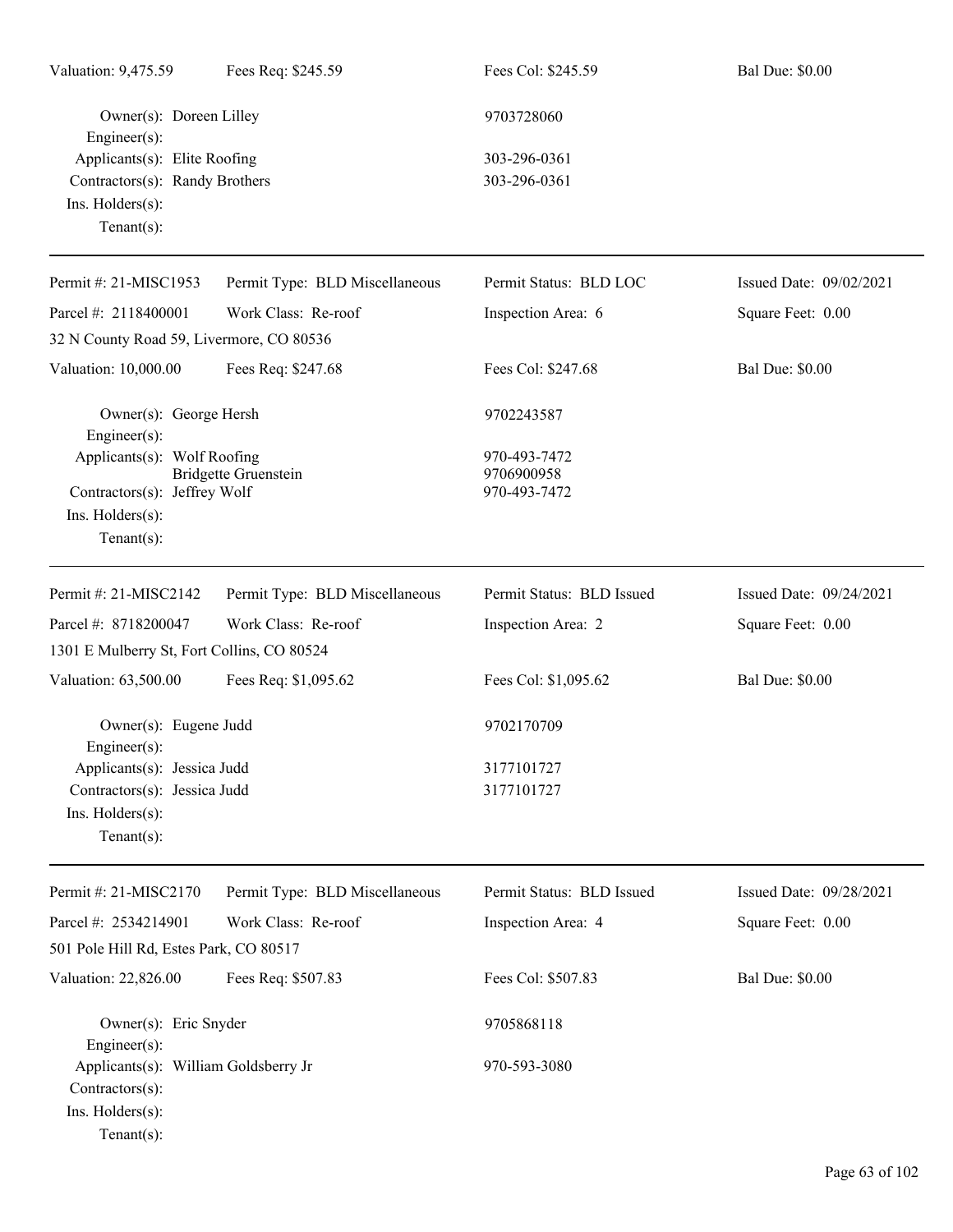| Permit #: 21-MISC2027                                                                                      | Permit Type: BLD Miscellaneous | Permit Status: BLD LOC       | Issued Date: 09/13/2021 |
|------------------------------------------------------------------------------------------------------------|--------------------------------|------------------------------|-------------------------|
| Parcel #: 8622139021                                                                                       | Work Class: Re-roof            | Inspection Area: 2           | Square Feet: 0.00       |
| 7824 Hathaway Ln, Fort Collins, CO 80528                                                                   |                                |                              |                         |
| Valuation: 17,073.87                                                                                       | Fees Req: \$404.50             | Fees Col: \$404.50           | <b>Bal Due: \$0.00</b>  |
| Owner(s): John Lebsack<br>Engineer(s):                                                                     |                                | 9702229444                   |                         |
| Applicants(s): Wes Hill<br>Contractors(s): Wes Hill<br>Ins. Holders(s):<br>Tenant $(s)$ :                  |                                | 970-667-6777<br>970-667-6777 |                         |
| Permit #: 21-MISC2034                                                                                      | Permit Type: BLD Miscellaneous | Permit Status: BLD LOC       | Issued Date: 09/15/2021 |
| Parcel #: 8816000002                                                                                       | Work Class: Re-roof            | Inspection Area: 1           | Square Feet: 0.00       |
| 5117 NW Frontage Rd, Fort Collins, CO 80524                                                                |                                |                              |                         |
| Valuation: 5,550.00                                                                                        | Fees Req: \$165.63             | Fees Col: \$165.63           | <b>Bal Due: \$0.00</b>  |
| Owner(s): Mark Reifenrath<br>Engineer(s):                                                                  |                                | 9703020877                   |                         |
| Applicants(s): Premier Roofing LLC<br>Contractors(s): Luke Mickelson<br>Ins. Holders(s):<br>Tenant $(s)$ : |                                | 970-484-7663<br>9704847663   |                         |
| Permit #: 21-MISC2098                                                                                      | Permit Type: BLD Miscellaneous | Permit Status: BLD Issued    | Issued Date: 09/20/2021 |
| Parcel #: 2913308030                                                                                       | Work Class: Re-roof            | Inspection Area: 5           | Square Feet: 0.00       |
| 331 La Plata Dr, Livermore, CO 80536                                                                       |                                |                              |                         |
| Valuation: 7,592.07                                                                                        | Fees Req: \$205.93             | Fees Col: \$205.93           | <b>Bal Due: \$0.00</b>  |
| Owner(s): Daniel Marks<br>$Engineering(s)$ :                                                               |                                | 3032042789                   |                         |
| Applicants(s): Kevin Gottino<br>Contractors(s): Kevin Gottino<br>Ins. Holders(s):<br>Tenant $(s)$ :        |                                | 303-657-3009<br>303-657-3009 |                         |
| Permit #: 21-MISC2020                                                                                      | Permit Type: BLD Miscellaneous | Permit Status: BLD Issued    | Issued Date: 09/13/2021 |
| Parcel #: 8034000028                                                                                       | Work Class: Re-roof            | Inspection Area: 1           | Square Feet: 0.00       |
| 14112 N County Road 7, Wellington, CO 80549                                                                |                                |                              |                         |
| Valuation: 20,000.00                                                                                       | Fees Req: \$448.36             | Fees Col: \$448.36           | <b>Bal Due: \$0.00</b>  |
| Owner(s): William Folmer<br>Engineer(s):                                                                   |                                | 6029207940                   |                         |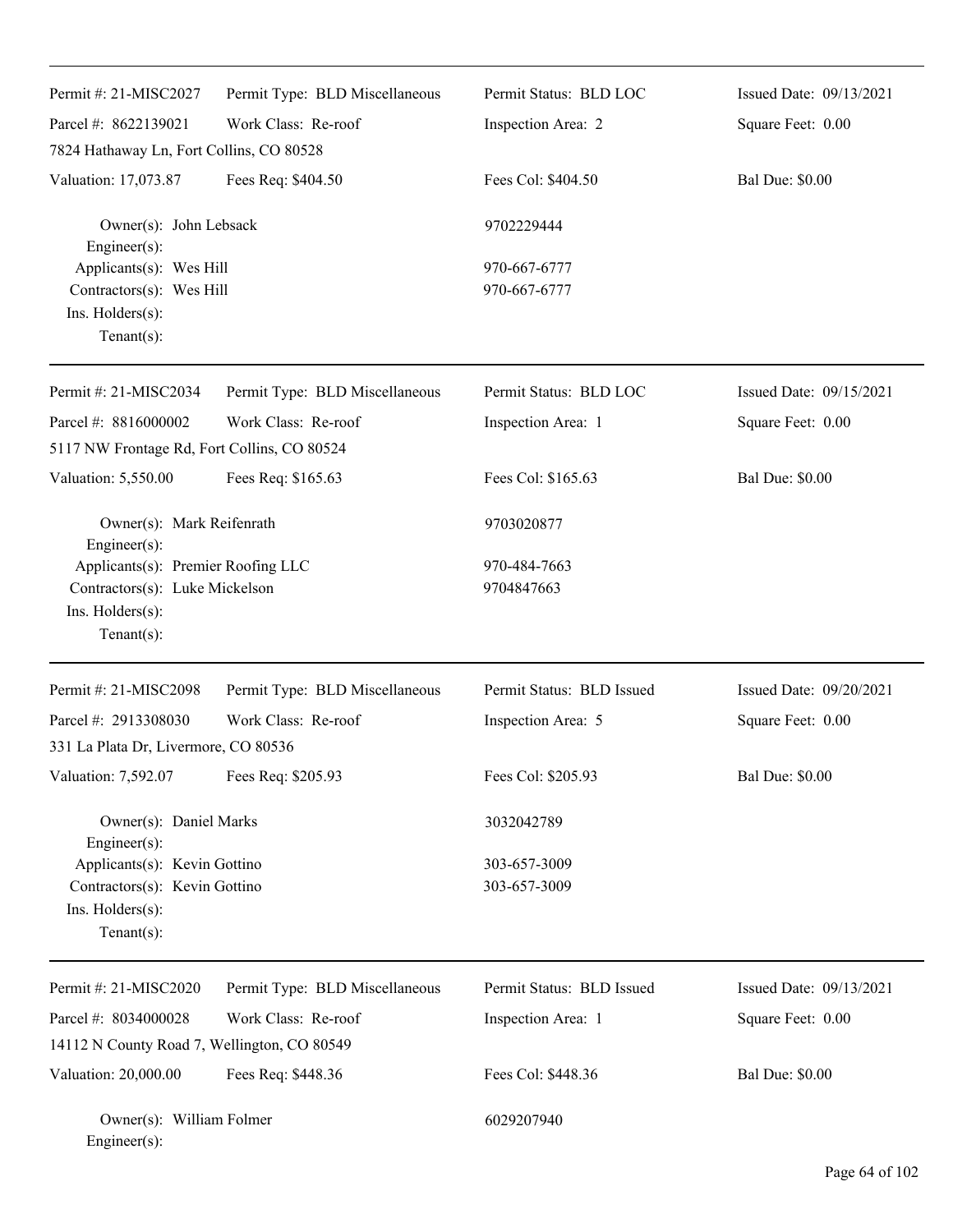| Permit #: 21-MISC1985                     | Permit Type: BLD Miscellaneous | Permit Status: BLD LOC    | Issued Date: 09/08/2021 |  |
|-------------------------------------------|--------------------------------|---------------------------|-------------------------|--|
| Parcel #: 9635124013                      | Work Class: Re-roof            | Inspection Area: 2        | Square Feet: 0.00       |  |
| 421 Chestnut Dr, Loveland, CO 80538       |                                |                           |                         |  |
| Valuation: 6,882.11                       | Fees Req: \$187.04             | Fees Col: \$187.04        | <b>Bal Due: \$0.00</b>  |  |
| Owner(s): Kathryn Beadell<br>Engineer(s): |                                | 9702901798                |                         |  |
| Applicants(s): Wes Hill                   |                                | 970-667-6777              |                         |  |
| Contractors(s): Wes Hill                  |                                | 970-667-6777              |                         |  |
| Ins. Holders(s):<br>Tenant $(s)$ :        |                                |                           |                         |  |
| Permit #: 21-MISC2159                     | Permit Type: BLD Miscellaneous | Permit Status: BLD LOC    | Issued Date: 09/27/2021 |  |
| Parcel #: 9829326018                      | Work Class: Re-roof            | Inspection Area: 1        | Square Feet: 0.00       |  |
| 3298 Mcconnell Dr, Laporte, CO 80535      |                                |                           |                         |  |
| Valuation: 8,067.78                       | Fees Req: \$223.90             | Fees Col: \$223.90        | <b>Bal Due: \$0.00</b>  |  |
| Owner(s): Kayla LLC<br>Engineer(s):       |                                |                           |                         |  |
| Applicants(s): Daniel Paull               |                                | 3038810200                |                         |  |
| Contractors(s): Daniel Paull              |                                | 3038810200                |                         |  |
| Ins. Holders(s):<br>Tenant $(s)$ :        |                                |                           |                         |  |
| Permit #: 21-MISC1984                     | Permit Type: BLD Miscellaneous | Permit Status: BLD Issued | Issued Date: 09/13/2021 |  |
| Parcel #: 8614317008                      | Work Class: Re-roof            | Inspection Area: 2        | Square Feet: 0.00       |  |
| 5137 Augusta Ct, Fort Collins, CO 80528   |                                |                           |                         |  |
| Valuation: 13,500.00                      | Fees Req: \$325.95             | Fees Col: \$325.95        | <b>Bal Due: \$0.00</b>  |  |
| Owner(s): Norman Pimentel<br>Engineer(s): |                                | 9704816067                |                         |  |
| Applicants(s): Expert Exteriors           |                                | 303-960-2783              |                         |  |
| Contractors(s): Josh Lucero               |                                | 303-960-2783              |                         |  |
| Ins. Holders(s):<br>Tenant $(s)$ :        |                                |                           |                         |  |
| Permit #: 21-MISC2036                     | Permit Type: BLD Miscellaneous | Permit Status: BLD LOC    | Issued Date: 09/13/2021 |  |
| Parcel #: 8816000008                      | Work Class: Re-roof            | Inspection Area: 1        | Square Feet: 0.00       |  |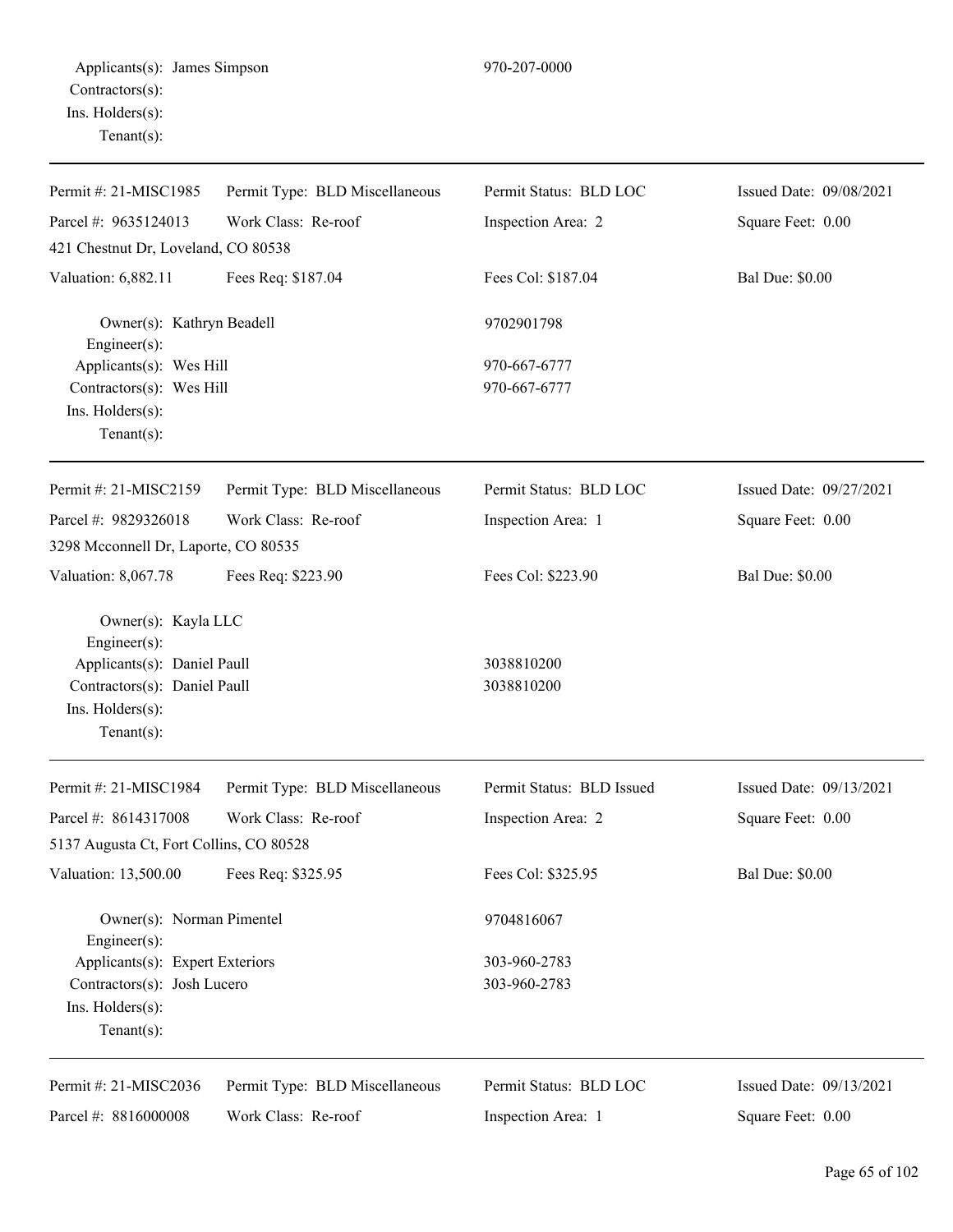5137 NW Frontage Rd, Fort Collins, CO 80524 Valuation: 4,000.00 Fees Req: \$127.29 Fees Col: \$127.29 Bal Due: \$0.00 Owner(s): Mark Reifenrath 9703020877 Engineer(s): Applicants(s): Premier Roofing LLC 970-484-7663 Contractors(s): Luke Mickelson 9704847663 Ins. Holders(s): Tenant(s): Permit #: 21-MISC1969 Parcel #: 9427210702 Permit Type: BLD Miscellaneous Work Class: Re-roof Permit Status: BLD LOC Inspection Area: 3 Issued Date: 09/07/2021 Square Feet: 0.00 1915 W County Road 6, Berthoud, CO 80513 Valuation: 17,015.00 Fees Req: \$404.28 Fees Col: \$404.28 Bal Due: \$0.00 Owner(s): Kenneth Locke Engineer(s): Applicants(s): Ryan Burke 7203609316 Contractors(s): Ryan Burke 7203609316 Ins. Holders(s): Tenant(s): Permit #: 21-MISC2169 Parcel #: 8723005702 Permit Type: BLD Miscellaneous Work Class: Re-roof Permit Status: BLD Issued Inspection Area: 2 Issued Date: 09/28/2021 Square Feet: 0.00 2301 S County Road 3e, Fort Collins, CO 80525 Valuation: 768.96 Fees Req: \$54.72 Fees Col: \$54.72 Bal Due: \$0.00 Owner(s): Brian Rainbolt 9702196938 Engineer(s): Applicants(s): Wes Hill 970-667-6777 Contractors(s): Wes Hill 970-667-6777 Ins. Holders(s): Tenant(s): Permit #: 21-MISC2158 Parcel #: 9613309009 Permit Type: BLD Miscellaneous Work Class: Re-roof Permit Status: BLD Issued Inspection Area: 2 Issued Date: 09/27/2021 Square Feet: 0.00 101 Victoria Dr, Fort Collins, CO 80525 Valuation: 1,500.00 Fees Req: \$67.96 Fees Col: \$67.96 Bal Due: \$0.00 Owner(s): Louis Costy 9706228804 Engineer(s): Applicants(s): Louis Costy 9706228804 Contractors(s): Ins. Holders(s):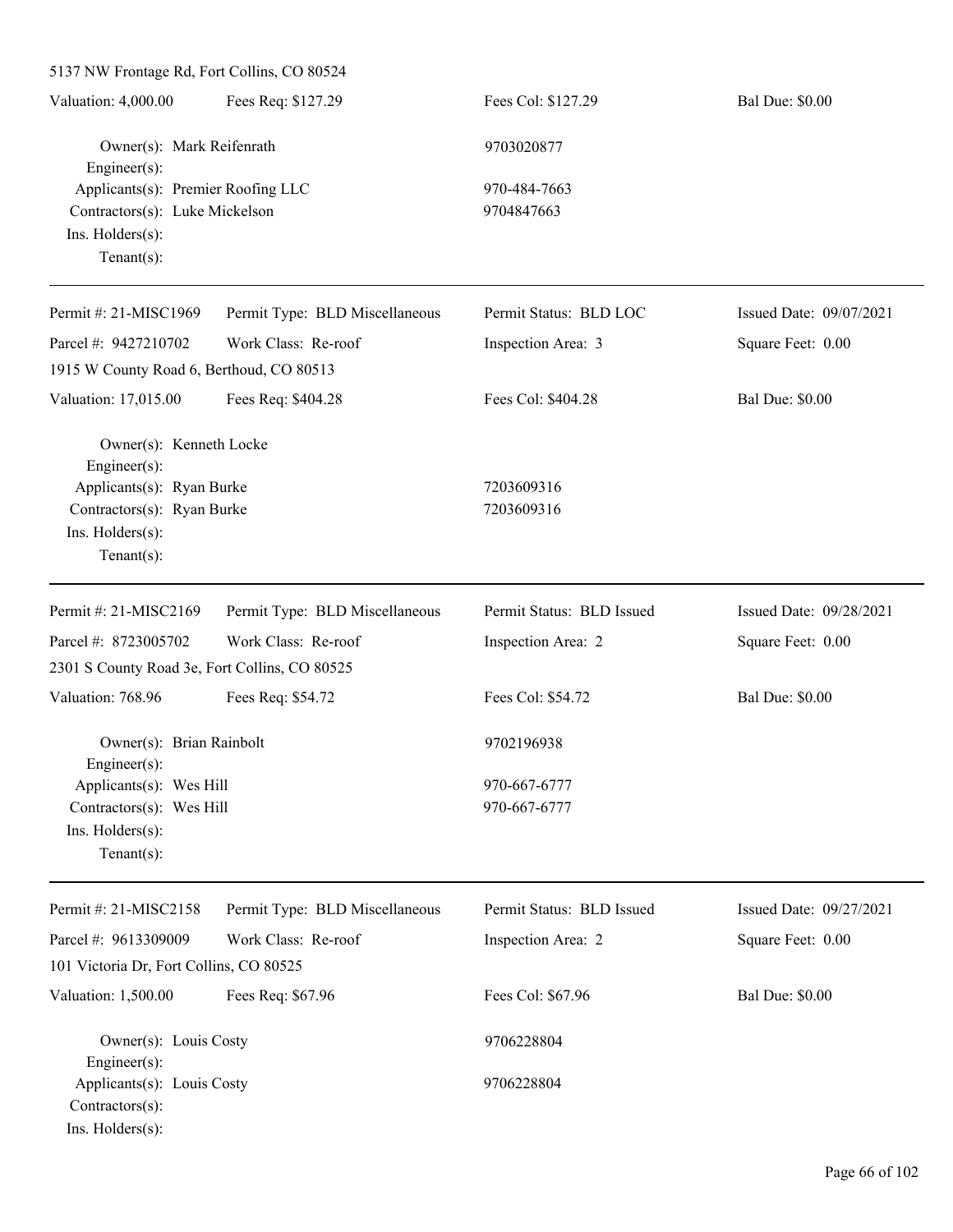| Permit #: 21-MISC2119                                        | Permit Type: BLD Miscellaneous           | Permit Status: BLD Issued | Issued Date: 09/23/2021 |
|--------------------------------------------------------------|------------------------------------------|---------------------------|-------------------------|
| Parcel #: 8021000004                                         | Work Class: Re-roof                      | Inspection Area: 1        | Square Feet: 0.00       |
| 15721 N County Road 7, Wellington, CO 80549                  |                                          |                           |                         |
| Valuation: 19,673.71                                         | Fees Req: \$447.02                       | Fees Col: \$447.02        | <b>Bal Due: \$0.00</b>  |
| Owner(s): Chad Zadina<br>Engineer(s):                        |                                          |                           |                         |
| Applicants(s): Kristopher Wagner                             |                                          | 7205523321                |                         |
| Contractors(s): Kristopher Wagner<br>Ins. $H$ olders $(s)$ : |                                          | 7205523321                |                         |
| $Tenant(s)$ :                                                |                                          |                           |                         |
| Permit #: 21-MISC1998                                        | Permit Type: BLD Miscellaneous           | Permit Status: BLD Issued | Issued Date: 09/09/2021 |
| Parcel #: 9635108001                                         | Work Class: Re-roof                      | Inspection Area: 2        | Square Feet: 0.00       |
| 5201 Beryl Ln, Loveland, CO 80538                            |                                          |                           |                         |
| Valuation: 14,859.31                                         | Fees Req: \$347.46                       | Fees Col: \$347.46        | <b>Bal Due: \$0.00</b>  |
| Owner(s): Veryl Hays<br>Engineer(s):                         |                                          | 9702175448                |                         |
| Applicants(s): Kristopher Wagner                             |                                          | 7205523321                |                         |
| Contractors(s): Kristopher Wagner                            |                                          | 7205523321                |                         |
| Ins. Holders(s):                                             |                                          |                           |                         |
| $Tenant(s)$ :                                                |                                          |                           |                         |
| Permit #: 21-MISC2072                                        | Permit Type: BLD Miscellaneous           | Permit Status: BLD LOC    | Issued Date: 09/16/2021 |
| Parcel #: 3525263702                                         | Work Class: Re-roof                      | Inspection Area: 4        | Square Feet: 0.00       |
| 334 Rockridge Rd, Estes Park, CO 80517                       |                                          |                           |                         |
| Valuation: 14,732.00                                         | Fees Req: \$346.94                       | Fees Col: \$346.94        | <b>Bal Due: \$0.00</b>  |
| Engineer(s):                                                 | Owner(s): * Lee Joseph J Residuary Trust |                           |                         |
| Applicants(s): Bryce Howard                                  |                                          |                           |                         |
| Contractors(s): Dan Banjo                                    |                                          | 303-443-4646              |                         |
| Ins. Holders(s):<br>$Tenant(s)$ :                            |                                          |                           |                         |
|                                                              |                                          |                           |                         |
| Permit #: 21-MISC2001                                        | Permit Type: BLD Miscellaneous           | Permit Status: BLD LOC    | Issued Date: 09/09/2021 |
| Parcel #: 8802406013                                         | Work Class: Re-roof                      | Inspection Area: 1        | Square Feet: 0.00       |
| 5715 Dakota Ct, Wellington, CO 80549                         |                                          |                           |                         |
| Valuation: 12,600.00                                         | Fees Req: \$306.29                       | Fees Col: \$306.29        | <b>Bal Due: \$0.00</b>  |

Tenant(s):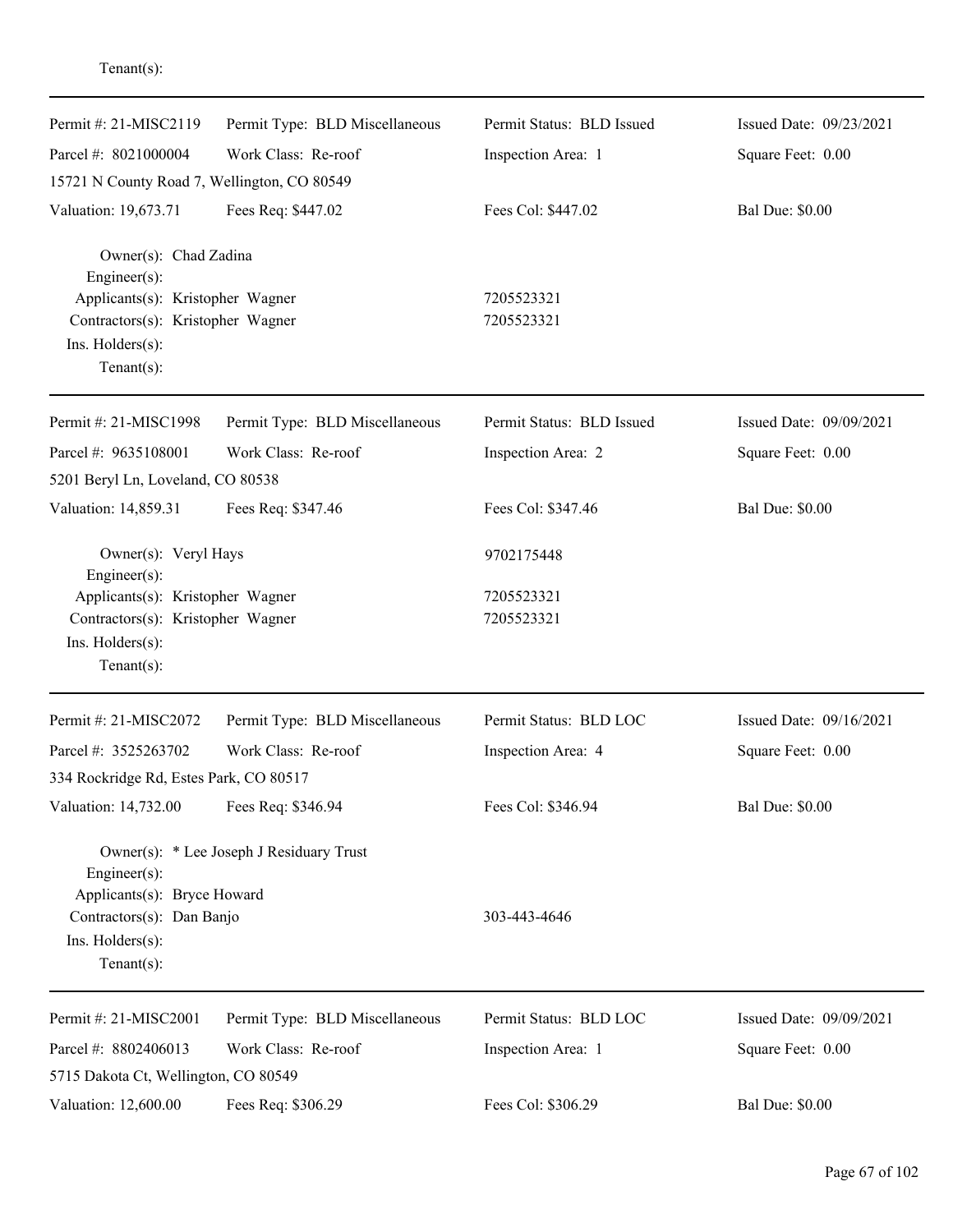| Owner(s): Catherine Lynch                                                                                                 |                                | $(970)$ 568-9648             |                         |
|---------------------------------------------------------------------------------------------------------------------------|--------------------------------|------------------------------|-------------------------|
| $Engineering(s)$ :<br>Applicants(s): James Simpson<br>Contractors(s): James Simpson<br>Ins. Holders(s):<br>Tenant $(s)$ : |                                | 970-207-0000<br>970-207-0000 |                         |
| Permit #: 21-MISC2019                                                                                                     | Permit Type: BLD Miscellaneous | Permit Status: BLD LOC       | Issued Date: 09/13/2021 |
| Parcel #: 9819206003                                                                                                      | Work Class: Re-roof            | Inspection Area: 1           | Square Feet: 0.00       |
| 4913 Pueblo Dr, Laporte, CO 80535                                                                                         |                                |                              |                         |
| Valuation: 13,709.60                                                                                                      | Fees Req: \$326.80             | Fees Col: \$326.80           | <b>Bal Due: \$0.00</b>  |
| Owner(s): Bob Behrends<br>$Engineer(s)$ :                                                                                 | Sherry Cooper                  | 970-395-0406                 |                         |
| Applicants(s): Bob Behrends Roofing LLC<br>Contractors(s):<br>Ins. $H$ olders $(s)$ :<br>Tenant $(s)$ :                   | <b>Bob Behrends</b>            | 970-395-0406<br>970-395-0406 |                         |
| Permit #: 21-MISC2021                                                                                                     | Permit Type: BLD Miscellaneous | Permit Status: BLD Issued    | Issued Date: 09/13/2021 |
| Parcel #: 2913407013                                                                                                      | Work Class: Re-roof            | Inspection Area: 5           | Square Feet: 0.00       |
| 1005 Mount Simon Dr, Livermore, CO 80536                                                                                  |                                |                              |                         |
| Valuation: 13,500.00                                                                                                      | Fees Req: \$325.95             | Fees Col: \$325.95           | <b>Bal Due: \$0.00</b>  |
| Owner(s): Monika Finlayson<br>Engineer(s):                                                                                |                                | 8018311448                   |                         |
| Applicants(s): Jimmy Archer                                                                                               |                                | 9706126000                   |                         |
| Contractors(s): Jimmy Archer<br>Ins. Holders(s):<br>Tenant $(s)$ :                                                        |                                | 9706126000                   |                         |
| Permit #: 21-MISC2011                                                                                                     | Permit Type: BLD Miscellaneous | Permit Status: BLD LOC       | Issued Date: 09/15/2021 |
| Parcel #: 3535107005                                                                                                      | Work Class: Re-roof            | Inspection Area: 4           | Square Feet: 0.00       |
| 841 Riverside Dr, Estes Park, CO 80517                                                                                    |                                |                              |                         |
| Valuation: 25,200.00                                                                                                      | Fees Req: \$560.94             | Fees Col: \$560.94           | <b>Bal Due: \$0.00</b>  |
| Owner(s): Charles Garfinkel<br>Engineer(s):<br>Applicants(s): Karrla Hutton                                               |                                | 7132493446                   |                         |
| Contractors(s): Scott Krenning<br>Ins. Holders(s):<br>Tenant $(s)$ :                                                      |                                | 9705996196                   |                         |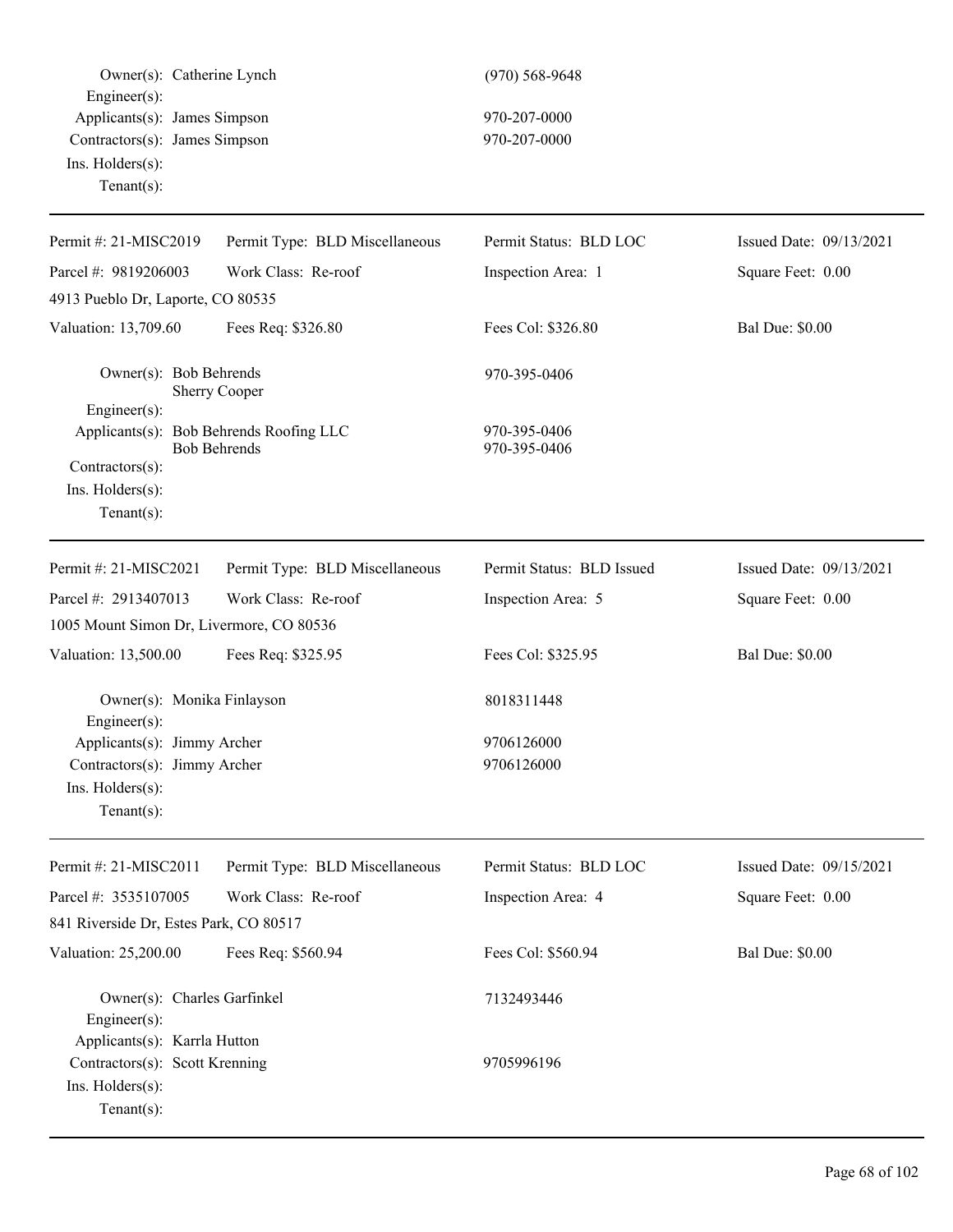| Permit #: 21-MISC2042                                                                                                                                | Permit Type: BLD Miscellaneous | Permit Status: BLD LOC       | Issued Date: 09/14/2021 |  |
|------------------------------------------------------------------------------------------------------------------------------------------------------|--------------------------------|------------------------------|-------------------------|--|
| Parcel #: 8707405023                                                                                                                                 | Work Class: Re-roof            | Inspection Area: 2           | Square Feet: 0.00       |  |
| 305 Airpark Dr, Fort Collins, CO 80524                                                                                                               |                                |                              |                         |  |
| Valuation: 67,708.00                                                                                                                                 | Fees Req: \$1,141.93           | Fees Col: \$1,141.93         | <b>Bal Due: \$0.00</b>  |  |
| Owner(s): Jesse St John<br>$Engineering(s)$ :<br>Applicants(s): Brad Da Vault<br>Contractors(s): Brad Da Vault<br>Ins. Holders(s):<br>Tenant $(s)$ : |                                | 3038293059                   |                         |  |
|                                                                                                                                                      |                                | 970-568-3793<br>970-568-3793 |                         |  |
| Permit #: 21-MISC2030                                                                                                                                | Permit Type: BLD Miscellaneous | Permit Status: BLD Issued    | Issued Date: 09/15/2021 |  |
| Parcel #: 9608000017<br>6360 Gindler Ranch Rd, Fort Collins, CO 80526                                                                                | Work Class: Re-roof            | Inspection Area: 2           | Square Feet: 0.00       |  |
| Valuation: 21,000.00                                                                                                                                 | Fees Req: \$468.40             | Fees Col: \$468.40           | <b>Bal Due: \$0.00</b>  |  |
| <b>MGP</b> Family Trust<br>$Owner(s)$ :<br>$Engineering(s)$ :                                                                                        |                                | 9702820841                   |                         |  |
| Applicants(s): Stonescape Steel Roofing<br>Contractors(s): Erika Girard<br>Ins. Holders(s):<br>Tenant $(s)$ :                                        |                                | 9402317725<br>2142073999     |                         |  |
| Permit #: 21-MISC2190                                                                                                                                | Permit Type: BLD Miscellaneous | Permit Status: BLD Issued    | Issued Date: 09/30/2021 |  |
| Parcel #: 9833000021<br>2601 W County Road 54G, Fort Collins, CO 80524                                                                               | Work Class: Re-roof            | Inspection Area: 1           | Square Feet: 0.00       |  |
| Valuation: 16,887.82 Fees Req: \$387.69                                                                                                              |                                | Fees Col: \$387.69           | <b>Bal Due: \$0.00</b>  |  |
| Owner(s): Raymond Kintzley<br>Engineer $(s)$ :                                                                                                       |                                | 9702190721                   |                         |  |
| Applicants(s): Steve Arends<br>Contractors(s): Steve Arends<br>Ins. Holders(s):<br>Tenant $(s)$ :                                                    |                                | 970-797-2502<br>970-797-2502 |                         |  |
| Permit #: 21-MISC2116                                                                                                                                | Permit Type: BLD Miscellaneous | Permit Status: BLD LOC       | Issued Date: 09/22/2021 |  |
| Parcel #: 9702105002                                                                                                                                 | Work Class: Re-roof            | Inspection Area: 1           | Square Feet: 0.00       |  |
| 336 Westwood Dr, Fort Collins, CO 80524                                                                                                              |                                |                              |                         |  |
| Valuation: 6,600.00                                                                                                                                  | Fees Req: \$185.90             | Fees Col: \$185.90           | <b>Bal Due: \$0.00</b>  |  |
| Owner(s): John Gillenwater<br>Engineer $(s)$ :                                                                                                       |                                | 501-247-5820                 |                         |  |
| Applicants(s): Anchor Roofing LLC                                                                                                                    |                                | 9706926037                   |                         |  |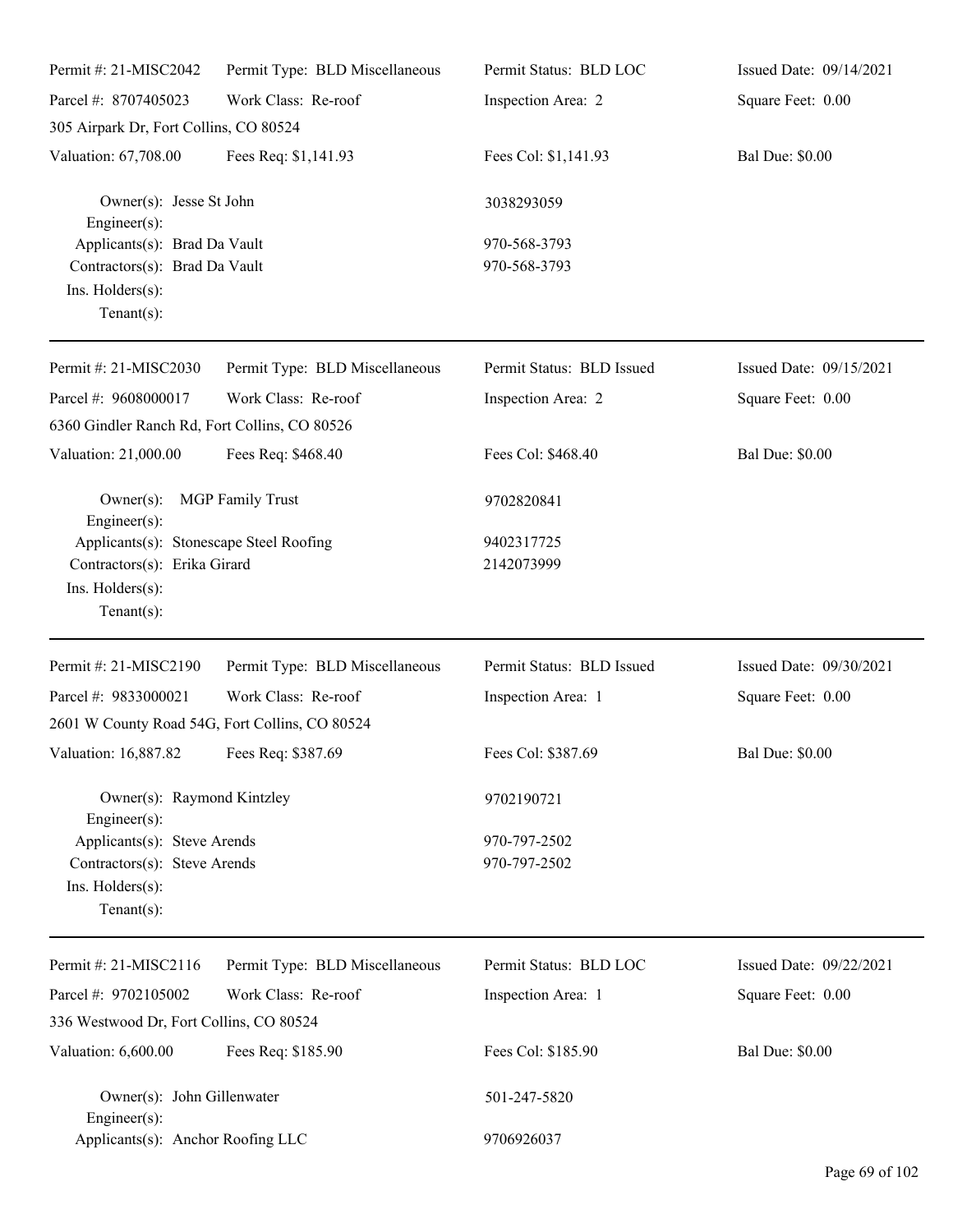| Permit #: 21-MISC2052                                                                                                                           | Permit Type: BLD Miscellaneous | Permit Status: BLD Issued    | Issued Date: 09/15/2021 |  |
|-------------------------------------------------------------------------------------------------------------------------------------------------|--------------------------------|------------------------------|-------------------------|--|
| Parcel #: 9532107002                                                                                                                            | Work Class: Re-roof            | Inspection Area: 3           | Square Feet: 0.00       |  |
| 2910 Ruth Ct, Loveland, CO 80537                                                                                                                |                                |                              |                         |  |
| Valuation: 23,178.25                                                                                                                            | Fees Req: \$525.31             | Fees Col: \$525.31           | <b>Bal Due: \$0.00</b>  |  |
| Owner(s): David Young<br>Engineer(s):<br>Applicants(s): Schroeder Roofing Inc<br>Contractors(s): Wes Hill<br>Ins. Holders(s):<br>Tenant $(s)$ : |                                | 8325342042                   |                         |  |
|                                                                                                                                                 |                                | 970-667-6777<br>970-667-6777 |                         |  |
| Permit #: 21-MISC2172                                                                                                                           | Permit Type: BLD Miscellaneous | Permit Status: BLD LOC       | Issued Date: 09/28/2021 |  |
| Parcel #: 8033000017                                                                                                                            | Work Class: Re-roof            | Inspection Area: 1           | Square Feet: 0.00       |  |
| 14210 N County Road 9, Wellington, CO 80549                                                                                                     |                                |                              |                         |  |
| Valuation: 3,200.00                                                                                                                             | Fees Req: \$124.11             | Fees Col: \$124.11           | <b>Bal Due: \$0.00</b>  |  |
| Owner(s): Nicole Miller<br>Engineer(s):                                                                                                         |                                | 9706900841                   |                         |  |
| Applicants(s): Nicole Miller<br>Contractors(s):<br>Ins. Holders(s):<br>Tenant $(s)$ :                                                           | Daniel Miller                  | 9706900841<br>9704023502     |                         |  |
| Permit #: 21-MISC2070                                                                                                                           | Permit Type: BLD Miscellaneous | Permit Status: BLD LOC       | Issued Date: 09/16/2021 |  |
| Parcel #: 8622317059                                                                                                                            | Work Class: Re-roof            | Inspection Area: 2           | Square Feet: 0.00       |  |
| 8112 Mummy Range Dr, Fort Collins, CO 80528                                                                                                     |                                |                              |                         |  |
| Valuation: 3,000.00                                                                                                                             | Fees Req: \$107.24             | Fees Col: \$107.24           | <b>Bal Due: \$0.00</b>  |  |
| Owner(s): James MacDowell<br>Engineer(s):                                                                                                       |                                | 7206759381                   |                         |  |
| Applicants(s): Rocky Mountain Roofers & Gutters LLC<br>Contractors(s): Jon Freck<br>Ins. Holders(s):<br>Tenant $(s)$ :                          |                                | 970-224-1200<br>970-224-1200 |                         |  |
| Permit #: 21-MISC1939                                                                                                                           | Permit Type: BLD Miscellaneous | Permit Status: BLD LOC       | Issued Date: 09/01/2021 |  |
| Parcel #: 9520405084<br>1204 Elbert Ave, Loveland, CO 80537                                                                                     | Work Class: Re-roof            | Inspection Area: 3           | Square Feet: 0.00       |  |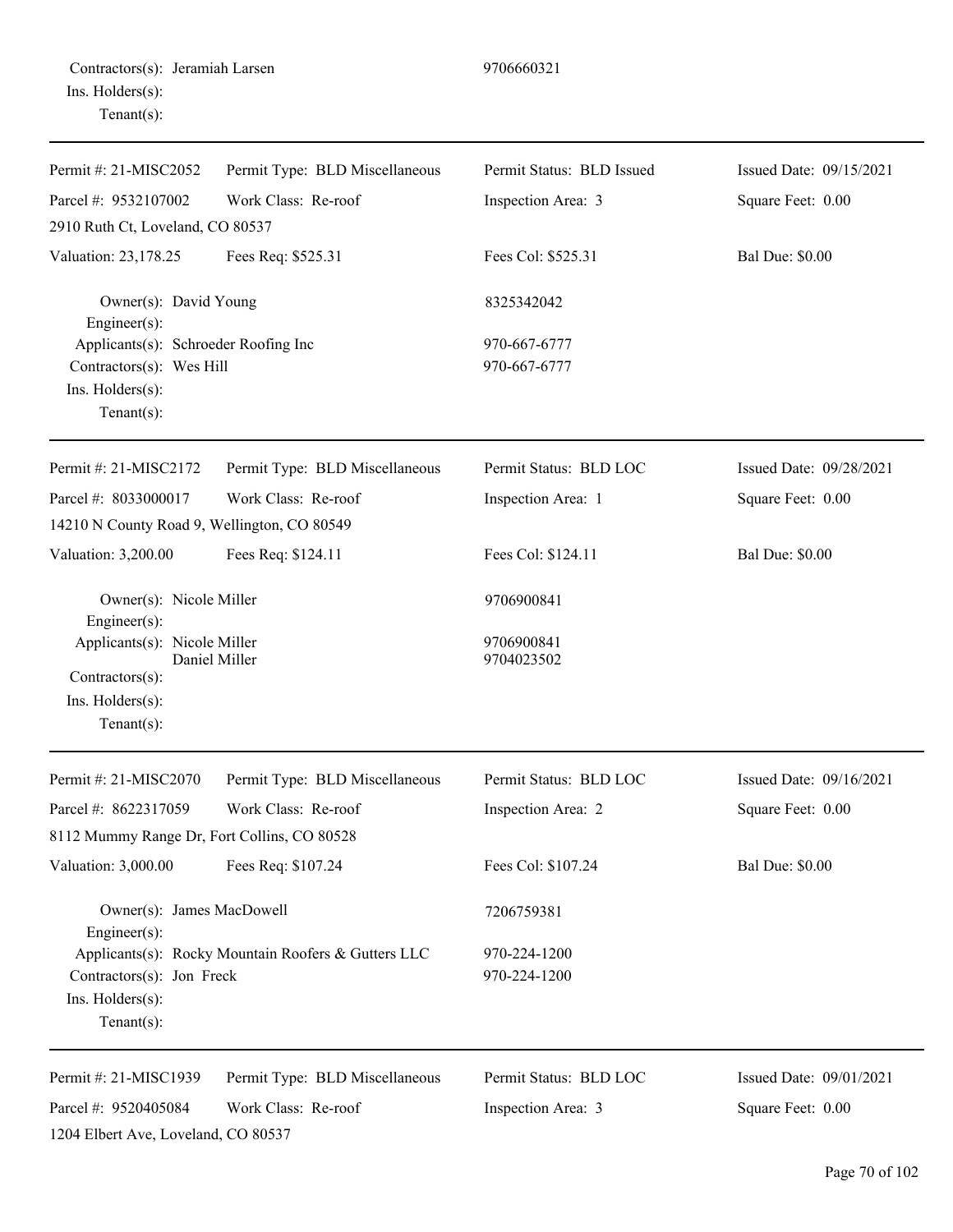| Valuation: 3,200.00                                                                                                                                | Fees Req: \$124.11             | Fees Col: \$124.11           | <b>Bal Due: \$0.00</b>  |
|----------------------------------------------------------------------------------------------------------------------------------------------------|--------------------------------|------------------------------|-------------------------|
| Owner(s): Dale Rine<br>$Engineering(s)$ :<br>Applicants(s): Matthew McPhee<br>Contractors(s): Matthew McPhee<br>Ins. Holders(s):<br>Tenant $(s)$ : |                                | 9702185657                   |                         |
|                                                                                                                                                    |                                | 970-405-0864<br>970-405-0864 |                         |
| Permit #: 21-MISC1955                                                                                                                              | Permit Type: BLD Miscellaneous | Permit Status: BLD LOC       | Issued Date: 09/03/2021 |
| Parcel #: 8622139036                                                                                                                               | Work Class: Re-roof            | Inspection Area: 2           | Square Feet: 0.00       |
| 4848 Crestone Cir, Fort Collins, CO 80528                                                                                                          |                                |                              |                         |
| Valuation: 23,625.00                                                                                                                               | Fees Req: \$527.11             | Fees Col: \$527.11           | <b>Bal Due: \$0.00</b>  |
| Owner(s): Mike Montoya<br>$Engineering(s)$ :                                                                                                       |                                | 7192489307                   |                         |
| Applicants(s): Constantine Anest<br>Contractors(s): Constantine Anest<br>Ins. Holders(s):<br>Tenant $(s)$ :                                        |                                | 3086724455<br>3086724455     |                         |
| Permit #: 21-MISC2050                                                                                                                              | Permit Type: BLD Miscellaneous | Permit Status: BLD LOC       | Issued Date: 09/14/2021 |
| Parcel #: 9635113002<br>304 W 50th St, Loveland, CO 80538                                                                                          | Work Class: Re-roof            | Inspection Area: 2           | Square Feet: 0.00       |
| Valuation: 10,947.00                                                                                                                               | Fees Req: \$267.56             | Fees Col: \$267.56           | <b>Bal Due: \$0.00</b>  |
| Owner(s): Amy Burch<br>$Engineer(s)$ :                                                                                                             |                                | 9702326757                   |                         |
| Applicants(s): Gold Roofing Inc<br>Contractors(s): William Goldsberry Jr<br>Ins. Holders(s):<br>Tenant $(s)$ :                                     |                                | 9708898905<br>970-593-3080   |                         |
| Permit #: 21-MISC2167                                                                                                                              | Permit Type: BLD Miscellaneous | Permit Status: BLD Issued    | Issued Date: 09/28/2021 |
| Parcel #: 3535106013                                                                                                                               | Work Class: Re-roof            | Inspection Area: 4           | Square Feet: 0.00       |
| 1200 Meadow Ln, Estes Park, CO 80517                                                                                                               |                                |                              |                         |
| Valuation: 17,638.00                                                                                                                               | Fees Req: \$406.76             | Fees Col: \$406.76           | <b>Bal Due: \$0.00</b>  |
| Owner(s): * Yeager Family Ventures LLC<br>$Engineering(s)$ :                                                                                       |                                | 8028558887                   |                         |
| Applicants(s): Gold Roofing Inc                                                                                                                    |                                | 9708898905                   |                         |
| Contractors(s): William Goldsberry Jr<br>Ins. Holders(s):<br>Tenant $(s)$ :                                                                        |                                | 970-593-3080                 |                         |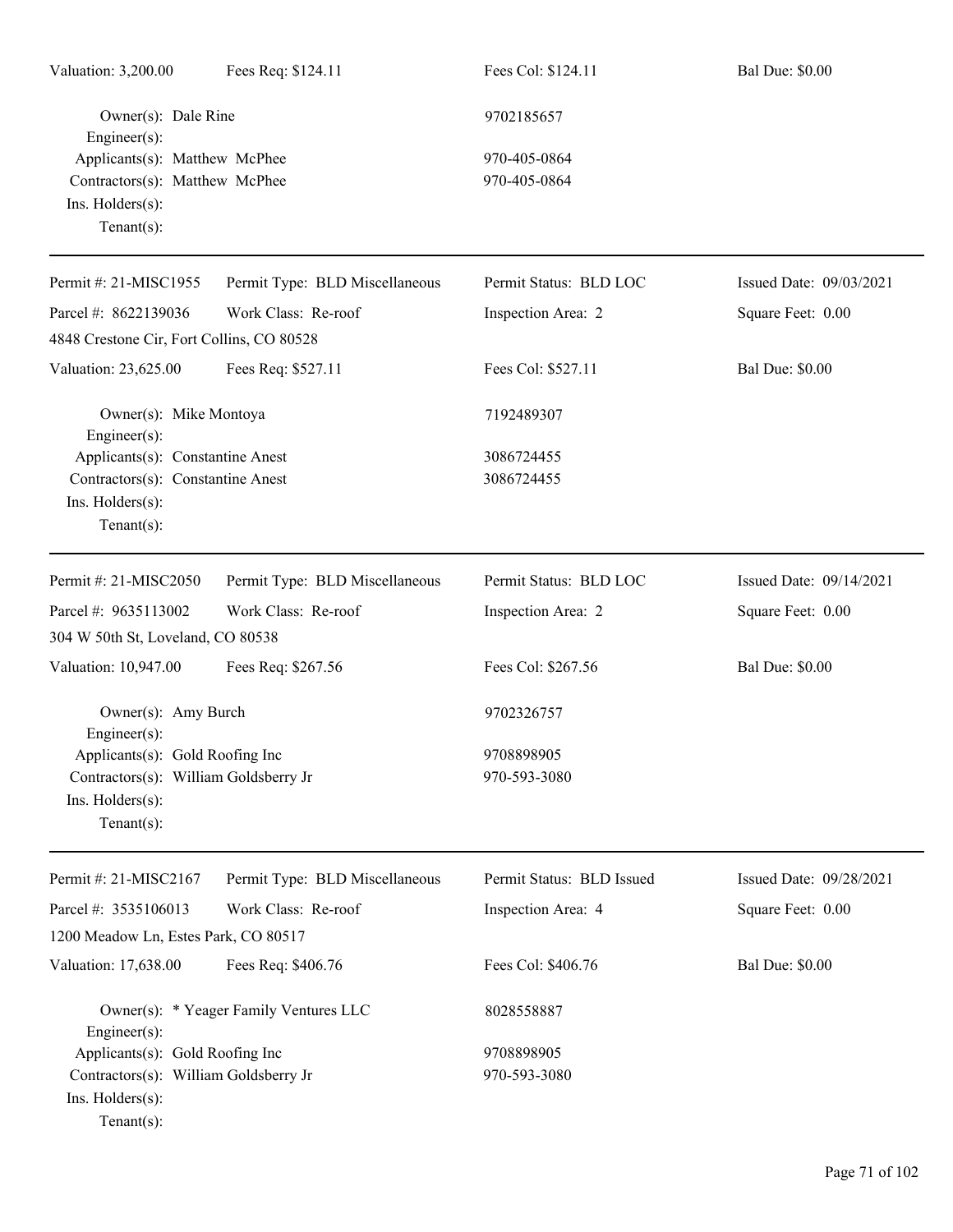| Permit #: 21-MISC2175                                                                                | Permit Type: BLD Miscellaneous | Permit Status: BLD LOC                 | Issued Date: 09/29/2021 |
|------------------------------------------------------------------------------------------------------|--------------------------------|----------------------------------------|-------------------------|
| Parcel #: 9535106001                                                                                 | Work Class: Re-roof            | Inspection Area: 3                     | Square Feet: 0.00       |
| 710 W County Road 16, Loveland, CO 80537                                                             |                                |                                        |                         |
| Valuation: 4,496.40                                                                                  | Fees Req: \$145.35             | Fees Col: \$145.35                     | <b>Bal Due: \$0.00</b>  |
| Owner(s): Charles Rodgers<br>Engineer(s):                                                            |                                | 3039740461                             |                         |
| Applicants(s): Misty Krebs<br>Contractors(s): Misty Krebs<br>$Ins.$ Holders $(s)$ :<br>$Tenant(s)$ : | <b>Bethany Durnbaugh</b>       | 9708884763<br>9708884763<br>9708884763 |                         |
| Permit #: 21-MISC2121                                                                                | Permit Type: BLD Miscellaneous | Permit Status: BLD LOC                 | Issued Date: 09/23/2021 |
| Parcel #: 0422206006<br>312 Mccolm St, Berthoud, CO 80513                                            | Work Class: Re-roof            | Inspection Area: 3                     | Square Feet: 0.00       |
| Valuation: 5,000.00                                                                                  | Fees Req: \$147.36             | Fees Col: \$147.36                     | <b>Bal Due: \$0.00</b>  |
| Owner(s): Kevin Quillen<br>Engineer(s):                                                              |                                | 7209381908                             |                         |
| Applicants(s): Kevin Quillen<br>Contractors(s):<br>Ins. Holders(s):<br>$Tenant(s)$ :                 |                                | 7209381908                             |                         |
| Permit #: 21-MISC2110                                                                                | Permit Type: BLD Miscellaneous | Permit Status: BLD LOC                 | Issued Date: 09/23/2021 |
| Parcel #: 1436205036<br>871 Lake Dr, Lyons, CO 80540                                                 | Work Class: Re-roof            | Inspection Area: 4                     | Square Feet: 0.00       |
| Valuation: 13,500.00                                                                                 | Fees Req: \$325.95             | Fees Col: \$325.95                     | <b>Bal Due: \$0.00</b>  |
| Owner(s): * Rubens/Chapman Trust<br>Engineer(s):                                                     |                                | 3035075214                             |                         |
| Applicants(s): Cassidy Hoffmann<br>Contractors(s):<br>Ins. Holders(s):<br>$Tenant(s)$ :              |                                | 7207371269                             |                         |
| Permit #: 21-MISC2130                                                                                | Permit Type: BLD Miscellaneous | Permit Status: BLD LOC                 | Issued Date: 09/23/2021 |
| Parcel #: 9730407036<br>3412 Minuteman Dr, Fort Collins, CO 80526                                    | Work Class: Re-roof            | Inspection Area: 2                     | Square Feet: 0.00       |
| Valuation: 14,939.63                                                                                 | Fees Req: \$347.77             | Fees Col: \$347.77                     | <b>Bal Due: \$0.00</b>  |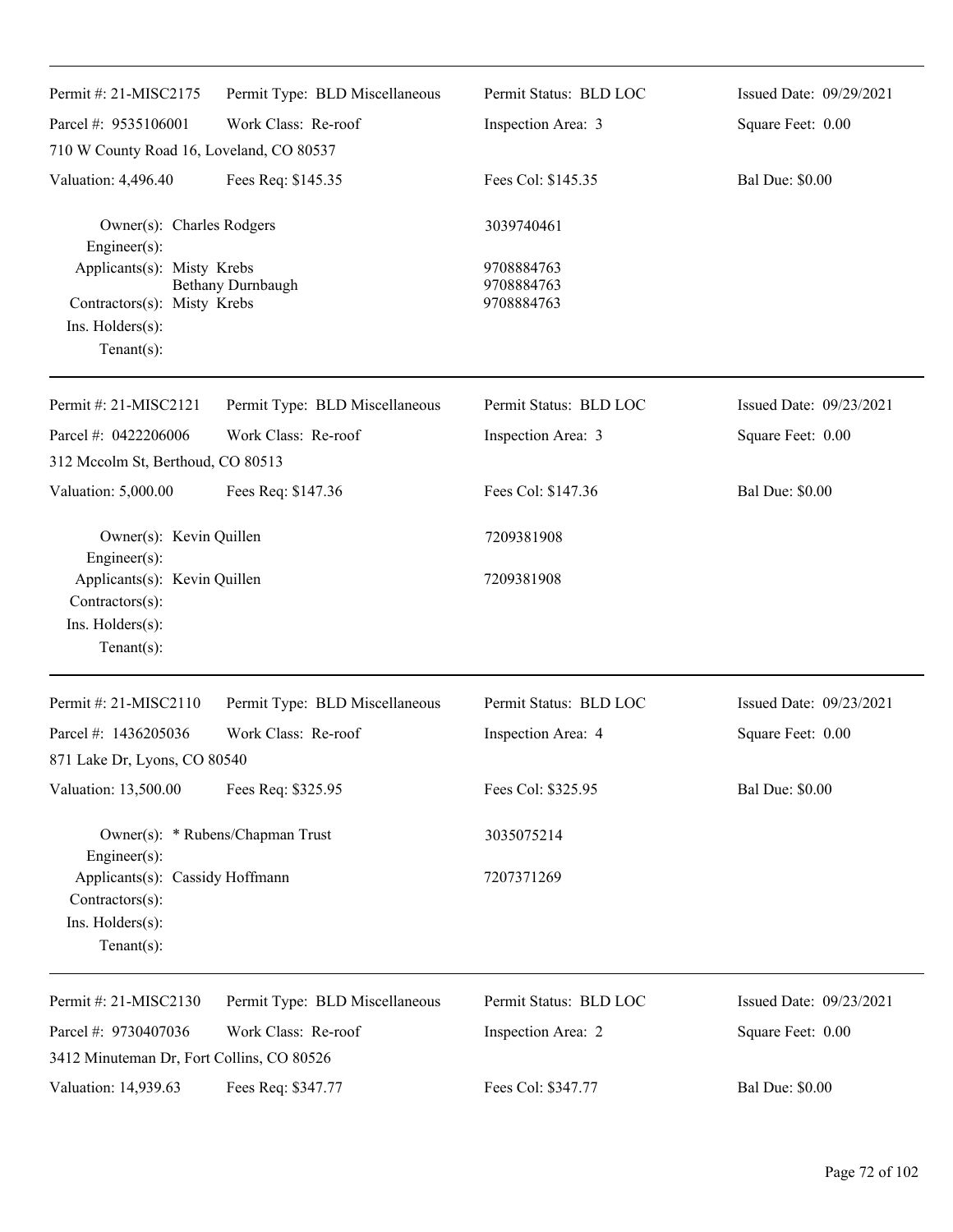| Owner(s): Richard Turley                                                                                                               | Mihran Joyce                                | 9702276509                                   |                         |
|----------------------------------------------------------------------------------------------------------------------------------------|---------------------------------------------|----------------------------------------------|-------------------------|
| $Engineering(s)$ :<br>Applicants(s): Courtney Stoffel<br>Contractors(s): Courtney Stoffel<br>Ins. $H$ olders $(s)$ :<br>Tenant $(s)$ : | Courtney Stoffel                            | 970-888-1699<br>970-888-1699<br>970-888-1699 |                         |
| Permit #: 21-MISC2004                                                                                                                  | Permit Type: BLD Miscellaneous              | Permit Status: BLD LOC                       | Issued Date: 09/09/2021 |
| Parcel #: 8935000013                                                                                                                   | Work Class: Re-roof                         | Inspection Area: 1                           | Square Feet: 0.00       |
| 7702 Iris Hill Ln, Wellington, CO 80549                                                                                                |                                             |                                              |                         |
| Valuation: 7,000.00                                                                                                                    | Fees Req: \$187.51                          | Fees Col: \$187.51                           | <b>Bal Due: \$0.00</b>  |
| Owner(s): Robert Young<br>Engineer(s):                                                                                                 |                                             | 9706312359                                   |                         |
| Applicants(s): Kelly Addington                                                                                                         |                                             | 970-635-1833                                 |                         |
| Contractors(s): Kelly Addington                                                                                                        |                                             | 970-635-1833                                 |                         |
| Ins. Holders(s):                                                                                                                       |                                             |                                              |                         |
| Tenant $(s)$ :                                                                                                                         |                                             |                                              |                         |
| Permit #: 21-MISC2137                                                                                                                  | Permit Type: BLD Miscellaneous              | Permit Status: BLD Issued                    | Issued Date: 09/24/2021 |
| Parcel #: 9535424001                                                                                                                   | Work Class: Re-roof                         | Inspection Area: 3                           | Square Feet: 0.00       |
| 255 42nd St SW A, Loveland, CO 80537                                                                                                   |                                             |                                              |                         |
| Valuation: 113,000.00                                                                                                                  | Fees Req: \$1,690.54                        | Fees Col: \$1,690.54                         | <b>Bal Due: \$0.00</b>  |
| Engineer(s):                                                                                                                           | Owner(s): Flywheel Campion LLC              | 7203522611                                   |                         |
| Applicants(s): Jessica Judd                                                                                                            |                                             | 3177101727                                   |                         |
| Contractors(s): Jessica Judd                                                                                                           |                                             | 3177101727                                   |                         |
| Ins. Holders(s):<br>$Tenant(s)$ :                                                                                                      |                                             |                                              |                         |
| Permit #: 21-MISC2025                                                                                                                  | Permit Type: BLD Miscellaneous              | Permit Status: BLD LOC                       | Issued Date: 09/13/2021 |
| Parcel #: 8927000019                                                                                                                   | Work Class: Re-roof                         | Inspection Area: 1                           | Square Feet: 0.00       |
|                                                                                                                                        | 4318 E County Road 64, Wellington, CO 80549 |                                              |                         |
| Valuation: 7,856.00                                                                                                                    | Fees Req: \$206.97                          | Fees Col: \$206.97                           | <b>Bal Due: \$0.00</b>  |
| Owner(s): Lyle Hilderman<br>Engineer(s):                                                                                               |                                             | 9705683316                                   |                         |
| Applicants(s): Matthew Lucas<br>Contractors(s):<br>Ins. Holders(s):<br>$Tenant(s)$ :                                                   |                                             | 9709882341                                   |                         |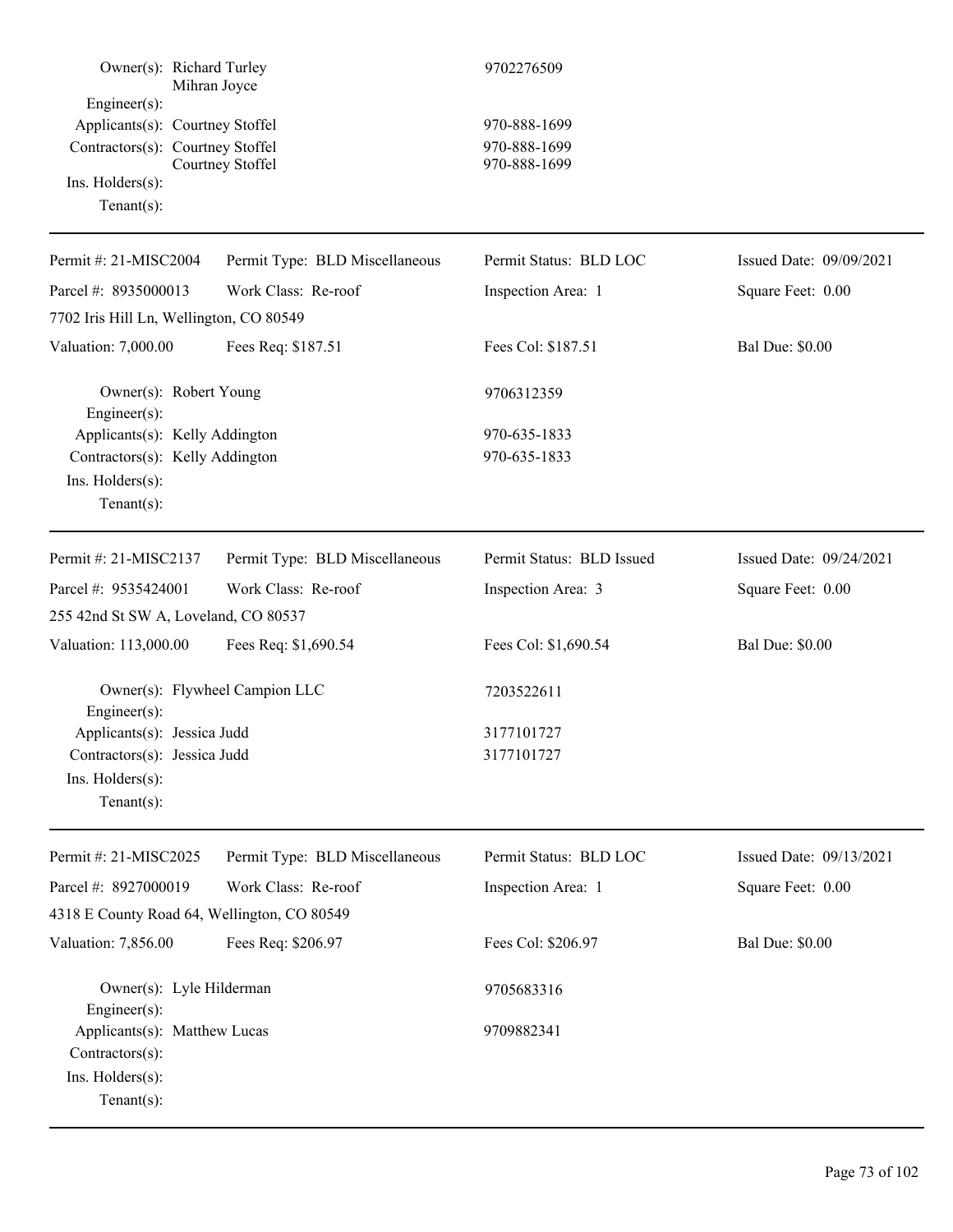| Permit #: 20-RES0571                                                                                                                                                  | Permit Type: BLD Residential | Permit Status: BLD Issued                            | Issued Date: 09/20/2021 |
|-----------------------------------------------------------------------------------------------------------------------------------------------------------------------|------------------------------|------------------------------------------------------|-------------------------|
| Parcel #: 1418000024                                                                                                                                                  | Work Class: Addition         | Inspection Area: 4                                   | Square Feet: 574.00     |
| 9032 E Highway 36, Lyons, CO 80540                                                                                                                                    |                              |                                                      |                         |
| Valuation: 55,420.56                                                                                                                                                  | Fees Req: \$1,772.63         | Fees Col: \$1,772.63                                 | <b>Bal Due: \$0.00</b>  |
| Owner(s): Carolyn Schlaepfer<br>Engineer(s): Michael Todd<br>Applicants(s): Madelyn Schlaepfer<br>Contractors(s): Chris Steadman<br>Ins. Holders(s):<br>$Tenant(s)$ : | Madelyn Schlaepfer           | 2095687256<br>9702147318<br>2095687256<br>9702159027 |                         |
| Permit #: 21-RES0508                                                                                                                                                  | Permit Type: BLD Residential | Permit Status: BLD Issued                            | Issued Date: 09/23/2021 |
| Parcel #: 9507300042                                                                                                                                                  | Work Class: Addition         | Inspection Area: 2                                   | Square Feet: 201.00     |
| 1618 N County Road 23h, Loveland, CO 80537                                                                                                                            |                              |                                                      |                         |
| Valuation: 18,000.00                                                                                                                                                  | Fees Req: \$765.69           | Fees Col: \$765.69                                   | <b>Bal Due: \$0.00</b>  |
| Owner(s): David Baron<br>Engineer(s):                                                                                                                                 |                              | 9709884828                                           |                         |
| Applicants(s): Peter Glaser                                                                                                                                           |                              | 9704001984                                           |                         |
| Contractors(s): Peter Glaser<br>Ins. Holders(s):<br>$Tenant(s)$ :                                                                                                     |                              | 9704001984                                           |                         |
| Permit #: 21-RES0564                                                                                                                                                  | Permit Type: BLD Residential | Permit Status: BLD Issued                            | Issued Date: 09/20/2021 |
| Parcel #: 4936206033                                                                                                                                                  | Work Class: Addition         | Inspection Area: 6                                   | Square Feet: 235.00     |
| 34606 W Highway 14, Bellvue, CO 80512                                                                                                                                 |                              |                                                      |                         |
| Valuation: 4,109.31                                                                                                                                                   | Fees Req: \$276.88           | Fees Col: \$276.88                                   | <b>Bal Due: \$0.00</b>  |
| Owner(s): Gary Emery<br>Engineer(s): Robert Greenwald II<br>Applicants(s): Gary Emery<br>Contractors(s):<br>Ins. Holders(s):<br>$Tenant(s)$ :                         |                              | 9702189485<br>970-667-8010<br>9702189485             |                         |
| Permit #: 21-RES0463                                                                                                                                                  | Permit Type: BLD Residential | Permit Status: BLD Issued                            | Issued Date: 09/23/2021 |
| Parcel #: 1626319013                                                                                                                                                  | Work Class: Addition         | Inspection Area: 4                                   | Square Feet: 600.00     |
| 519 Palisade Mountain Dr, Drake, CO 80515                                                                                                                             |                              |                                                      |                         |
| Valuation: 90,000.00                                                                                                                                                  | Fees Req: \$2,279.46         | Fees Col: \$2,279.46                                 | <b>Bal Due: \$0.00</b>  |
| Owner(s): Bridgette Anderson<br>Engineer(s): Gregory Schmid                                                                                                           |                              | 9704801301<br>970-663-1990                           |                         |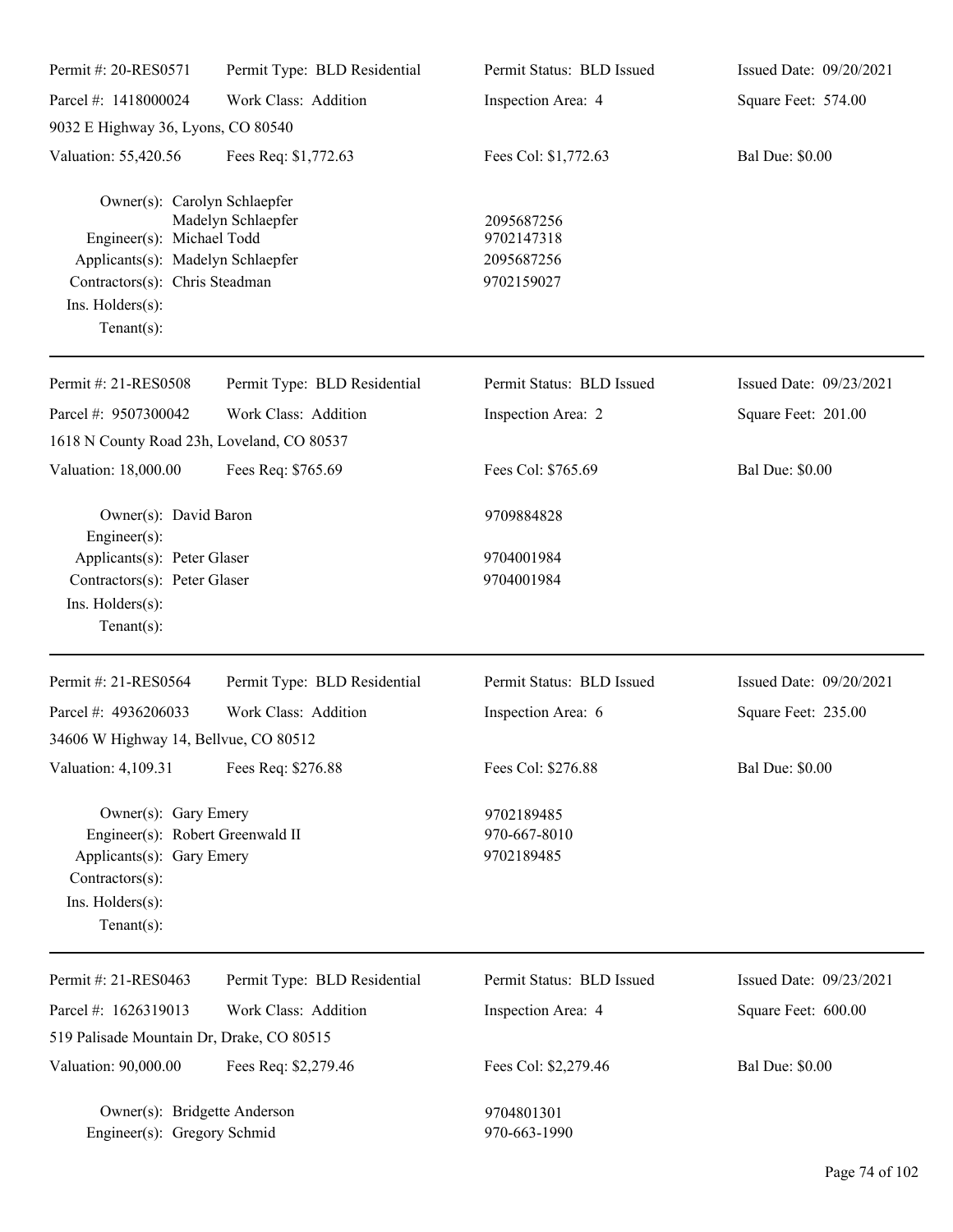| Permit #: 21-RES0452                                                                                                               | Permit Type: BLD Residential | Permit Status: BLD Issued              | Issued Date: 09/02/2021 |
|------------------------------------------------------------------------------------------------------------------------------------|------------------------------|----------------------------------------|-------------------------|
| Parcel #: 9529227016                                                                                                               | Work Class: Addition         | Inspection Area: 3                     | Square Feet: 288.00     |
| 1715 Hitch Wagon Dr, Loveland, CO 80537                                                                                            |                              |                                        |                         |
| Valuation: 15,600.00                                                                                                               | Fees Req: \$577.85           | Fees Col: \$577.85                     | <b>Bal Due: \$0.00</b>  |
| Owner(s): Phil Whitaker<br>Engineer(s):                                                                                            |                              | 9706692196                             |                         |
| Applicants(s): Jordin Schwettman<br>Contractors(s): Tad Bjorlie<br>Ins. Holders(s):<br>$Tenant(s)$ :                               |                              | 9704024070<br>970-663-2868             |                         |
| Permit #: 21-RES0393                                                                                                               | Permit Type: BLD Residential | Permit Status: BLD Issued              | Issued Date: 09/28/2021 |
| Parcel #: 9508106108                                                                                                               | Work Class: Addition         | Inspection Area: 2                     | Square Feet: 969.00     |
| 2200 Morning Dr, Loveland, CO 80538                                                                                                |                              |                                        |                         |
| Valuation: 65,000.00                                                                                                               | Fees Req: \$1,730.79         | Fees Col: \$1,730.79                   | <b>Bal Due: \$0.00</b>  |
| $Owner(s)$ :<br>Engineer(s): Steven Norton<br>Applicants(s): David Roglin<br>Contractors(s):<br>Ins. Holders(s):<br>Tenant $(s)$ : | Weiner-Roglin Family Trust   | 8058075190<br>7204080119<br>8058075190 |                         |
| Permit #: 21-RES0541                                                                                                               | Permit Type: BLD Residential | Permit Status: BLD LOC                 | Issued Date: 09/03/2021 |
| Parcel #: 8715000005                                                                                                               | Work Class: Addition         | Inspection Area: 2                     | Square Feet: 196.00     |
| 4390 Quest Dr, Fort Collins, CO 80524                                                                                              |                              |                                        |                         |
| Valuation: 7,500.00                                                                                                                | Fees Req: \$362.72           | Fees Col: \$362.72                     | <b>Bal Due: \$0.00</b>  |
| Owner(s): Sharon Ward<br>Engineer(s):                                                                                              |                              | 9702183806                             |                         |
| Applicants(s): Champion Window<br>Contractors(s): Vince Heuer<br>$Ins.$ Holders $(s)$ :<br>Tenant $(s)$ :                          | Vince Heuer                  | 9706120811<br>7202184999<br>7202184999 |                         |
| Permit #: 21-RES0418                                                                                                               | Permit Type: BLD Residential | Permit Status: BLD Issued              | Issued Date: 09/23/2021 |
| Parcel #: 9826127008                                                                                                               | Work Class: Addition         | Inspection Area: 1                     | Square Feet: 192.00     |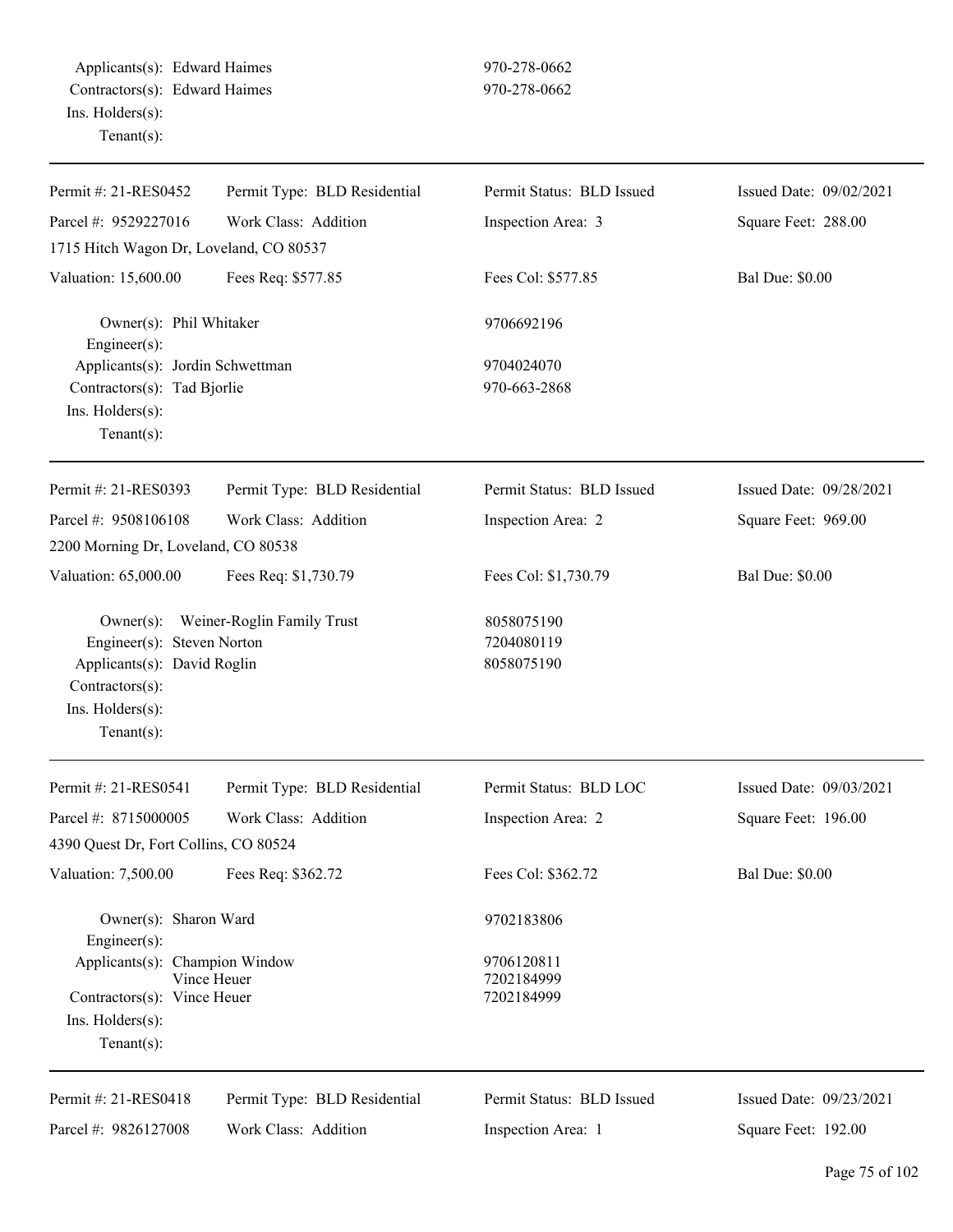| Valuation: 100,000.00                                                                                                                                             | Fees Req: \$2,274.96                           | Fees Col: \$2,274.96                                                   | <b>Bal Due: \$0.00</b>  |
|-------------------------------------------------------------------------------------------------------------------------------------------------------------------|------------------------------------------------|------------------------------------------------------------------------|-------------------------|
| Owner(s): Kristin Bohlender<br>Engineer(s): Wyatt Knutson<br>Applicants(s): Corey McCormick<br>Contractors(s): Keira Harkin<br>Ins. Holders(s):<br>Tenant $(s)$ : | Gary Bohlender                                 | 9702195080<br>9702195080<br>970-472-6255<br>9707753734<br>970-617-8983 |                         |
| Permit #: 21-RES0582                                                                                                                                              | Permit Type: BLD Residential                   | Permit Status: BLD Issued                                              | Issued Date: 09/15/2021 |
| Parcel #: 9535300047                                                                                                                                              | Work Class: Addition                           | Inspection Area: 3                                                     | Square Feet: 0.00       |
| 3905 Candle St, Loveland, CO 80537                                                                                                                                |                                                |                                                                        |                         |
| Valuation: 44,864.00                                                                                                                                              | Fees Req: \$1,266.08                           | Fees Col: \$1,266.08                                                   | <b>Bal Due: \$0.00</b>  |
| Owner(s): * SVII AMATO Trust<br>Engineer(s):                                                                                                                      | Sam Amato                                      | 970-222-5944<br>9702225944                                             |                         |
| Applicants(s): Kelly Farris<br>Contractors(s):<br>Ins. Holders(s):<br>Tenant $(s)$ :                                                                              |                                                | 3035015007                                                             |                         |
| Permit #: 20-RES0350                                                                                                                                              | Permit Type: BLD Residential                   | Permit Status: BLD Issued                                              | Issued Date: 09/21/2021 |
| Parcel #: 0419205032                                                                                                                                              | Work Class: Addition                           | Inspection Area: 4                                                     | Square Feet: 1,793.00   |
| 1050 Sunrise Dr, Lyons, CO 80540                                                                                                                                  |                                                |                                                                        |                         |
| Valuation: 86,932.62                                                                                                                                              | Fees Req: \$4,310.87                           | Fees Col: \$4,310.87                                                   | <b>Bal Due: \$0.00</b>  |
| Owner(s): Stephanie Sears<br>Engineer(s):                                                                                                                         |                                                | 7203085139                                                             |                         |
| Applicants(s): Stephanie Sears<br>Contractors(s): Michael Aldrich<br>Ins. Holders(s):<br>Tenant $(s)$ :                                                           | John Bostron<br>Michael Aldrich<br>Joe Niemuth | 7203085139<br>9705206696<br>9704814341<br>9702140946<br>9704814341     |                         |
| Permit #: 21-RES0587                                                                                                                                              | Permit Type: BLD Residential                   | Permit Status: BLD COC                                                 | Issued Date: 09/21/2021 |
| Parcel #: 2522100024                                                                                                                                              | Work Class: Alteration                         | Inspection Area: 4                                                     |                         |
| 102 Big Pine Ln, Drake, CO 80515                                                                                                                                  |                                                |                                                                        | Square Feet: 921.00     |
|                                                                                                                                                                   |                                                |                                                                        |                         |
| Valuation: 15,039.84                                                                                                                                              | Fees Req: \$1,024.27                           | Fees Col: \$1,024.27                                                   | <b>Bal Due: \$0.00</b>  |
| Owner(s): Fredrick Heiden<br>Engineer(s):                                                                                                                         |                                                | 4026948710                                                             |                         |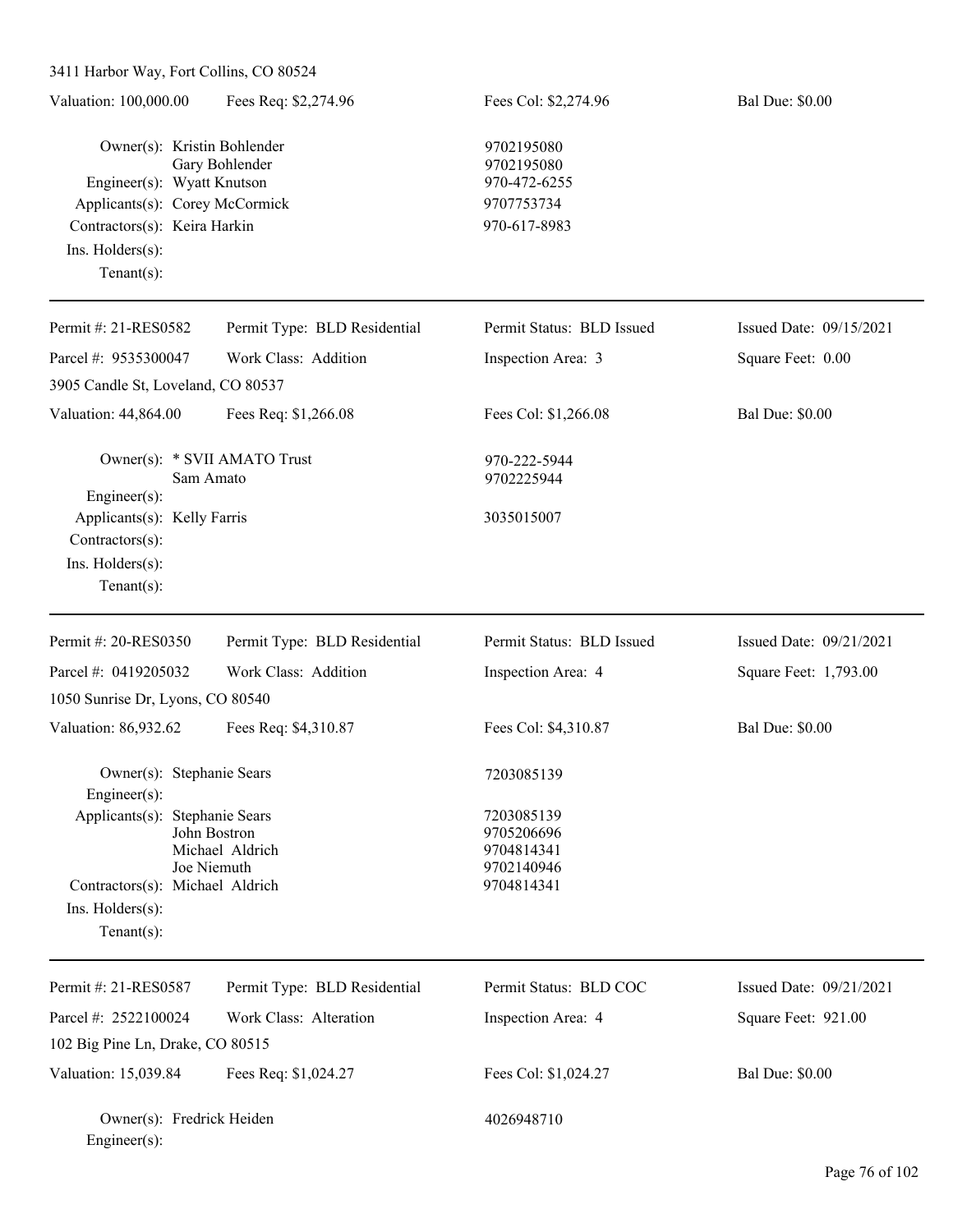Applicants(s): Fredrick Heiden 4026948710 Mike Richardson 9702152722 Contractors(s): Ins. Holders(s): Tenant(s):

| Permit #: 21-RES0556                          | Permit Type: BLD Residential        | Permit Status: BLD COC    | Issued Date: 09/13/2021 |
|-----------------------------------------------|-------------------------------------|---------------------------|-------------------------|
| Parcel #: 9517200056                          | Work Class: Alteration              | Inspection Area: 3        | Square Feet: 23.00      |
| 4928 W Eisenhower Blvd, Loveland, CO 80537    |                                     |                           |                         |
| Valuation: 1,139.88                           | Fees Req: \$195.96                  | Fees Col: \$195.96        | <b>Bal Due: \$0.00</b>  |
| Owner(s): Michelle Dolinar<br>Engineer(s):    |                                     | 4123703728                |                         |
| Applicants(s): Michael Hull                   |                                     | 970-218-5034              |                         |
| Contractors(s): Michael Hull                  |                                     | 970-218-5034              |                         |
| Ins. Holders(s):                              |                                     |                           |                         |
| Tenant $(s)$ :                                |                                     |                           |                         |
| Permit #: 21-RES0581                          | Permit Type: BLD Residential        | Permit Status: BLD Issued | Issued Date: 09/09/2021 |
| Parcel #: 3401421015                          | Work Class: Alteration              | Inspection Area: 4        | Square Feet: 250.00     |
| 911 Ramshorn Dr, Estes Park, CO 80517         |                                     |                           |                         |
| Valuation: 38,285.00                          | Fees Req: \$1,266.96                | Fees Col: \$1,266.96      | <b>Bal Due: \$0.00</b>  |
| Engineer(s):                                  | Owner(s): Whites Mountain House LLC | 8184307111                |                         |
| Applicants(s): Stuart Weniger                 |                                     | 3162070323                |                         |
| Contractors(s): Michael Kingswood             |                                     | 970-586-6551              |                         |
| Ins. Holders(s):                              |                                     |                           |                         |
| Tenant $(s)$ :                                |                                     |                           |                         |
| Permit #: 21-RES0465                          | Permit Type: BLD Residential        | Permit Status: BLD LOC    | Issued Date: 07/26/2021 |
| Parcel #: 0511000016                          | Work Class: Alteration              | Inspection Area: 2        | Square Feet: 587.00     |
| 9019 W Highway 34, Loveland, CO 80537         |                                     |                           |                         |
| Valuation: 0.00                               | Fees Req: \$95.00                   | Fees Col: \$95.00         | <b>Bal Due: \$0.00</b>  |
| Owner(s): Eric Jepsen                         |                                     | 3312085367                |                         |
| Engineer(s):                                  |                                     |                           |                         |
| Applicants(s): Eric Jepsen<br>Contractors(s): |                                     | 3312085367                |                         |
| Ins. Holders(s):                              |                                     |                           |                         |
| Tenant $(s)$ :                                |                                     |                           |                         |
| Permit #: 21-RES0559                          | Permit Type: BLD Residential        | Permit Status: BLD Issued | Issued Date: 09/02/2021 |
| Parcel #: 9407000018                          | Work Class: Alteration              | Inspection Area: 3        | Square Feet: 790.00     |
|                                               |                                     |                           |                         |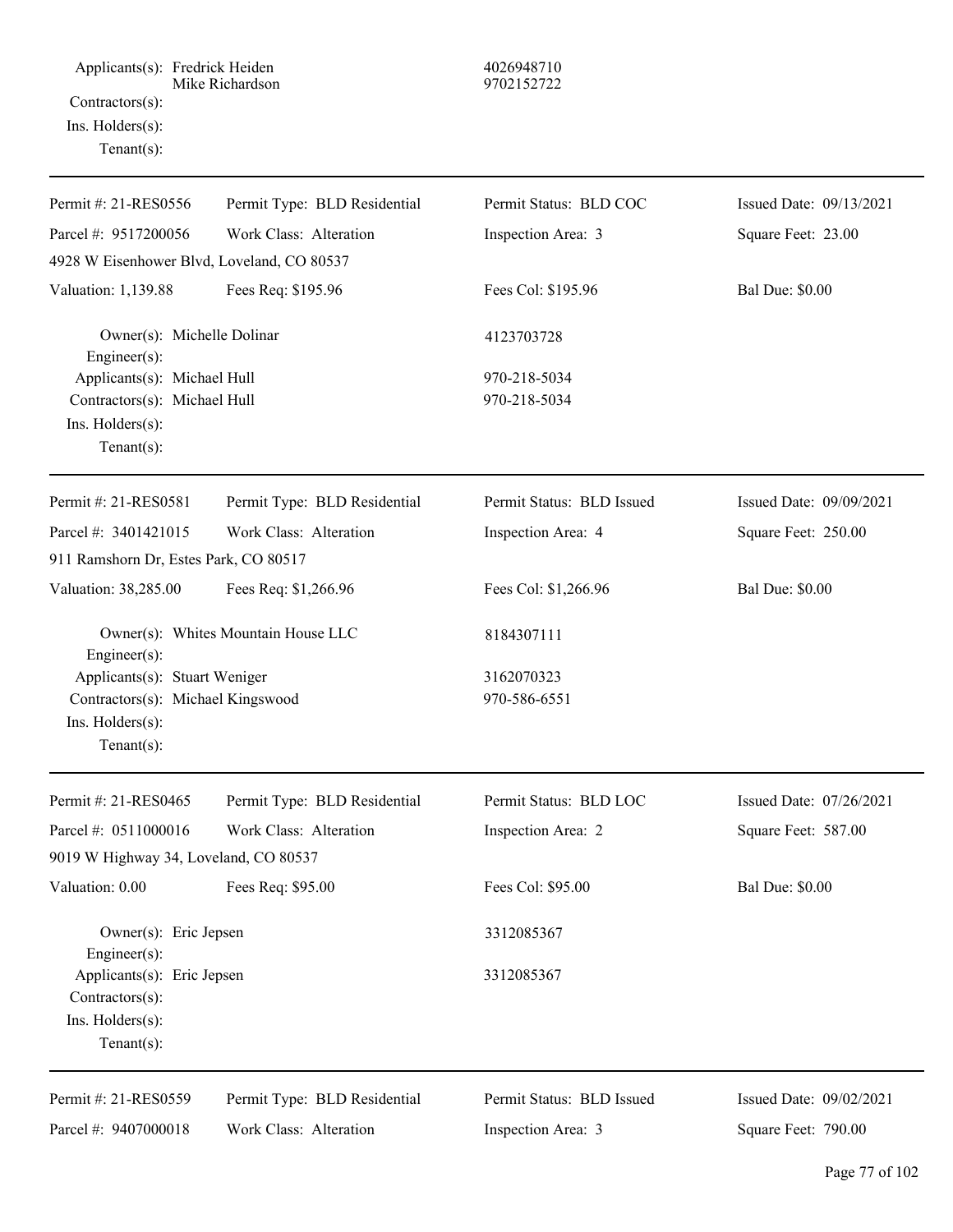| 4480 Getaway Dr, Berthoud, CO 80513                                                                                                                                        |                                      |                                                            |                         |  |
|----------------------------------------------------------------------------------------------------------------------------------------------------------------------------|--------------------------------------|------------------------------------------------------------|-------------------------|--|
| Valuation: 250,000.00                                                                                                                                                      | Fees Req: \$4,339.18                 | Fees Col: \$4,339.18                                       | <b>Bal Due: \$0.00</b>  |  |
| Owner(s): Patricia Wente<br>Engineer(s): Gustavo Escobar<br>Applicants(s): Michael Primeau<br>Contractors(s): Michael Primeau<br>Ins. $H$ olders $(s)$ :<br>Tenant $(s)$ : |                                      | 2172400239<br>303-678-8852<br>720-276-9774<br>720-276-9774 |                         |  |
| Permit #: 20-RES0038                                                                                                                                                       | Permit Type: BLD Residential         | Permit Status: BLD Issued                                  | Issued Date: 09/08/2021 |  |
| Parcel #: 9835400046                                                                                                                                                       | Work Class: Alteration               | Inspection Area: 1                                         | Square Feet: 0.00       |  |
| 2025 N College Ave #63, Fort Collins, CO 80524                                                                                                                             |                                      |                                                            |                         |  |
| Valuation: 4,000.00                                                                                                                                                        | Fees Req: \$348.57                   | Fees Col: \$348.57                                         | <b>Bal Due: \$0.00</b>  |  |
| Owner(s): Judy Perez<br>Engineer(s):                                                                                                                                       |                                      | 3038851180                                                 |                         |  |
| Applicants(s): Judy Perez<br>Contractors(s):<br>Ins. Holders(s):<br>Tenant $(s)$ :                                                                                         |                                      | 3038851180                                                 |                         |  |
| Permit #: 21-RES0453                                                                                                                                                       | Permit Type: BLD Residential         | Permit Status: BLD Issued                                  | Issued Date: 09/08/2021 |  |
| Parcel #: 1428215010                                                                                                                                                       | Work Class: Alteration               | Inspection Area: 4                                         | Square Feet: 0.00       |  |
| 924 Kiowa Rd, Lyons, CO 80540                                                                                                                                              |                                      |                                                            |                         |  |
| Valuation: 184,762.00                                                                                                                                                      | Fees Req: \$3,484.61                 | Fees Col: \$3,484.61                                       | <b>Bal Due: \$0.00</b>  |  |
| Engineer(s): Peter D Marxhausen<br>Applicants(s): Mike Smith<br>Contractors(s): Arles Joos<br>Ins. Holders(s):<br>Tenant $(s)$ :                                           | Owner(s): Carolyn Sue Anderson Trust | 3038236057<br>303-972-4300<br>7202733804<br>7202733804     |                         |  |
| Permit #: 21-RES0549                                                                                                                                                       | Permit Type: BLD Residential         | Permit Status: BLD Issued                                  | Issued Date: 08/31/2021 |  |
| Parcel #: 3403345003                                                                                                                                                       | Work Class: Alteration               | Inspection Area: 4                                         | Square Feet: 1,882.00   |  |
| 2735 Cedarcliff Dr, Estes Park, CO 80517                                                                                                                                   |                                      |                                                            |                         |  |
| Valuation: 250,000.00                                                                                                                                                      | Fees Req: \$4,570.71                 | Fees Col: \$4,570.71                                       | <b>Bal Due: \$0.00</b>  |  |
| Owner(s): * Muller Family Trust<br>Engineer(s):                                                                                                                            |                                      | 9364994199                                                 |                         |  |
| Applicants(s): Colleen Logan                                                                                                                                               |                                      | 9704433872                                                 |                         |  |
| Contractors(s): Bob Iwanicki<br>Ins. Holders(s):                                                                                                                           |                                      | 9704812981                                                 |                         |  |

 $\overline{\phantom{0}}$ 

L.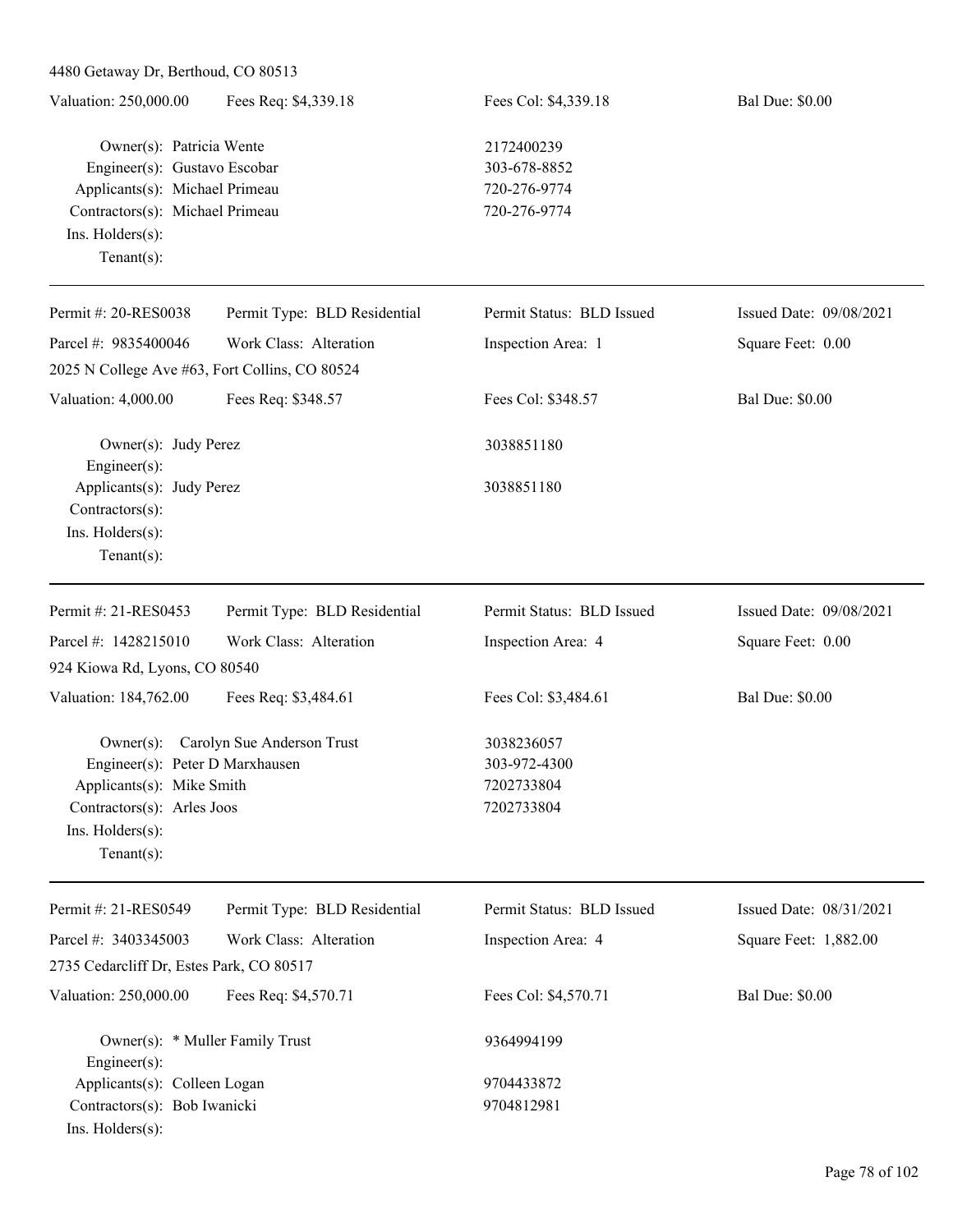| Permit #: 21-RES0448                                                                                                                       | Permit Type: BLD Residential      | Permit Status: BLD COC                                             | Issued Date: 09/02/2021 |
|--------------------------------------------------------------------------------------------------------------------------------------------|-----------------------------------|--------------------------------------------------------------------|-------------------------|
| Parcel #: 4002408002                                                                                                                       | Work Class: Alteration            | Inspection Area: 5                                                 | Square Feet: 575.00     |
| 5800 Ottawa Way, Red Feather Lakes, CO 80545                                                                                               |                                   |                                                                    |                         |
| Valuation: 10,350.00                                                                                                                       | Fees Req: \$700.10                | Fees Col: \$700.10                                                 | <b>Bal Due: \$0.00</b>  |
| Owner(s): Robert Bauer                                                                                                                     | Leeanne Bauer                     | 7209849224                                                         |                         |
| Engineer(s):<br>Applicants(s): Robert Bauer<br>Contractors(s):<br>Ins. Holders(s):<br>$Tenant(s)$ :                                        |                                   | 7209849224                                                         |                         |
| Permit #: 21-RES0578                                                                                                                       | Permit Type: BLD Residential      | Permit Status: BLD Issued                                          | Issued Date: 09/27/2021 |
| Parcel #: 3403307014                                                                                                                       | Work Class: Alteration            | Inspection Area: 4                                                 | Square Feet: 675.00     |
| 2901 Eaglecliff Dr, Estes Park, CO 80517                                                                                                   |                                   |                                                                    |                         |
| Valuation: 220,000.00                                                                                                                      | Fees Req: \$4,037.74              | Fees Col: \$4,037.74                                               | <b>Bal Due: \$0.00</b>  |
| Owner(s): Richard Anderson<br>Engineer(s): David Bangs<br>Applicants(s): Colleen Logan<br>Contractors(s): Bob Iwanicki<br>Ins. Holders(s): | Jane Anderson                     | 5122963842<br>5122963842<br>9703088221<br>9704433872<br>9704812981 |                         |
| Tenant $(s)$ :                                                                                                                             |                                   |                                                                    |                         |
| Permit #: 21-RES0591                                                                                                                       | Permit Type: BLD Residential      | Permit Status: BLD Issued                                          | Issued Date: 09/09/2021 |
| Parcel #: 9536405002<br>1107 Wrangler Way, Loveland, O 80537                                                                               | Work Class: Alteration            | Inspection Area: 3                                                 | Square Feet: 52.00      |
| Valuation: 10,000.00                                                                                                                       | Fees Req: \$471.52                | Fees Col: \$471.52                                                 | <b>Bal Due: \$0.00</b>  |
| $Owner(s)$ :<br>Engineer(s):                                                                                                               | George J Pilmanis Revocable Trust | 7204609956                                                         |                         |
| Applicants(s): Jeffrey Schneider                                                                                                           |                                   | 970-472-1113                                                       |                         |
| Contractors(s): Jeffrey Schneider<br>Ins. Holders(s):<br>Tenant $(s)$ :                                                                    |                                   | 970-472-1113                                                       |                         |
| Permit #: 21-RES0402                                                                                                                       | Permit Type: BLD Residential      | Permit Status: BLD Issued                                          | Issued Date: 09/20/2021 |
| Parcel #: 9709315012<br>214 S Sunset St, Fort Collins, CO 80521                                                                            | Work Class: Alteration            | Inspection Area: 2                                                 | Square Feet: 0.00       |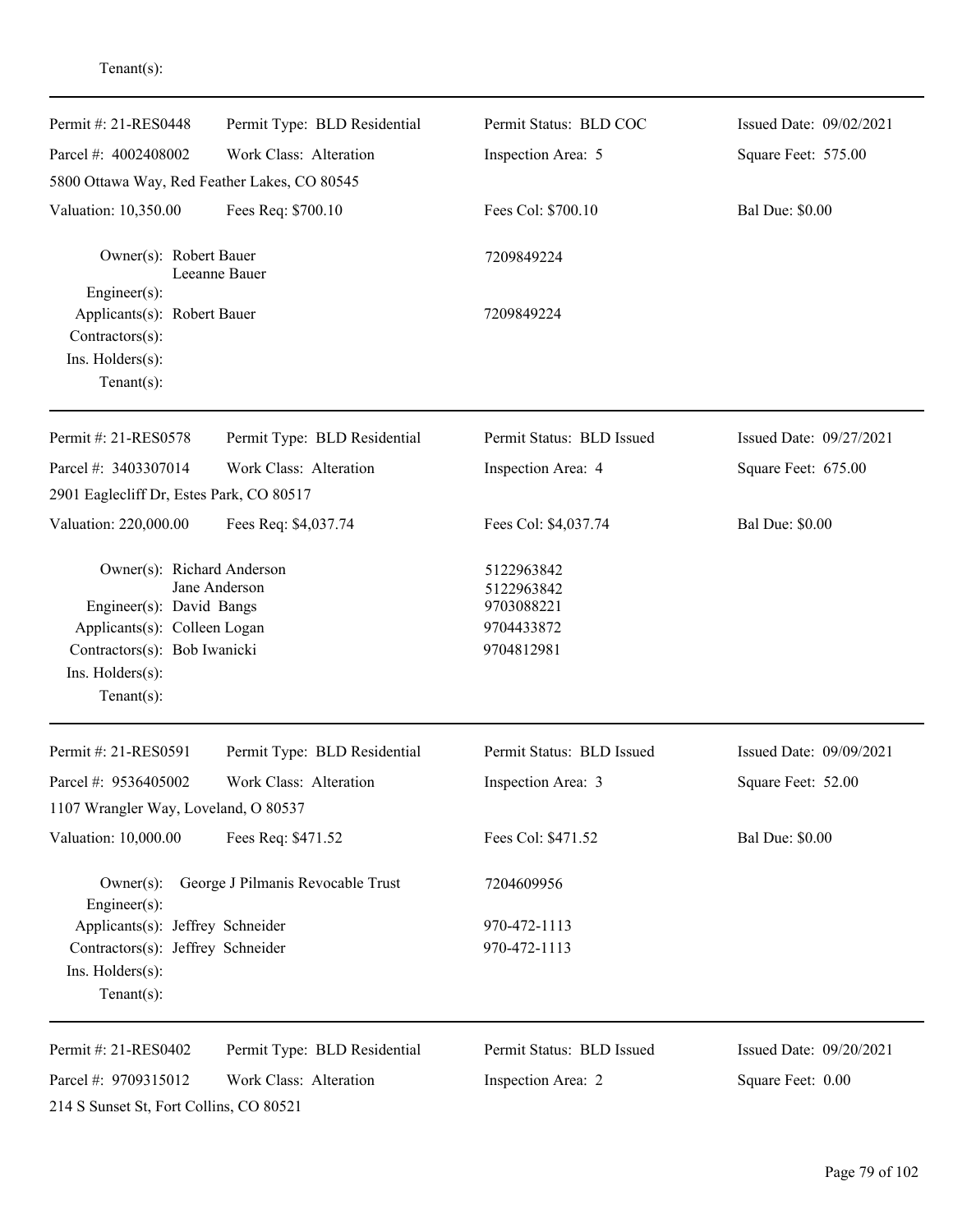| Valuation: 10,000.00                                                                                                                       | Fees Req: \$561.57                            | Fees Col: \$561.57        | <b>Bal Due: \$0.00</b>  |
|--------------------------------------------------------------------------------------------------------------------------------------------|-----------------------------------------------|---------------------------|-------------------------|
| Owner(s): Samuel Sommer<br>Engineer(s):<br>Applicants(s): Dylan Gibson<br>Contractors(s): Andrew Lyle<br>Ins. Holders(s):<br>$Tenant(s)$ : |                                               | 9706737733<br>9136608581  |                         |
| Permit #: 21-RES0594                                                                                                                       | Permit Type: BLD Residential                  | Permit Status: BLD LOC    | Issued Date: 09/14/2021 |
| Parcel #: 3403307019                                                                                                                       | Work Class: Alteration                        | Inspection Area: 4        | Square Feet: 0.00       |
| 2965 Eaglecliff Dr, Estes Park, CO 80517                                                                                                   |                                               |                           |                         |
| Valuation: 0.00                                                                                                                            | Fees Req: \$67.50                             | Fees Col: \$67.50         | <b>Bal Due: \$0.00</b>  |
| Engineer(s):                                                                                                                               | Owner(s): Curtis Davis Family Revocable Trust | 5732684908                |                         |
| Applicants(s): Richard Chiappe<br>Contractors(s):<br>Ins. Holders(s):<br>Tenant $(s)$ :                                                    |                                               | 9705862181                |                         |
| Permit #: 20-RES0676                                                                                                                       | Permit Type: BLD Residential                  | Permit Status: BLD Issued | Issued Date: 09/14/2021 |
| Parcel #: 2521108006                                                                                                                       | Work Class: Alteration                        | Inspection Area: 4        | Square Feet: 40.00      |
| 2564 W Highway 34, Drake, CO 80515                                                                                                         |                                               |                           |                         |
| Valuation: 720.00                                                                                                                          | Fees Req:                                     | Fees Col:                 | Bal Due:                |
| Owner(s): Karyn Kline<br>Engineer(s):                                                                                                      |                                               | 9704435380                |                         |
| Applicants(s): Karyn Kline<br>Contractors(s):<br>Ins. Holders(s):<br>$Tenant(s)$ :                                                         |                                               | 9704435380                |                         |
| Permit #: 21-RES0464                                                                                                                       | Permit Type: BLD Residential                  | Permit Status: BLD Issued | Issued Date: 09/08/2021 |
| Parcel #: 4003307079                                                                                                                       | Work Class: Alteration                        | Inspection Area: 5        | Square Feet: 720.00     |
| 236 Mescalero Dr, Red Feather Lakes, CO 80545                                                                                              |                                               |                           |                         |
| Valuation: 15,076.80                                                                                                                       | Fees Req: \$677.70                            | Fees Col: \$677.70        | <b>Bal Due: \$0.00</b>  |
| Owner(s): Daniel Miller                                                                                                                    | Deana Miller                                  | 3039123319<br>3039123319  |                         |
| Engineer(s):<br>Applicants(s): Daniel Miller<br>Contractors(s):<br>Ins. Holders(s):<br>$Tenant(s)$ :                                       |                                               | 3039123319                |                         |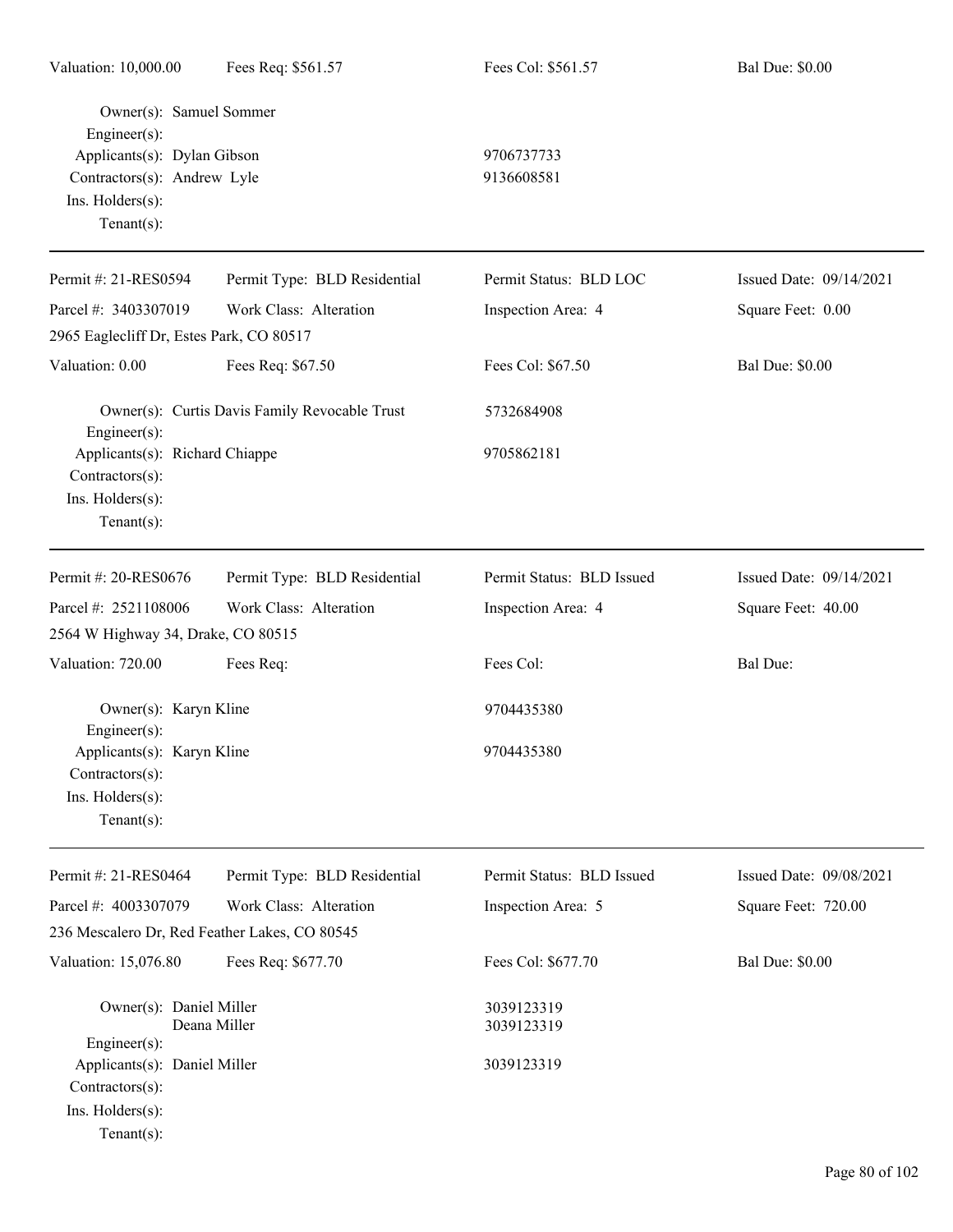| Permit #: 21-RES0554                                                                                                                             | Permit Type: BLD Residential | Permit Status: BLD COC                       | Issued Date: 09/09/2021 |
|--------------------------------------------------------------------------------------------------------------------------------------------------|------------------------------|----------------------------------------------|-------------------------|
| Parcel #: 9529132002                                                                                                                             | Work Class: Alteration       | Inspection Area: 3                           | Square Feet: 807.00     |
| 1714 Huago Ct, Loveland, CO 80537                                                                                                                |                              |                                              |                         |
| Valuation: 16,031.99                                                                                                                             | Fees Req: \$949.51           | Fees Col: \$949.51                           | <b>Bal Due: \$0.00</b>  |
| Owner(s): Gregg Brown<br>Engineer(s): Mark Benjamin<br>Applicants(s): Gregg Brown<br>Contractors(s):<br>Ins. $H$ olders $(s)$ :<br>$Tenant(s)$ : |                              | 970-227-3960<br>970-472-2394<br>970-227-3960 |                         |
| Permit #: 21-RES0579                                                                                                                             | Permit Type: BLD Residential | Permit Status: BLD Issued                    | Issued Date: 09/09/2021 |
| Parcel #: 3526314013                                                                                                                             | Work Class: Alteration       | Inspection Area: 4                           | Square Feet: 50.00      |
| 860 Columbine Dr, Estes Park, CO 80517                                                                                                           |                              |                                              |                         |
| Valuation: 19,200.00                                                                                                                             | Fees Req: \$803.24           | Fees Col: \$803.24                           | <b>Bal Due: \$0.00</b>  |
| Owner(s): Esther Murdock<br>Erik Murdock<br>$Engineering(s)$ :                                                                                   |                              | 5202412086<br>5202412086                     |                         |
| Applicants(s): Cari Remmerde<br>Contractors(s): James Docter<br>Ins. Holders(s):<br>$Tenant(s)$ :                                                |                              | 9702903445<br>970-586-3033                   |                         |
| Permit #: 21-RES0550                                                                                                                             | Permit Type: BLD Residential | Permit Status: BLD COC                       | Issued Date: 09/03/2021 |
| Parcel #: 9529132002                                                                                                                             | Work Class: Alteration       | Inspection Area: 3                           | Square Feet: 907.00     |
| 1714 Huago Ct, Loveland, CO 80537                                                                                                                |                              |                                              |                         |
| Valuation: 18,992.58                                                                                                                             | Fees Req: \$1,124.51         | Fees Col: \$1,124.51                         | <b>Bal Due: \$0.00</b>  |
| Owner(s): Gregg Brown<br>Engineer(s):                                                                                                            |                              | 970-227-3960                                 |                         |
| Applicants(s): Gregg Brown<br>Contractors(s):<br>Ins. Holders(s):<br>$Tenant(s)$ :                                                               |                              | 970-227-3960                                 |                         |
| Permit #: 21-RES0493                                                                                                                             | Permit Type: BLD Residential | Permit Status: BLD Issued                    | Issued Date: 09/08/2021 |
| Parcel #: 1730305020<br>423 Granite Rd, Bellvue, CO 80512                                                                                        | Work Class: Cabin            | Inspection Area: 6                           | Square Feet: 1,200.00   |
| Valuation: 80,000.00                                                                                                                             | Fees Req: \$953.39           | Fees Col: \$953.39                           | <b>Bal Due: \$0.00</b>  |
| Owner(s): * Asche Living Trust                                                                                                                   |                              | 9706851856                                   |                         |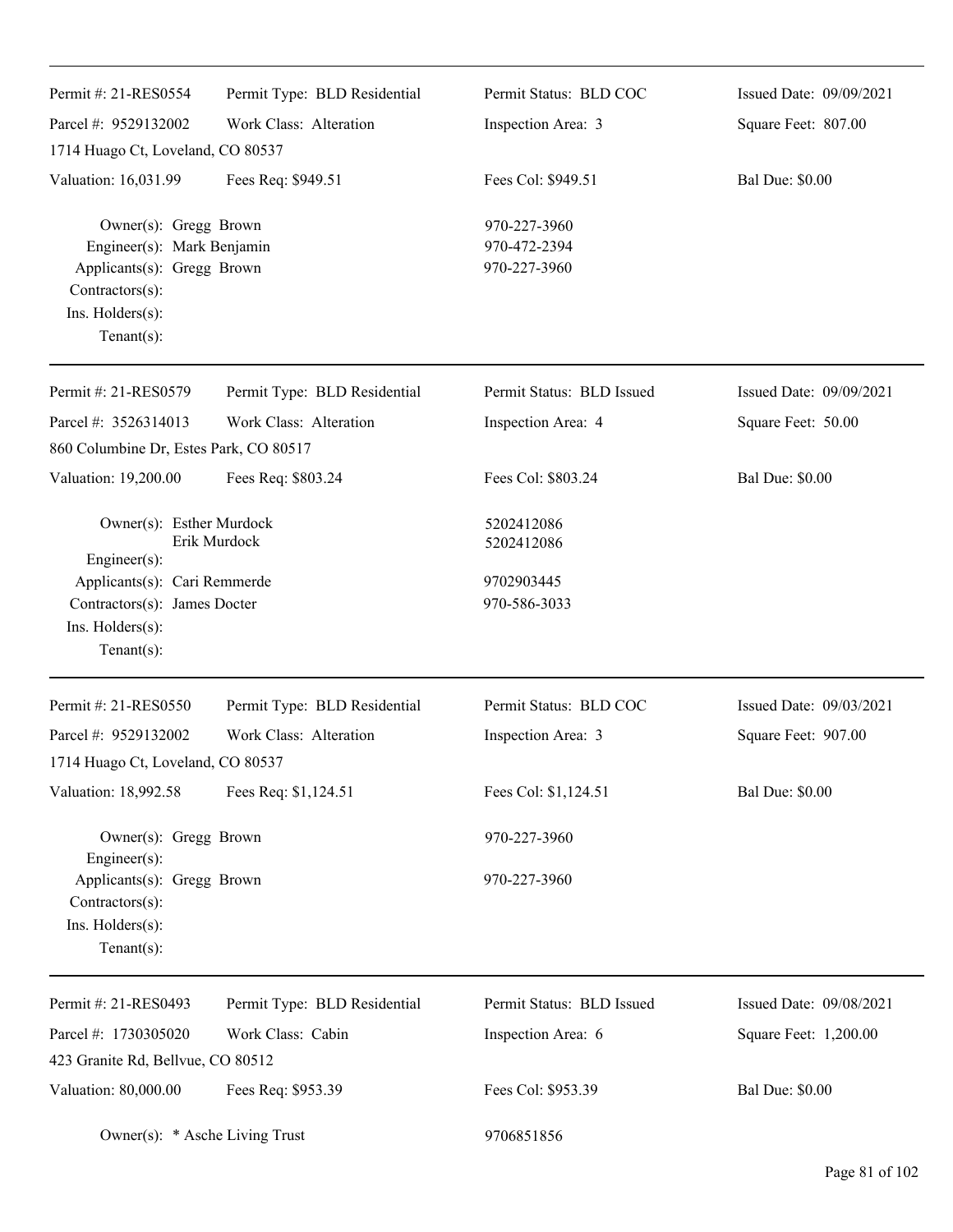Engineer(s): Richard Smith 303-814-0117 Applicants(s): \* Asche Living Trust 9706851856 Contractors(s): Ins. Holders(s): Tenant(s):

| Permit #: 21-RES0491                                                                                                                                           | Permit Type: BLD Residential               | Permit Status: BLD Issued                              | Issued Date: 09/17/2021 |
|----------------------------------------------------------------------------------------------------------------------------------------------------------------|--------------------------------------------|--------------------------------------------------------|-------------------------|
| Parcel #: 1730406016                                                                                                                                           | Work Class: Cabin                          | Inspection Area: 6                                     | Square Feet: 1,568.00   |
| 1426 Granite Rd, Bellvue, CO 80512                                                                                                                             |                                            |                                                        |                         |
| Valuation: 85,000.00                                                                                                                                           | Fees Req: \$1,134.22                       | Fees Col: \$1,134.22                                   | <b>Bal Due: \$0.00</b>  |
| Owner(s): William Ratliff<br>Engineer(s): Thomas Strizki<br>Applicants(s): William Ratliff<br>Contractors(s): Taylor Vap<br>Ins. Holders(s):<br>Tenant $(s)$ : |                                            | 3035893346<br>970-532-3326<br>3035893346<br>7856269400 |                         |
| Permit #: 21-RES0477                                                                                                                                           | Permit Type: BLD Residential               | Permit Status: BLD Issued                              | Issued Date: 09/29/2021 |
| Parcel #: 3714306062                                                                                                                                           | Work Class: Conversion to Dwelling<br>Unit | Inspection Area: 6                                     | Square Feet: 768.00     |
| 21 Inca Dr, Bellvue, CO 80512                                                                                                                                  |                                            |                                                        |                         |
| Valuation: 32,327.58                                                                                                                                           | Fees Req: \$3,528.93                       | Fees Col: \$3,528.93                                   | <b>Bal Due: \$0.00</b>  |
| Owner(s): Wayne Baumann<br>Engineer(s):                                                                                                                        | <b>Bret Baumann</b>                        | 9709806340<br>9704849511                               |                         |
| Applicants(s): Wayne Baumann<br>Contractors(s):<br>Ins. Holders(s):<br>Tenant $(s)$ :                                                                          |                                            | 9709806340                                             |                         |
| Permit #: 21-RES0160                                                                                                                                           | Permit Type: BLD Residential               | Permit Status: BLD Issued                              | Issued Date: 09/28/2021 |
| Parcel #: 3701000006                                                                                                                                           | Work Class: Conversion to Dwelling<br>Unit | Inspection Area: 6                                     | Square Feet: 954.00     |
| 1748 Monument Gulch Way, Bellvue, CO 80512                                                                                                                     |                                            |                                                        |                         |
| Valuation: 17,784.00                                                                                                                                           | Fees Req: \$3,547.48                       | Fees Col: \$3,547.48                                   | <b>Bal Due: \$0.00</b>  |
| Owner(s): Madeline Gall<br>Engineer(s): Mark Benjamin<br>Applicants(s): Geoffrey Gall<br>Contractors(s):<br>Ins. Holders(s):                                   | Geoffrey Gall                              | 3036645809<br>970-472-2394<br>3036645809               |                         |
| Tenant $(s)$ :                                                                                                                                                 |                                            |                                                        |                         |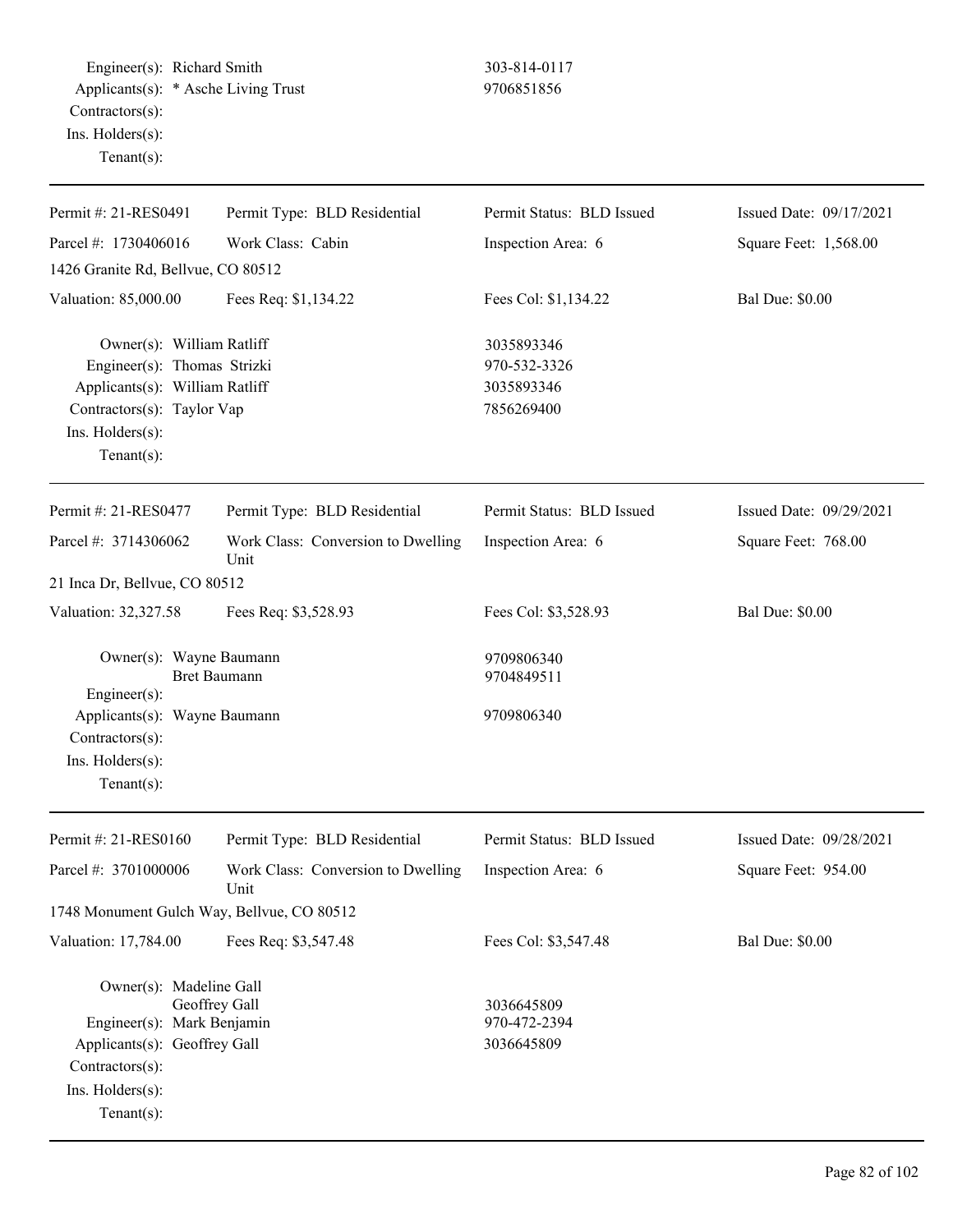| Permit #: 21-RES0639                                                                                                              | Permit Type: BLD Residential                                      | Permit Status: BLD Issued | Issued Date: 09/29/2021 |
|-----------------------------------------------------------------------------------------------------------------------------------|-------------------------------------------------------------------|---------------------------|-------------------------|
| Parcel #: 2923108067                                                                                                              | Work Class: Conversion to Short-Term Inspection Area: 5<br>Rental |                           | Square Feet: 0.00       |
| 249 Wetterhorn Ct, Livermore, CO 80536                                                                                            |                                                                   |                           |                         |
| Valuation: 0.00                                                                                                                   | Fees Req: \$300.00                                                | Fees Col: \$300.00        | <b>Bal Due: \$0.00</b>  |
| Owner(s): Michael<br>$Engineering(s)$ :                                                                                           |                                                                   | 9704204135                |                         |
| Applicants(s): Michael<br>Contractors(s):<br>Ins. Holders(s):<br>$Tenant(s)$ :                                                    |                                                                   | 9704204135                |                         |
| Permit #: 21-RES0502                                                                                                              | Permit Type: BLD Residential                                      | Permit Status: BLD Issued | Issued Date: 09/02/2021 |
| Parcel #: 3534300039                                                                                                              | Work Class: Conversion to Short-Term Inspection Area: 4<br>Rental |                           | Square Feet: 0.00       |
| 2242 Eagle Cliff Rd, Estes Park, CO 80517                                                                                         |                                                                   |                           |                         |
| Valuation: 0.00                                                                                                                   | Fees Req: \$300.00                                                | Fees Col: \$300.00        | <b>Bal Due: \$0.00</b>  |
| Owner(s): Timothy Matlick<br>Engineer(s):<br>Applicants(s): Ruth Matlick<br>Contractors(s):<br>Ins. Holders(s):<br>Tenant $(s)$ : |                                                                   | 9405774777                |                         |
| Permit #: 21-RES0522                                                                                                              | Permit Type: BLD Residential                                      | Permit Status: BLD Issued | Issued Date: 09/27/2021 |
| Parcel #: 3027206001                                                                                                              | Work Class: Conversion to Short-Term Inspection Area: 5<br>Rental |                           | Square Feet: 0.00       |
| 1201 Fox Acres Dr E, Red Feather Lakes, CO 80545                                                                                  |                                                                   |                           |                         |
| Valuation: 0.00                                                                                                                   | Fees Req: \$300.00                                                | Fees Col: \$300.00        | <b>Bal Due: \$0.00</b>  |
| Owner(s): Mark Mitchell                                                                                                           | Angela Mitchell                                                   | 9795622546<br>9707291353  |                         |
| Engineer $(s)$ :<br>Applicants(s): Mark Mitchell<br>$Contractors(s)$ :<br>Ins. Holders(s):<br>Tenant $(s)$ :                      |                                                                   | 9795622546                |                         |
| Permit #: 21-RES0577                                                                                                              | Permit Type: BLD Residential                                      | Permit Status: BLD Issued | Issued Date: 09/29/2021 |
| Parcel #: 2435314014                                                                                                              | Work Class: Conversion to Short-Term Inspection Area: 4<br>Rental |                           | Square Feet: 0.00       |
| 731 Hickory Dr, Lyons, CO 80540                                                                                                   |                                                                   |                           |                         |
| Valuation: 0.00                                                                                                                   | Fees Req: \$300.00                                                | Fees Col: \$300.00        | <b>Bal Due: \$0.00</b>  |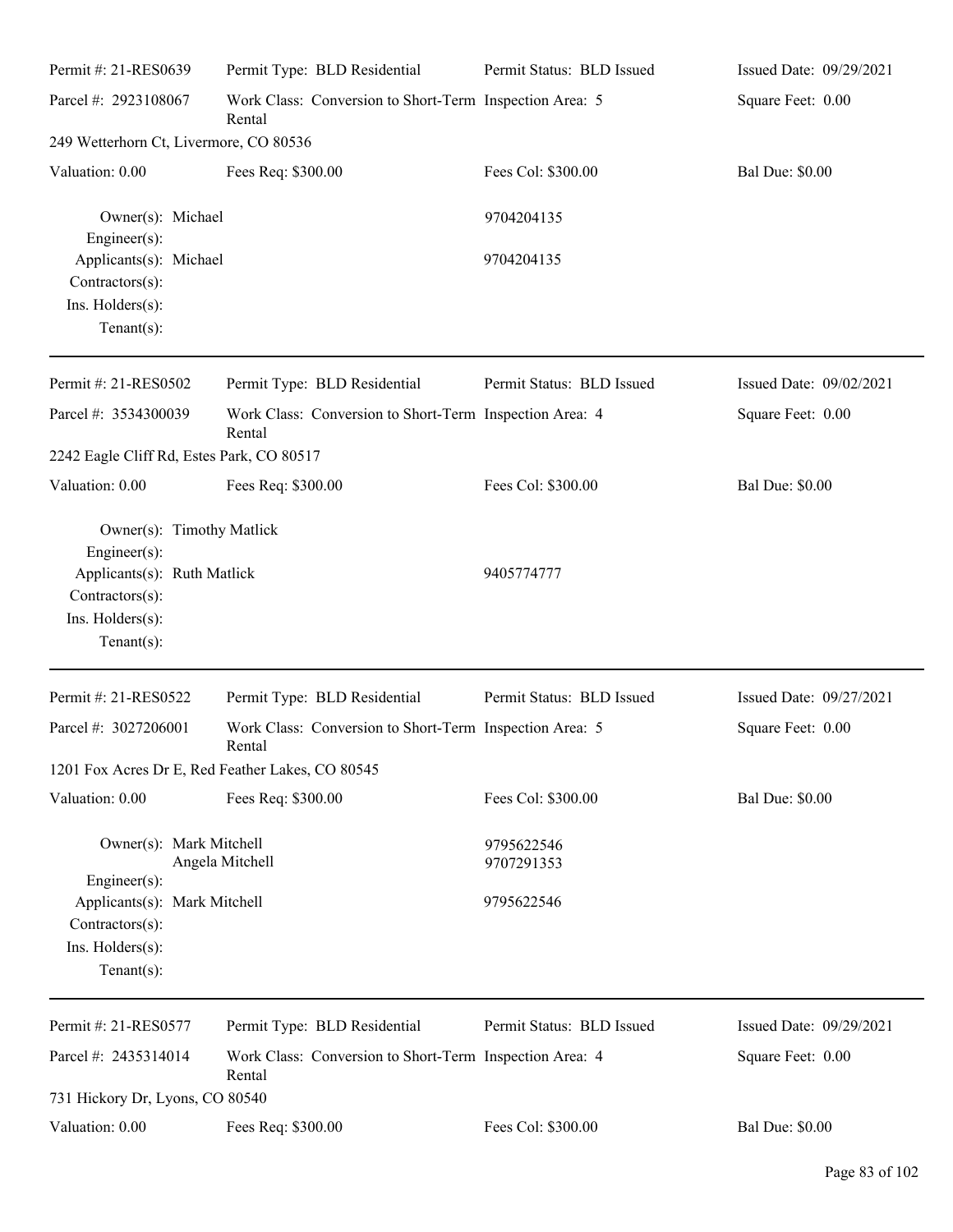Owner(s): Eric Jacobson 3034370221 Engineer(s): Applicants(s): Eric Jacobson 3034370221 Contractors(s): Ins. Holders(s): Tenant(s): Permit #: 21-RES0571 Parcel #: 8505410008 Permit Type: BLD Residential Work Class: Deck Permit Status: BLD Issued Inspection Area: 2 Issued Date: 09/09/2021 Square Feet: 881.00 3009 Valley Oak Dr, Loveland, CO 80538 Valuation: 45,650.00 Fees Req: \$1,249.07 Fees Col: \$1,249.07 Bal Due: \$0.00 Owner(s): John Brown 9702276873 Engineer(s): Brian Bruckbauer 970-226-5334 Applicants(s): Travis Kerns 9704021000 Contractors(s): Travis Kerns 9704021000 Ins. Holders(s): Tenant(s): Permit #: 21-RES0602 Parcel #: 1626211001 Permit Type: BLD Residential Work Class: Deck Permit Status: BLD Issued Inspection Area: 4 Issued Date: 09/21/2021 Square Feet: 260.00 123 Chipmunk Pl, Drake, CO 80515 Valuation: 8,500.00 Fees Req: \$353.46 Fees Col: \$353.46 Bal Due: \$0.00 Owner(s): William Ellzey 9705861142 Engineer(s): Applicants(s): Robert Martin 9705411101 Contractors(s): Robert Martin 9705411101 Ins. Holders(s): Tenant(s): Permit #: 21-RES0545 Parcel #: 3401418080 Permit Type: BLD Residential Work Class: Deck Permit Status: BLD Issued Inspection Area: 4 Issued Date: 09/29/2021 Square Feet: 156.00 741 Ramshorn Dr, Estes Park, CO 80517 Valuation: 14,300.00 Fees Req: \$521.25 Fees Col: \$521.25 Bal Due: \$0.00 Owner(s): Leola Kennicke Marilyn Bradley 9709801193 Engineer(s): Applicants(s): Michael Nilsen 9703249809 Contractors(s): Michael Nilsen 9703249809 Ins. Holders(s): Tenant(s):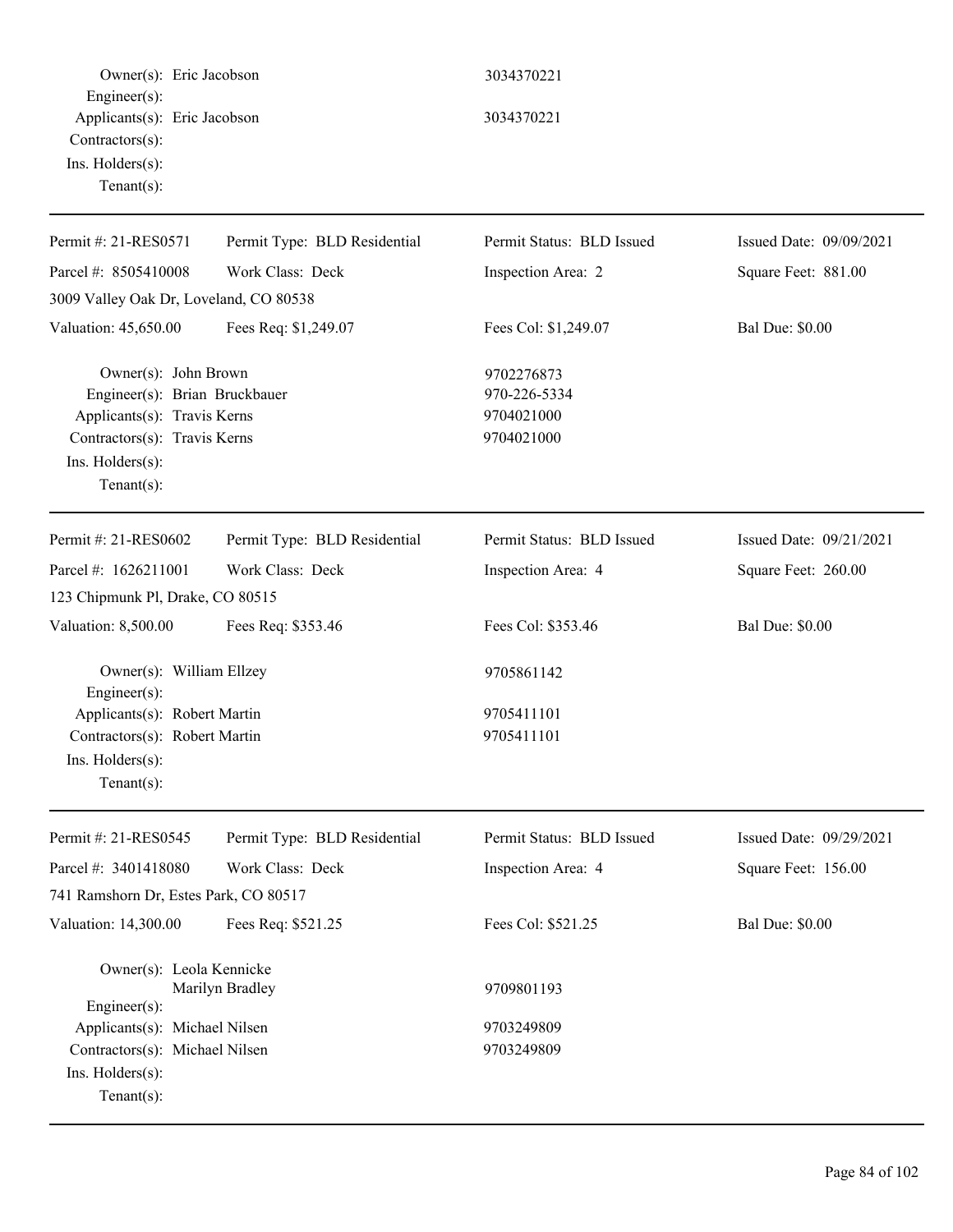| Permit #: 21-RES0613                                                                                                                                      | Permit Type: BLD Residential                     | Permit Status: BLD Issued                  | Issued Date: 09/28/2021 |
|-----------------------------------------------------------------------------------------------------------------------------------------------------------|--------------------------------------------------|--------------------------------------------|-------------------------|
| Parcel #: 0601105283                                                                                                                                      | Work Class: Deck                                 | Inspection Area: 2                         | Square Feet: 344.00     |
| 4625 Echo Cir, Fort Collins, CO 80526                                                                                                                     |                                                  |                                            |                         |
| Valuation: 5,000.00                                                                                                                                       | Fees Req: \$293.06                               | Fees Col: \$293.06                         | <b>Bal Due: \$0.00</b>  |
| Owner(s): James Duncan<br>Engineer(s):                                                                                                                    | Alicia Duncan                                    | 9706907902<br>9706907902                   |                         |
| Applicants(s): Alicia Duncan<br>Contractors(s):<br>Ins. Holders(s):<br>Tenant $(s)$ :                                                                     |                                                  | 9706907902                                 |                         |
| Permit #: 21-RES0610                                                                                                                                      | Permit Type: BLD Residential                     | Permit Status: BLD Issued                  | Issued Date: 09/29/2021 |
| Parcel #: 3029116006                                                                                                                                      | Work Class: Deck                                 | Inspection Area: 5                         | Square Feet: 0.00       |
|                                                                                                                                                           | 161 Falling Star Ln, Red Feather Lakes, CO 80545 |                                            |                         |
| Valuation: 4,000.00                                                                                                                                       | Fees Req: \$376.26                               | Fees Col: \$376.26                         | <b>Bal Due: \$0.00</b>  |
| Owner(s): David Benjes                                                                                                                                    |                                                  | 6023124499                                 |                         |
| Engineer(s): Brent Bell                                                                                                                                   | Denise Benjes                                    | 7208771427                                 |                         |
| Applicants(s): David Benjes                                                                                                                               |                                                  | 6023124499                                 |                         |
| Contractors(s):                                                                                                                                           |                                                  |                                            |                         |
| Ins. Holders(s):                                                                                                                                          |                                                  |                                            |                         |
| Tenant $(s)$ :                                                                                                                                            |                                                  |                                            |                         |
| Permit #: 21-RES0583                                                                                                                                      | Permit Type: BLD Residential                     | Permit Status: BLD Issued                  | Issued Date: 09/02/2021 |
| Parcel #: 0513405001                                                                                                                                      | Work Class: Deck                                 | Inspection Area: 3                         | Square Feet: 640.00     |
| 213 Mustang Dr, Loveland, CO 80537                                                                                                                        |                                                  |                                            |                         |
| Valuation: 4,000.00                                                                                                                                       | Fees Req: \$214.96                               | Fees Col: \$214.96                         | <b>Bal Due: \$0.00</b>  |
| Owner(s): Nathaniel Hoffert<br>Engineer(s): Adam Shaughnessy<br>Applicants(s): Nathaniel Hoffert<br>Contractors(s):<br>Ins. Holders(s):<br>Tenant $(s)$ : |                                                  | 970-420-4312<br>3039007502<br>970-420-4312 |                         |
| Permit #: 21-RES0557                                                                                                                                      | Permit Type: BLD Residential                     | Permit Status: BLD Issued                  | Issued Date: 09/29/2021 |
| Parcel #: 9517200056                                                                                                                                      | Work Class: Deck                                 | Inspection Area: 3                         | Square Feet: 72.00      |
| 4928 W Eisenhower Blvd, Loveland, CO 80537                                                                                                                |                                                  |                                            |                         |
| Valuation: 421.20                                                                                                                                         | Fees Req: \$212.80                               | Fees Col: \$212.80                         | <b>Bal Due: \$0.00</b>  |
| Owner(s): Michelle Dolinar                                                                                                                                |                                                  | 4123703728                                 |                         |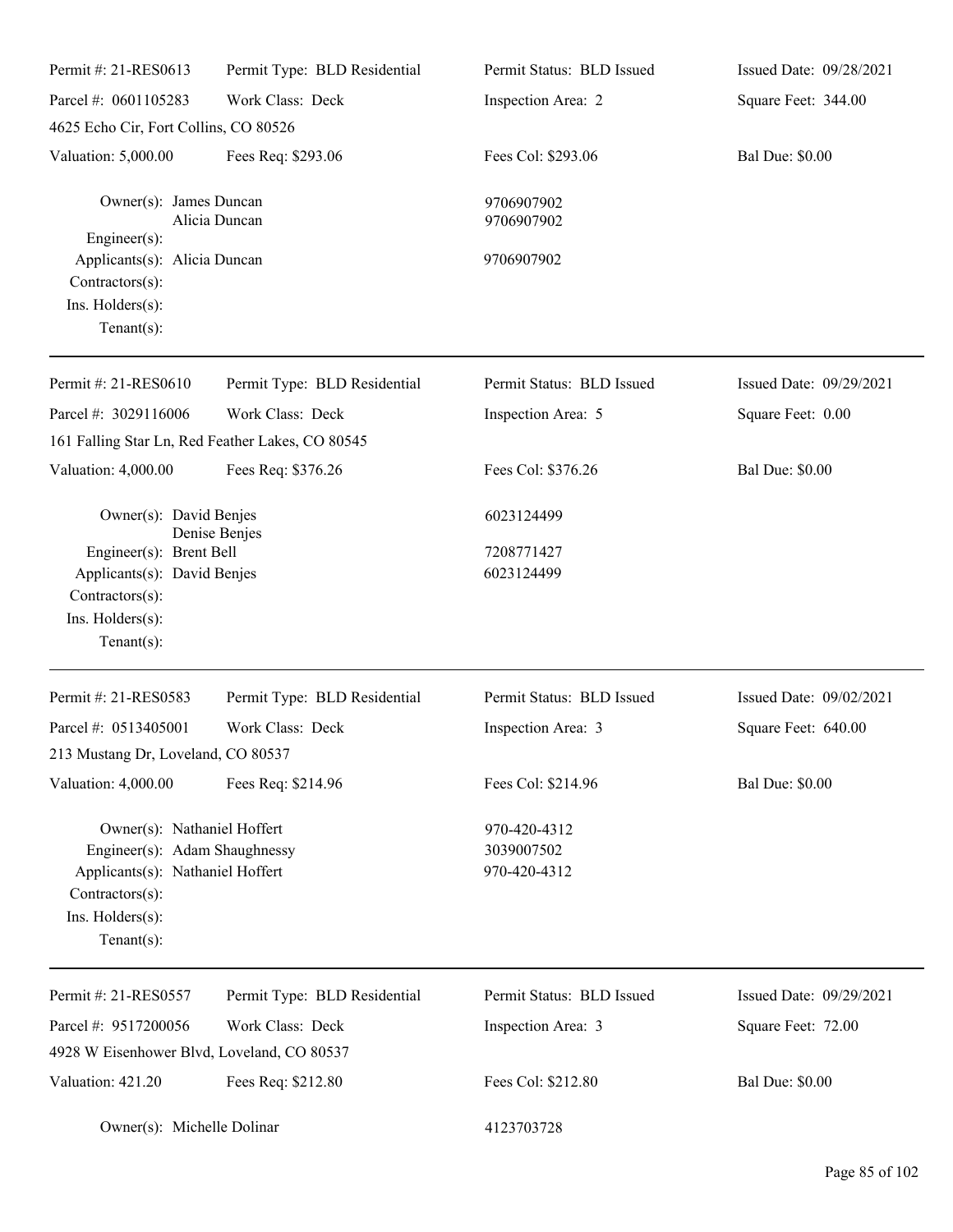Engineer(s): Gary Weeks 970-225-2422 Applicants(s): Michael Hull 970-218-5034 Contractors(s): Michael Hull 970-218-5034 Ins. Holders(s): Tenant(s):

| Permit #: 21-RES0588                                                                                         | Permit Type: BLD Residential | Permit Status: BLD Issued | Issued Date: 09/14/2021 |
|--------------------------------------------------------------------------------------------------------------|------------------------------|---------------------------|-------------------------|
| Parcel #: 8717100015                                                                                         | Work Class: Deck             | Inspection Area: 2        | Square Feet: 352.00     |
| 807 S Summit View Dr, Fort Collins, CO 80524                                                                 |                              |                           |                         |
| Valuation: 14,000.00                                                                                         | Fees Req: \$496.95           | Fees Col: \$496.95        | <b>Bal Due: \$0.00</b>  |
| Owner(s): Lucy Womack<br>Engineer $(s)$ :                                                                    |                              | 9704205364                |                         |
| Applicants(s): Jordin Schwettman                                                                             |                              | 9704024070                |                         |
| Contractors(s): Tad Bjorlie                                                                                  |                              | 970-663-2868              |                         |
| Ins. Holders(s):<br>$Tenant(s)$ :                                                                            |                              |                           |                         |
| Permit #: 21-RES0301                                                                                         | Permit Type: BLD Residential | Permit Status: BLD COC    | Issued Date: 09/28/2021 |
| Parcel #: 2515000004                                                                                         | Work Class: Deck             | Inspection Area: 4        | Square Feet: 486.00     |
| 2441 W Highway 34, Drake, CO 80515                                                                           |                              |                           |                         |
| Valuation: 6,476.40                                                                                          | Fees Req: \$352.00           | Fees Col: \$352.00        | <b>Bal Due: \$0.00</b>  |
| Owner(s): Kari Pyle                                                                                          |                              | 3193251936                |                         |
| Joseph Pyle<br>Engineer(s): David Bangs<br>Applicants(s): Joseph Pyle<br>Contractors(s):<br>Ins. Holders(s): | Lonnie Sheldon               | 9703088221<br>9704433271  |                         |
| $Tenant(s)$ :                                                                                                |                              |                           |                         |
| Permit #: 21-RES0473                                                                                         | Permit Type: BLD Residential | Permit Status: BLD Issued | Issued Date: 09/13/2021 |
| Parcel #: 9416405007                                                                                         | Work Class: New              | Inspection Area: 3        | Square Feet: 6,390.00   |
| 523 Nesting Eagles Way, Berthoud, CO 80513                                                                   |                              |                           |                         |
| Valuation: 650,000.00                                                                                        | Fees Req: \$20,025.55        | Fees Col: \$20,025.55     | <b>Bal Due: \$0.00</b>  |
| Owner(s): Henry Schweiter<br>Engineer(s):                                                                    |                              | 7037163782                |                         |
| Applicants(s): Craig Torbettt                                                                                |                              | 7203886932                |                         |
| Contractors(s): John Stevens<br>Ins. Holders(s):<br>$Tenant(s)$ :                                            |                              | 3032103333                |                         |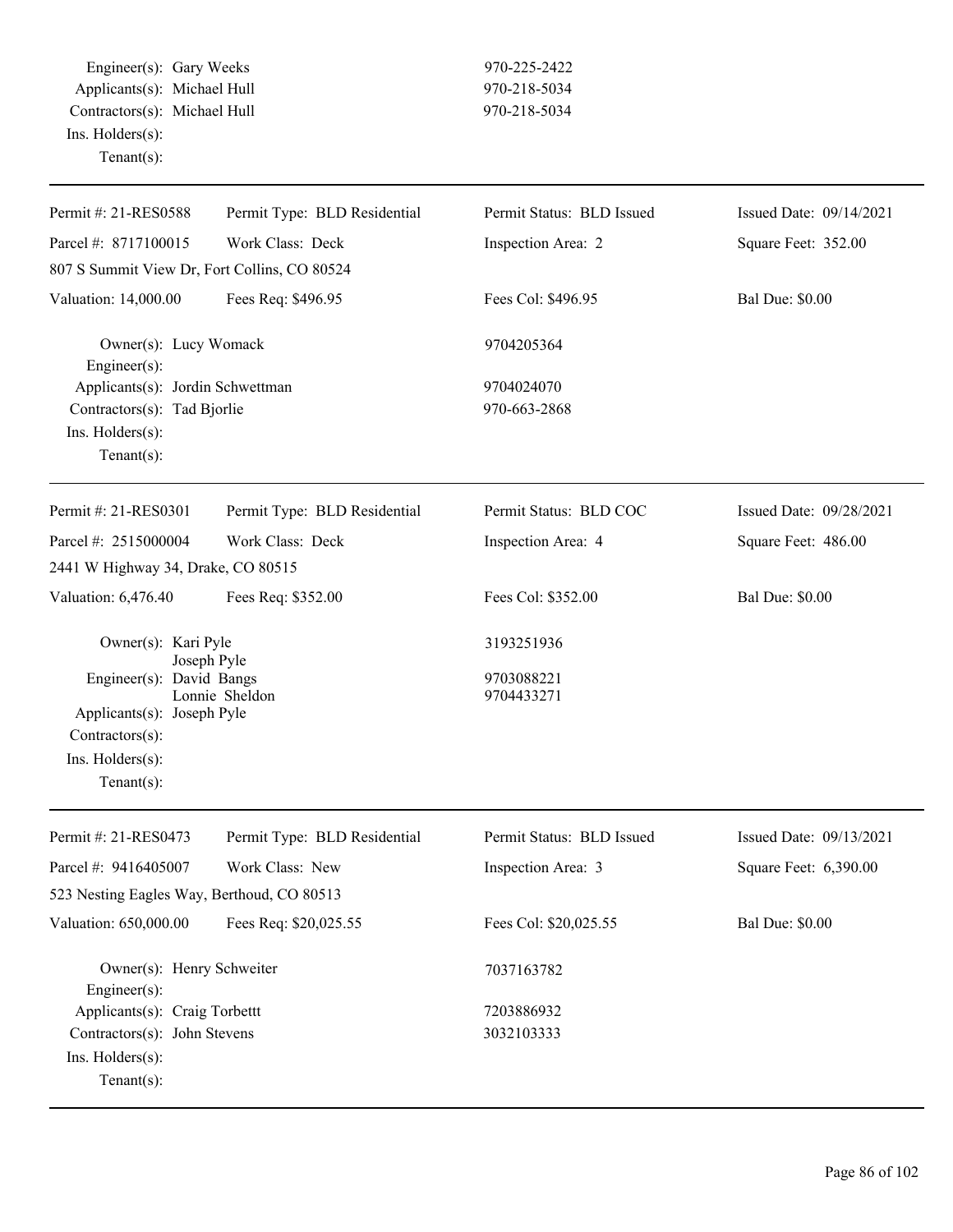| Permit #: 21-RES0485                                                                                                                                     | Permit Type: BLD Residential | Permit Status: BLD Issued                            | Issued Date: 09/23/2021 |
|----------------------------------------------------------------------------------------------------------------------------------------------------------|------------------------------|------------------------------------------------------|-------------------------|
| Parcel #: 9822206002                                                                                                                                     | Work Class: New              | Inspection Area: 1                                   | Square Feet: 4,410.00   |
| 4300 N County Road 19, Fort Collins, CO 80524                                                                                                            |                              |                                                      |                         |
| Valuation: 489,970.00                                                                                                                                    | Fees Req: \$15,463.95        | Fees Col: \$15,463.95                                | <b>Bal Due: \$0.00</b>  |
| Owner(s): Dean Erickson<br>Engineer(s):                                                                                                                  |                              | 7204156102                                           |                         |
| Applicants(s): Andrew Martin<br>Contractors(s): Andrew Martin<br>Ins. Holders(s):<br>Tenant $(s)$ :                                                      |                              | 970-539-2808<br>970-539-2808                         |                         |
| Permit #: 21-RES0467                                                                                                                                     | Permit Type: BLD Residential | Permit Status: BLD Issued                            | Issued Date: 09/09/2021 |
| Parcel #: 8827105702<br>4925 E County Road 54, Fort Collins, CO 80524                                                                                    | Work Class: New              | Inspection Area: 1                                   | Square Feet: 5,607.00   |
| Valuation: 600,000.00                                                                                                                                    | Fees Req: \$14,035.52        | Fees Col: \$14,035.52                                | <b>Bal Due: \$0.00</b>  |
| Owner(s): Christine Day<br>Engineer(s): John McBride<br>Applicants(s): Brett Barrow<br>Contractors(s): Brett Barrow<br>Ins. Holders(s):<br>$Tenant(s)$ : |                              | 9702142977<br>9704205316<br>9702142862<br>9702142862 |                         |
| Permit #: 21-RES0548                                                                                                                                     | Permit Type: BLD Residential | Permit Status: BLD Issued                            | Issued Date: 09/30/2021 |
| Parcel #: 9521200035                                                                                                                                     | Work Class: New              | Inspection Area: 3                                   | Square Feet: 7,264.00   |
| 312 S County Road 21, Loveland, CO 80537                                                                                                                 |                              |                                                      |                         |
| Valuation: 558,838.00 Fees Req: \$16,039.04                                                                                                              |                              | Fees Col: \$16,039.04                                | <b>Bal Due: \$0.00</b>  |
| Owner(s): Sam Prack<br>Engineer(s):                                                                                                                      |                              | 3039603172                                           |                         |
| Applicants(s): Gary Harmon<br>Contractors(s): Kurt Skott<br>Ins. Holders(s):<br>Tenant $(s)$ :                                                           | Connie Jensen                | 9705660714<br>3037769614<br>970-776-9614             |                         |
| Permit #: 21-RES0427                                                                                                                                     | Permit Type: BLD Residential | Permit Status: BLD Issued                            | Issued Date: 09/20/2021 |
| Parcel #: 8808307004                                                                                                                                     | Work Class: New              | Inspection Area: 1                                   | Square Feet: 7,439.00   |
| 5884 Waterfront Dr, Fort Collins, CO 80524                                                                                                               |                              |                                                      |                         |
| Valuation: 943,557.52                                                                                                                                    | Fees Req: \$21,854.67        | Fees Col: \$21,854.67                                | <b>Bal Due: \$0.00</b>  |
| Owner(s): Philip Glasgow                                                                                                                                 | Michelle Glasgow             | 9702197474<br>9702197474                             |                         |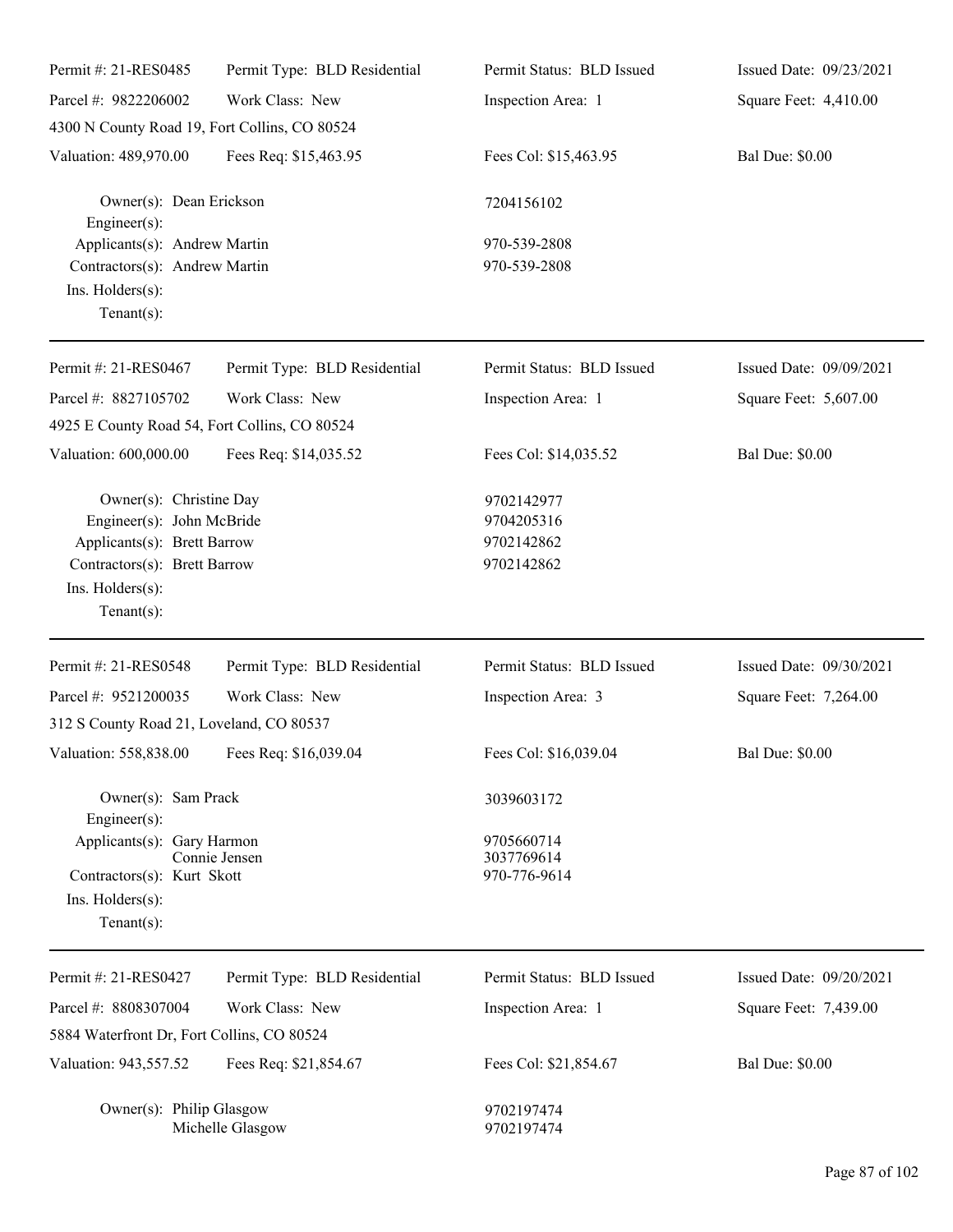Engineer(s): Wyatt Knutson 970-472-6255 Applicants(s): Robert Traylor 970-223-6494 Contractors(s): Robert Traylor<br>Robert Traylor 970-223-6494<br>970-223-6494 Robert Traylor Ins. Holders(s): Tenant(s):

| Permit #: 21-RES0515                                                                                                 | Permit Type: BLD Residential    | Permit Status: BLD Issued                | Issued Date: 09/15/2021 |
|----------------------------------------------------------------------------------------------------------------------|---------------------------------|------------------------------------------|-------------------------|
| Parcel #: 8711000002                                                                                                 | Work Class: New                 | Inspection Area: 2                       | Square Feet: 7,678.00   |
| 105 N County Road 3, Fort Collins, CO 805824                                                                         |                                 |                                          |                         |
| Valuation: 728,987.05                                                                                                | Fees Req: \$17,000.71           | Fees Col: \$17,000.71                    | <b>Bal Due: \$0.00</b>  |
| Engineer(s): Reyes Sarmiento<br>Applicants(s): Travis Redmon<br>Contractors(s):<br>Ins. Holders(s):<br>$Tenant(s)$ : | Owner(s): Redmon Properties LLC | 9702227232<br>970-498-9537<br>9702227232 |                         |
| Permit #: 21-RES0459                                                                                                 | Permit Type: BLD Residential    | Permit Status: BLD Issued                | Issued Date: 09/24/2021 |
| Parcel #: 9813000031                                                                                                 | Work Class: New                 | Inspection Area: 1                       | Square Feet: 8,595.00   |
| 1000 E County Road 56, Fort Collins, CO 80524                                                                        |                                 |                                          |                         |
| Valuation: 1,100,000.00                                                                                              | Fees Req: \$20,886.88           | Fees Col: \$20,886.88                    | <b>Bal Due: \$0.00</b>  |
| Owner(s): Cary Jackson<br>Engineer(s):                                                                               |                                 | 9708170046                               |                         |
| Applicants(s): Jerry (Jerome) Hanley<br>Contractors(s):<br>Ins. Holders(s):<br>Tenant $(s)$ :                        |                                 | 970-302-8118                             |                         |
| Permit #: 21-RES0516                                                                                                 | Permit Type: BLD Residential    | Permit Status: BLD Issued                | Issued Date: 09/30/2021 |
| Parcel #: 8017000022                                                                                                 | Work Class: New                 | Inspection Area: 1                       | Square Feet: 3,060.00   |
| 690 Buddy Rooster Ln, Wellington, CO 80549                                                                           |                                 |                                          |                         |
| Valuation: 261,626.40                                                                                                | Fees Req: \$11,588.85           | Fees Col: \$11,588.85                    | <b>Bal Due: \$0.00</b>  |
| Owner(s): Adam Hines<br>Engineer(s):                                                                                 |                                 | 9702158400                               |                         |
| Applicants(s): Adam Hines<br>Contractors(s):                                                                         |                                 | 9702158400                               |                         |

Ins. Holders(s): Tenant(s):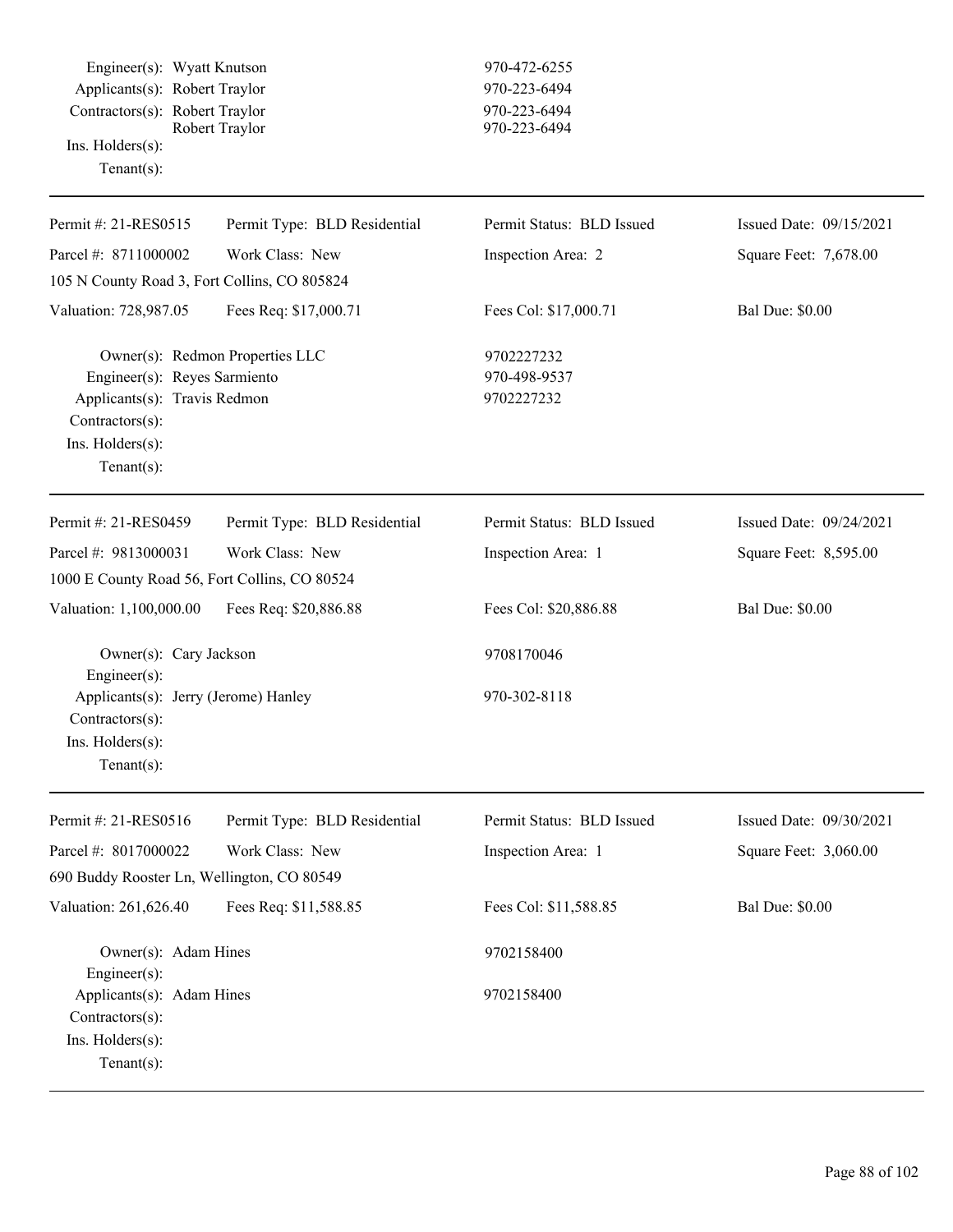| Permit #: 20-RES0674                                                                                                                          | Permit Type: BLD Residential | Permit Status: BLD Issued                                  | Issued Date: 09/13/2021 |
|-----------------------------------------------------------------------------------------------------------------------------------------------|------------------------------|------------------------------------------------------------|-------------------------|
| Parcel #: 8927000001                                                                                                                          | Work Class: New              | Inspection Area: 1                                         | Square Feet: 7,086.00   |
| 9585 N County Road 5, Wellington, CO 80549                                                                                                    |                              |                                                            |                         |
| Valuation: 539,985.40                                                                                                                         | Fees Req: \$16,011.37        | Fees Col: \$16,011.37                                      | <b>Bal Due: \$0.00</b>  |
| Owner(s): Pamela Pierce<br>Engineer(s):                                                                                                       | James Pierce                 | 9709886404<br>9709886614                                   |                         |
| Applicants(s): James Pierce<br>Contractors(s):<br>Ins. $H$ olders $(s)$ :<br>Tenant $(s)$ :                                                   |                              | 9709886614                                                 |                         |
| Permit #: 21-RES0479                                                                                                                          | Permit Type: BLD Residential | Permit Status: BLD Issued                                  | Issued Date: 09/20/2021 |
| Parcel #: 9507116008                                                                                                                          | Work Class: New              | Inspection Area: 2                                         | Square Feet: 7,395.00   |
| 5967 Gitalong Rd, Loveland, CO 80538                                                                                                          |                              |                                                            |                         |
| Valuation: 800,000.00                                                                                                                         | Fees Req: \$20,913.97        | Fees Col: \$20,913.97                                      | <b>Bal Due: \$0.00</b>  |
| Owner(s): Paul Ludwick<br>Engineer(s): Reyes Sarmiento<br>Applicants(s): Paul Ludwick<br>Contractors(s):<br>Ins. Holders(s):<br>$Tenant(s)$ : | Cameron Schmidt              | 970-227-2664<br>970-498-9537<br>970-227-2664<br>9708200725 |                         |
| Permit #: 21-RES0547                                                                                                                          | Permit Type: BLD Residential | Permit Status: BLD Issued                                  | Issued Date: 09/10/2021 |
| Parcel #: 1622205003                                                                                                                          | Work Class: New              | Inspection Area: 4                                         | Square Feet: 2,161.00   |
| 715 Meadows Dr, Drake, CO 80515                                                                                                               |                              |                                                            |                         |
| Valuation: 300,000.00                                                                                                                         | Fees Req: \$4,222.98         | Fees Col: \$4,222.98                                       | <b>Bal Due: \$0.00</b>  |
| Owner(s): Clint Young<br>Engineer(s):                                                                                                         |                              | 9702319032                                                 |                         |
| Applicants(s): Clint Young<br>Contractors(s): Clint Young<br>Ins. Holders(s):<br>Tenant $(s)$ :                                               |                              | 9702319032<br>9702319032                                   |                         |
| Permit #: 21-RES0450                                                                                                                          | Permit Type: BLD Residential | Permit Status: BLD Issued                                  | Issued Date: 09/20/2021 |
| Parcel #: 3527404065                                                                                                                          | Work Class: New              | Inspection Area: 4                                         | Square Feet: 1,260.00   |
| 649 Laurel Ln, Estes Park, CO 80517                                                                                                           |                              |                                                            |                         |
| Valuation: 294,000.00                                                                                                                         | Fees Req: \$9,107.03         | Fees Col: \$9,107.03                                       | <b>Bal Due: \$0.00</b>  |
| Owner(s): Muriel Deganahl                                                                                                                     |                              | 3075753683                                                 |                         |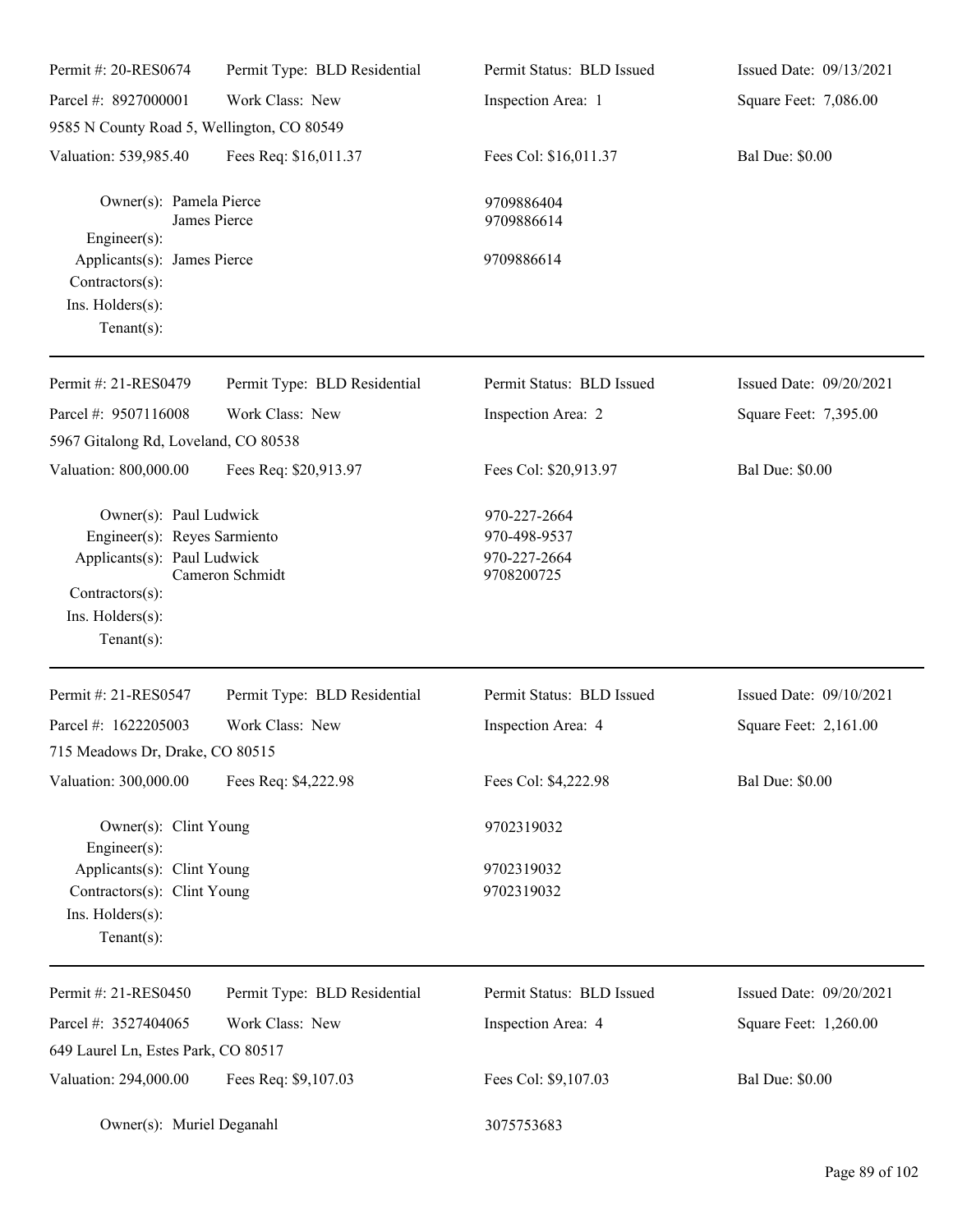Engineer(s): Frank Roberts 3039317362 Applicants(s): Daniel Wiedow 3035514514 Contractors(s): Michael Aldrich 9704814341 Ins. Holders(s): Tenant(s):

| Permit #: 21-SGN0020                                                                                                                      | Permit Type: BLD Sign                                         | Permit Status: BLD Issued              | Issued Date: 09/13/2021 |
|-------------------------------------------------------------------------------------------------------------------------------------------|---------------------------------------------------------------|----------------------------------------|-------------------------|
| Parcel #: 8709422007                                                                                                                      | Work Class: Building Mounted                                  | Inspection Area: 2                     | Square Feet: 0.00       |
| 77 NW Frontage Rd, Fort Collins, CO 80524                                                                                                 |                                                               |                                        |                         |
| Valuation: 7,942.00                                                                                                                       | Fees Req: \$298.07                                            | Fees Col: \$298.07                     | <b>Bal Due: \$0.00</b>  |
| Engineer(s):                                                                                                                              | Owner(s): Hensel Phelps Construction Co                       | 970-352-6565                           |                         |
| Applicants(s): Marie Hashaw                                                                                                               |                                                               |                                        |                         |
| Contractors(s): John Shaw<br>Ins. Holders(s):<br>Tenant $(s)$ :                                                                           |                                                               | 970-203-9292                           |                         |
| Permit #: 21-UTIL0123                                                                                                                     | Permit Type: BLD Utility-Detached                             | Permit Status: BLD COC                 | Issued Date: 09/14/2021 |
| Parcel #: 9509300026                                                                                                                      | Work Class: Addition - Attached to<br><b>Utility Building</b> | Inspection Area: 2                     | Square Feet: 180.00     |
| 1405 Morning Dr, Loveland, CO 80538                                                                                                       |                                                               |                                        |                         |
| Valuation: 2,587.52                                                                                                                       | Fees Req: \$297.69                                            | Fees Col: \$297.69                     | <b>Bal Due: \$0.00</b>  |
| Owner(s): Joseph Mills<br>Engineer(s): Jason Baker<br>Applicants(s): Joseph Mills<br>Contractors(s):<br>Ins. Holders(s):<br>$Tenant(s)$ : |                                                               | 3037171633<br>9702781909<br>3037171633 |                         |
| Permit #: 21-UTIL0239                                                                                                                     | Permit Type: BLD Utility-Detached                             | Permit Status: BLD Issued              | Issued Date: 09/30/2021 |
| Parcel #: 9914000034                                                                                                                      | Work Class: Addition - Attached to<br>Utility Building        | Inspection Area: 1                     | Square Feet: 295.00     |
| 11139 N County Road 15, Fort Collins, CO 80524                                                                                            |                                                               |                                        |                         |
| Valuation: 9,800.00                                                                                                                       | Fees Req: \$564.49                                            | Fees Col: \$564.49                     | <b>Bal Due: \$0.00</b>  |
| Owner(s): David Murphy<br>Engineer(s):                                                                                                    |                                                               | 9705672138                             |                         |
| Applicants(s): David Murphy<br>Contractors(s):<br>Ins. Holders(s):<br>Tenant $(s)$ :                                                      |                                                               | 9705672138                             |                         |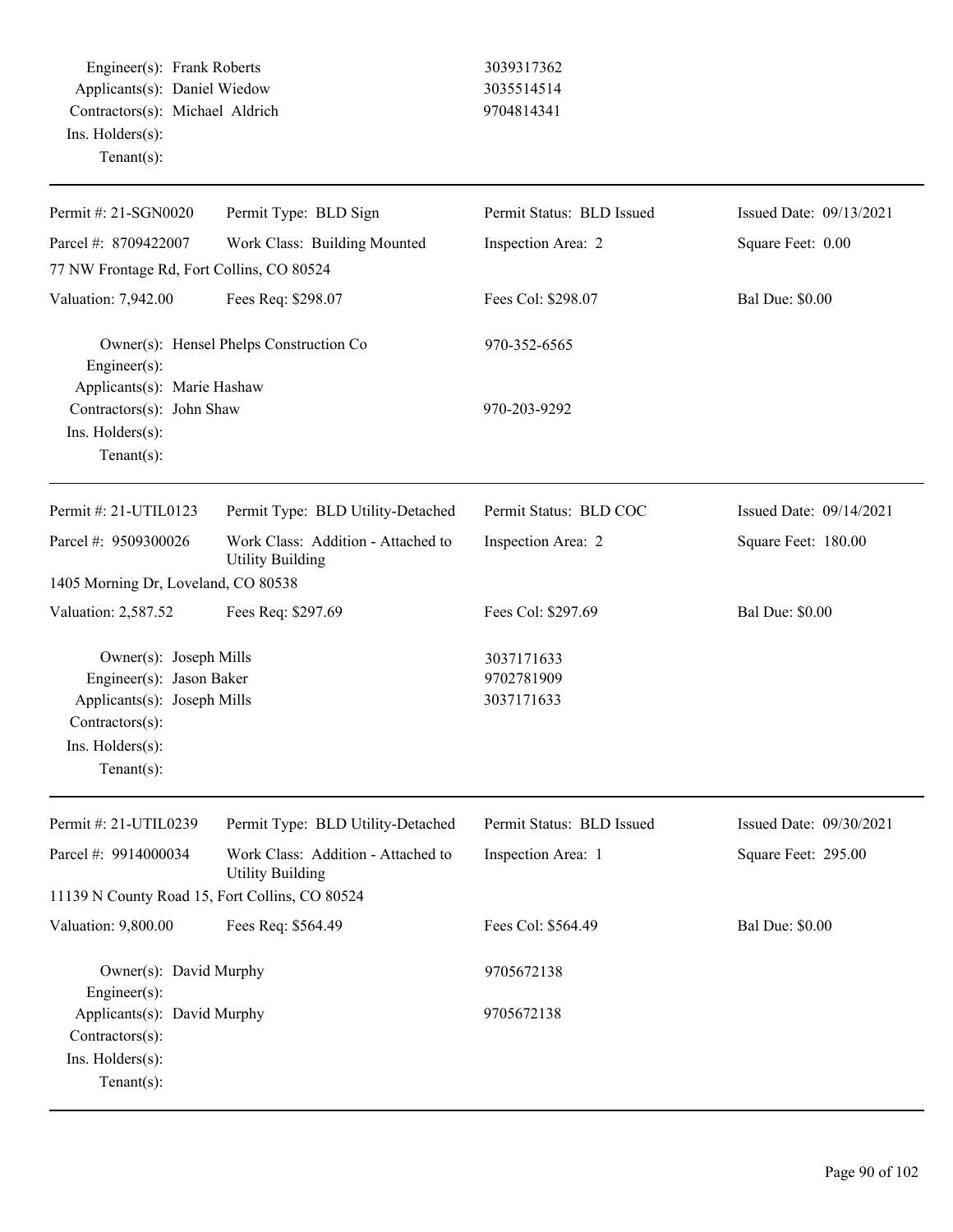| Permit #: 21-UTIL0280                                                                                 | Permit Type: BLD Utility-Detached                             | Permit Status: BLD Issued | Issued Date: 09/29/2021 |
|-------------------------------------------------------------------------------------------------------|---------------------------------------------------------------|---------------------------|-------------------------|
| Parcel #: 8830107003                                                                                  | Work Class: Addition - Attached to<br><b>Utility Building</b> | Inspection Area: 1        | Square Feet: 600.00     |
| 3302 Corte Almaden, Fort Collins, CO 80524                                                            |                                                               |                           |                         |
| Valuation: 23,766.00                                                                                  | Fees Req: \$870.05                                            | Fees Col: \$870.05        | <b>Bal Due: \$0.00</b>  |
| Owner(s): Dan Kern<br>$Engineering(s)$ :                                                              |                                                               |                           |                         |
| Applicants(s): Drew Stapelman<br>Contractors(s): Drew Stapelman<br>Ins. Holders(s):<br>Tenant $(s)$ : |                                                               | 9705817257<br>9705817257  |                         |
| Permit #: 21-UTIL0251                                                                                 | Permit Type: BLD Utility-Detached                             | Permit Status: BLD COC    | Issued Date: 09/21/2021 |
| Parcel #: 8911000012                                                                                  | Work Class: Addition - Attached to<br><b>Utility Building</b> | Inspection Area: 1        | Square Feet: 480.00     |
| 12000 N County Road 5, Wellington, CO 80549                                                           |                                                               |                           |                         |
| Valuation: 5,025.60                                                                                   | Fees Req: \$379.91                                            | Fees Col: \$379.91        | <b>Bal Due: \$0.00</b>  |
| Owner(s): Front Range Feedlots LLC<br>Engineer(s): Chad TeVelde                                       |                                                               | 9704542356                |                         |
| Applicants(s): Travis Horton<br>Contractors(s):<br>Ins. Holders(s):<br>Tenant $(s)$ :                 |                                                               | 9705393360                |                         |
| Permit #: 21-UTIL0124                                                                                 | Permit Type: BLD Utility-Detached                             | Permit Status: BLD COC    | Issued Date: 09/14/2021 |
| Parcel #: 9509300026                                                                                  | Work Class: Alteration                                        | Inspection Area: 2        | Square Feet: 30.00      |
| 1405 Morning Dr, Loveland, CO 80538                                                                   |                                                               |                           |                         |
| Valuation: 1,486.80                                                                                   | Fees Req: \$187.73                                            | Fees Col: \$187.73        | <b>Bal Due: \$0.00</b>  |
| Owner(s): Joseph Mills<br>$Engineering(s)$ :                                                          |                                                               | 3037171633                |                         |
| Applicants(s): Joseph Mills<br>Contractors(s):<br>Ins. Holders(s):<br>Tenant(s):                      |                                                               | 3037171633                |                         |
| Permit #: 21-UTIL0264                                                                                 | Permit Type: BLD Utility-Detached                             | Permit Status: BLD Issued | Issued Date: 09/20/2021 |
| Parcel #: 9824300005                                                                                  | Work Class: Moved                                             | Inspection Area: 1        | Square Feet: 240.00     |
|                                                                                                       | 400 E Douglas Rd Bldg 508, Fort Collins, CO 80524             |                           |                         |
| Valuation: 4,300.00                                                                                   | Fees Req: \$193.11                                            | Fees Col: \$193.11        | <b>Bal Due: \$0.00</b>  |
| Owner(s): Kerry Sheaman                                                                               | Debra Sheaman                                                 | 9704937346                |                         |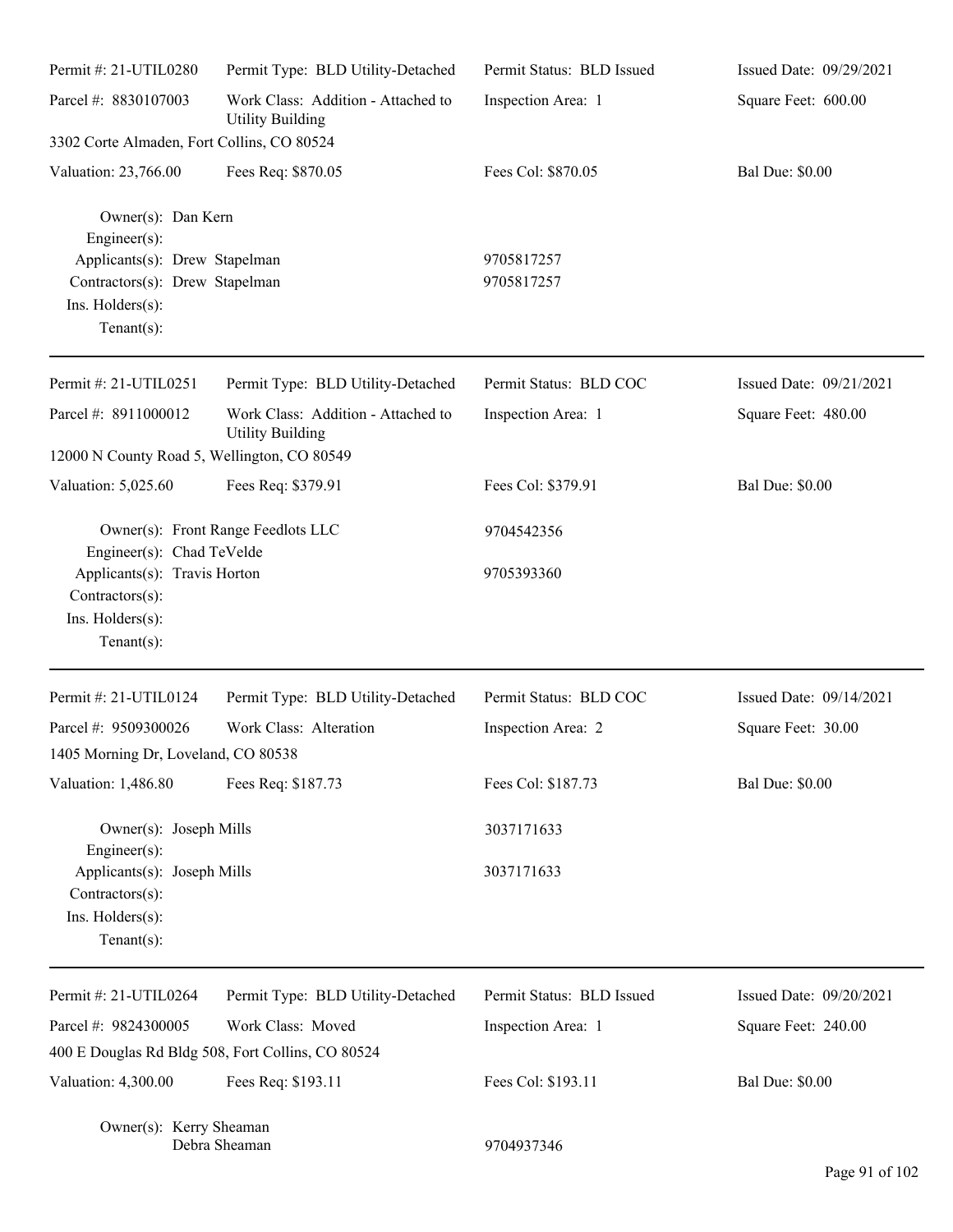Engineer(s): Applicants(s): Debra Sheaman 9704937346 Contractors(s): Ins. Holders(s): Tenant(s):

Permit #: 21-UTIL0265 Parcel #: 9824300005 Permit Type: BLD Utility-Detached Work Class: Moved Permit Status: BLD Issued Inspection Area: 1 Issued Date: 09/20/2021 Square Feet: 360.00 400 E Douglas Rd Bldg 511, Fort Collins, CO 80524 Valuation: 6,200.00 Fees Req: \$240.72 Fees Col: \$240.72 Bal Due: \$0.00 Owner(s): Kerry Sheaman Debra Sheaman 9704937346 Engineer(s): Applicants(s): Debra Sheaman 9704937346 Contractors(s): Ins. Holders(s): Tenant(s): Permit #: 21-UTIL0262 Parcel #: 9824300005 Permit Type: BLD Utility-Detached Work Class: Moved Permit Status: BLD Issued Inspection Area: 1 Issued Date: 09/20/2021 Square Feet: 480.00 400 E Douglas Rd 507, Fort Collins, CO 80524 Valuation: 8,325.00 Fees Req: \$289.27 Fees Col: \$289.27 Bal Due: \$0.00 Owner(s): Kerry Sheaman Debra Sheaman 9704937346 Engineer(s): Applicants(s): Debra Sheaman 9704937346 Contractors(s): Ins. Holders(s): Tenant(s): Permit #: 21-UTIL0263 Parcel #: 9824300005 Permit Type: BLD Utility-Detached Work Class: Moved Permit Status: BLD Issued Inspection Area: 1 Issued Date: 09/20/2021 Square Feet: 240.00 400 E Douglas Rd Bldg 505, Fort Collins, CO 80524 Valuation: 4,100.00 Fees Req: \$192.29 Fees Col: \$192.29 Bal Due: \$0.00 Owner(s): Kerry Sheaman Debra Sheaman 9704937346 Engineer(s): Applicants(s): Debra Sheaman 9704937346 Contractors(s): Ins. Holders(s): Tenant(s):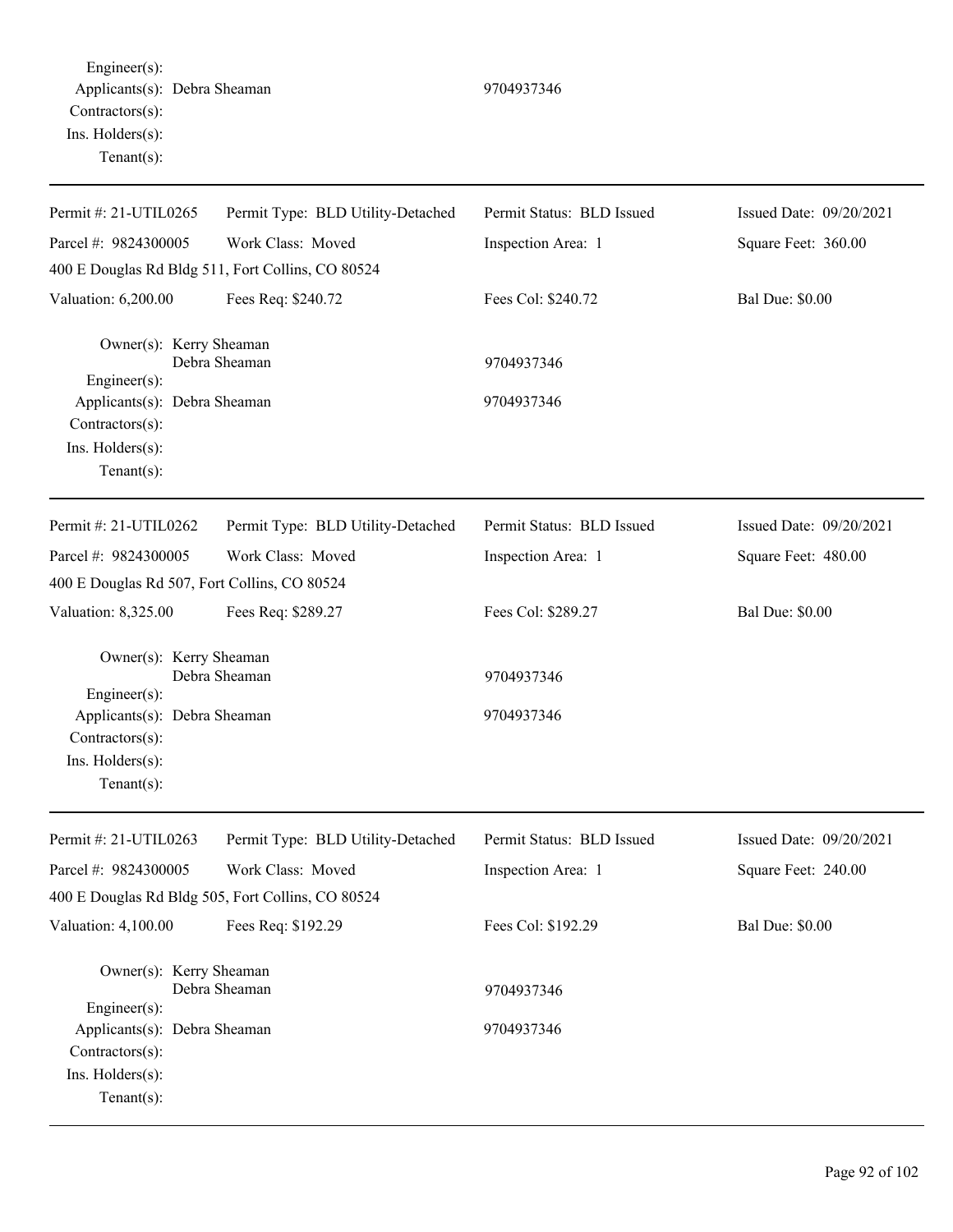| Permit #: 21-UTIL0224                                                                                 | Permit Type: BLD Utility-Detached                    | Permit Status: BLD Issued  | Issued Date: 09/23/2021 |
|-------------------------------------------------------------------------------------------------------|------------------------------------------------------|----------------------------|-------------------------|
| Parcel #: 9434207003                                                                                  | Work Class: New                                      | Inspection Area: 3         | Square Feet: 1,920.00   |
| 1910 Chaparro Cir, Berthoud, CO 80513                                                                 |                                                      |                            |                         |
| Valuation: 80,000.00                                                                                  | Fees Req: \$1,570.45                                 | Fees Col: \$1,570.45       | <b>Bal Due: \$0.00</b>  |
| Owner(s): Jonathan Beal<br>Engineer(s):                                                               |                                                      | 7202031592                 |                         |
| Applicants(s): Jonathan Beal<br>Contractors(s): Jacob Renninger<br>Ins. Holders(s):<br>Tenant $(s)$ : |                                                      | 7202031592<br>970-305-7086 |                         |
| Permit #: 21-UTIL0272                                                                                 | Permit Type: BLD Utility-Detached                    | Permit Status: BLD Issued  | Issued Date: 09/21/2021 |
| Parcel #: 3901000007                                                                                  | Work Class: New                                      | Inspection Area: 5         | Square Feet: 480.00     |
|                                                                                                       | 751 Whispering Pines Rd, Red Feather Lakes, CO 80545 |                            |                         |
| Valuation: 47,000.00                                                                                  | Fees Req: \$1,145.60                                 | Fees Col: \$1,145.60       | <b>Bal Due: \$0.00</b>  |
| Owner(s): Stephen Hollan<br>Engineer $(s)$ :                                                          |                                                      | 9702905922                 |                         |
| Applicants(s): Stephen Hollan                                                                         |                                                      | 9702905922                 |                         |
| Contractors(s): Philip Lapp<br>Ins. Holders(s):<br>$Tenant(s)$ :                                      |                                                      | 9705673032                 |                         |
| Permit #: 21-UTIL0241                                                                                 | Permit Type: BLD Utility-Detached                    | Permit Status: BLD Issued  | Issued Date: 09/02/2021 |
| Parcel #: 9903000039                                                                                  | Work Class: New                                      | Inspection Area: 1         | Square Feet: 1,440.00   |
| 1350 Star Ridge Ct, Wellington, CO 80549                                                              |                                                      |                            |                         |
| Valuation: 45,469.00 Fees Req: \$1,198.97                                                             |                                                      | Fees Col: \$1,198.97       | <b>Bal Due: \$0.00</b>  |
| Engineer(s):                                                                                          | Owner(s): Linda Weddle Revocable Trust               | 9705689031                 |                         |
| Applicants(s): Jim Bunting                                                                            |                                                      | 9706320208                 |                         |
| Contractors(s): Michael Bockelman                                                                     |                                                      | 970-412-9858               |                         |
| Ins. Holders(s):<br>Tenant $(s)$ :                                                                    |                                                      |                            |                         |
| Permit #: 21-UTIL0176                                                                                 | Permit Type: BLD Utility-Detached                    | Permit Status: BLD Issued  | Issued Date: 09/17/2021 |
| Parcel #: 8825000033                                                                                  | Work Class: New                                      | Inspection Area: 1         | Square Feet: 1,760.00   |
| 6340 E County Road 52, Fort Collins, CO 80524                                                         |                                                      |                            |                         |
| Valuation: 32,000.00                                                                                  | Fees Req: \$806.78                                   | Fees Col: \$806.78         | <b>Bal Due: \$0.00</b>  |
| Owner(s): Evan Reed<br>Tory Reed<br>Engineer(s):                                                      |                                                      | 9703105275                 |                         |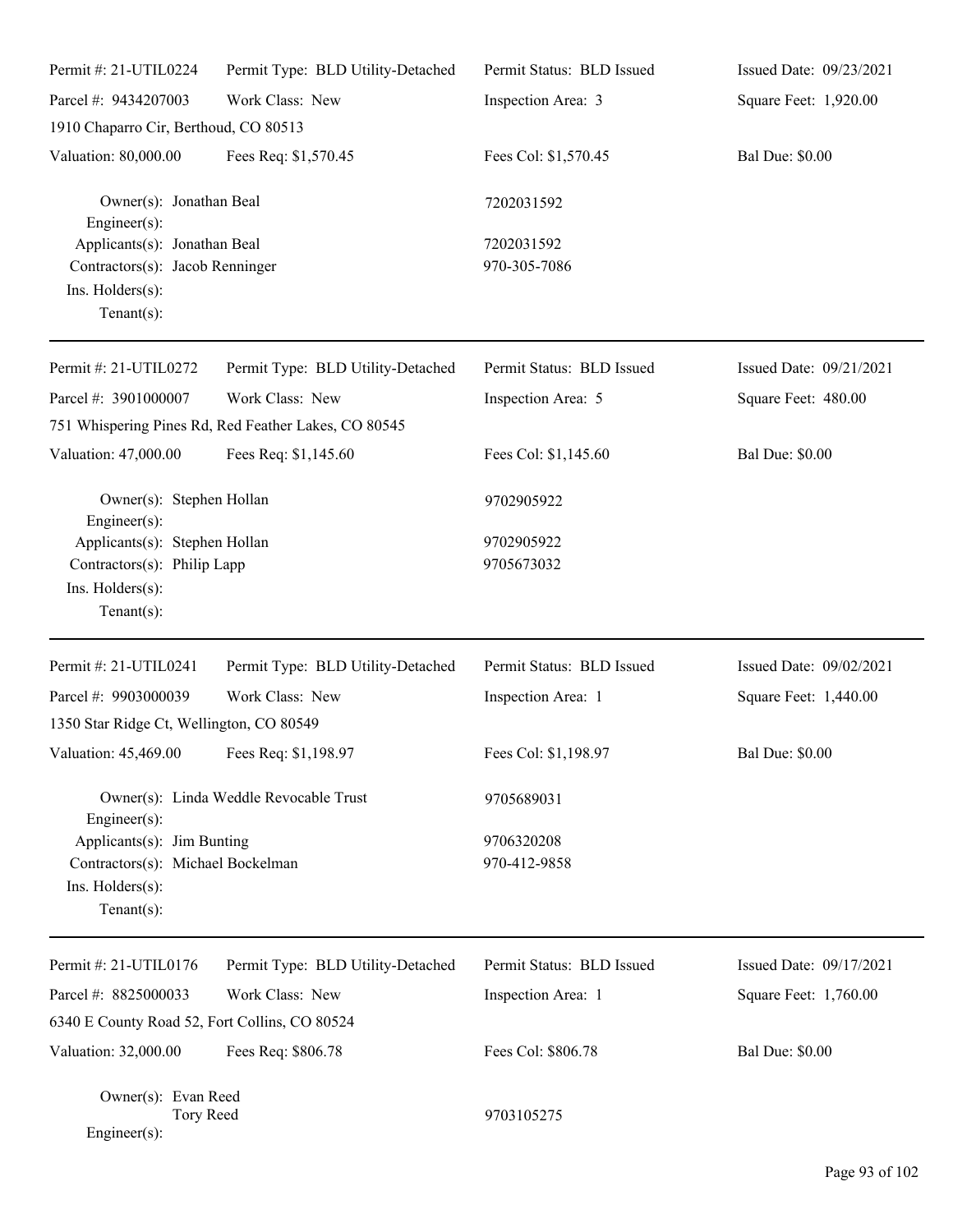| Permit #: 21-UTIL0260                             | Permit Type: BLD Utility-Detached | Permit Status: BLD Issued | Issued Date: 09/24/2021 |
|---------------------------------------------------|-----------------------------------|---------------------------|-------------------------|
| Parcel #: 8922000015                              | Work Class: New                   | Inspection Area: 1        | Square Feet: 9,664.00   |
| 4699 Clark Lake Dr, Windsor, CO 80550             |                                   |                           |                         |
| Valuation: 50,000.00                              | Fees Req: \$1,294.71              | Fees Col: \$1,294.71      | <b>Bal Due: \$0.00</b>  |
| Owner(s): Katharine Baker<br>$Engineering(s)$ :   |                                   | 9705663826                |                         |
| Applicants(s): Matthew Mullett                    |                                   | 9705663826                |                         |
| Contractors(s): Matthew Mullett                   |                                   | 9705663826                |                         |
| Ins. Holders(s):<br>$Tenant(s)$ :                 |                                   |                           |                         |
| Permit #: 21-UTIL0220                             | Permit Type: BLD Utility-Detached | Permit Status: BLD Issued | Issued Date: 09/02/2021 |
| Parcel #: 9827105701                              | Work Class: New                   | Inspection Area: 1        | Square Feet: 0.00       |
| 3401 N Shields St, Fort Collins, CO 80524         |                                   |                           |                         |
| Valuation: 64,500.00                              | Fees Req: \$1,360.52              | Fees Col: \$1,360.52      | <b>Bal Due: \$0.00</b>  |
| Owner(s): Trent Rasmussen<br>$Engineering(s)$ :   |                                   | 9703910538                |                         |
| Applicants(s): Jessica Persick                    |                                   | 303-880-3950              |                         |
| Contractors(s): Dave Harland                      |                                   | 208-777-7290              |                         |
| Ins. Holders(s):<br>$Tenant(s)$ :                 |                                   |                           |                         |
| Permit #: 21-UTIL0203                             | Permit Type: BLD Utility-Detached | Permit Status: BLD Issued | Issued Date: 09/15/2021 |
| Parcel #: 3402200061                              | Work Class: New                   | Inspection Area: 4        | Square Feet: 1,070.00   |
| 689 Little Prospect Rd, Estes Park, CO 80517      |                                   |                           |                         |
| Valuation: 200,000.00                             | Fees Req: \$3,414.35              | Fees Col: \$3,414.35      | <b>Bal Due: \$0.00</b>  |
| Owner(s): Jason Mabry<br>Engineer(s): David Bangs |                                   | 9702905833<br>9703088221  |                         |
| Applicants(s): David Shirk                        |                                   | 9702311178                |                         |
| Contractors(s): Charles Santagati                 |                                   | 9702143000                |                         |
| Ins. Holders(s):<br>Tenant $(s)$ :                |                                   |                           |                         |
| Permit #: 21-UTIL0267                             | Permit Type: BLD Utility-Detached | Permit Status: BLD Issued | Issued Date: 09/22/2021 |
| Parcel #: 2723105095                              | Work Class: New                   | Inspection Area: 6        | Square Feet: 288.00     |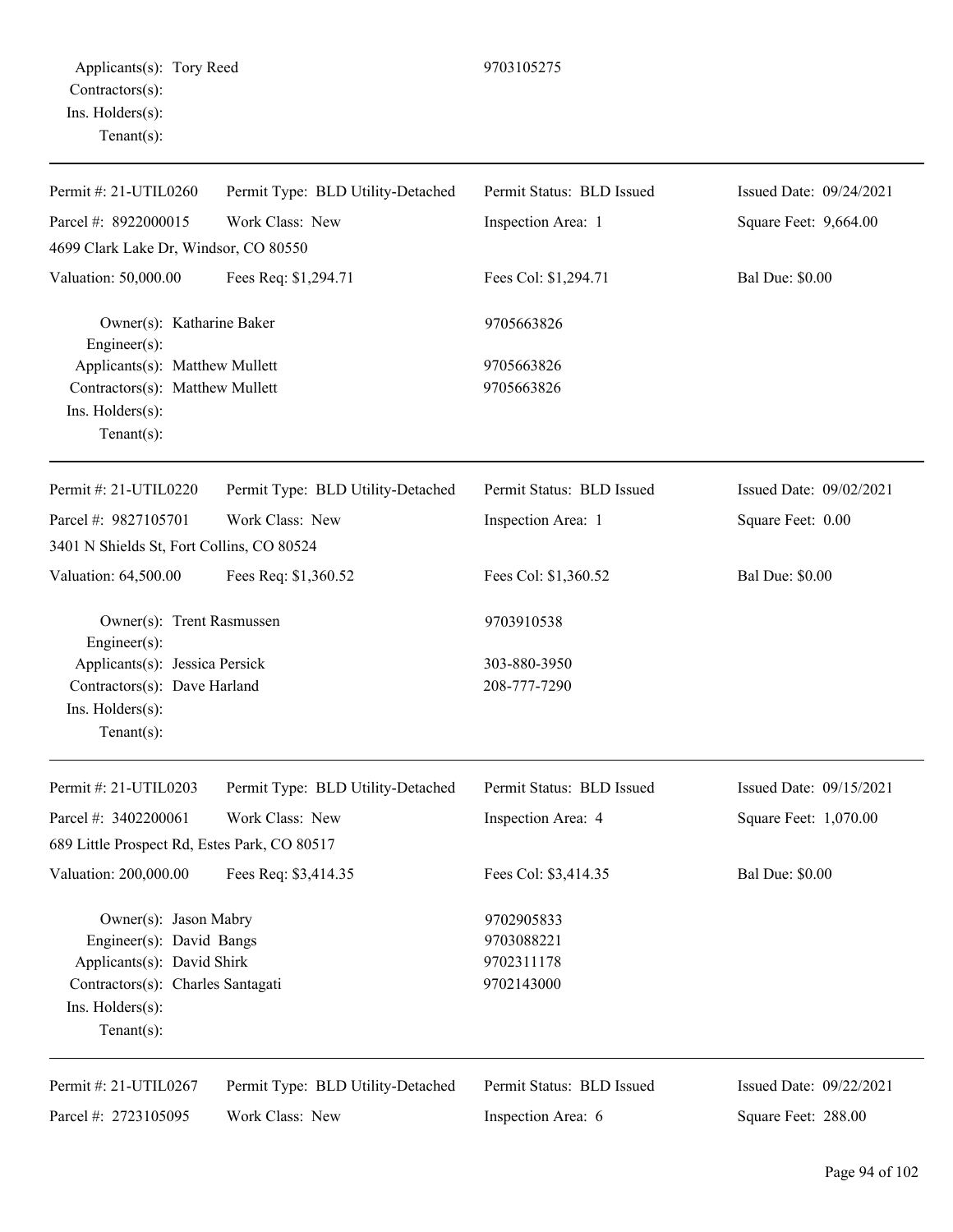Valuation: 13,630.00 Fees Req: \$501.29 Fees Col: \$501.29 Bal Due: \$0.00

Owner(s): David Rhodes Engineer(s): Applicants(s): David Rhodes Contractors(s): Ins. Holders(s): Tenant(s):

| Permit #: 21-UTIL0195                                               | Permit Type: BLD Utility-Detached | Permit Status: BLD Issued | Issued Date: 09/07/2021 |
|---------------------------------------------------------------------|-----------------------------------|---------------------------|-------------------------|
| Parcel #: 2936205048                                                | Work Class: New                   | Inspection Area: 5        | Square Feet: 4,206.00   |
| 153 Bobcat Mountain Ct, Livermore, CO 80536                         |                                   |                           |                         |
| Valuation: 150,000.00                                               | Fees Req: \$2,570.38              | Fees Col: \$2,570.38      | <b>Bal Due: \$0.00</b>  |
| Owner(s): Thomas Hepner<br>Engineer(s):                             |                                   | 6319261847                |                         |
| Applicants(s): Thomas Hepner<br>Contractors(s):<br>Ins. Holders(s): |                                   | 6319261847                |                         |
| Tenant $(s)$ :                                                      |                                   |                           |                         |
| Permit #: 21-UTIL0032                                               | Permit Type: BLD Utility-Detached | Permit Status: BLD Issued | Issued Date: 09/22/2021 |
| Parcel #: 9834000008                                                | Work Class: New                   | Inspection Area: 1        | Square Feet: 4,560.00   |
| 1721 N Shields St, Fort Collins, CO 80524                           |                                   |                           |                         |
| Valuation: 68,000.00                                                | Fees Req: \$1,382.46              | Fees Col: \$1,382.46      | <b>Bal Due: \$0.00</b>  |
| Owner(s): Constance Fredman                                         |                                   | 9704128649                |                         |
| Engineer(s): Charles Nichols                                        |                                   | 970-587-7100              |                         |
| Applicants(s): Stacey Pearson                                       |                                   | 7208222936                |                         |
| Contractors(s): Stacey Pearson                                      |                                   | 7208222936                |                         |
| Ins. Holders(s):<br>Tenant $(s)$ :                                  |                                   |                           |                         |
|                                                                     |                                   |                           |                         |
| Permit #: 21-UTIL0216                                               | Permit Type: BLD Utility-Detached | Permit Status: BLD Issued | Issued Date: 09/27/2021 |
| Parcel #: 9420106002                                                | Work Class: New                   | Inspection Area: 3        | Square Feet: 964.00     |
| 3509 Erving Ct, Berthoud, CO 80513                                  |                                   |                           |                         |
| Valuation: 40,000.00                                                | Fees Req: \$966.98                | Fees Col: \$966.98        | <b>Bal Due: \$0.00</b>  |
| Owner(s): Allen Billingsly<br>Engineer(s):                          |                                   | 4077617844                |                         |
| Applicants(s): Zack May                                             |                                   | 7203803796                |                         |
| Contractors(s): Zack May                                            |                                   | 7203803796                |                         |
| Ins. Holders(s):                                                    |                                   |                           |                         |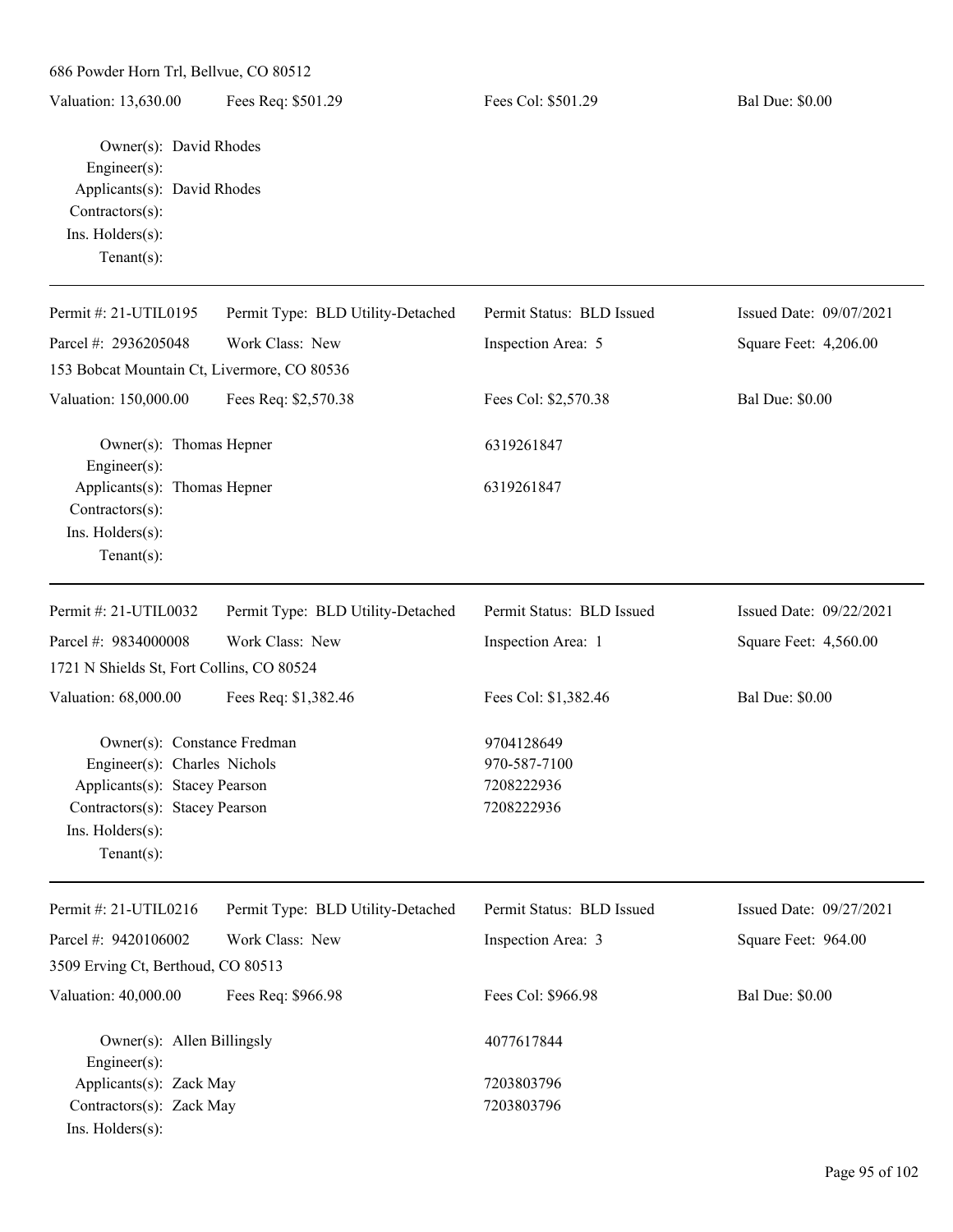| Permit #: 21-UTIL0285                                                                                                                              | Permit Type: BLD Utility-Detached | Permit Status: BLD Issued                  | Issued Date: 09/29/2021 |
|----------------------------------------------------------------------------------------------------------------------------------------------------|-----------------------------------|--------------------------------------------|-------------------------|
| Parcel #: 2418000046                                                                                                                               | Work Class: New                   | Inspection Area: 4                         | Square Feet: 180.00     |
| 5229 Little Valley Dr, Estes Park, CO 80517                                                                                                        |                                   |                                            |                         |
| Valuation: 3,171.60                                                                                                                                | Fees Req: \$294.56                | Fees Col: \$294.56                         | <b>Bal Due: \$0.00</b>  |
| Owner(s): Tim Resch<br>Engineer(s): Amy Plummer<br>Applicants(s): Tim Resch<br>Contractors(s):<br>Ins. Holders(s):<br>Tenant $(s)$ :               |                                   | 9702157064<br>970-586-9388<br>9702157064   |                         |
| Permit #: 21-UTIL0275                                                                                                                              | Permit Type: BLD Utility-Detached | Permit Status: BLD Issued                  | Issued Date: 09/21/2021 |
| Parcel #: 9824300049                                                                                                                               | Work Class: New                   | Inspection Area: 1                         | Square Feet: 928.00     |
| 4117 N Highway 1, Fort Collins, CO 80524                                                                                                           |                                   |                                            |                         |
| Valuation: 25,000.00                                                                                                                               | Fees Req: \$1,125.75              | Fees Col: \$1,125.75                       | <b>Bal Due: \$0.00</b>  |
| Owner(s): Brendan McCrann                                                                                                                          | <b>Brittany McCrann</b>           | 970-691-4335                               |                         |
| Engineer(s): Geoffrey Robinson<br>Applicants(s): Brendan McCrann<br>Contractors(s):<br>Ins. Holders(s):<br>Tenant $(s)$ :                          |                                   | 970-217-4960<br>970-691-4335               |                         |
| Permit #: 21-UTIL0232                                                                                                                              | Permit Type: BLD Utility-Detached | Permit Status: BLD LOC                     | Issued Date: 09/14/2021 |
| Parcel #: 9430316702                                                                                                                               | Work Class: New                   | Inspection Area: 3                         | Square Feet: 1,728.00   |
| 5016 W County Road 4, Berthoud, CO 80513                                                                                                           |                                   |                                            |                         |
| Valuation: 43,500.00                                                                                                                               | Fees Req: \$1,038.48              | Fees Col: \$1,038.48                       | <b>Bal Due: \$0.00</b>  |
| Owner(s): Daniel Atherton<br>Engineer(s): Karl Lemmenes<br>Applicants(s): Jacob Renninger<br>Contractors(s):<br>Ins. Holders(s):<br>Tenant $(s)$ : |                                   | 3035847959<br>608-884-5970<br>970-305-7086 |                         |
| Permit #: 21-UTIL0244                                                                                                                              | Permit Type: BLD Utility-Detached | Permit Status: BLD COC                     | Issued Date: 09/08/2021 |
| Parcel #: 6911000005<br>12007 N County Road 103, Jelm, WY 82063                                                                                    | Work Class: New                   | Inspection Area: 6                         | Square Feet: 1,536.00   |
| Valuation: 40,150.00                                                                                                                               | Fees Req: \$1,602.20              | Fees Col: \$1,602.20                       | <b>Bal Due: \$0.00</b>  |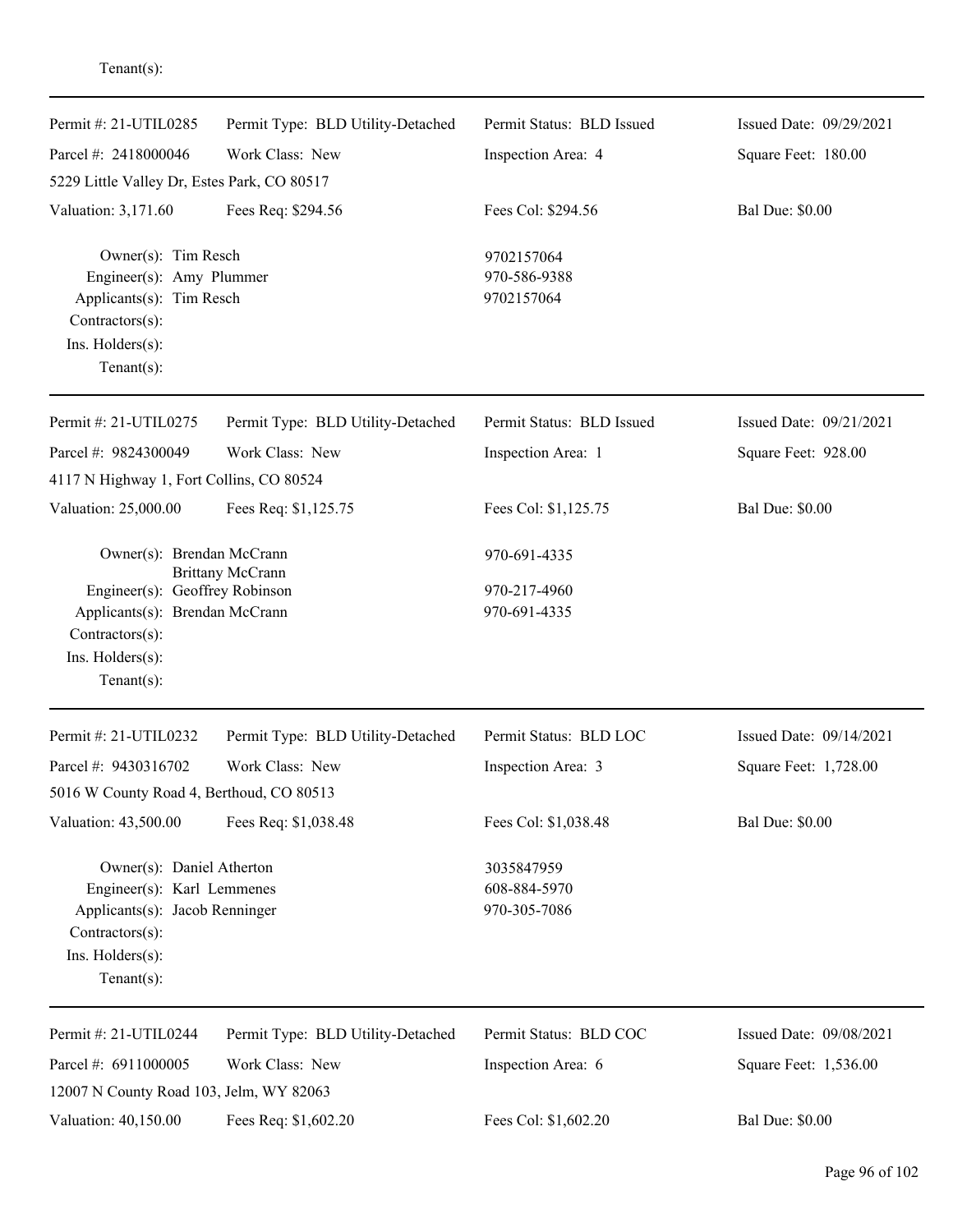| Paul Sorelle                                                                                                                              | Owner(s): Sorelle Family Partnership Lllp      | 9703961000<br>9703961000   |                         |
|-------------------------------------------------------------------------------------------------------------------------------------------|------------------------------------------------|----------------------------|-------------------------|
| Engineer(s):<br>Contractors(s):<br>Ins. Holders(s):<br>$Tenant(s)$ :                                                                      | Applicants(s): Sorelle Family Partnership Lllp | 9703961000                 |                         |
| Permit #: 21-UTIL0170                                                                                                                     | Permit Type: BLD Utility-Detached              | Permit Status: BLD Issued  | Issued Date: 09/09/2021 |
| Parcel #: 1434305014                                                                                                                      | Work Class: New                                | Inspection Area: 4         | Square Feet: 1,174.00   |
| 995 Rowell Dr, Lyons, CO 80540                                                                                                            |                                                |                            |                         |
| Valuation: 30,000.00                                                                                                                      | Fees Req: \$1,154.00                           | Fees Col: \$1,154.00       | <b>Bal Due: \$0.00</b>  |
| Owner(s): Peter Pfister                                                                                                                   | Patricia Pfister                               | 3032583759                 |                         |
| Engineer(s): Ping Guo<br>Applicants(s): Peter Pfister<br>Contractors(s):<br>Ins. Holders(s):<br>Tenant $(s)$ :                            |                                                | 905-790-8500<br>3032583759 |                         |
| Permit #: 21-UTIL0221                                                                                                                     | Permit Type: BLD Utility-Detached              | Permit Status: BLD Issued  | Issued Date: 09/17/2021 |
| Parcel #: 3701000001                                                                                                                      | Work Class: New                                | Inspection Area: 6         | Square Feet: 1,080.00   |
| 464 Moose Loop Ln, Bellvue, CO 80512                                                                                                      |                                                |                            |                         |
| Valuation: 40,000.00                                                                                                                      | Fees Req: \$1,016.98                           | Fees Col: \$1,016.98       | <b>Bal Due: \$0.00</b>  |
| Owner(s): Eric Lucas<br>Engineer(s):<br>Applicants(s): Eric Lucas<br>Contractors(s): Jacob Renninger<br>Ins. Holders(s):<br>$Tenant(s)$ : |                                                | 970-305-7086               |                         |
| Permit #: 21-UTIL0246                                                                                                                     | Permit Type: BLD Utility-Detached              | Permit Status: BLD Issued  | Issued Date: 09/21/2021 |
| Parcel #: 3123000021                                                                                                                      | Work Class: New                                | Inspection Area: 6         | Square Feet: 825.00     |
| 2468 Deer Park Dr, Livermore, CO 80536                                                                                                    |                                                |                            |                         |
| Valuation: 50,000.00                                                                                                                      | Fees Req: \$1,134.70                           | Fees Col: \$1,134.70       | <b>Bal Due: \$0.00</b>  |
| Owner(s): David Oberg<br>Engineer(s):<br>Applicants(s): Mable Oberg<br>Contractors(s):<br>Ins. Holders(s):<br>$Tenant(s)$ :               | Mable Oberg                                    | 3039565471                 |                         |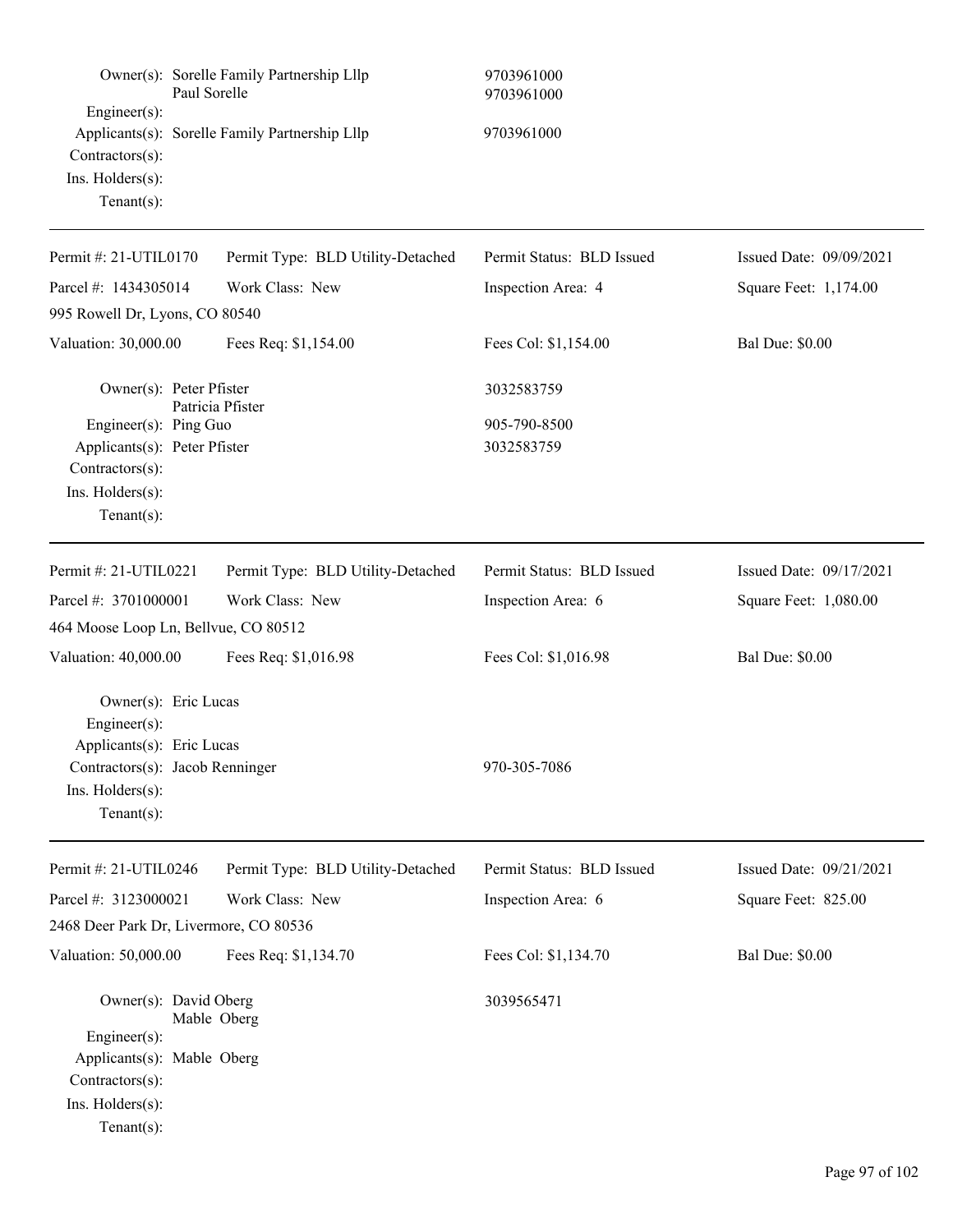| Permit #: 21-UTIL0209                                                                                                                                              | Permit Type: BLD Utility-Detached | Permit Status: BLD Issued                                  | Issued Date: 09/10/2021 |
|--------------------------------------------------------------------------------------------------------------------------------------------------------------------|-----------------------------------|------------------------------------------------------------|-------------------------|
| Parcel #: 3019305018                                                                                                                                               | Work Class: New                   | Inspection Area: 5                                         | Square Feet: 576.00     |
| 243 Nicola Way, Red Feather Lakes, CO 80545                                                                                                                        |                                   |                                                            |                         |
| Valuation: 73,139.00                                                                                                                                               | Fees Req: \$1,626.18              | Fees Col: \$1,626.18                                       | <b>Bal Due: \$0.00</b>  |
| Owner(s): Michael Hembree<br>Engineer(s): Kevin Forbes<br>Applicants(s): Michael Franklin<br>Contractors(s): Michael Franklin<br>Ins. Holders(s):<br>$Tenant(s)$ : |                                   | 9313380614<br>9702326014<br>9700690088<br>9700690088       |                         |
| Permit #: 21-UTIL0228                                                                                                                                              | Permit Type: BLD Utility-Detached | Permit Status: BLD Issued                                  | Issued Date: 09/24/2021 |
| Parcel #: 4229200001                                                                                                                                               | Work Class: New                   | Inspection Area: 6                                         | Square Feet: 720.00     |
| 2780 Camel Rock Rd, Red Feather Lakes, CO 80545                                                                                                                    |                                   |                                                            |                         |
| Valuation: 44,000.00                                                                                                                                               | Fees Req: \$1,074.46              | Fees Col: \$1,074.46                                       | <b>Bal Due: \$0.00</b>  |
| Owner(s): Wade Groetsch<br>Engineer(s): Cody Geisendorfer<br>Applicants(s): Wade Groetsch<br>Contractors(s): Philip Lapp<br>Ins. Holders(s):<br>$Tenant(s)$ :      |                                   | 9705780184<br>9705673032                                   |                         |
| Permit #: 21-UTIL0255                                                                                                                                              | Permit Type: BLD Utility-Detached | Permit Status: BLD Issued                                  | Issued Date: 09/29/2021 |
| Parcel #: 9517200056                                                                                                                                               | Work Class: New                   | Inspection Area: 3                                         | Square Feet: 1,728.00   |
| 4928 W Eisenhower Blvd, Loveland, CO 80537                                                                                                                         |                                   |                                                            |                         |
| Valuation: 30,447.36                                                                                                                                               | Fees Req: \$1,339.85              | Fees Col: \$1,339.85                                       | <b>Bal Due: \$0.00</b>  |
| Owner(s): Michelle Dolinar<br>Engineer(s): Gary Weeks<br>Applicants(s): Michael Hull<br>Contractors(s): Michael Hull<br>Ins. Holders(s):<br>$Tenant(s)$ :          |                                   | 4123703728<br>970-225-2422<br>970-218-5034<br>970-218-5034 |                         |
| Permit #: 20-UTIL0178                                                                                                                                              | Permit Type: BLD Utility-Detached | Permit Status: BLD Issued                                  | Issued Date: 09/09/2021 |
| Parcel #: 0501405027                                                                                                                                               | Work Class: New                   | Inspection Area: 2                                         | Square Feet: 396.00     |
| 3017 Elevado Ct, Loveland, CO 80538                                                                                                                                |                                   |                                                            |                         |
| Valuation: 20,000.00                                                                                                                                               | Fees Req: \$752.47                | Fees Col: \$752.47                                         | <b>Bal Due: \$0.00</b>  |
| Owner(s): Sofia Hein<br>Steven Hein                                                                                                                                |                                   | 7202257159<br>7202257159                                   |                         |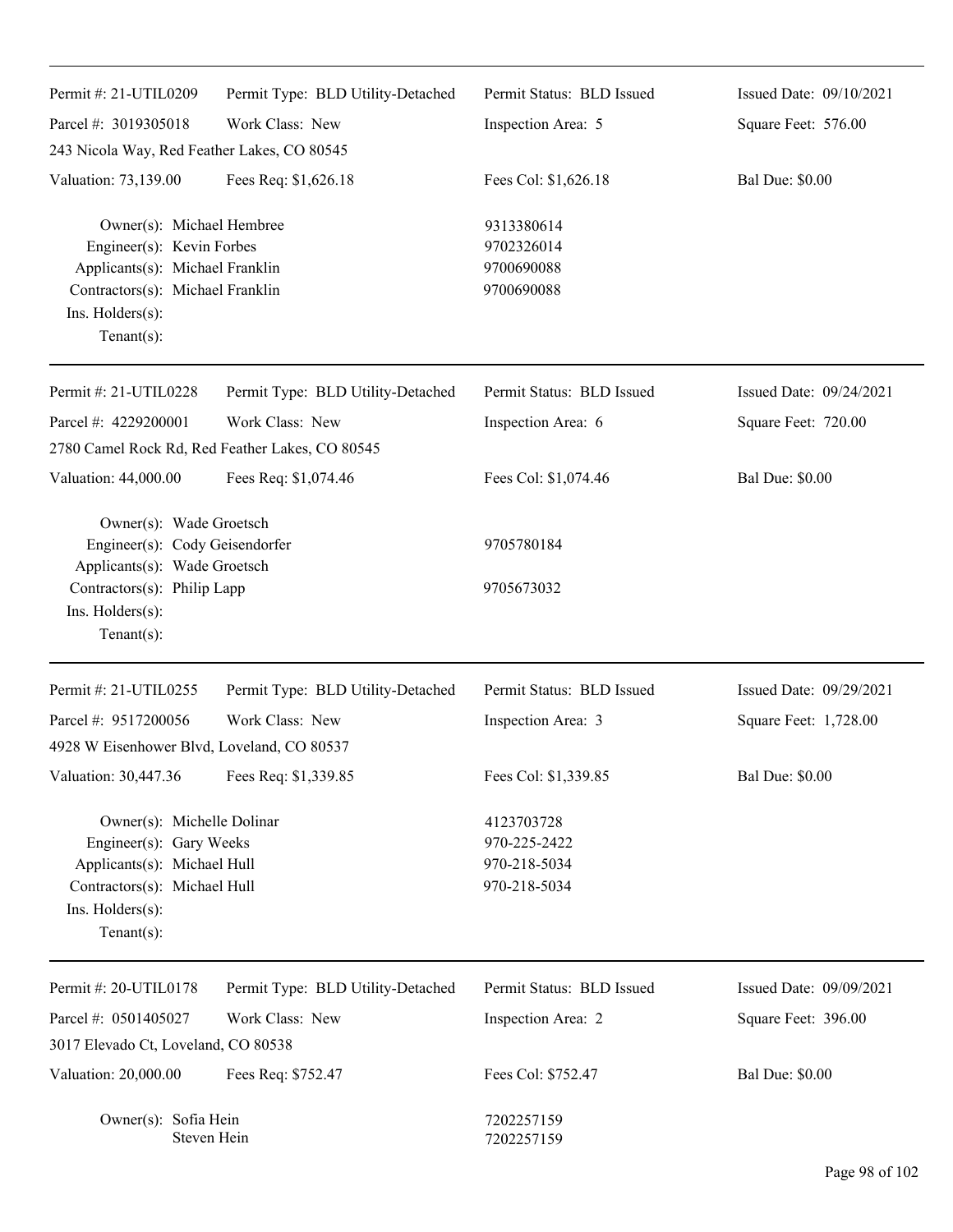Engineer(s): Rodney Harr 970-667-6286 Applicants(s): Steven Hein 7202257159 Contractors(s): Ins. Holders(s): Tenant(s):

| Permit #: 21-UTIL0243                                                                                               | Permit Type: BLD Utility-Detached              | Permit Status: BLD COC     | Issued Date: 09/08/2021 |
|---------------------------------------------------------------------------------------------------------------------|------------------------------------------------|----------------------------|-------------------------|
| Parcel #: 6902000004                                                                                                | Work Class: New                                | Inspection Area: 6         | Square Feet: 2,048.00   |
| 14785 N County Road 103, Jelm, WY 82063                                                                             |                                                |                            |                         |
| Valuation: 21,442.56                                                                                                | Fees Req: \$1,076.14                           | Fees Col: \$1,076.14       | <b>Bal Due: \$0.00</b>  |
| Owner(s): Sorelle Family Partnership Lllp<br>Engineer(s):                                                           |                                                | 9703961000                 |                         |
| Contractors(s):                                                                                                     | Applicants(s): Sorelle Family Partnership Lllp | 9703961000                 |                         |
| Ins. Holders(s):<br>Tenant $(s)$ :                                                                                  |                                                |                            |                         |
| Permit #: 21-UTIL0231                                                                                               | Permit Type: BLD Utility-Detached              | Permit Status: BLD Issued  | Issued Date: 09/09/2021 |
| Parcel #: 9136300003                                                                                                | Work Class: New                                | Inspection Area: 1         | Square Feet: 2,112.00   |
| 439 Rodeo Hills Ln, Wellington, CO 80549                                                                            |                                                |                            |                         |
| Valuation: 69,531.00                                                                                                | Fees Req: \$1,413.94                           | Fees Col: \$1,413.94       | <b>Bal Due: \$0.00</b>  |
| Owner(s): Melissa Fisher<br>Craig Fisher                                                                            |                                                | 9702275297<br>9702275297   |                         |
| Engineer(s):<br>Applicants(s): Melissa Fisher<br>Contractors(s): Phil Swenson<br>Ins. Holders(s):<br>Tenant $(s)$ : |                                                | 9702275297<br>970-217-7565 |                         |
| Permit #: 21-UTIL0199                                                                                               | Permit Type: BLD Utility-Detached              | Permit Status: BLD Issued  | Issued Date: 09/20/2021 |
| Parcel #: 3527404065                                                                                                | Work Class: New                                | Inspection Area: 4         | Square Feet: 528.00     |
| 649 Laurel Ln, Estes Park, CO 80517                                                                                 |                                                |                            |                         |
| Valuation: 41,000.00                                                                                                | Fees Req: \$1,251.34                           | Fees Col: \$1,251.34       | <b>Bal Due: \$0.00</b>  |
| Owner(s): Muriel Deganahl<br>Engineer(s): Frank Roberts                                                             |                                                | 3075753683<br>3039317362   |                         |
| Applicants(s): Daniel Wiedow<br>Contractors(s): Michael Aldrich<br>Ins. Holders(s):<br>$Tenant(s)$ :                |                                                | 3035514514<br>9704814341   |                         |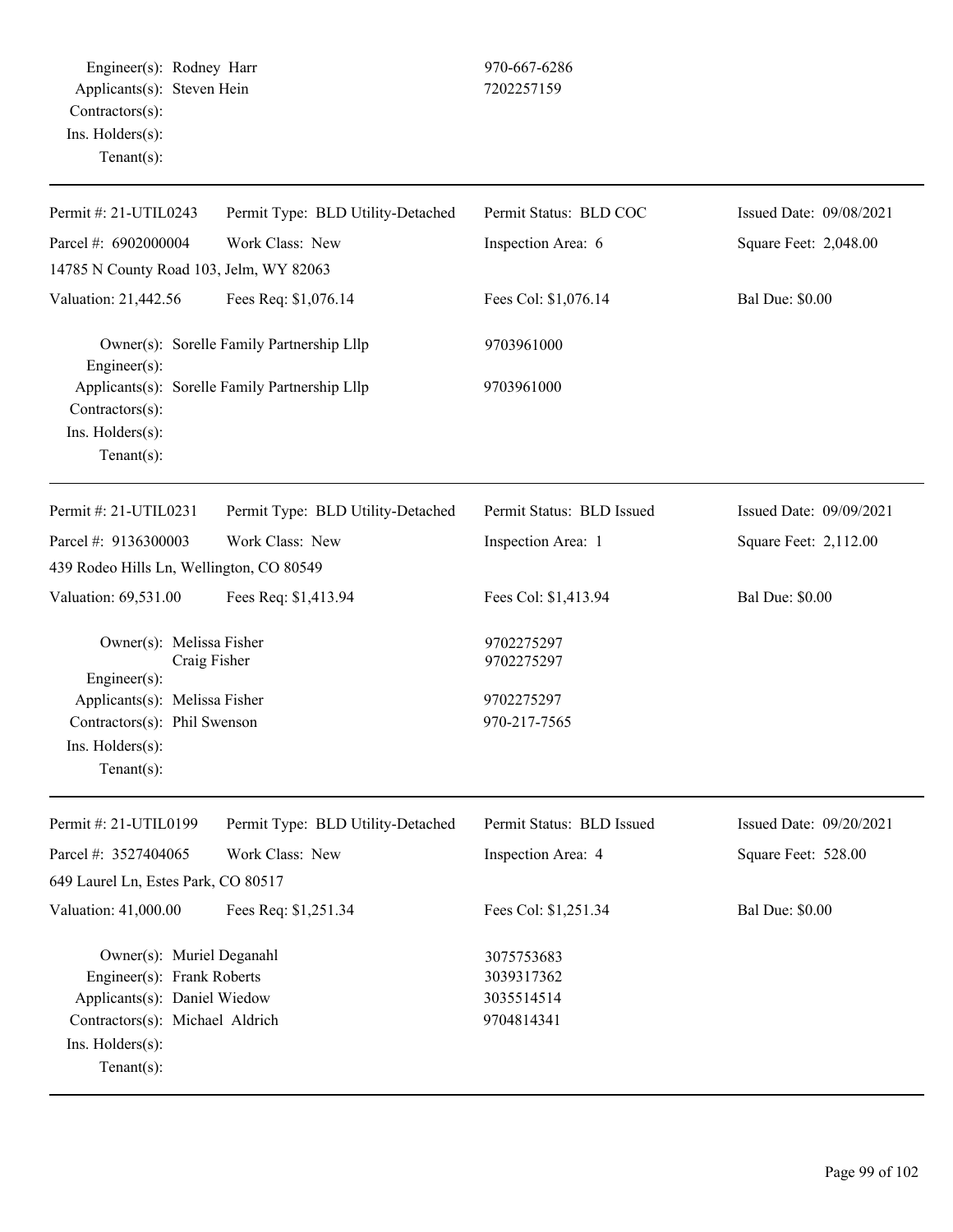| Permit #: 21-UTIL0223                                                                                                                     | Permit Type: BLD Utility-Detached | Permit Status: BLD Issued                | Issued Date: 09/08/2021 |
|-------------------------------------------------------------------------------------------------------------------------------------------|-----------------------------------|------------------------------------------|-------------------------|
| Parcel #: 0810106701                                                                                                                      | Work Class: New                   | Inspection Area: 1                       | Square Feet: 2,245.00   |
| 7195 Mcmurry Ranch Rd, Bellvue, CO 80512                                                                                                  |                                   |                                          |                         |
| Valuation: 65,380.00                                                                                                                      | Fees Req: \$1,675.90              | Fees Col: \$1,675.90                     | <b>Bal Due: \$0.00</b>  |
| Owner(s): Lois Schleich<br>Engineer(s): Ping Guo<br>Applicants(s): Lois Schleich<br>Contractors(s):<br>Ins. Holders(s):<br>Tenant $(s)$ : |                                   | 9196092581<br>905-790-8500<br>9196092581 |                         |
| Permit #: 21-UTIL0230                                                                                                                     | Permit Type: BLD Utility-Detached | Permit Status: BLD Issued                | Issued Date: 09/22/2021 |
| Parcel #: 9406000015<br>6000 Liberty Ln, Loveland, CO 80537                                                                               | Work Class: New                   | Inspection Area: 3                       | Square Feet: 1,155.00   |
| Valuation: 51,000.00                                                                                                                      | Fees Req: \$1,168.46              | Fees Col: \$1,168.46                     | <b>Bal Due: \$0.00</b>  |
| Owner(s): David Page<br>Engineer $(s)$ :                                                                                                  |                                   | 3035233282                               |                         |
| Applicants(s): David Page<br>Contractors(s):<br>Ins. Holders(s):<br>Tenant $(s)$ :                                                        |                                   | 3035233282                               |                         |
| Permit #: 21-UTIL0201                                                                                                                     | Permit Type: BLD Utility-Detached | Permit Status: BLD Issued                | Issued Date: 09/27/2021 |
| Parcel #: 9415005701                                                                                                                      | Work Class: New                   | Inspection Area: 3                       | Square Feet: 2,560.00   |
| 1124 Meadowlark Dr, Berthoud, CO 80513                                                                                                    |                                   |                                          |                         |
| Valuation: 40,000.00                                                                                                                      | Fees Req: \$951.55                | Fees Col: \$951.55                       | <b>Bal Due: \$0.00</b>  |
| Owner(s): Eric Novotny                                                                                                                    |                                   | 9705670066                               |                         |
| Engineer(s): Timothy Royer<br>Applicants(s): Eric Novotny<br>Contractors(s):<br>Ins. Holders(s):<br>Tenant $(s)$ :                        |                                   | 9705670066                               |                         |
| Permit #: 21-UTIL0247                                                                                                                     | Permit Type: BLD Utility-Detached | Permit Status: BLD Issued                | Issued Date: 09/02/2021 |
| Parcel #: 9801412001                                                                                                                      | Work Class: New                   | Inspection Area: 1                       | Square Feet: 400.00     |
| 7024 Daryn Ln, Fort Collins, CO 80524                                                                                                     |                                   |                                          |                         |
| Valuation: 10,000.00                                                                                                                      | Fees Req: \$451.98                | Fees Col: \$451.98                       | <b>Bal Due: \$0.00</b>  |
| Owner(s): K Campbell<br>Engineer(s):                                                                                                      |                                   | 9702171474                               |                         |
| Applicants(s): Jim Hahn                                                                                                                   |                                   | 9707026321                               |                         |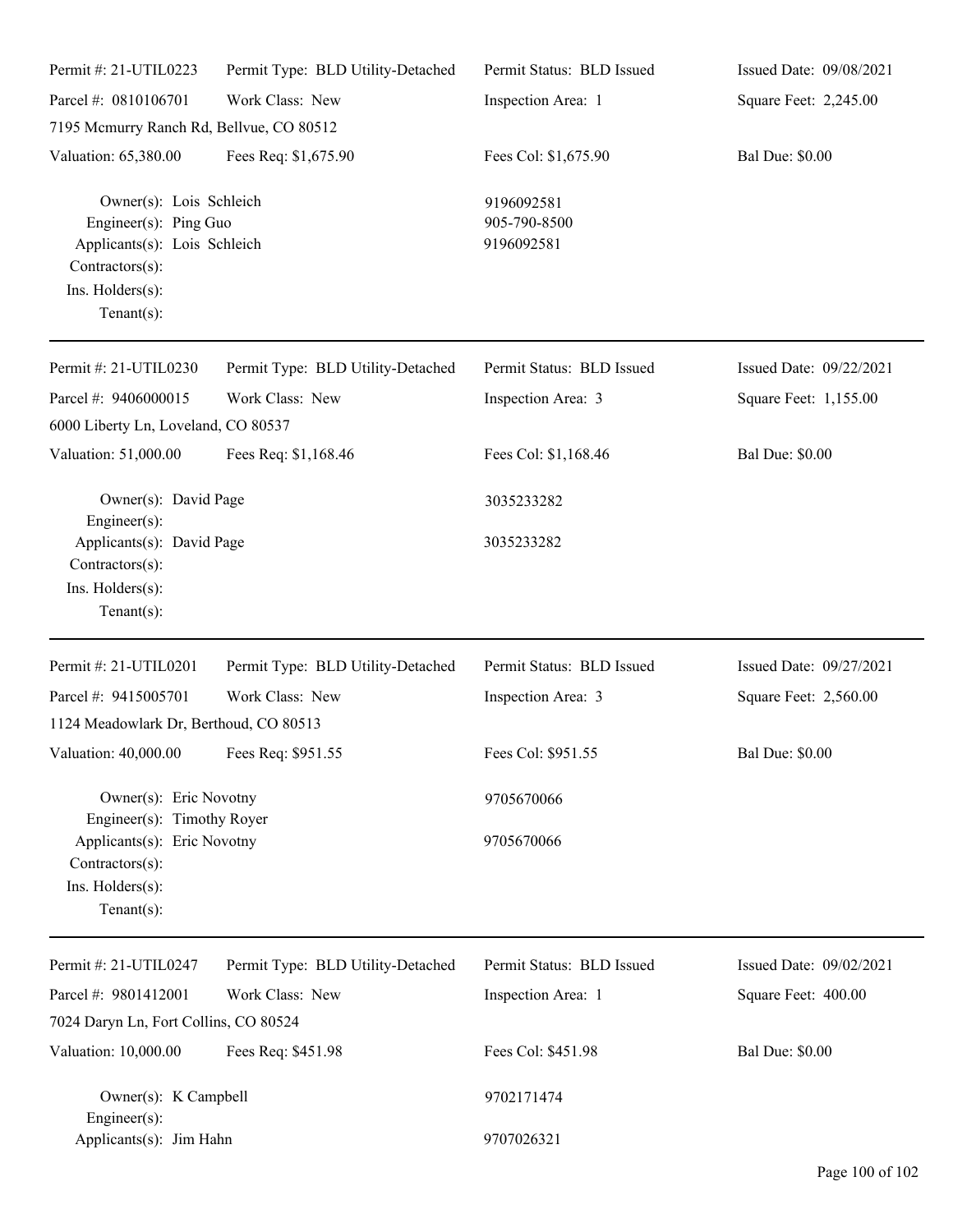| Permit #: 21-UTIL0160                                                               | Permit Type: BLD Utility-Detached                  | Permit Status: BLD Issued              | Issued Date: 09/07/2021 |
|-------------------------------------------------------------------------------------|----------------------------------------------------|----------------------------------------|-------------------------|
| Parcel #: 9818000035                                                                | Work Class: New                                    | Inspection Area: 1                     | Square Feet: 1,280.00   |
| 4805 N County Road 23E, Laporte, CO 80535                                           |                                                    |                                        |                         |
| Valuation: 50,000.00                                                                | Fees Req: \$331.79                                 | Fees Col: \$331.79                     | <b>Bal Due: \$0.00</b>  |
| Owner(s): Nathan Gagliano<br>Lisa Gagliano<br>Engineer(s):                          |                                                    | 9703104915                             |                         |
| Applicants(s): Nathan Gagliano                                                      |                                                    | 9703104915                             |                         |
| Contractors(s): James Ahlbrandt                                                     |                                                    | 9708171250                             |                         |
| Ins. Holders(s):<br>Tenant $(s)$ :                                                  |                                                    |                                        |                         |
| Permit #: 21-UTIL0233                                                               | Permit Type: BLD Utility-Detached                  | Permit Status: BLD Issued              | Issued Date: 09/20/2021 |
| Parcel #: 9636405024                                                                | Work Class: Stand Alone Structure -<br>New         | Inspection Area: 2                     | Square Feet: 0.00       |
| 1104 Engleman Pl, Loveland, CO 80538                                                |                                                    |                                        |                         |
| Valuation: 6,000.00                                                                 | Fees Req: \$289.84                                 | Fees Col: \$289.84                     | <b>Bal Due: \$0.00</b>  |
| Owner(s): Richard Mommer<br>Engineer(s):                                            |                                                    | 9705874614                             |                         |
| Applicants(s): Keith Riggs                                                          |                                                    | 9705845402                             |                         |
| Contractors(s):                                                                     |                                                    |                                        |                         |
| Ins. Holders(s):<br>Tenant $(s)$ :                                                  |                                                    |                                        |                         |
| Permit #: 21-UTIL0226                                                               | Permit Type: BLD Utility-Detached                  | Permit Status: BLD Issued              | Issued Date: 09/01/2021 |
| Parcel #: 9729306007                                                                | Work Class: Stand Alone Structure -<br>New         | Inspection Area: 2                     | Square Feet: 0.00       |
|                                                                                     | 3517 Horsetooth Cliffs Way, Fort Collins, CO 80526 |                                        |                         |
| Valuation: 48,200.00                                                                | Fees Req: \$1,303.07                               | Fees Col: \$1,303.07                   | <b>Bal Due: \$0.00</b>  |
| Owner(s): Kristine Bertrand<br><b>Andrew Bertrand</b><br>Engineer(s): Steven Schaub |                                                    | 9702178136<br>9702178136<br>9705555555 |                         |
| Applicants(s): Sean Shiers                                                          |                                                    | 9704081414                             |                         |
| Contractors(s): Sean Shiers                                                         |                                                    | 9704081414                             |                         |
| Ins. Holders(s):<br>Tenant $(s)$ :                                                  |                                                    |                                        |                         |
|                                                                                     |                                                    |                                        |                         |